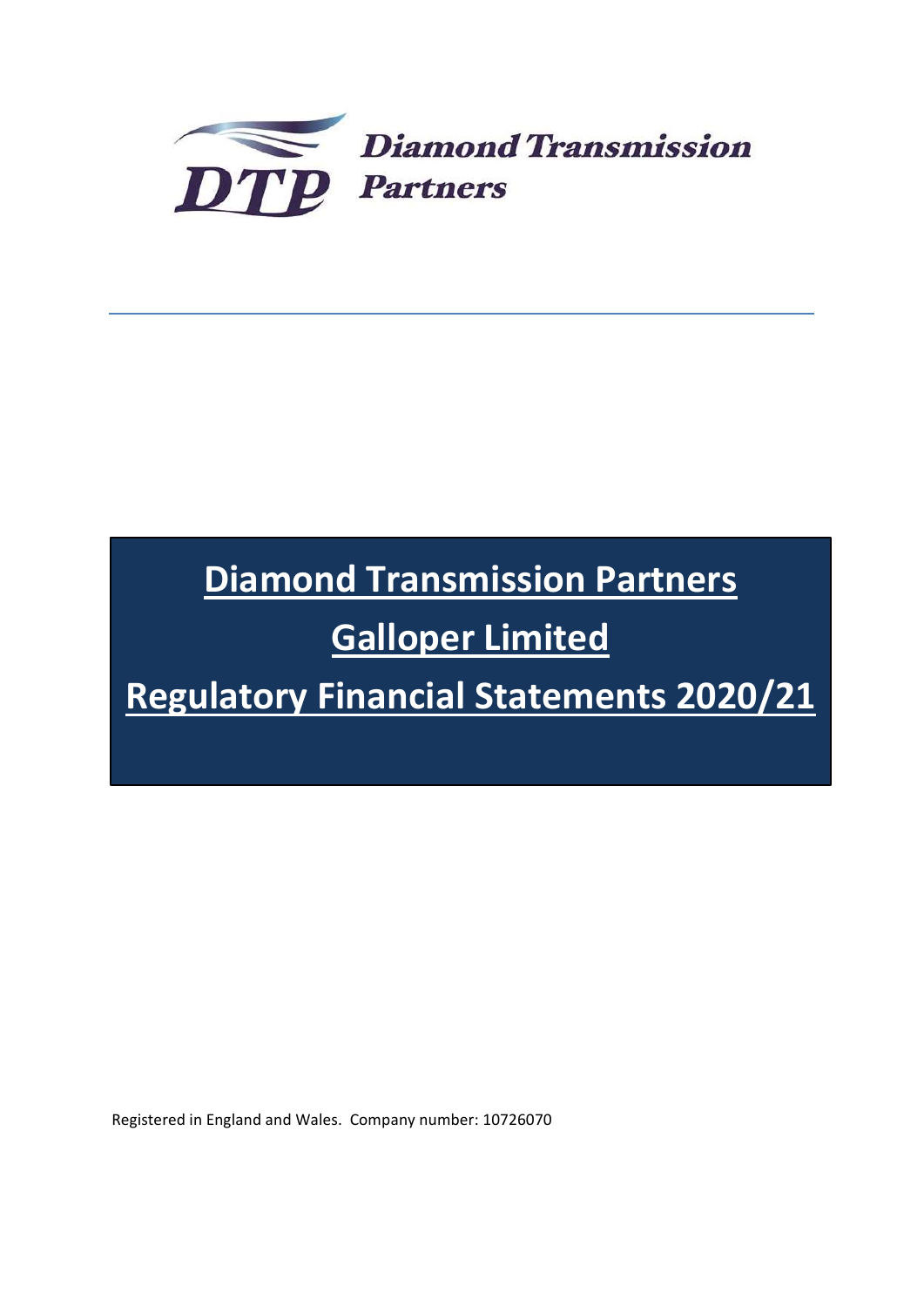# **Contents**

## Page

- **2**<br> **Page**<br>
2 A description of these regulatory financial statements<br>
3 Strategic Report<br>
18 Directors' Report **Contents**<br> **Page**<br>
2 A description of these regulatory financial statements<br>
3 Strategic Report<br>
18 Directors' Report<br>
20 Corporate governance statement
- 
- 18 Directors' Report
- 
- **Example 20 Corporation**<br>
20 A description of these regulatory financial statements<br>
31 Strategic Report<br>
20 Corporate governance statement<br>
25 Statement of Directors' responsibilities in respect of the regulator<br>
51 Finan 25 Statement of Directors' responsibilities in respect of the regulatory financial statements
- 27 Independent auditors' report to the Gas and Electricity Markets Authority (the "Regulator") and the directors of Diamond Transmission Partners Galloper Limited

\_\_\_\_\_\_\_\_\_\_\_\_\_\_\_\_\_\_\_\_\_\_\_\_\_\_\_\_\_\_\_\_\_\_\_\_\_\_\_\_\_\_\_\_\_\_\_\_\_\_\_\_\_\_\_\_\_\_\_\_\_\_\_\_\_\_\_\_\_\_\_\_\_\_\_\_\_\_\_\_\_\_\_\_\_\_\_\_\_\_

# Regulatory financial statements under IFRS

| A description of these regulatory financial statements                                                                                                                |
|-----------------------------------------------------------------------------------------------------------------------------------------------------------------------|
| Strategic Report                                                                                                                                                      |
| Directors' Report                                                                                                                                                     |
| Corporate governance statement                                                                                                                                        |
| Statement of Directors' responsibilities in respect of the regulatory<br>financial statements                                                                         |
| Independent auditors' report to the Gas and Electricity Markets Authority<br>(the "Regulator") and the directors of Diamond Transmission Partners<br>Galloper Limited |
| <b>Regulatory financial statements under IFRS</b>                                                                                                                     |
| Accounting policies                                                                                                                                                   |
| Income statement                                                                                                                                                      |
| Statement of comprehensive income                                                                                                                                     |
| <b>Balance sheet</b>                                                                                                                                                  |
| Statement of changes in equity                                                                                                                                        |
| Cash flow statement                                                                                                                                                   |
| Notes to the regulatory financial statements                                                                                                                          |
|                                                                                                                                                                       |
|                                                                                                                                                                       |

# Glossary

Officers and professional advisers **Directors** Elizabeth Jo Beswetherick David Alexander John Foot Gary Thornton Matthew Pitts

# Registered Office

Mid City Place 71 High Holborn London, WC1V 6BA United Kingdom

# Independent Auditors

PricewaterhouseCoopers LLP Statutory Auditors Atria One 144 Morrison Street Edinburgh EH3 8EX United Kingdom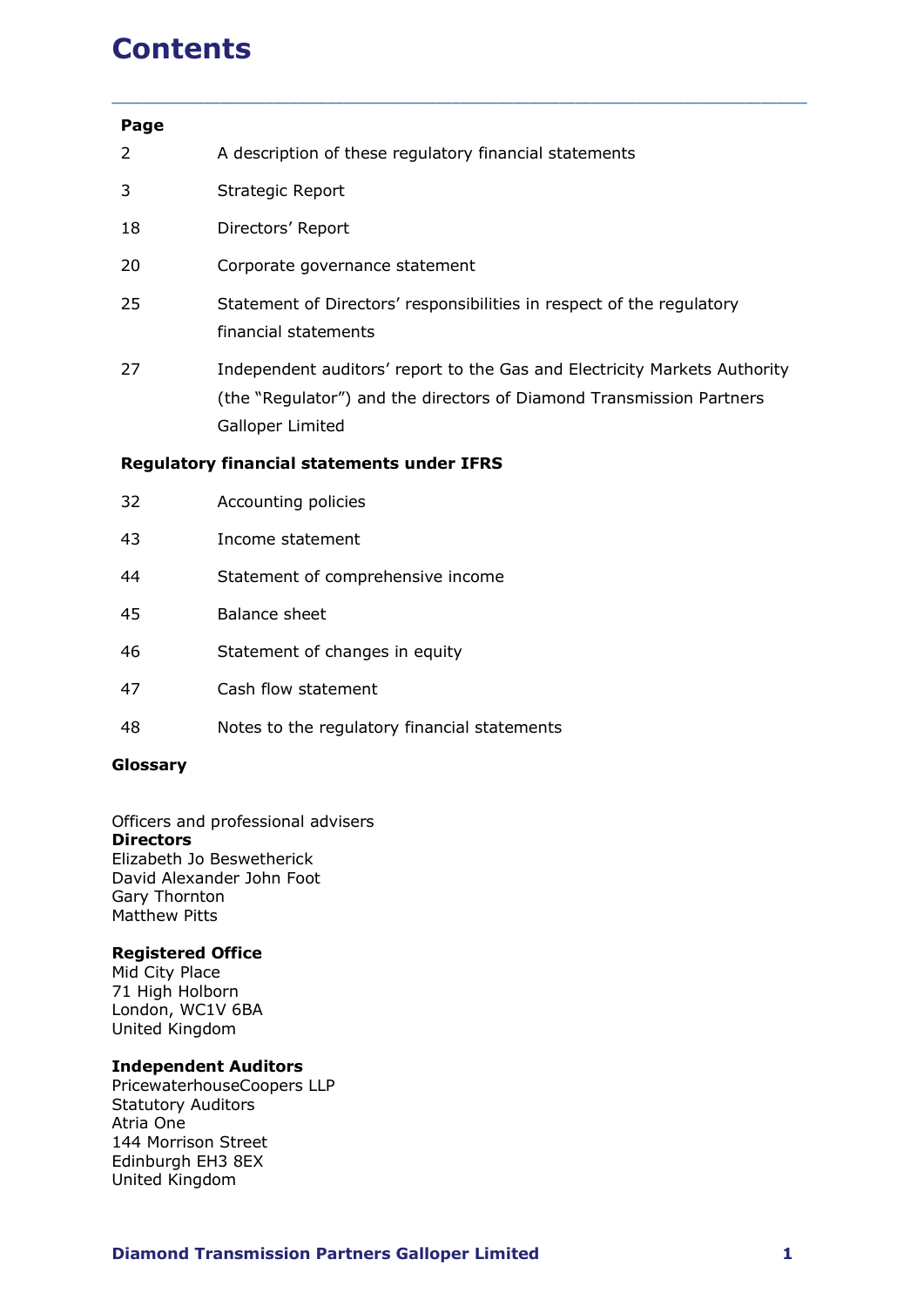# A description of these regulatory financial statements

\_\_\_\_\_\_\_\_\_\_\_\_\_\_\_\_\_\_\_\_\_\_\_\_\_\_\_\_\_\_\_\_\_\_\_\_\_\_\_\_\_\_\_\_\_\_\_\_\_\_\_\_\_\_\_\_\_\_\_\_\_\_\_\_\_\_\_\_\_\_\_\_\_\_\_\_\_\_\_\_\_\_\_\_\_\_\_\_\_\_

For the year ended 31 March 2021

Diamond Transmission Partners Galloper Limited ("the Company" and "the Licensee") is a holder of an Offshore Electricity Transmission Licence ("the Licence") granted under the Electricity Act 1989. The Licence was awarded to the Company on 25 February 2020 by **A description of these regulatory financial<br>
statements**<br>
For the year ended 31 March 2021<br>
Diamond Transmission Partners Galloper Limited ("the Company" and "the Licensee") is<br>
a holder of an Offshore Electricity Transmi The Gas and Electricity Markets Authority ("the **Authority**"). Under standard condition E2 **A description of these regulatory financial<br>statements**<br>for the year ended 31 March 2021<br>Diamond Transmission Partners Galloper Limited ("the **Company**" and "the **Licensee**") is<br>a holder of an Offshore Electricity Transmi statements setting out the financial position and performance of the regulatory business covered by the Licence.

# Scope of the regulatory financial statements

These regulatory financial statements are prepared in respect of the licensee's regulatory transmission business. The Company only has one activity – that being the operation of its regulated transmission business; consequently, the regulatory financial statements contained herein reflect the same scope as that reported in the Company's statutory financial statements for the year ended 31 March 2021 as prepared in accordance with Section 396 of the Companies Act 2006. In addition, the Directors' Report, Strategic Report and Corporate governance statement included within these regulatory financial statements also reflect the same activities as reported in the Company's annual report and financial statements 2020/2021. nond Transmission Partners Galloper Limited ("the **Company**" and "the<br>Ider of an Offshore Electricity Transmission Licence ("the **Licence**") granticity Act 1989. The Licence was awarded to the Company on 25 Februalis<br>Gas a

# Content of the regulatory financial statements

In accordance with the Licence these regulatory financial statements comprise:

- $\bullet$
- a Directors' Report commencing on page 18;  $\bullet$
- a Corporate governance statement commencing on page 20;
- a Statement of Directors' responsibilities for preparing regulatory financial statements on page 25;
- the Independent auditors' report on the regulatory financial statements commencing on page 27;
- regulatory financial statements commencing on page 32; and
- a statement showing transactions between the Company and its ultimate controller and other related disclosures. The information required by this statement is shown in note 18 to the regulatory financial statements in note 18 "related party transactions" on pages 58.

# Relationship of regulatory financial statements with statutory financial **statements**

The financial information contained in these regulatory financial statements does not constitute statutory financial statements within the meaning of Section 396 of the Companies Act 2006. Statutory financial statements for the Company for the year ended 31 March 2021, to which the financial information relates, will be delivered to the registrar of Companies.

The auditors have made a report under Section 495 of the Companies Act 2006 on those statutory financial statements which was unqualified and did not contain a statement under Section 498(2) or (3) of the Act. The auditors' opinion on the Company's statutory financial **Statement of Directors' responsibilities for preparing regulatory financial statements<br>
• the Independent auditors' report on the regulatory financial statements commencing<br>
• regulatory financial statements commencing on** for any other person or purpose. The auditors have clarified, in giving their opinion on those statutory financial statements, that it has been prepared for and only for the Company's members as a body in accordance with Chapter 3 of Part 16 of the Companies Act 2006 and for no other purpose. In giving their opinion, they do not accept or assume responsibility for any other purposes or to any other persons to whom their audit report on the statutory financial statements is shown or into whose hands it may come save • a statement showing transactions between the Company and its ultimate controller and other related disclosures. The information required by this statement is shown in note 18 to the regulatory financial statements in no where expressly agreed by their prior consent in writing.

The regulatory financial statements of the Company can be obtained from the website of the Company at https://www.diamondtransmissionpartners.com.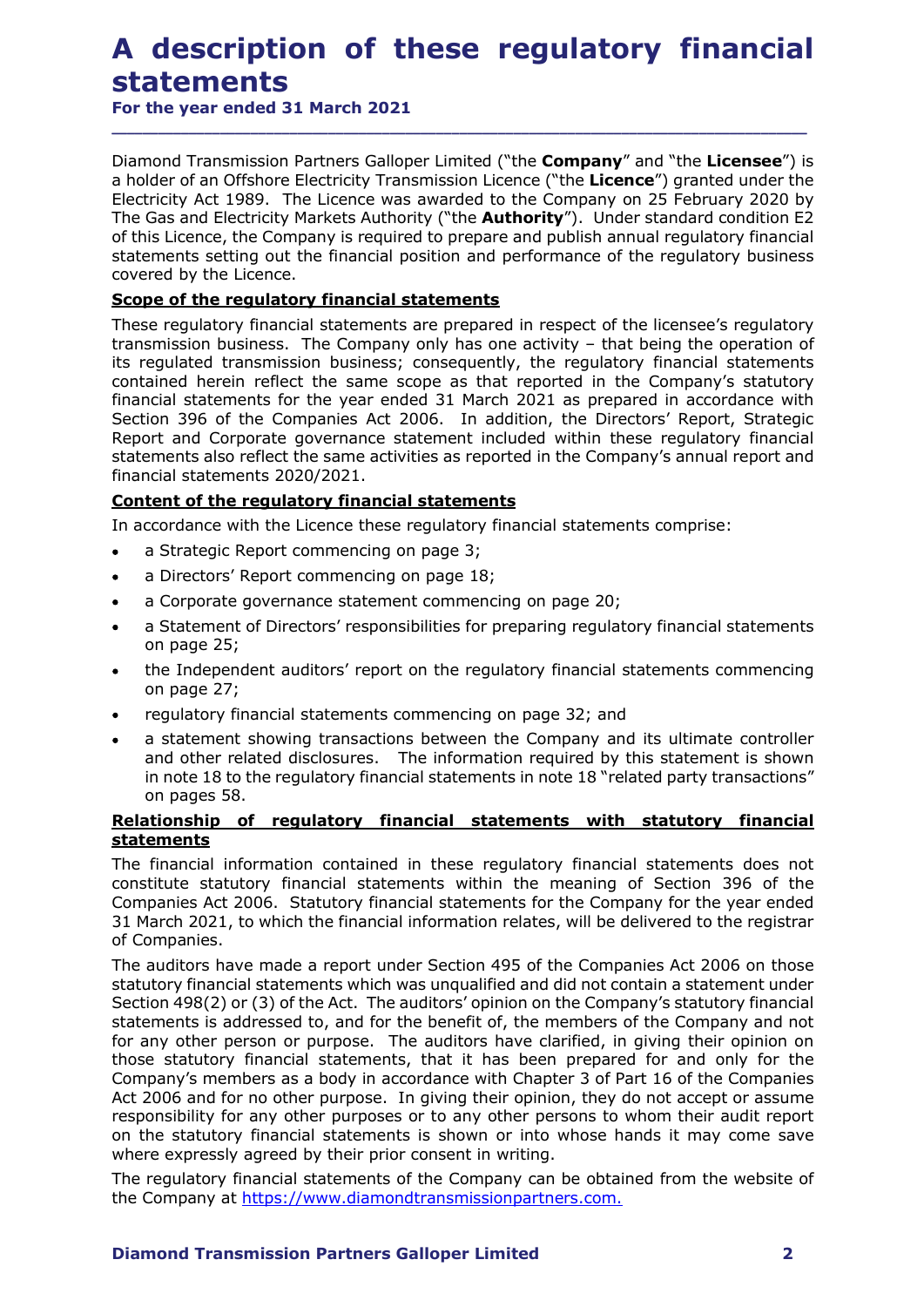# Strategic Report For the year ended 31 March 2021

# **Introduction**

This Strategic Report explains the operations of the Company and the performance of the Company during the year ended 31 March 2021, as well as those matters which are likely to affect its future performance.

\_\_\_\_\_\_\_\_\_\_\_\_\_\_\_\_\_\_\_\_\_\_\_\_\_\_\_\_\_\_\_\_\_\_\_\_\_\_\_\_\_\_\_\_\_\_\_\_\_\_\_\_\_\_\_\_\_\_\_\_\_\_\_\_\_\_\_\_\_\_\_\_\_\_\_\_\_\_\_\_\_\_\_\_\_\_\_\_\_\_

The ultimate parent company of the Company is Diamond Transmission Partners Galloper (Holdings) Limited ("DTPGH"), a Company incorporated and registered in England and Wales, Company Number 10725390.

The Company's principal activity is to provide an electricity transmission service to National Grid Electricity System Operator Limited ("NGESO"), being the electricity transmission **Strategic Report**<br> **Example 18 This Strategic Report explains the operations of the Company and the performance of the Company during the year ended 31 March 2021, as well as those matters which are likely to affect its f** that electrically connects an offshore wind farm generator to the onshore electricity transmission system owned by National Grid Electricity Transmission plc ("NGET").

# Background

The Office of Gas and Electricity Markets ("Ofgem") developed a regulatory regime for electricity transmission networks connecting offshore wind farms to the onshore electricity system. A key feature of this regime is that transmission assets are owned and operated by an Offshore Transmission Owner ("OFTO"). The OFTO is subject to the conditions of a transmission licence. **Introduction**<br>This Strategic Report explains the operations of the Company and the performance of the<br>Company during the year ended 31 March 2021, as well as those matters which are likely<br>to affect its future performance

February 2020. This licence, permits and requires the Company to maintain and operate the Galloper offshore transmission assets for a 20-year revenue period.

The Electricity and Gas (Internal Markets) Regulations 2011 require all transmission system operators to be certified as complying with the unbundling requirements concerning common rules for the internal market in electricity ("the Third Package"). (Holdings) Limited ("**DTPGH'**"), a Company incorporated and registered in England and<br>
Wales, Company's pimciped 10725390.<br>
The Company's pimcipal activity is to provide an electricity transmission service to National<br>
Gri 1989 by Ofgem confirming its compliance with the Third Package requirements. The Company has on-going obligations and is required to make certain periodic declarations to Ofgem pursuant to the licence to ensure compliance with the terms of the certificate, which it has met through to the date of this report.

# The Company's offshore electricity transmission system

The Company transmits the electrical power of the Galloper wind farm from the offshore connection point of the Company's transmission assets to the onshore connection point of the Company's assets. The roles and responsibilities of parties at connection points are governed through interface agreements and industry codes.

The Galloper offshore wind farm comprises 56 turbines, with a combined capacity of 352.8 megawatts ("MW") and is located approximately 27km from the shore of Suffolk, southeast of Sizewell to the east of the operational Greater Gabbard wind farm.

At the offshore electricity substation, 33kV array cables connect the wind farm turbines to the Company's transmission system at the offshore substation. The voltage is "stepped up" to 132kV by electrical transformers and the electrical power transported to land by two high voltage submarine cables with a route length of approximately 43km. At landfall the submarine cables are joined to land cables that run for approximately 0.85km to the Company's onshore substation. At the onshore substation, the power factor of the electricity is corrected using reactive compensation equipment. The onshore substation is Concerning continuor dues for the interinar market in electricity (see time **Fackage** 7). Of the Electricity Act 1989 by Ofgem confirming its compliance with the Third Package requirements. The Company has on-going obligat Ine Company has been issued a certificate pursual to Section 100 of the etecticity were to the the Nation Connects in Company has on-going obligations and is requirements and Sequely of the Hind Package requirements. The C NGET's electricity transmission system.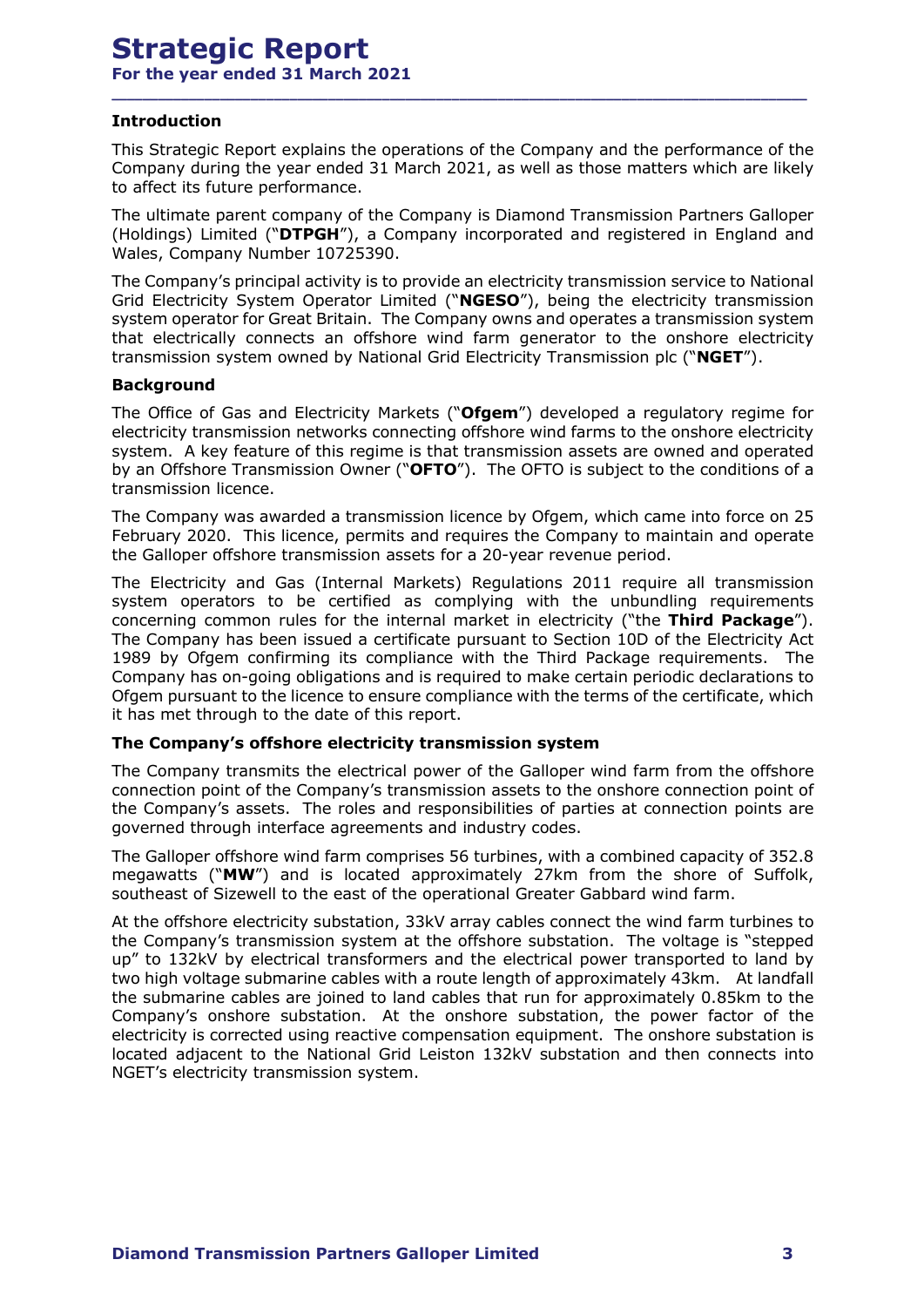For the year ended 31 March 2021

# The Company's long-term business objectives

The Company is a special purpose vehicle. Its non-financial objectives are consistent with the objectives of the licence. The Company will achieve these objectives by ensuring its compliance with the licence; industry codes and legislation; and by operating and maintaining its transmission system in accordance with good industry practice.

\_\_\_\_\_\_\_\_\_\_\_\_\_\_\_\_\_\_\_\_\_\_\_\_\_\_\_\_\_\_\_\_\_\_\_\_\_\_\_\_\_\_\_\_\_\_\_\_\_\_\_\_\_\_\_\_\_\_\_\_\_\_\_\_\_\_\_\_\_\_\_\_\_\_\_\_\_\_\_\_\_\_\_\_\_\_\_\_\_\_

The Company's financial objective is to provide financial returns to shareholders consistent with, or in excess of, the business plan that supported its tender offer for the Galloper offshore transmission system. The Company will achieve this objective by:

- meeting its revenue targets by operating the transmission system at availability levels higher than the licence target;
- adopting and maintaining a financing structure that is, as a minimum, as efficient as that contemplated by the business plan; and
- $\bullet$ controlling costs and seeking efficiency improvements.

# Future Developments

The Company's sole purpose is to hold and operate its offshore electricity transmission system and comply with the licence; no changes to this objective are likely in the future.

# The Company's operating model

Operation and Maintenance (" $O&M$ ") activities and management and financial services are outsourced. As part of its asset management responsibilities Diamond Transmission UK Limited ("DTUK") ensures that the outsourced services are of the required quality to ensure that the Company meets its licence obligations and complies with good industry practice.

# The Company's approach to managing the business

The Company's approach to the management and operation of its business is based on ensuring that the right balance is achieved between cost, quality, performance, innovation and financial returns in order to optimise the cost of its services. In doing so the Company:

- has a strong focus on transmission system availability;  $\bullet$
- recognises the inherently hazardous nature of the Company's assets and operations requires a focus on Health Safety and the Environment ("HS&E");
- has the right people working safely to standards using the right processes, technology and systems;
- has implemented a risk management approach that ensures that risks are assessed, managed and reported appropriately; and
- has adopted a governance framework that enforces compliance with law, regulations and licence conditions.

# Principal regulatory, industry contracts and industry code matters

The Company is subject to regulatory and contractual obligations arising from and including: the licence; the OTSDUW Completion Report; and the System Operator – Transmission Owner Code ("STC"). The Company's operations are also subject to a range of industry-specific legal requirements.

# Licence obligations

Under the terms of the licence the Company is required to carry out its licenced activities and have in place governance arrangements that ensure (amongst other obligations) that the Company does not provide cross-subsidies to or receive cross-subsidies from any other business of the Licensee or of any affiliate. In addition, the licence places restrictions on the Company's activities, and how it conducts its transmission activities. In carrying out its transmission activities it must do so in a manner that does not confer upon it an unfair commercial advantage, in particular, in relation to any activity that does not relate to the operation of the offshore transmission business.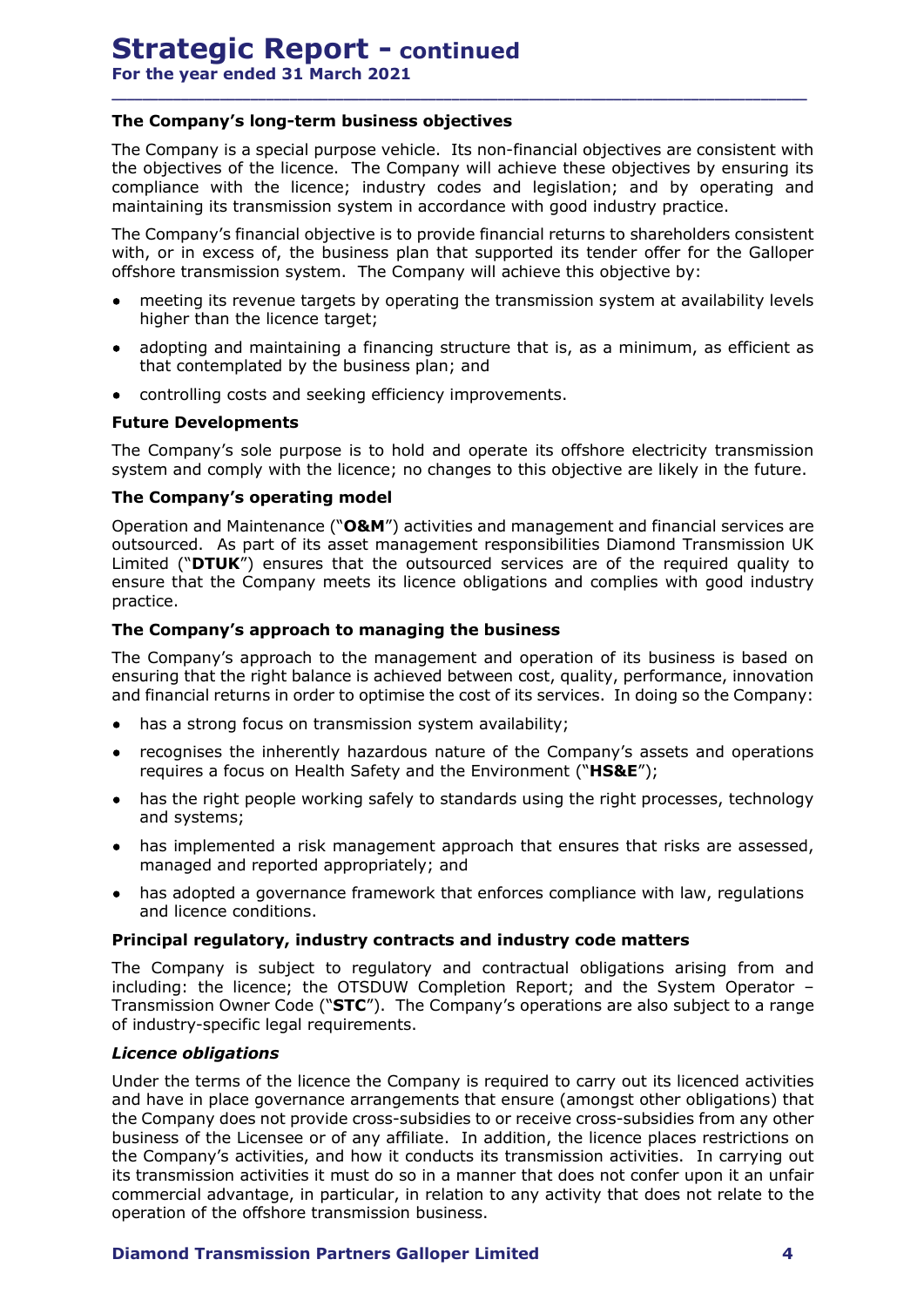A failure by the Company to materially comply with the terms of the licence could ultimately lead to the revocation of the licence. The Directors take very seriously their obligations to comply with the terms of the licence and have processes, procedures and controls in place to ensure compliance.

\_\_\_\_\_\_\_\_\_\_\_\_\_\_\_\_\_\_\_\_\_\_\_\_\_\_\_\_\_\_\_\_\_\_\_\_\_\_\_\_\_\_\_\_\_\_\_\_\_\_\_\_\_\_\_\_\_\_\_\_\_\_\_\_\_\_\_\_\_\_\_\_\_\_\_\_\_\_\_\_\_\_\_\_\_\_\_\_\_\_

# Regulated revenue and incentives

The licence determines how much the Company may charge for the OFTO services that it provides to NGESO. In any relevant charging year which runs from 1 April through to the following 31 March all such charges are determined in accordance with the requirements of the licence. The licence also provides the Company with an incentive to ensure that the transmission assets are available to transmit electricity by reference to the actual availability of the Company's transmission system in any given calendar year versus the regulatory target, being 98% of the total megawatt hour capacity of the Company's electricity transmission system in any given calendar year. **Strategic Report - continued**<br>For the year ended 31 March 2021<br>A failure by the Company to materially comply with the terms of the licence could<br>ubligations to comply with the terms of the licence. The Directors take very

retail price index ("**RPI**") in the 12-month period through to the previous September. The revenue derived from charges represents the Company's "base revenue". For the avoidance of doubt, the Company's transmission charges are not exposed to commodity risk and are not exposed to any generation risk.

As previously noted, if the transmission system availability in any given calendar year is in excess of 98%, credits are "earned" and if availability is less than 98% penalties accrue, measured in megawatt hours ("MWhrs"). The Company is then required under the licence, to change its prices to convert the availability credits earned or penalties accrued into a financial adjustment to "base revenue". The maximum availability credits the Company can "earn" in any one charging year, is 5% of base revenue for the immediately preceding charging year. The maximum availability penalty in charges for anyone charging year is 10% of base revenue for the immediately preceding charging year. Any net availability penalties not converted as adjustment to base revenue i.e. penalties over 10% up to a maximum of 50% of base revenue are carried forward and aggregated with additional availability credits and penalties arising in subsequent years. Net availability penalties that arise in any one calendar year can only be carried forward for a maximum of five charging years.

The licence also contains mechanisms to incentivise the Company to maximise availability on a monthly basis with higher targets and higher potential penalties in the winter months compared to the summer months. These incentive mechanisms are designed to encourage the Company to proactively manage transmission system availability across the year by focusing maintenance activities, which lower transmission system availability, into those months with the lowest related penalties.

There are a number of risks that face the Company affecting the level of transmission system availability.

The factors governing transmission system availability include:

- the inherent design of the transmission system e.g. system redundancy;
- the management of maintenance so that the assets are maintained to good industry practice, thereby avoiding unnecessary equipment failure; and
- the management of necessary planned outages of the transmission system having regard to the activities of other interested parties and to bias outages towards periods with the lowest system availability targets.

The Company mitigates the risk of system unavailability due to equipment failure through the maintenance regime described above, the holding of strategic spares and contingency plans to respond to any unplanned system outage.

The Company is permitted under its licence to pass costs such as non-domestic rates and costs charged by Ofgem associated with running the OFTO tender regime to its customer.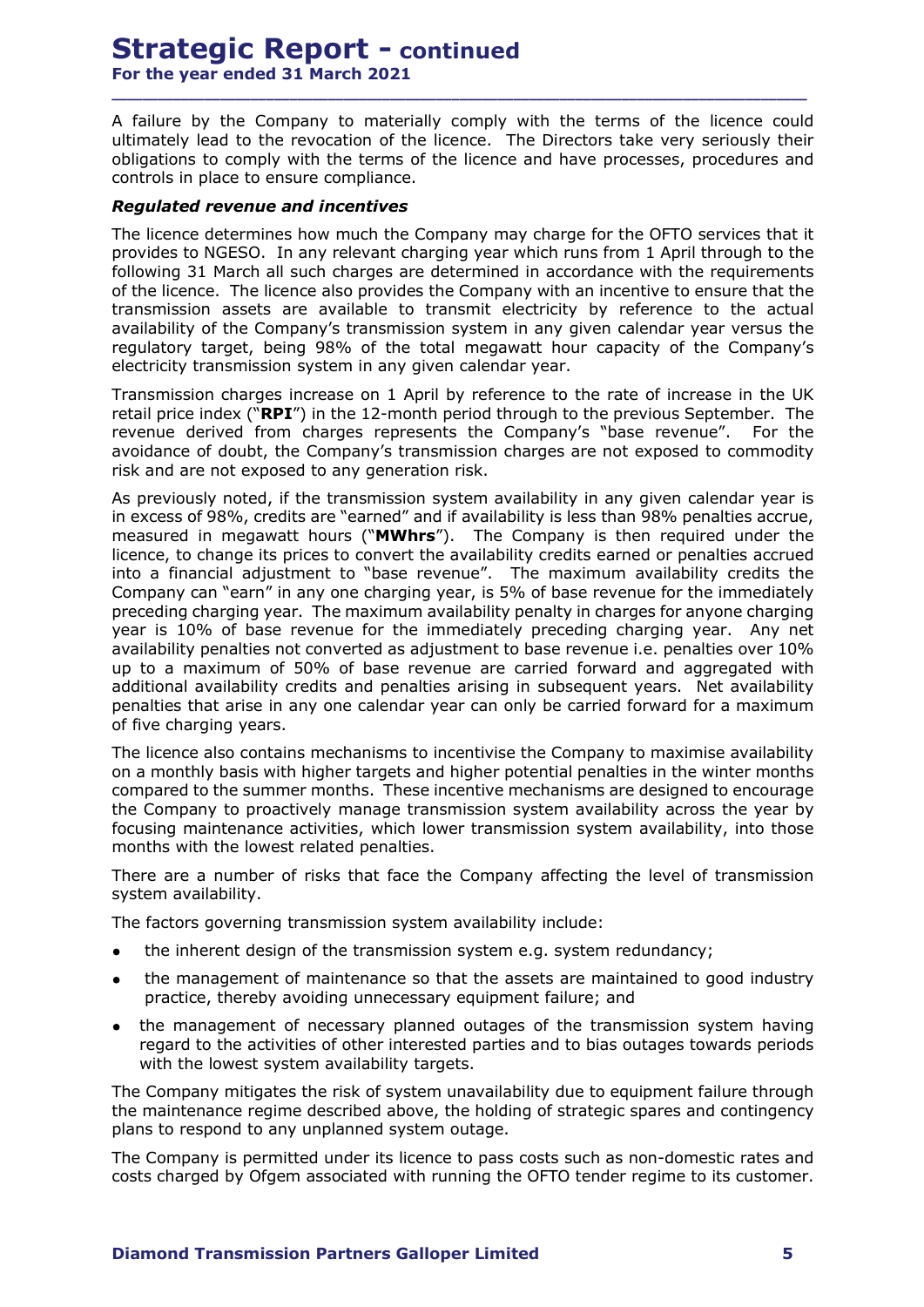For the year ended 31 March 2021

# Transmission system capability (capacity)

The Company has reported 99.98% transmission capacity based on the maximum capacity of the system for the performance year ended 31 December 2020 (31 December 2019: **Strategic Report - continued**<br>
For the year ended 31 March 2021<br>
Transmission system capability (capacity)<br>
The Company has reported 99.98% transmission capacity based on the maximum capacity<br>
of the system for the perfor The reported operational system capacity exclude any outages attributable to third parties. **Strategic Report – continued**<br>
For the year ended 31 March 2021<br>
Transmission system capability (capacity)<br>
The Company has reported 99.98% transmission capacity based on the maximum capacity<br>
of the system for the perfor **Strategic Report – continued**<br> **For the year ended 31 March 2021**<br> **Transmission system capability (capacity)**<br>
The Company has reported 99.98% transmission capacity based on the maximum capacity<br>
of the system for the pe

\_\_\_\_\_\_\_\_\_\_\_\_\_\_\_\_\_\_\_\_\_\_\_\_\_\_\_\_\_\_\_\_\_\_\_\_\_\_\_\_\_\_\_\_\_\_\_\_\_\_\_\_\_\_\_\_\_\_\_\_\_\_\_\_\_\_\_\_\_\_\_\_\_\_\_\_\_\_\_\_\_\_\_\_\_\_\_\_\_\_

penalties) or incurring unexpected repair costs by carrying out appropriate maintenance in accordance with good industry practice.

There has been no impact on availability as a result of the Covid-19 pandemic through to

# Transmission system quality of supply

The STC sets out the minimum technical, design, operational and performance criteria that OFTOs must ensure that their transmission system can satisfy. For the Company's transmission system, the most significant requirements are in respect of the reactive power capability, voltage control and the quality of the power (as measured by harmonic performance) deliverable at the connection point of the Company's transmission system with NGET's transmission system. **Transmission system capability (capacity)**<br>The Company has reported 99.98% transmission capacity based on the maximum capacity<br>of the system for the performance year ended 31 December 2020 (31 December 2019:<br>MyA) – see "T

# Key Performance Indicators ("KPIs")

|                                                                                                                                                                        | the date of this report – see "Covid-19" later in this Strategic Report.                                                                                                                                                                                                                                                                                                                                                                                  |                                                                                                       |
|------------------------------------------------------------------------------------------------------------------------------------------------------------------------|-----------------------------------------------------------------------------------------------------------------------------------------------------------------------------------------------------------------------------------------------------------------------------------------------------------------------------------------------------------------------------------------------------------------------------------------------------------|-------------------------------------------------------------------------------------------------------|
| <b>Transmission system quality of supply</b>                                                                                                                           |                                                                                                                                                                                                                                                                                                                                                                                                                                                           |                                                                                                       |
| with NGET's transmission system.                                                                                                                                       | The STC sets out the minimum technical, design, operational and performance criteria that<br>OFTOs must ensure that their transmission system can satisfy. For the Company's<br>transmission system, the most significant requirements are in respect of the reactive<br>power capability, voltage control and the quality of the power (as measured by harmonic<br>performance) deliverable at the connection point of the Company's transmission system |                                                                                                       |
| this report.                                                                                                                                                           | The Company has met its requirements to transmit electricity in accordance with the<br>parameters agreed with NGESO during the year under review and through to the date of                                                                                                                                                                                                                                                                               |                                                                                                       |
| <b>Key Performance Indicators ("KPIs")</b>                                                                                                                             |                                                                                                                                                                                                                                                                                                                                                                                                                                                           |                                                                                                       |
|                                                                                                                                                                        | The Company has identified the following KPIs as being instrumental to the management<br>of the transmission business. Such KPIs include financial and non-financial KPIs:                                                                                                                                                                                                                                                                                |                                                                                                       |
|                                                                                                                                                                        | <b>Definition</b>                                                                                                                                                                                                                                                                                                                                                                                                                                         | <b>Objective</b>                                                                                      |
| <b>Financial KPIs</b>                                                                                                                                                  |                                                                                                                                                                                                                                                                                                                                                                                                                                                           |                                                                                                       |
| Cash available for debt<br>service                                                                                                                                     | Net cash inflows from operating<br>activities plus cash inflows from<br>investing activities excluding<br>acquisition costs: £14,274k (2020:<br>£2,741k).                                                                                                                                                                                                                                                                                                 | To exceed debt service<br>lock up ratios.                                                             |
| <b>Non-Financial KPIs</b>                                                                                                                                              |                                                                                                                                                                                                                                                                                                                                                                                                                                                           |                                                                                                       |
| Maximise transmission<br>availability                                                                                                                                  | Making the transmission system<br>available to transmit electricity over<br>the performance year to 31<br>December 2020: 99.98% (31<br>December 2019: n/a).                                                                                                                                                                                                                                                                                               | To exceed the licence<br>target availability 98%.                                                     |
| Ensure that the quality<br>of electricity at the<br>export connection point<br>is compliant with<br>Security and Quality of<br>Supply Standard<br>("SQSS") and the STC | To meet the standards set by the<br>SQSS and the STC in relation to<br>voltage control, reactive power and<br>harmonic distortion.                                                                                                                                                                                                                                                                                                                        | To be compliant. This<br>has been achieved for<br>both 2021 and 2020.                                 |
| HS&E                                                                                                                                                                   | 1) Zero lost time accidents ("LTIs");<br>2) Zero reportable environmental<br>incidents;<br>3) Zero enforcement actions by<br>Marine Management Organisation<br>("MMO") and Natural Resource                                                                                                                                                                                                                                                               | 1) Zero LTIs;<br>2) Zero reportable<br>environmental incidents;<br>3) Compliance with MMO<br>Licence; |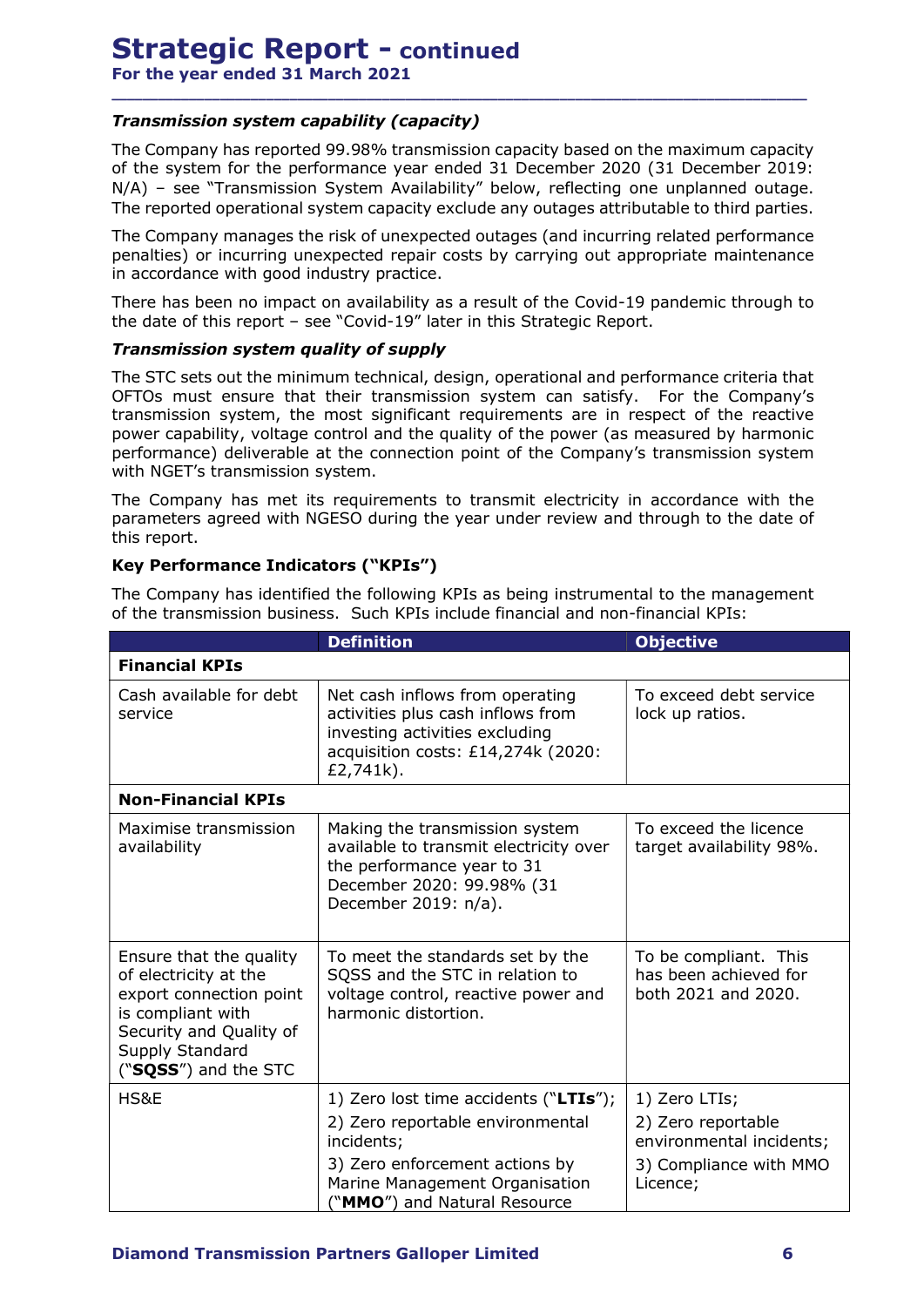For the year ended 31 March 2021

| Wales ("NRW") in relation to Marine<br>Licences;<br>4) Zero unauthorised access                     | 4) Zero unauthorised<br>access incidents in<br>accordance with ESQR. |  |
|-----------------------------------------------------------------------------------------------------|----------------------------------------------------------------------|--|
| incidents in accordance with<br>Electricity Safety, Quality and<br>Continuity Regulations ("ESQR"). | All HS&E KPIs as they<br>applied to 2021 and 2020<br>have been met.  |  |

\_\_\_\_\_\_\_\_\_\_\_\_\_\_\_\_\_\_\_\_\_\_\_\_\_\_\_\_\_\_\_\_\_\_\_\_\_\_\_\_\_\_\_\_\_\_\_\_\_\_\_\_\_\_\_\_\_\_\_\_\_\_\_\_\_\_\_\_\_\_\_\_\_\_\_\_\_\_\_\_\_\_\_\_\_\_\_\_\_\_

# The Company's operational performance

The Company's prime operational objectives are to maximise transmission system availability and to ensure that the quality of electricity at the onshore connection point is compliant with the SQSS and the STC having regard in all respects to the safety of employees, contractors and the general public at large.

# Transmission system availability

|                                                                                                                                                                                                                                                                                                                                                                                                                                                                                                                           | employees, contractors and the general public at large. | compliant with the SQSS and the STC having regard in all respects to the safety of |
|---------------------------------------------------------------------------------------------------------------------------------------------------------------------------------------------------------------------------------------------------------------------------------------------------------------------------------------------------------------------------------------------------------------------------------------------------------------------------------------------------------------------------|---------------------------------------------------------|------------------------------------------------------------------------------------|
| In support of these objectives the Company has developed a comprehensive asset<br>management policy and framework that is consistent with good industry practice. The<br>policy and framework are derived by applying a risk assessment model that considers the<br>probability and consequences, of failure to determine overall risk to components within the<br>generic asset classes that comprise the OFTO assets: offshore platform; offshore<br>substation; offshore cable; onshore cables and onshore substation. |                                                         |                                                                                    |
| During the year, the Company has successfully carried out its asset management activities<br>in accordance with its asset operating plan and maintenance plan. The Company also<br>submitted and had its network outage plan accepted by, NGESO.                                                                                                                                                                                                                                                                          |                                                         |                                                                                    |
| <b>Transmission system availability</b>                                                                                                                                                                                                                                                                                                                                                                                                                                                                                   |                                                         |                                                                                    |
| The performance of the Company's transmission system is reported to Ofgem on a calendar<br>year basis between 01 January and 31 December. The performance for the calendar year<br>ended 31 December 2020 is tabulated below:                                                                                                                                                                                                                                                                                             |                                                         |                                                                                    |
|                                                                                                                                                                                                                                                                                                                                                                                                                                                                                                                           |                                                         | <b>Performance</b>                                                                 |
|                                                                                                                                                                                                                                                                                                                                                                                                                                                                                                                           |                                                         | <b>Year ended</b><br><b>31 December</b>                                            |
| <b>MWhrs</b>                                                                                                                                                                                                                                                                                                                                                                                                                                                                                                              | <b>Note</b>                                             | 2020                                                                               |
| Maximum system availability (capability -<br>MWhrs)                                                                                                                                                                                                                                                                                                                                                                                                                                                                       | a                                                       | 3,057,250                                                                          |
| Reported system availability (MWhrs)                                                                                                                                                                                                                                                                                                                                                                                                                                                                                      | b                                                       | 3,056,832                                                                          |
| Reported system availability (%)                                                                                                                                                                                                                                                                                                                                                                                                                                                                                          | b                                                       | 99.98%                                                                             |
| Regulatory target system availability (%)                                                                                                                                                                                                                                                                                                                                                                                                                                                                                 |                                                         | 98%                                                                                |
|                                                                                                                                                                                                                                                                                                                                                                                                                                                                                                                           |                                                         |                                                                                    |
| The maximum system availability of the Company's transmission system as declared to NGESO during the<br>performance year.                                                                                                                                                                                                                                                                                                                                                                                                 |                                                         |                                                                                    |
| b) After taking into account any relief permitted by the licence or otherwise approved by Ofgem.                                                                                                                                                                                                                                                                                                                                                                                                                          |                                                         |                                                                                    |
| <b>Quality of supply</b>                                                                                                                                                                                                                                                                                                                                                                                                                                                                                                  |                                                         |                                                                                    |

# Quality of supply

The quality of supply constraints agreed with NGESO (see "Transmission system quality of supply" above) require the Company to transmit electricity within certain parameters in relation to: voltage control; reactive power; and harmonic distortion. A failure to meet the quality of supply constraints could result in NGESO requiring the Company's transmission system to be disconnected from its electricity transmission system, resulting in loss of transmission availability and reduced incentive credits or performance penalties. The Company closely monitors compliance with the quality of supply constraints and carries out appropriate maintenance activities consistent with good industry practice to allow the Company to meet the quality of supply obligations.

During the year ended 31 March 2021 the Company has met its obligations to transmit electricity compliant with these operational obligations. The Company has continued to comply with these obligations through to the date of this report.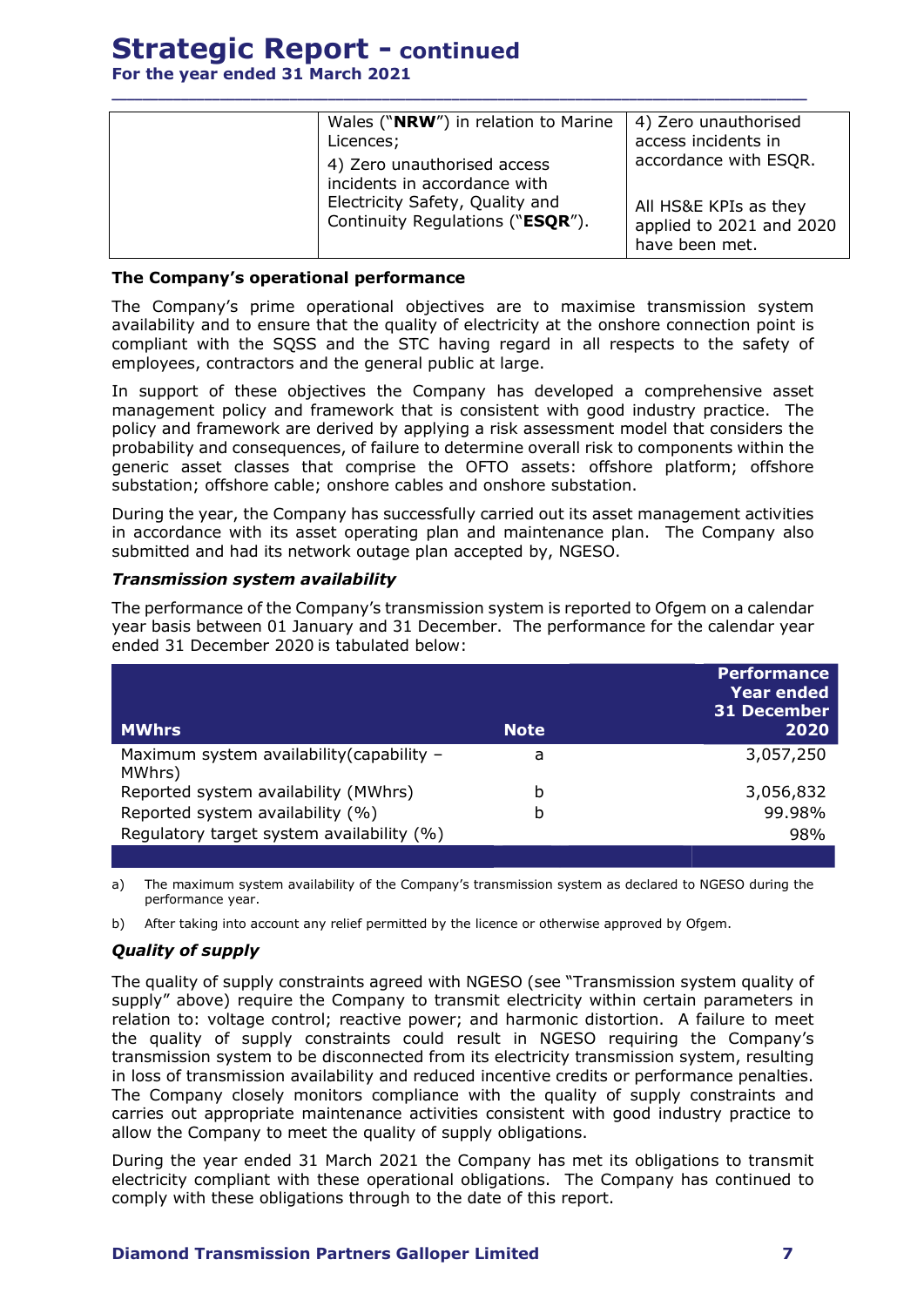For the year ended 31 March 2021

# Covid-19

We continue to operate our offshore transmission system at a time of unprecedented disruption and change as a result of the Covid-19 pandemic. The health and safety of contractors and other third parties who manage our operations are our top priority.

\_\_\_\_\_\_\_\_\_\_\_\_\_\_\_\_\_\_\_\_\_\_\_\_\_\_\_\_\_\_\_\_\_\_\_\_\_\_\_\_\_\_\_\_\_\_\_\_\_\_\_\_\_\_\_\_\_\_\_\_\_\_\_\_\_\_\_\_\_\_\_\_\_\_\_\_\_\_\_\_\_\_\_\_\_\_\_\_\_\_

The Board has continued to proactively execute a plan to identify the potential key impact areas and put in place measures to address and manage those risks as necessary, while following all governmental requirements and guidelines. We continue to work closely with the O&M service provider the Department for Business Energy and Industrial Strategy, Ofgem and other parties, that are critical to the management and successful operation of **Strategic Report – continued**<br> **Covid-19**<br> **Covid-19**<br>
We continue to operate our offshore transmission system at a time of unprecedented<br>
disruption and change as a result of the Covid-19 pandemic. The health and safety wellbeing of those people working on our assets with a view to minimising the impact on our operations.

Through to the date of this report, there have been no adverse incidents or disruption to the availability of the offshore transmission system, our operations or finances as a result of the Covid-19 pandemic. A risk-based approach has been taken to scheduled work such that statutory inspections and essential works have been undertaken however nonessential maintenance has been deferred until a later date.

# Health, safety and environmental performance

The Board recognises that the nature of its business requires a focus on health, safety and the environment. Safety is critical both to business performance and to the culture of the Company. The operation of the Company's assets gives rise to the potential risk that they could injure people and/or damage property if these risks are not properly controlled. Our objective is to eliminate or minimise those risks to achieve zero injuries or harm and to safeguard members of the general public.

The Company is committed to reducing the environmental impact of its operations to as low as practically possible by reducing the effect its activities has on the environment by: respecting the environmental status and biodiversity of the area where the Company's assets are installed; considering whole life environmental costs and benefits in making business decisions; looking for ways to use resources more efficiently through good design, use of sustainable materials; responsibly refurbishing existing assets and reducing and recycling waste; and continually improving management systems to prevent pollution and to reduce the risk of environmental incidents. Company is committed to reducing the environmental impact of its operations to as<br>excited py ossible by reducing the effect its activities has on the environmental status and biodiversity of the area where the Company's<br>ex

The Board is pleased to report that, during the year under review there were no health, safety or environmental incidents that required reporting under applicable legislation and that contractor "lost days" arising from safety incidents that required reporting under the Reporting of Injuries, Diseases and Dangerous Occurrences Regulations 2013 were zero. The Company has also continued to comply with the Marine licence obligations that were transferred to it since the transmission assets were acquired. ies uecusions; looking tor ways to use resources lione encelling was the digital and reducing and of ustainable materials; responsibly refurbishing existing existing assets and reducing and cduce the risk of environmental

# Commitment to ethical business practices

The Company is committed to ethical business practices in the way that the Company carries out its business and is committed to complying with all laws and regulations that apply to the Company at all times. The Company is subject to its own policies, which include:

- business, which applies in particular to the Directors and contractors in the provision of services to the Company;
- Modern Slavery policy;  $\bullet$
- $\bullet$
- an Anti-bribery and anti-corruption policy.

The Company respects the rights of those persons who work directly or indirectly in the business and does not condone in any way modern slavery within its business or that of its supply chain.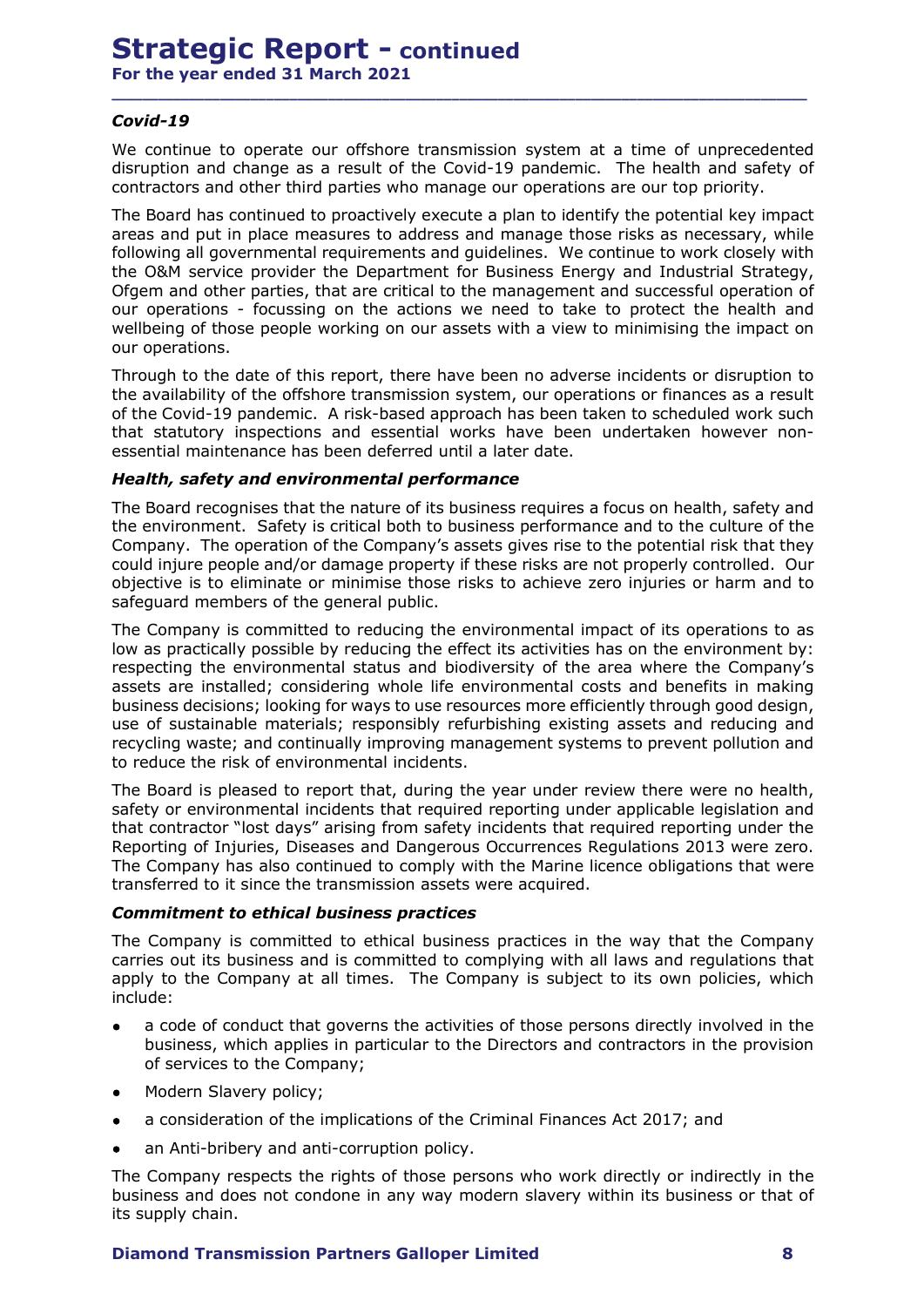The Company has identified no instances of non-compliance with any of the above polices for the year ended 31 March 2021 and through to the date of this report.

\_\_\_\_\_\_\_\_\_\_\_\_\_\_\_\_\_\_\_\_\_\_\_\_\_\_\_\_\_\_\_\_\_\_\_\_\_\_\_\_\_\_\_\_\_\_\_\_\_\_\_\_\_\_\_\_\_\_\_\_\_\_\_\_\_\_\_\_\_\_\_\_\_\_\_\_\_\_\_\_\_\_\_\_\_\_\_\_\_\_

# Stakeholder relationships

The potentially hazardous nature of Company's operations and the environmentally sensitive nature of the locations where its assets are located require the Company to engage and communicate with a wide audience of stakeholders and to establish good relationships with them. As well as industry participants and local and national government bodies this audience includes: Port Authorities; the emergency services; the maritime community; environmental agencies and organisations; landowners and the general public. Accordingly, the Company has implemented a stakeholder engagement and communications plan, which it has continued to apply during the year and through to the date of this report. for the year entoto at martin 2021 and through to the date of this report.<br> **Stakeholder relationships**<br> **Stakeholders and the locations where its assets are located require the Company<br>
engage and communicate with a wide** Sensiuve instant of the tocatons where the sases are located require the complany conseques and communicate with a wide audience of stakeholders and to establish good<br>tedistionships with them. As will as industry participa

The Directors consider that stakeholder relationships are satisfactory.

# Principal and emergent risks and uncertainties

The principal and emerging risks and uncertainties faced by the Company have been discussed and referenced in this Strategic Report alongside a discussion of the operational and financial performance of the Company.

# The Company's financial performance

# Summary

satisfactory and is summarised below:

| ships with them. As well as industry participants and local and national government<br>this audience includes: Port Authorities; the emergency services; the maritime<br>nity; environmental agencies and organisations; landowners and the general<br>Accordingly, the Company has implemented a stakeholder engagement and |           |          |  |
|------------------------------------------------------------------------------------------------------------------------------------------------------------------------------------------------------------------------------------------------------------------------------------------------------------------------------|-----------|----------|--|
| nications plan, which it has continued to apply during the year and through to the<br>this report.                                                                                                                                                                                                                           |           |          |  |
| ectors consider that stakeholder relationships are satisfactory.                                                                                                                                                                                                                                                             |           |          |  |
| al and emergent risks and uncertainties                                                                                                                                                                                                                                                                                      |           |          |  |
| ncipal and emerging risks and uncertainties faced by the Company have been<br>ed and referenced in this Strategic Report alongside a discussion of the operational<br>incial performance of the Company.                                                                                                                     |           |          |  |
| mpany's financial performance                                                                                                                                                                                                                                                                                                |           |          |  |
| <b>iry</b>                                                                                                                                                                                                                                                                                                                   |           |          |  |
| ancial performance of the Company for the year ended 31 March 2021, was<br>tory and is summarised below:                                                                                                                                                                                                                     |           |          |  |
|                                                                                                                                                                                                                                                                                                                              | 2021      | 2020     |  |
|                                                                                                                                                                                                                                                                                                                              | £'000     | £'000    |  |
| Operating profit                                                                                                                                                                                                                                                                                                             | 7,810     | 609      |  |
| Net Finance costs                                                                                                                                                                                                                                                                                                            | (7, 211)  | (662)    |  |
| Profit/(Loss) before taxation                                                                                                                                                                                                                                                                                                | 599       | (53)     |  |
| Taxation                                                                                                                                                                                                                                                                                                                     | (246)     | (4)      |  |
| Profit/(loss) after taxation                                                                                                                                                                                                                                                                                                 | 353       | (57)     |  |
| Net cash inflow from operating<br>activities and interest income                                                                                                                                                                                                                                                             | 14,274    | 2,741    |  |
| Net cash flows used in servicing<br>debt                                                                                                                                                                                                                                                                                     | (13, 975) | (4, 210) |  |
| ing and finance income                                                                                                                                                                                                                                                                                                       |           |          |  |
| ng and finance income is derived from the Company's activities as a provider of                                                                                                                                                                                                                                              |           |          |  |
| ssion services. The vast majority of the Company's income is derived from NGESO                                                                                                                                                                                                                                              |           |          |  |

# Operating and finance income

Operating and finance income is derived from the Company's activities as a provider of transmission services. The vast majority of the Company's income is derived from NGESO for the year ended 31 March 2021.

Finance income for the year amounted to £6,830k (2020: £662k) and represents the finance income that would have been generated from an efficient standalone "transmission owner". The finance income has been recorded in accordance with the principal accounting policies adopted by the Company, as discussed in the accounting policies section of the regulatory financial statements commencing on page 32.

Operating income for the year amounted to  $£3,552k$  (2020: £1,674k) and primarily represents the operating income that would be generated by an efficient provider of operating services to NGESO. Such operating services include those activities that result in the efficient and safe operation of the transmission assets and are reflective of the costs incurred in providing those services, including the cost of insuring those assets on behalf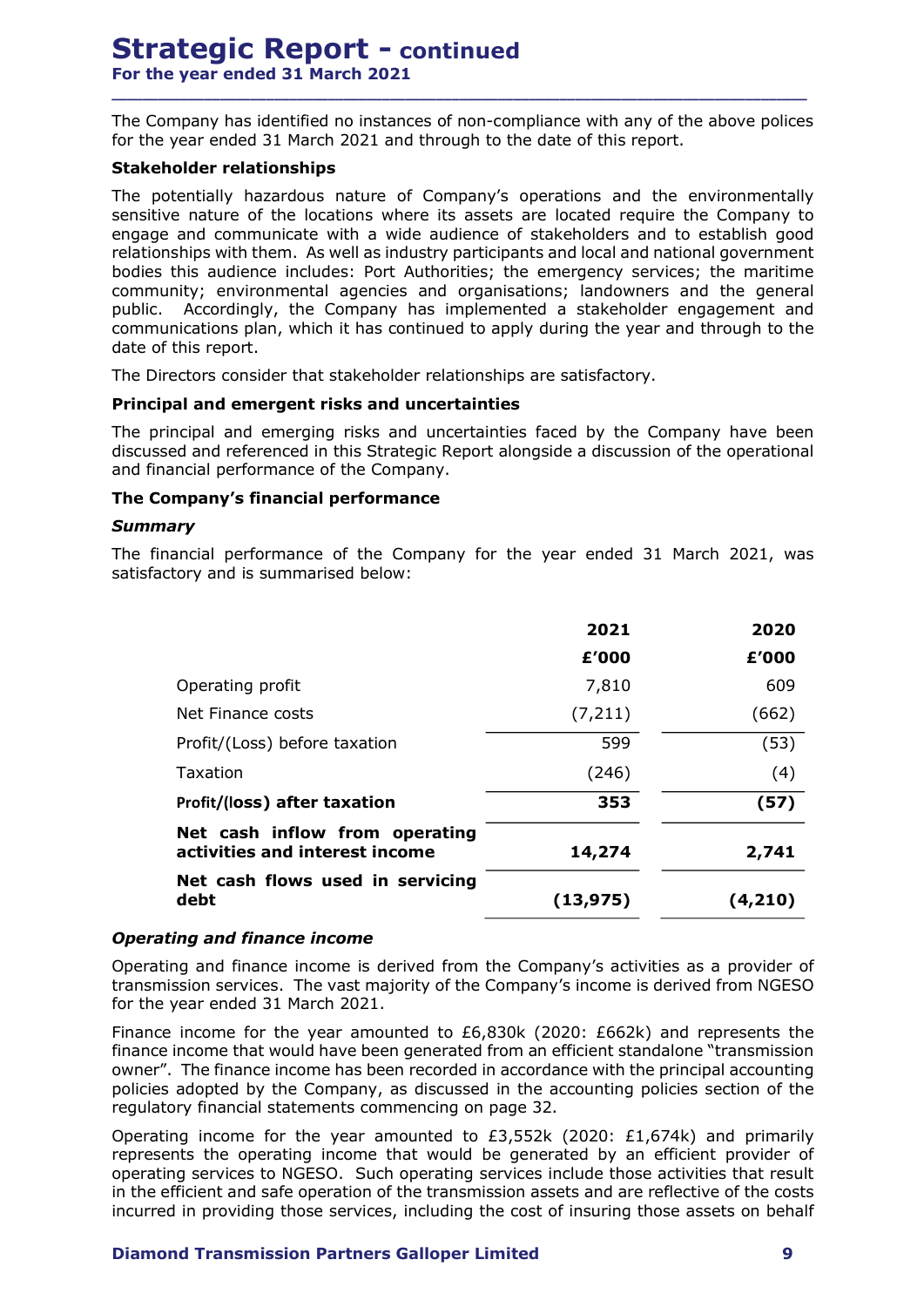of a standalone transmission owner. Operating income has been recorded in accordance with the principal accounting policies adopted by the Company. **Strategic Report - continued**<br>For the year ended 31 March 2021<br>of a standalone transmission owner. Operating income has been recorded in accordance<br>with the principal accounting policies adopted by the Company.<br>Operating

\_\_\_\_\_\_\_\_\_\_\_\_\_\_\_\_\_\_\_\_\_\_\_\_\_\_\_\_\_\_\_\_\_\_\_\_\_\_\_\_\_\_\_\_\_\_\_\_\_\_\_\_\_\_\_\_\_\_\_\_\_\_\_\_\_\_\_\_\_\_\_\_\_\_\_\_\_\_\_\_\_\_\_\_\_\_\_\_\_\_

# Operating costs

Operating costs for the year amounted to £2,572k (2020: £1,727k).

This cost covers operations and maintenance fees, insurance fees, management service

# Operating profit

Operating profit, being the residual of operating income, finance income and operating costs, amounted to £7,810k (2020: £609k).

# Other finance income

Other finance income of £82k (2020: £2k) relates to default interest charge on late payment (£1k) and RPI swap income (£81k).

# Finance costs

Finance costs amounted to £7,293k (2020: £664k). The vast majority of the finance costs relates to the interest cost of bank loans of £5,392k (2020: £494k) and other borrowing of £1,901k (2020: £170k). Interest expense and other financial costs principally arise from the cost of debt used to finance the initial acquisition of the transmission owner asset.

# Taxation

The net taxation charge on profit (2020: loss) before taxation for the year is £246k (2020: £4k). For details, please see note 5, Income taxation charge to the income statement. There was no current taxation arising in the year as the Company has no taxable profit. The net taxation charge (being deferred taxation) for the year ended 31 March 2021 has been computed at 19% (2020: 19%).

**Operating profit**<br> **Operating** profit, being the residual of operating income, finance income and operating<br>
costs, amounted to £7,810k (2020: £609k).<br> **Other finance income**<br>
Other finance income of £82k (2020: £2k) rel through the House of Commons on 10 March 2021. This Bill proposes to increase the rate of corporation taxation from 19% to 25% with effect from the financial year commencing 1 April 2023. As this Bill was not enacted or substantially enacted at 31 March 2021 – there is no impact on the taxation charge for the year ended 31 March 2021 and there has been no impact on the carrying value of the deferred taxation balances included in these regulatory financial statements at 31 March 2021. Any such change in the rate of corporation taxation, if enacted, would result in the remeasurement of certain deferred taxation balances included in the balance sheet at 31 March 2021 to reflect the proposed increase in the rate of corporation tax on those temporary differences that underlie these deferred taxation balances and that are anticipated to reverse after 31 March 2023. mete is no impact on the castavor transper of the deferred taxation balances included in these<br>theen no impact on the carrying value of the deferred taxation balances included in these<br>regulatory financial statements at 31

A net taxation credit of £98k (2020: £1,200k) has been recognised in other comprehensive income relating to pre-taxation losses arising on marking the Company's cash flow hedges to market at the balance sheet date. The net taxation credit included within other comprehensive income relates solely to deferred taxation.

# Profit after taxation

Profit for the year after taxation amounted to £353k (2020: loss of £57k). The details are discussed above.

# Cash flows

Net cash flows from operations amounted to £14,274k (2020: £2,739k) primarily reflecting the amounts invoiced and received from NGESO up to 31 March 2021 in relation to the provision of transmission services in the year net of cash outflows relating to operating activities incurred during the year.

the receipt of interest income.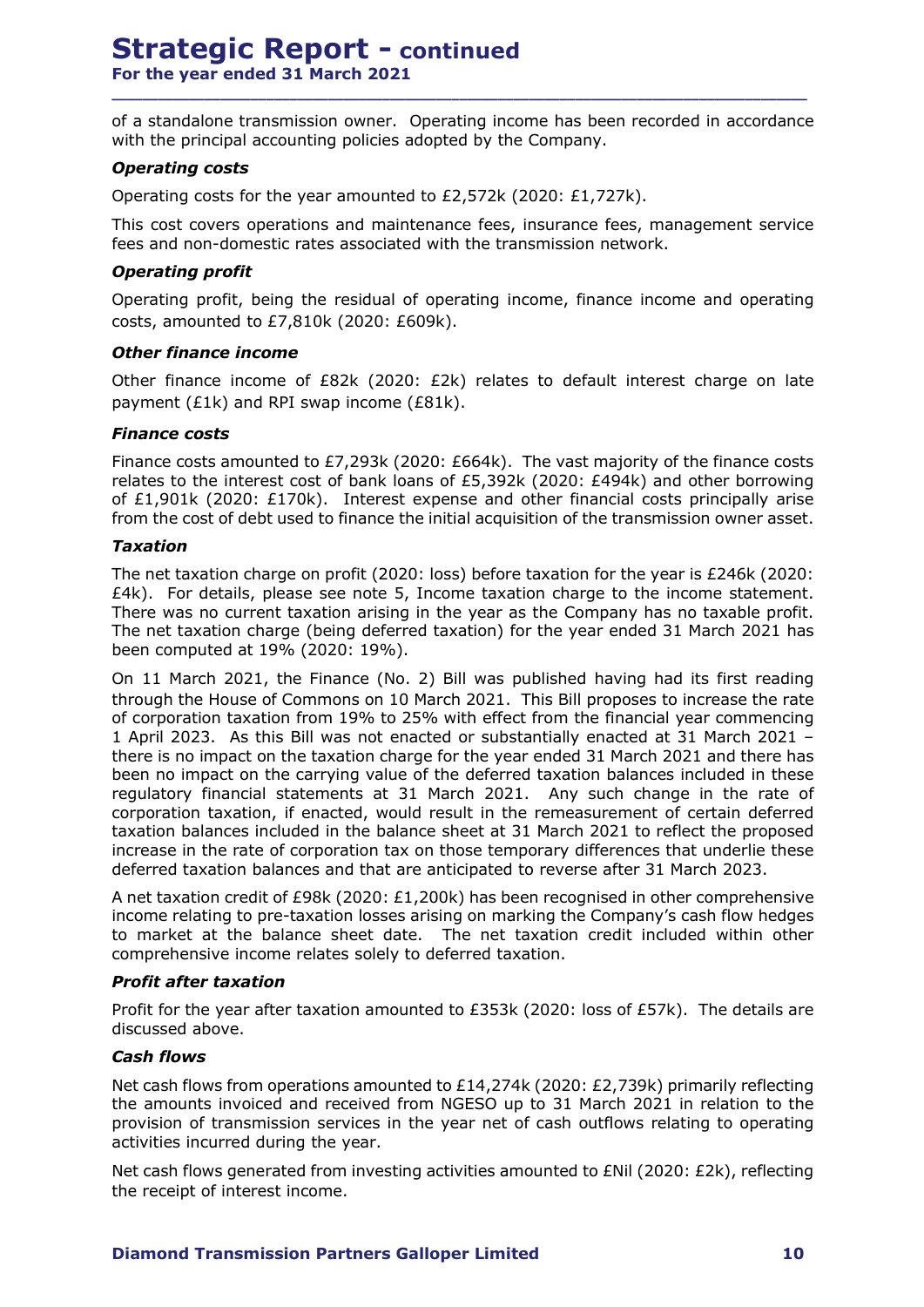Cash available for debt servicing, defined as net cash inflows from operations plus net cash **Strategic Report – continued**<br>
For the year ended 31 March 2021<br>
Cash available for debt servicing, defined as net cash inflows from operations plus net cash<br>
inflows generated from investing activities excluding acquisit £14,274k (2020: £2,741k). Net cash outflows from financing activities amounted to £13,976k (2020: £4,210k).

# Balance sheet and consideration of financial management

# Balance sheet

| Cash available for debt servicing, defined as net cash inflows from operations plus net cash<br>inflows generated from investing activities excluding acquisition costs amounted to<br>£14,274k (2020: £2,741k). Net cash outflows from financing activities amounted to<br>£13,976k (2020: £4,210k).                                                                                                                                                                                                                                                                    |         |                                                                                            |               |
|--------------------------------------------------------------------------------------------------------------------------------------------------------------------------------------------------------------------------------------------------------------------------------------------------------------------------------------------------------------------------------------------------------------------------------------------------------------------------------------------------------------------------------------------------------------------------|---------|--------------------------------------------------------------------------------------------|---------------|
| No income taxes were paid in the year (2020: £nil).                                                                                                                                                                                                                                                                                                                                                                                                                                                                                                                      |         |                                                                                            |               |
| Balance sheet and consideration of financial management                                                                                                                                                                                                                                                                                                                                                                                                                                                                                                                  |         |                                                                                            |               |
| <b>Balance sheet</b>                                                                                                                                                                                                                                                                                                                                                                                                                                                                                                                                                     |         |                                                                                            |               |
| The Company's balance sheet at 31 March 2021 is summarised below:                                                                                                                                                                                                                                                                                                                                                                                                                                                                                                        |         |                                                                                            |               |
|                                                                                                                                                                                                                                                                                                                                                                                                                                                                                                                                                                          |         |                                                                                            | Net Assets/   |
|                                                                                                                                                                                                                                                                                                                                                                                                                                                                                                                                                                          | Assets  | <b>Liabilities</b>                                                                         | (Liabilities) |
|                                                                                                                                                                                                                                                                                                                                                                                                                                                                                                                                                                          | £'000   | £'000                                                                                      | £'000         |
| Non-current transmission owner asset                                                                                                                                                                                                                                                                                                                                                                                                                                                                                                                                     | 274,168 |                                                                                            | 274,168       |
| Non-current deferred taxation                                                                                                                                                                                                                                                                                                                                                                                                                                                                                                                                            | 1,048   |                                                                                            | 1,048         |
| Current assets and liabilities <sup>+</sup>                                                                                                                                                                                                                                                                                                                                                                                                                                                                                                                              | 8,612   | (1, 597)                                                                                   | 7,015         |
| Non-current decommissioning provision                                                                                                                                                                                                                                                                                                                                                                                                                                                                                                                                    |         | (3,871)                                                                                    | (3,871)       |
| Total before net debt                                                                                                                                                                                                                                                                                                                                                                                                                                                                                                                                                    | 283,828 | (5, 468)                                                                                   | 278,360       |
| Net debt                                                                                                                                                                                                                                                                                                                                                                                                                                                                                                                                                                 |         | (283, 597)                                                                                 | (283, 597)    |
| Totals at 31 March 2021                                                                                                                                                                                                                                                                                                                                                                                                                                                                                                                                                  | 283,828 | (289,065)                                                                                  | (5, 237)      |
| Totals at 31 March 2020                                                                                                                                                                                                                                                                                                                                                                                                                                                                                                                                                  | 290,309 | (295, 479)                                                                                 | (5, 170)      |
| + Including current transmission owner asset and excluding those current assets and liabilities included within<br>net debt.                                                                                                                                                                                                                                                                                                                                                                                                                                             |         |                                                                                            |               |
| Transmission owner asset and decommissioning provision                                                                                                                                                                                                                                                                                                                                                                                                                                                                                                                   |         |                                                                                            |               |
| The transmission owner asset is a financial asset and is carried at the cost directly<br>attributable to the acquisition of the Galloper offshore transmission system at the date of<br>acquisition, plus finance income and adjusted for any amounts that have been invoiced to<br>NGESO, which are deemed to be attributable to the carrying value of that asset. The net<br>result being that the carrying value of the transmission owner asset reflects the application<br>of the effective interest rate method and is determined in accordance with the principal |         | accounting policies adopted by the Company as discussed in the accounting policies section |               |

# Transmission owner asset and decommissioning provision

The transmission owner asset is a financial asset and is carried at the cost directly attributable to the acquisition of the Galloper offshore transmission system at the date of acquisition, plus finance income and adjusted for any amounts that have been invoiced to NGESO, which are deemed to be attributable to the carrying value of that asset. The net result being that the carrying value of the transmission owner asset reflects the application of the effective interest rate method and is determined in accordance with the principal accounting policies adopted by the Company as discussed in the accounting policies section Total before net debt<br>
Net debt<br>
Net debt<br> **Totals at 31 March 2021**<br> **Totals at 31 March 2020**<br> **CB3,597**<br>
Totals at 31 March 2020<br>
<br>
Totals at 31 March 2020<br>
<br>
Totals at 31 March 2020<br>
<br> **Transmission owner asset and de** 

The transmission owner asset at the date of acquisition included an estimate of the costs 2040. At 31 March 2021, the carrying value of the transmission owner asset was £281,960k (2020: £289,100k) including amortisation of £6,800k (2020: £550k) provided during the year and the decommissioning provision amounted to £3,871k (2020: £3,742k) including discount unwound of £129k (2020: £11k).

# Non-current deferred taxation

The Company has recognised a net deferred taxation asset of  $£1,048k$  (2020: £1,196k) which reflects the recognition, in full, of the deferred taxation impact of all temporary differences existing at the balance sheet date, including the fair valuing of all derivative financial instruments.

# Net debt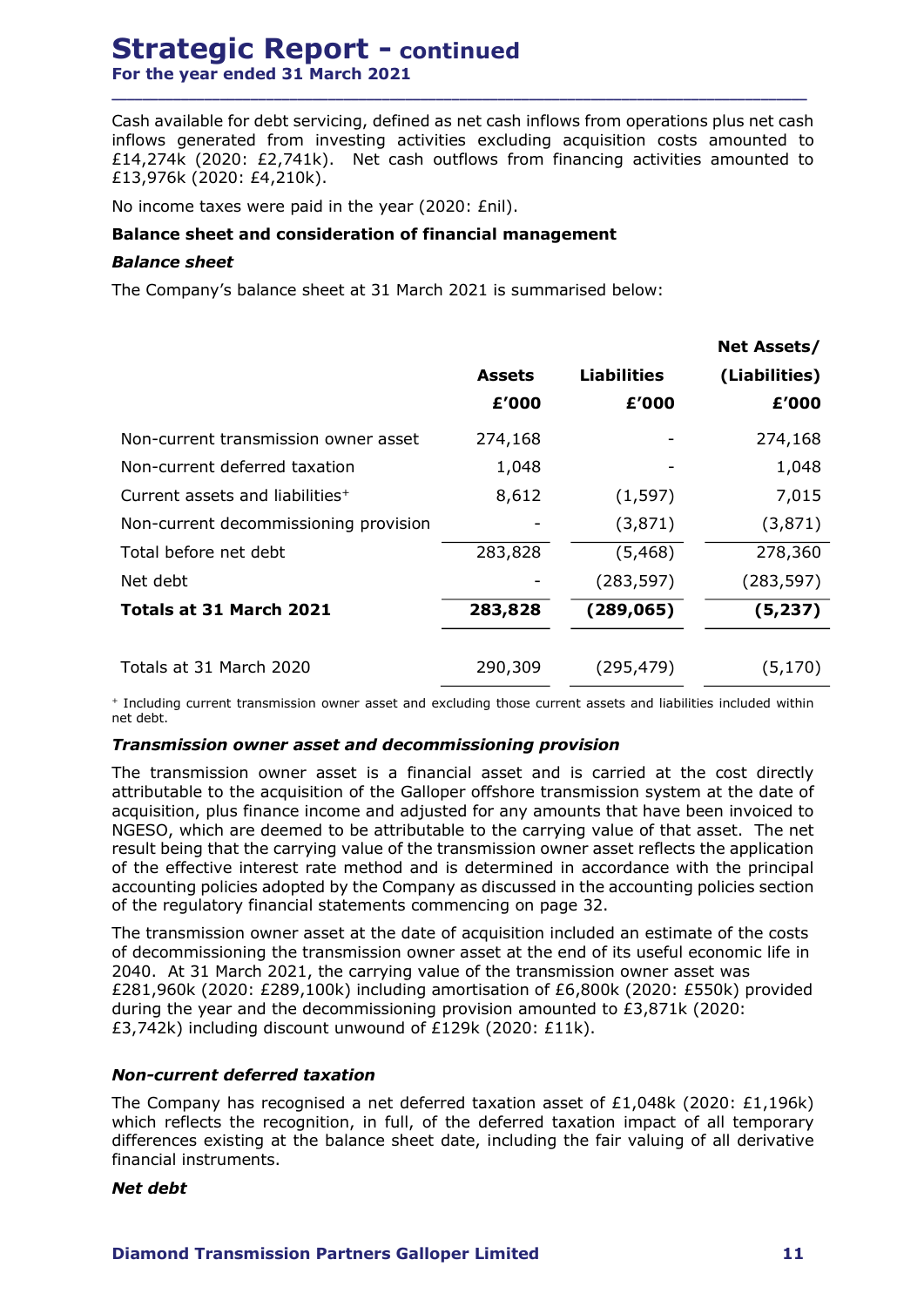Net debt is defined as all borrowings plus any interest accruals, the carrying value of all financial derivative contracts that are marked to market (interest rate swaps and UK Retail Price Index ("RPI") related swaps) plus Infrastructure lease liabilities, less cash and deposits.

\_\_\_\_\_\_\_\_\_\_\_\_\_\_\_\_\_\_\_\_\_\_\_\_\_\_\_\_\_\_\_\_\_\_\_\_\_\_\_\_\_\_\_\_\_\_\_\_\_\_\_\_\_\_\_\_\_\_\_\_\_\_\_\_\_\_\_\_\_\_\_\_\_\_\_\_\_\_\_\_\_\_\_\_\_\_\_\_\_\_

At 31 March 2021 net debt stood at £283,597k (2020: £290,144k) and included £6,832k (2020: £6,314k) of net liabilities relating to the carrying value of financial derivatives that were marked to market at that date and a further £502k (2020: £541k) relating to provision of financial liabilities arising from infrastructure financial liabilities recognised under IFRS 9 which is discussed further in note 11.

A discussion of the capital structure and the use of financial derivatives is provided below.

# Current funding structure

The Company is funded by a combination of senior debt, other borrowing, lease liabilities and equity in accordance with the Directors' objectives of establishing an appropriately funded business consistent with that of a prudent offshore electricity transmission operator and the terms of all legal and regulatory obligations including those of the licence and the Utilities Act 2000. All forms of senior debt rank pari-passu with all other forms of senior debt, are secured and rank above all other debt and unsecured creditors. deposits. An and included for the the stored at £283,597k (2020: £290,144k) and included £6,832k (2020: £6,314k) of net liabilities relating to the carrying value of financial derivatives that were marked to market at that

Senior debt comprises loans from a syndicate of commercial lenders. All senior debt is serviced on a quarterly basis over the project life. The total principal carrying value of commercial lenders loans outstanding at 31 March 2021 net of unamortised issue costs amounted to £254,468k (2020: £261,155k).

The loans from the syndicate of commercial lenders are at variable rates linked to the has also entered into a series of interest rate swaps. The commercial lenders loans and related interest rate swaps amortise at the same rate over the life of the loan/swap arrangements. Further details of the interest rate swaps are shown below.

The other borrowing is in the form of unsecured loan notes issued to two related parties. These are Diamond Transmission Corporation Limited ("DTC") and Infrastructure Investments Limited Partnership ("IILP"). The other borrowing carries a fixed rate coupon. At 31 March 2021, the total principal carrying value of the other borrowing outstanding amounted to £23,911k (2020: £24,210k).

Ordinary equity share capital amounted to  $E1k$  at 31 March 2021 (2020:  $E1k$ ).

# Going concern, liquidity and treasury management

The Directors have confirmed that after due enquiry they have sufficient evidence to support their conclusion that the Company is a going concern and has adequate resources in the foreseeable future to meet its on-going obligations, including the compliance with all debt covenants and servicing of debt holders, as those obligations fall due.

The Directors note that total shareholders' equity at 31 March 2021 is negative £5,237k  $(2020)$ : negative £5,170k), which includes the application of certain technical accounting rules associated with hedge accounting which requires the mark-to-market of derivative financial instruments which has resulted in the recognition of a negative cash flow reserve of £5,534k (2020: £5,114k). The existence of a negative cash flow reserve implies derivative net cash outflows will arise in future periods (based on the conditions prevailing at the balance sheet date). However, when these cash flows are considered together with the expected cash flows to be derived from the underlying position being hedged, then the net cash flow is as expected by the Company and is factored into the financial plans of the Company. Further information regarding the Company's "Hedging arrangements" is These are Diamonion Transmission Contentation Consequent Conceptom. At 31 March 2021, the total principal carrying value of the other borrowing carries a fixed protection conseport. At 31 March 2021, the total principal ca it is reasonable to adopt the going concern basis in preparing the regulatory financial statements. The other evidence considered to arrive at these conclusions is summarised below.

The expected cash inflows that are likely to accrue to the Company over the foreseeable future from its electricity transmission operations are highly predictable and would not be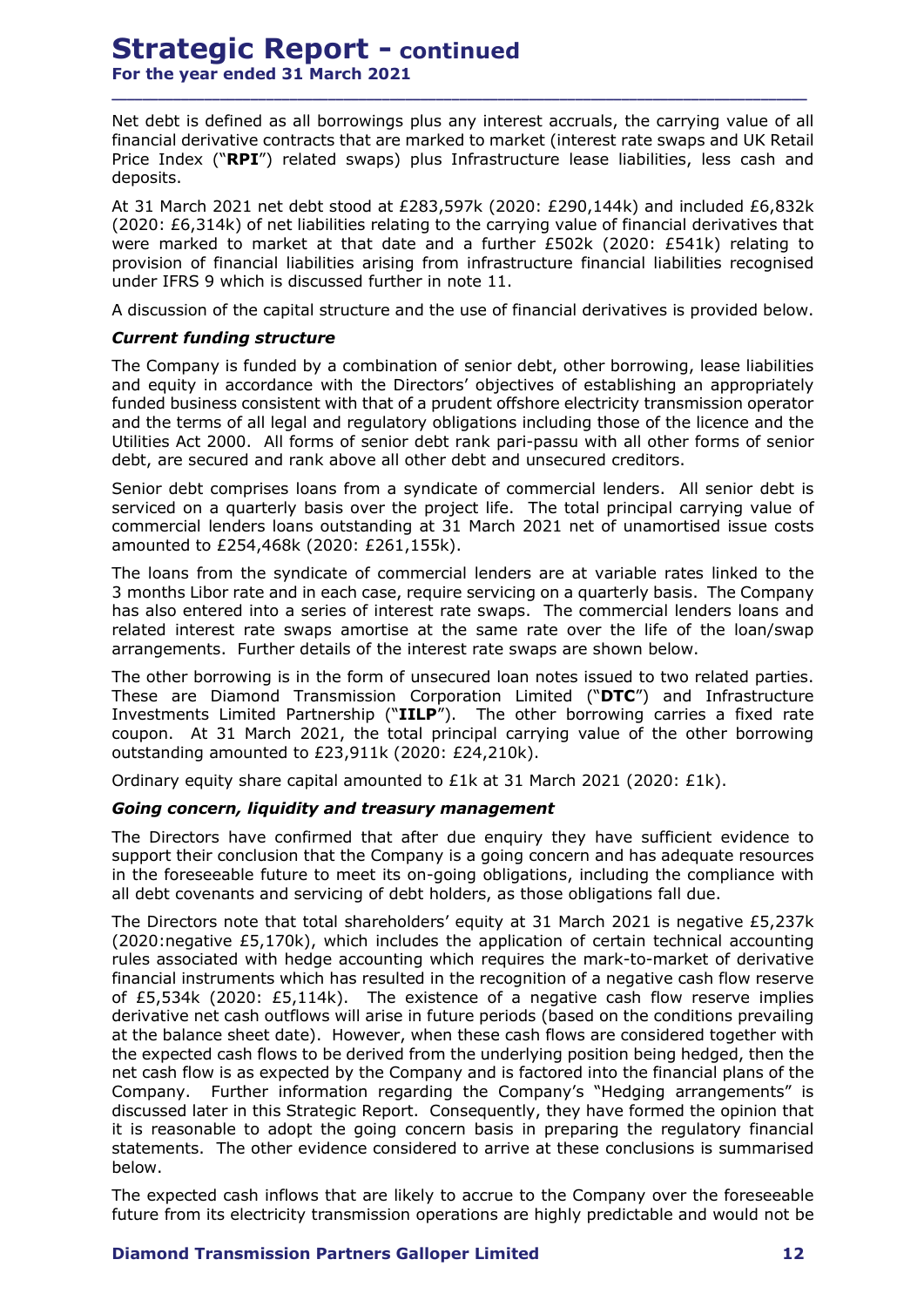expected to fall below a certain level as explained above under "Principal regulatory, industry contracts and industry code matters - Regulated revenue and incentives". Similar to the Company NGESO is also regulated by Ofgem.

\_\_\_\_\_\_\_\_\_\_\_\_\_\_\_\_\_\_\_\_\_\_\_\_\_\_\_\_\_\_\_\_\_\_\_\_\_\_\_\_\_\_\_\_\_\_\_\_\_\_\_\_\_\_\_\_\_\_\_\_\_\_\_\_\_\_\_\_\_\_\_\_\_\_\_\_\_\_\_\_\_\_\_\_\_\_\_\_\_\_

The Board has continued proactively to execute a plan to identify the potential key impact areas and put in place measures to address and manage those risks as necessary, while following all governmental requirements and guidelines. Through to the date of this report, there have been no adverse incidents or disruption to our operations or finances as a result of the Covid-19 pandemic and as such the Company is not anticipating any significant impact of Covid-19 on its business and operations. Refer to Covid-19 above for the impact of Covid-19 on the Company's cash inflows.

The Company enjoys certain protections afforded under the licence granted to the Company. In particular, provided that the Company can demonstrate that it has applied good industry practice in the management of the Company and its assets, then in the event that an unforeseen incident results in the Company suffering a loss in excess of  $£1,000k$  (in so far as it relates to its activities under the licence) it can apply to Ofgem for an income adjusting event. In these circumstances the Company can recover any loss it has suffered.

The Company has also put in place prudent insurance arrangements in relation to property damage and third-party liabilities, such that it can make claims in the event that an insurable event takes place and thereby continue in business.

The licence protections together with the insurance arrangements put in place reduce uncertainties and address certain risks regarding potential loss of income and/or loss/destruction of assets that arise from remote and/or catastrophic events.

The Company has also entered into certain hedging and other contractual arrangements that have been put in place to achieve a high degree of certainty as to the likely cash outflows that are expected to occur over the life of the project.

The hedging arrangements are explained in more detail below under "Hedging arrangements".

Other contractual arrangements with third parties have been entered into that have a pricing mechanism that features linkages to RPI or other indices, which has the effect of reducing the uncertainty as to the quantum and frequency of cash outflows arising. As a consequence, it is the opinion of the Directors that the costs and related cash flows associated with these arrangements are more likely than not to vary in a similar manner  $\pm1,000k$  (in so far as it relates to its activities under the licence) it can apply to Ofgem for<br>an income adjusting event. In these circumstances the Company can recover any loss it<br>has suffered.<br>The Company has also p services that are not subject to the RPI swaps arrangements. Other contractual arrangements with time parties have been enterea into that<br>pricing mechanism that features linkages to RPI or other indices, which has the<br>reducing the uncertainty as to the quantum and frequency of cash

The Company also has access to a liquidity facility of £10,000k (2020: £10,000k) that it can access in the event that it has an insurable, income adjusting event or unforeseen costs. This covers the possible liquidity requirements of the Company while the insurance claim, income adjusting event, or unforeseen costs is settled. At the year-end it was undrawn.

Finally, under the terms of the other borrowing agreement, absent certain matters of default, the loan notes do not have to be redeemed until 2040.

# Credit rating

In accordance with licence condition E11 and the alternative credit rating arrangements open letter, dated 22 October 2014, Mizuho Bank Ltd (Standard & Poor's A, Moody's A1) will provide the Company with a letter of credit to the value equal to six months' cash operating costs and six months' asset replacement costs as financial security. The letters

# On-going funding requirements

The Company does not expect to have any significant funding requirements over the expected life of the project that will require additional external funding. Loan servicing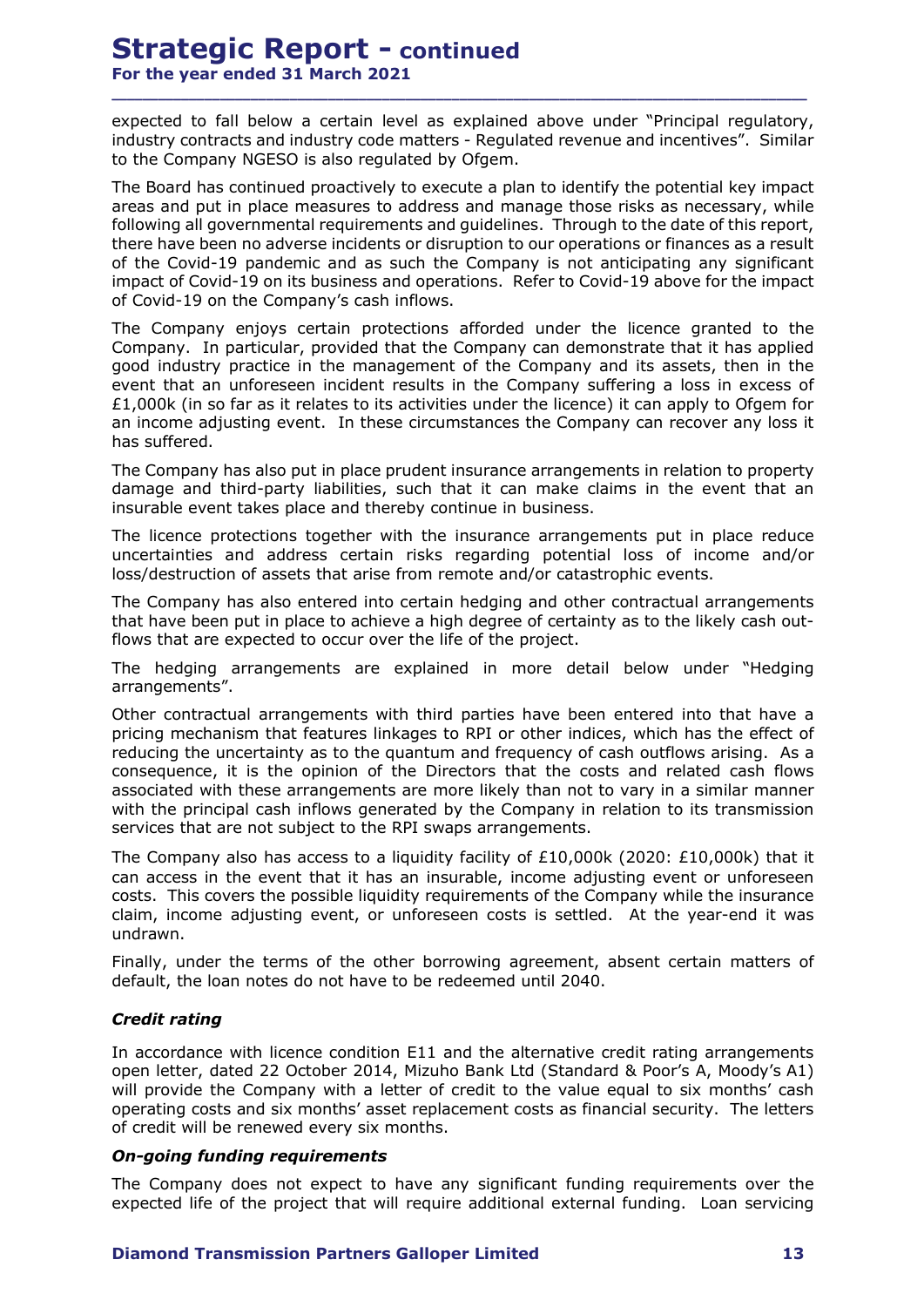and other obligations of the Company are expected to be met by the cash inflows generated by the Company.

\_\_\_\_\_\_\_\_\_\_\_\_\_\_\_\_\_\_\_\_\_\_\_\_\_\_\_\_\_\_\_\_\_\_\_\_\_\_\_\_\_\_\_\_\_\_\_\_\_\_\_\_\_\_\_\_\_\_\_\_\_\_\_\_\_\_\_\_\_\_\_\_\_\_\_\_\_\_\_\_\_\_\_\_\_\_\_\_\_\_

To the extent that a requirement for significant expenditure is required in the future as a result of additional capital works being required to provide incremental capacity, there is a mechanism in the Company's transmission licence to allow the Company to increase its charges in respect of such expenditure. The Directors expect that additional funding would be made available based on the increased cash inflows that would be expected to arise from such additional expenditure. No such additional expenditure is planned or expected in the foreseeable future.

# Surplus funds

The Company invests surplus funds in term deposits with banks that have a short-term senior debt rating of at least A-1 or better issued by Standard & Poor's, or P-1 or better issued by Moody's, such short-term deposit periods typically mature at the end of each quarter. At 31 March 2021, the Company held £nil (2020: £nil) on deposit of which £nil **Strategic Report – continued**<br>For the year ended 31 March 2021<br>and other obligations of the Company are expected to be met by the cash inflows generated<br>by the Company.<br>To the extent that a requirement for significant exp those accounts for specific purposes. Of the remaining cash and cash equivalents, £2,529k (2020: £2,230k) requires the consent of the Company's lenders prior to use but are held for general corporate purposes and the remaining £nil (2020: £nil) is unencumbered. A description of the restrictions applied to certain deposits and other matters are referred to below under "Lending covenants and other restrictions".

The Company has some variability of cash flows in relation to the interest it earns on its investments, as typically these investments are held in deposits with a typical maturity of 3 months or less and earn variable rates of interest. However, in the context of the other cash flows generated by the Company these amounts are insignificant.

# Hedging arrangements

# General

It is the policy of the Directors that the Company will only enter into derivative financial instruments for the purpose of hedging an economic risk. No speculative positions are entered into.

# RPI swaps

The Company has entered into arrangements with third parties for the purpose of exchanging the vast majority of variable cash inflows arising from the electricity transmission service it provides to NGESO in exchange for a pre-determined stream of cash inflows over the period which the Company has exclusive rights to operate the offshore transmission system under the licence and the period over which the vast majority of future cash flows from the project are expected to be generated.

Under the terms of the licence, regulatory and other contractual agreements, the Company is permitted to charge NGESO, an agreed amount for the transmission services it provides, the price of which is uplifted each year commencing 1 April by a sum equivalent to the percentage change in RPI over the previous 12-month period measured from September to September. The use of derivative arrangements ("RPI swaps") has the effect of exchanging the vast majority of variable cash inflows derived from the Company's transmission services (impacted by changes in actual RPI) in exchange for a known and predetermined stream of rising cash flows over the same period. It is the policy of the Directors that the Company will only enter into derivative financial instruments for the purpose of hedging an economic risk. No speculative positions are RPI swans<br>entered into.<br>The Company has ent

The Directors believe that the use of these RPI swaps is consistent with the Company's the Company's cash outflows relate to borrowings that substantially carry a fixed coupon (after interest rate swaps – see below) so that both the resultant principal repayments and coupon payments are largely predetermined. The purpose of the RPI swap arrangements is to generate highly certain cash inflows (thereby reducing uncertainty) so that the Company can meet its obligations under the terms of the Company's borrowing arrangements and therefore reduce the risk of default.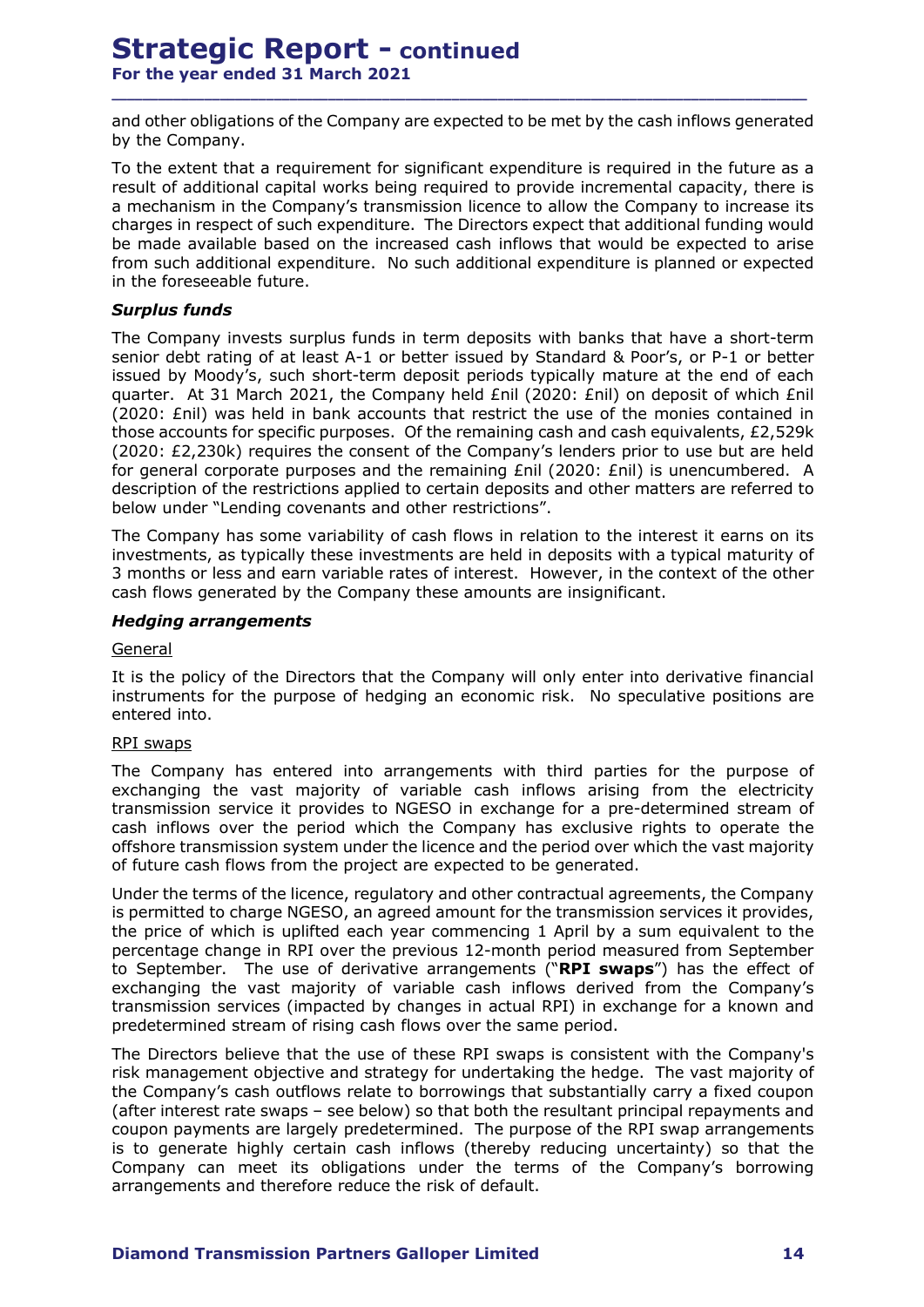For the year ended 31 March 2021

The Directors believe that the RPI swaps continue to have a highly effective hedging relationship with the forecast cash inflows that are considered to be highly probable and as a consequence have concluded that these derivatives meet the definition of a cash flow hedge and have formally designated them as such. The carrying value of the RPI swap liabilities at 31 March 2021 was £9,263k (2020: £2,662k).

\_\_\_\_\_\_\_\_\_\_\_\_\_\_\_\_\_\_\_\_\_\_\_\_\_\_\_\_\_\_\_\_\_\_\_\_\_\_\_\_\_\_\_\_\_\_\_\_\_\_\_\_\_\_\_\_\_\_\_\_\_\_\_\_\_\_\_\_\_\_\_\_\_\_\_\_\_\_\_\_\_\_\_\_\_\_\_\_\_\_

Further information relating to these derivative financial instruments is contained within notes 13 and 19 to the regulatory financial statements.

# Interest rate swaps

The Company has also entered into a series of interest rate swaps. The Directors believe that the use of these interest rate swaps is consistent with the Company's risk management objective and strategy for undertaking the hedge. The net commercial effect of these arrangements is to convert 100% of the nominal amount of commercial lenders' variable rate borrowings into fixed rate borrowings.

The vast majority of the Company's cash inflows (after RPI swaps) can be predicted with a high degree of certainty (thereby reducing uncertainty) for the reasons explained above under RPI swaps. Consequently, the Company is able to service, with a high degree of confidence, all of the highly certain fixed senior debt cash outflows (after interest rate swaps) from the highly predictable cash inflows (after RPI swaps). Therefore, the risk that the senior debt cash outflows required to be serviced cannot be met from the cash inflows generated is significantly reduced. management objective and stratety for undertaking the hedge. The net commercial effect<br>of these arrangements is to convert 100% of the nominal amount of commercial effect<br>variable rate borrowings into fixed rate borrowings

The effect of using interest rate swaps in the manner utilised by the Company substantially eliminates the interest rate risk that the Company might otherwise have been subject to.

The Directors believe that the interest rate swap hedging relationship is highly effective and that the forecast cash inflows are highly probable and as a consequence, have concluded that these interest rate derivatives meet the definition of a cash flow hedge and have formally designated them as such.

The carrying value of the interest rate swap assets at 31 March 2021 was £2,431k (2020: liabilities of £3,652k).

Further information relating to these derivative financial instruments is contained within

# Lending covenants and other restrictions

The Company entered into the lending agreements to allow it to fund the acquisition of the transmission owner asset. Under these lending agreements, a global agent has been appointed to represent the senior debt holders and swap providers to monitor compliance under it is wayb. Cousing that company sale to serve, with a mayin experience of the highly predictable cash inflows (after interest rate the senior debt cash outflows (after interest rate swaps). Therefore, the risk that adviser and an insurance adviser have also been appointed under the terms of the lending swaps from the mignity peductable cash unions (alter key swipps). Therefore, the risk that the senior debt cash outflows equired to be serviced cannot be met from the cash inflows generated is significantly reduced.<br>The e agreements include (but are not limited to) the following: The effect of using interest rate swaps in the manner utilised by the Company substantially eliminates the interest rate in the interest rate is wap hedging relationship is highly effective and that the forecast cash infl enect of using interest rate swaps in the inamier tunised by the company substantially since<br>the chierest the interest rate is skin the formany might otherwise have been subject to.<br>Directors believe that the interest rate Conclude untaries interest rate the venture of a cash how hedge and<br>
The carrying value of the interest rate swap assets at 31 March 2021 was £2,431k (2020;<br>
The carrying value of the interest rate swap assets at 31 March The Campany is required to deliver financial and other information at specified purpose.<br>
The company entered into the hending agreements is contained within<br> **Chombany and 19 to the requisition financial statements**.<br> **Ex** 

- to certain allowances; any deviation from that plan requires the approval of the global agent. The financial plan is refreshed on a quarterly basis and revised on an annual basis;
- (typically quarterly) to the global agent;
- operate and in addition, restrict the way in which those accounts should be operated this includes, in respect of certain accounts, requiring those accounts to be funded for specific purposes and only allowing access to those accounts for that specified purpose. Most withdrawals from bank accounts require the consent of the global agent;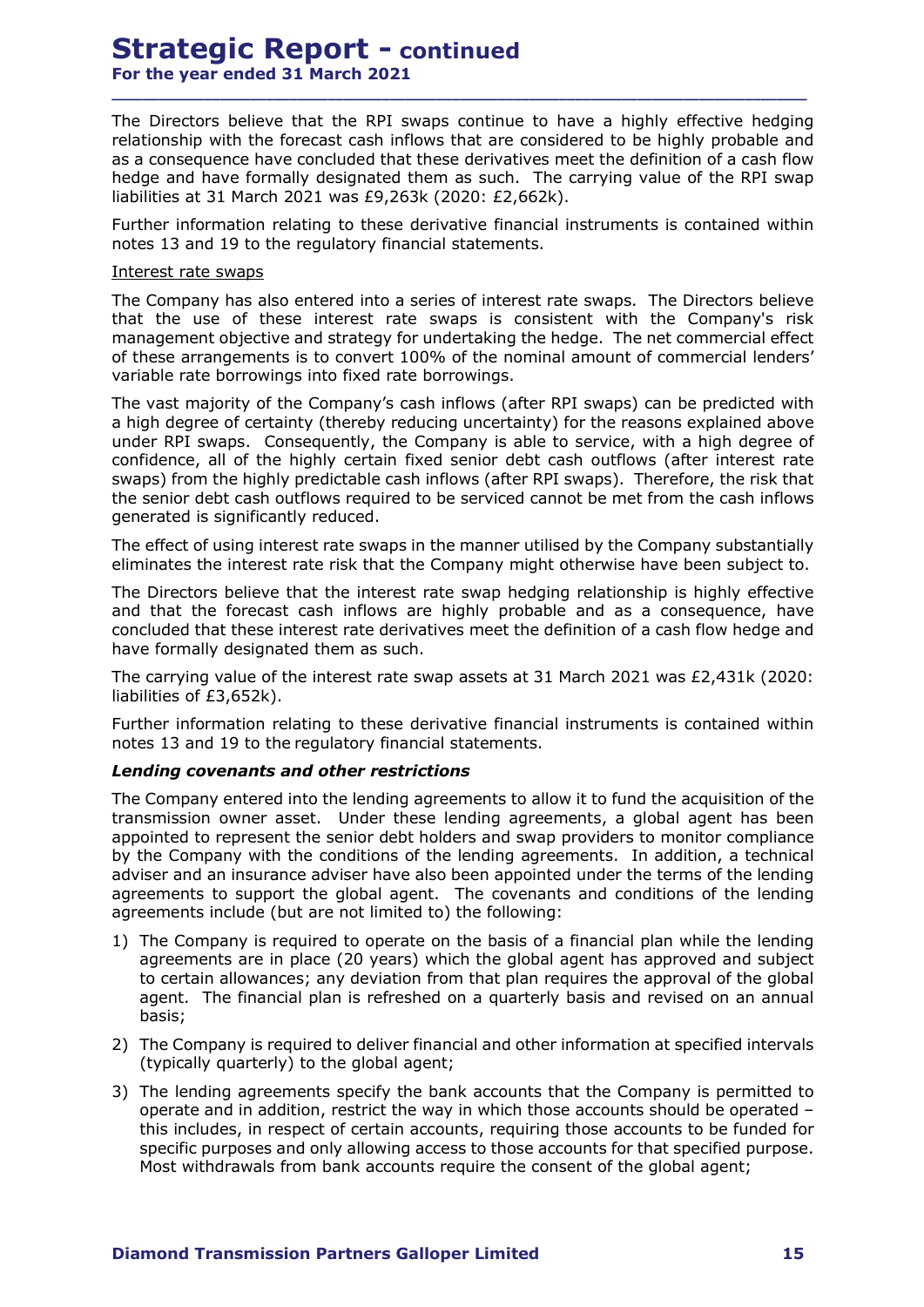For the year ended 31 March 2021

**Strategic Report - continued**<br>
For the year ended 31 March 2021<br>
4) The Company is required to maintain certain financial ratios (both historical and<br>
forward looking) in respect of debt service cover; loan life cover; an forward looking) in respect of debt service cover; loan life cover; and in respect of incremental investments it cannot exceed a specified gearing ratio;

\_\_\_\_\_\_\_\_\_\_\_\_\_\_\_\_\_\_\_\_\_\_\_\_\_\_\_\_\_\_\_\_\_\_\_\_\_\_\_\_\_\_\_\_\_\_\_\_\_\_\_\_\_\_\_\_\_\_\_\_\_\_\_\_\_\_\_\_\_\_\_\_\_\_\_\_\_\_\_\_\_\_\_\_\_\_\_\_\_\_

- **Strategic Report continued**<br>For the year ended 31 March 2021<br>4) The Company is required to maintain certain financial ratios (both historical and<br>forward looking) in respect of debt service cover; loan life cover; and i surplus funds such that it is only permitted to invest those surplus funds in investments with maturities that are allowed under the terms of those agreements. Typically, this results in the Company investing in term deposits with maturities not exceeding three months; **Strategic Report – continued**<br> **For the year ended 31 March 2021**<br>
4) The Company is required to maintain certain financial ratios (both historical and<br>
forward looking) in respect of debt service cover; loan life cover; **Strategic Report – continued**<br>
The vear ended 31 March 2021<br>
The Company is required to maintain certain financial ratios (both historical and<br>
forward looking) in respect of debt service cover; loan life cover; and in re **Strategic Report – continued**<br>For the year ended 31 March 2021<br>4) The Company is required to maintain certain financial ratios (both historical and<br>forward looking) in respect of debt service cover; loon life cover; and i
- 
- agreements before any servicing of the other borrowing can take place or any distributions can be made to shareholders.

If the Company materially fails to comply with the terms of the lending agreements or has agreements. In these circumstances the amounts due under the lending agreements are immediately due and payable or are repayable on demand.

Since entering into the lending agreements the Company has materially complied with all of the lending covenants and conditions and has continued to do so through to the date of this report.

# Accounting policies

The regulatory financial statements present the results of the Company using the 5) The Company is restricted under the lending agreements as to its ability to invest its surplus funds such that it is only permitted to invest those surplus funds in investments with maturities that are allowed under the with international accounting standards in conformity with the requirements of the sumus such that is omig y emimited to moves those suppose thus the mathemate of the company investing in term deposits with maturities not exceeding three results in the Company investing in term deposits with maturities n 2006. IFRS permits certain choices and the following material choices have been made as follows: 6) The Company is required to maintain adequate insurances at all times; and<br>7) The Company is required to meet all the conditions contained within the lending<br>distributions can be made to shareholders.<br>This comply materia

The Company uses the nature of expense method for the presentation of its income statement and presents its balance sheet showing net assets and total equity.

In the income statement the Company presents a sub-total of operating profit, being the total of operating income, finance income and operating costs. Finance income represents the income derived from the operation of the Company's transmission owner asset and is included within operating profit to reflect the fact that this is one of the principal revenue generating activities of the Company and relates to the Company's principal operating activity as a provider of electricity transmission availability services.

# Financial Instruments

The Company has elected to apply hedge accounting to its standalone derivative financial instruments.

# Critical accounting policies

The application of accounting principles requires the Directors of the Company to make estimates, judgements and assumptions that are likely to affect the reported amounts of assets, liabilities, revenue and expenses and the disclosure of contingent assets and 2006. IFRS permits certain choices and the following material choices have been made as follows:<br> **Cholons:**<br> **Cholons:**<br> **Presentation of the regulatory financial statements**<br> **The Company uses the nature of expense metho** actual outcome, may give rise to a change as compared with any estimates used and consequently the actual results may differ significantly from those estimates. The impact of revised estimates, or the impact of actual outcomes, will be reflected in the period when the better information or actual outcome is known. the income derived from the operation of the Company's transmission owner asset and is<br>included within operating profit to reflect the fact that this is one of the principal revenue<br>generating activities of the Company and

A discussion of critical accounting policies is contained within the accounting policies section of the regulatory financial statements together with a discussion of those policies that require particularly complex or subjective decisions or assessments. The accounting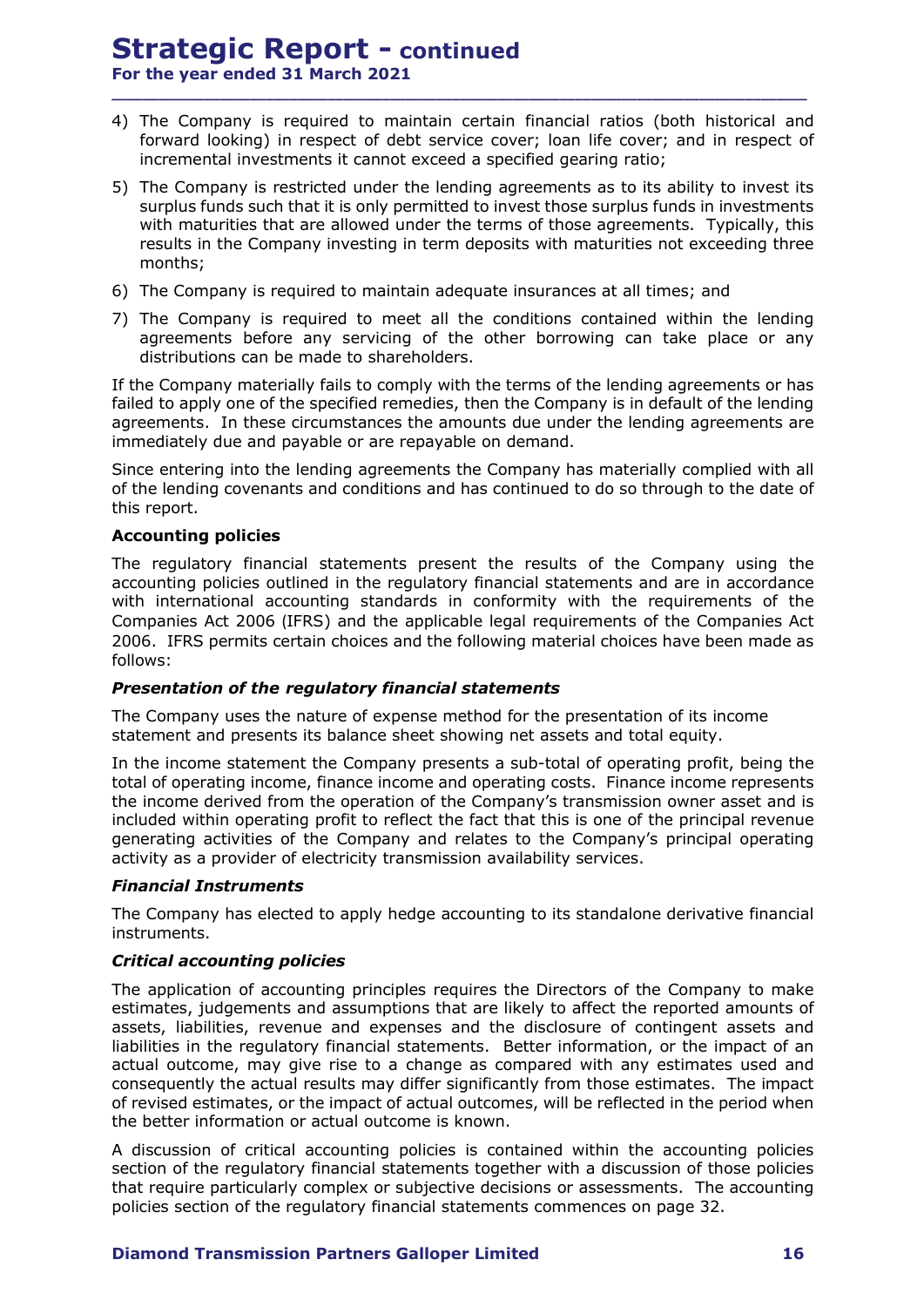# Section 172 Statement

**Strategic Report - continued**<br>For the year ended 31 March 2021<br>The Board of Directors, in line with their duties under s172 of the Companies Act 2006,<br>act in a way they consider, in good faith, would be most likely to pro act in a way they consider, in good faith, would be most likely to promote the success of the Company for the benefit of its members as a whole, and in doing so have regard to a range of matters when making decisions for the long term. Key decisions and matters that are of strategic importance to the Company are appropriately informed by s172 factors.

\_\_\_\_\_\_\_\_\_\_\_\_\_\_\_\_\_\_\_\_\_\_\_\_\_\_\_\_\_\_\_\_\_\_\_\_\_\_\_\_\_\_\_\_\_\_\_\_\_\_\_\_\_\_\_\_\_\_\_\_\_\_\_\_\_\_\_\_\_\_\_\_\_\_\_\_\_\_\_\_\_\_\_\_\_\_\_\_\_\_

Through an open and transparent dialogue with our key stakeholders, we have been able to develop a clear understanding of their needs, assess their perspectives and monitor their impact on our strategic ambition and culture. As part of the Board's decision-making process, the Board and its Committees consider the potential impact of decisions on relevant stakeholders whilst also having regard to a number of broader factors, including the impact of the Company's operations on the community and environment, responsible business practices and the likely consequences of decisions in the long term. Board of Directors, in line with heir duities under s172 of the Companies Act 2006,<br>non a way they consider, in good faith, would be most likely to promote the success of<br>Company for the benefit of its members as a whole, n a way they consider, in good faith, would be most likely to promote the success of<br>Company for the benefit of its members as a whole, and in doing so have regard to a<br>e of matters when making decisions for the long term. is on intations wither intaring decisions for the long term. Hey eventions are of strategic importance to the Company are appropriately informed by s172 sys.<br>Surface evelop a clear understanding of their needs, assess thei

Illustrations of how s172 factors have been applied by the Board can be found in this Strategic Report. For example;

- information on how the Company managing its business and compliance with regulatory requirement can be found on pages 3-5;
- details on how the Company has considered the impact of its operations on the community and environment see page 8;
- conduct; details on how the Company has considered the impact of identify and environment see page 8;<br>
non-Frimacial KPIs information on pages 6-7 and Commitmer<br>
Practice on page 8 details how the Company maintains high s<br>
conduct;
- groups, throughout the year and the effectiveness of the engagement; and
- information on how we respond to the changing global pandemic COVID19 can be found on page 8.

# Approved on behalf of the Board

Gary Thornton Director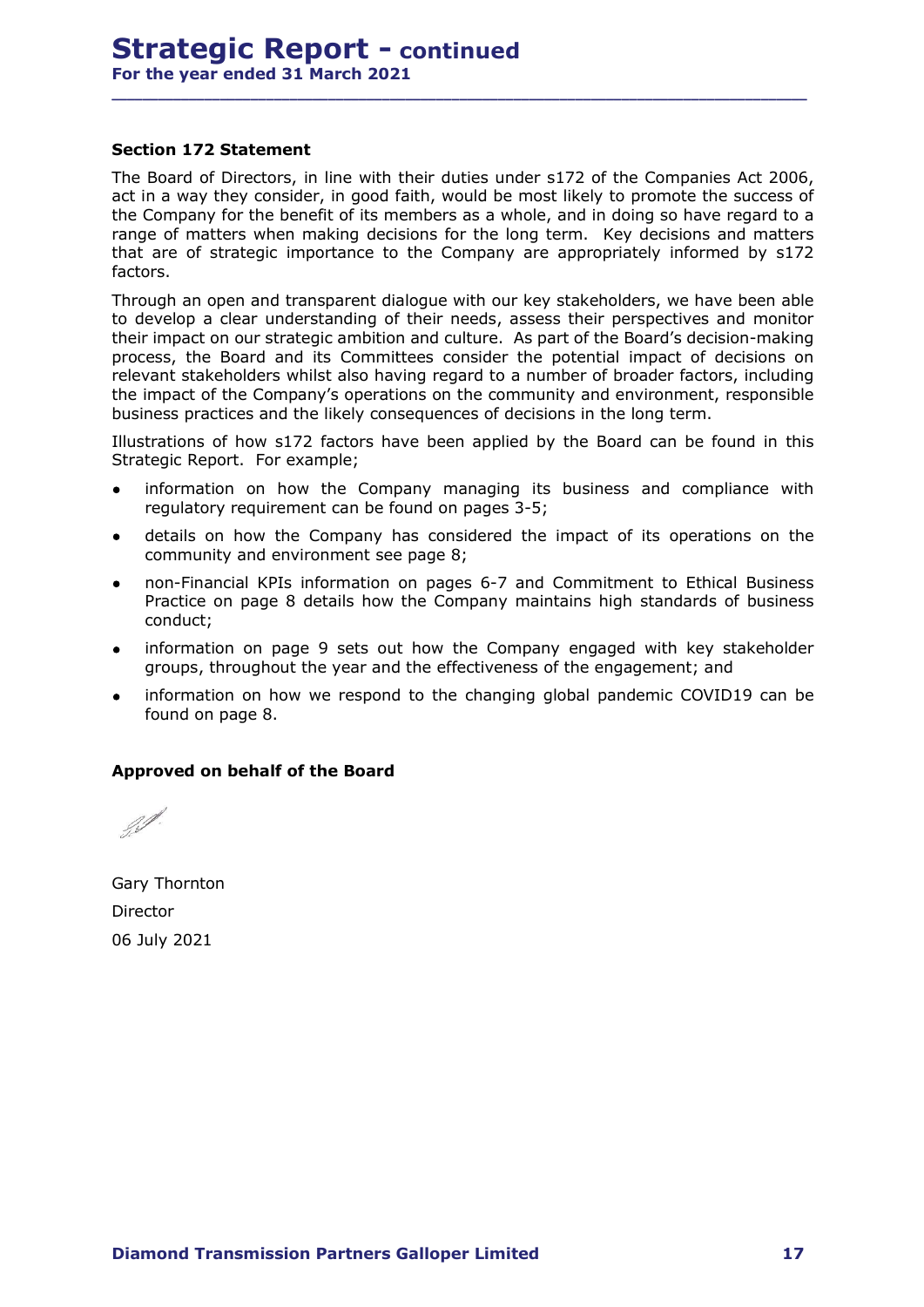# Directors' Report

For the year ended 31 March 2021

The information in this Directors' Report does not comprise a directors' report within the **Directors' Report**<br>For the year ended 31 March 2021<br>The information in this Directors' Report does not comprise a directors' report within the<br>meaning of the Companies Act 2006. The following sections describe the matters required for inclusion in the Directors' Report and were approved by the Board. Further details of matters required to be included in the Directors' Report are incorporated by reference into this report, as detailed below. **Directors' Report**<br>For the year ended 31 March 2021<br>The information in this Directors' Report does not comprise a directors' report within the<br>meaning of the Companies Act 2006. The following sections describe the matters

\_\_\_\_\_\_\_\_\_\_\_\_\_\_\_\_\_\_\_\_\_\_\_\_\_\_\_\_\_\_\_\_\_\_\_\_\_\_\_\_\_\_\_\_\_\_\_\_\_\_\_\_\_\_\_\_\_\_\_\_\_\_\_\_\_\_\_\_\_\_\_\_\_\_\_\_\_\_\_\_\_\_\_\_\_\_\_\_\_\_

## **Directors**

The Directors of the Company who were in office during the year and up to the date of

Elizabeth Jo Beswetherick

David Alexander John Foot

Gary Thornton

Matthew Pitts

# Qualifying third party indemnity provisions

The Company has made qualifying third party indemnity provisions for the benefit of its directors during the year. These provisions remain in force at the reporting date.

## Principal activities and business review

The Company is incorporated and registered in England and Wales, Company Number 10726070. A full description of the Company's principal activities, business and principal risks and uncertainties is contained in the Strategic Report on pages 3 to 17, which is meaning of the Companies Act 2000. The following sections describe the finiters that are<br>required for inclusion in the Directors' Report and were approved by the Board. Further<br>details of matters required to be included in incorporated by reference into this report.

## Material interests in shares

The Company is a wholly owned subsidiary undertaking of the ultimate parent company, DTPGH.

# Returns to related party undertakings

During the year ended 31 March 2021 the Company repaid £299k (2020: £nil) of principal and £1,424k (2020: £nil) of interest in relation to the unsecured loan notes to its related party undertakings. The principal outstanding on these loans amounted to  $£23,911k$  at 31 March 2021 (2020: £24,210k). 10726070. A full description of the Company's principal activities, business and principal<br>nisks and uncertainties is contained in the Strategic Report on pages 3 to 17, which is<br>incorporated by reference into this report.

No dividends were paid during the year (2020: £nil).

# Donations and research and development

No charitable or political donations were made during the year (2020: £nil) and expenditure on research and development activities was £nil (2020: £nil).

## Financial instruments

Details on the use of financial instruments and financial risk management ("**Hedging** 

## Going concern

Having made enquiries, the Directors consider that the Company has adequate resources to continue in business for the foreseeable future and that it is therefore appropriate to The Company is a wholly owned subsidiary undertaking of the ultimate parent company,<br> **DEVACUAL RECONATION**<br> **Returns to related party undertakings**<br>
During the year ended 31 March 2021 the Company repaid £299k (2020: £nil Company. More details of the Company's funding and liquidity position is provided in the Strategic Report under the headings "Current funding structure" and "Going concern, liquidity and treasury management".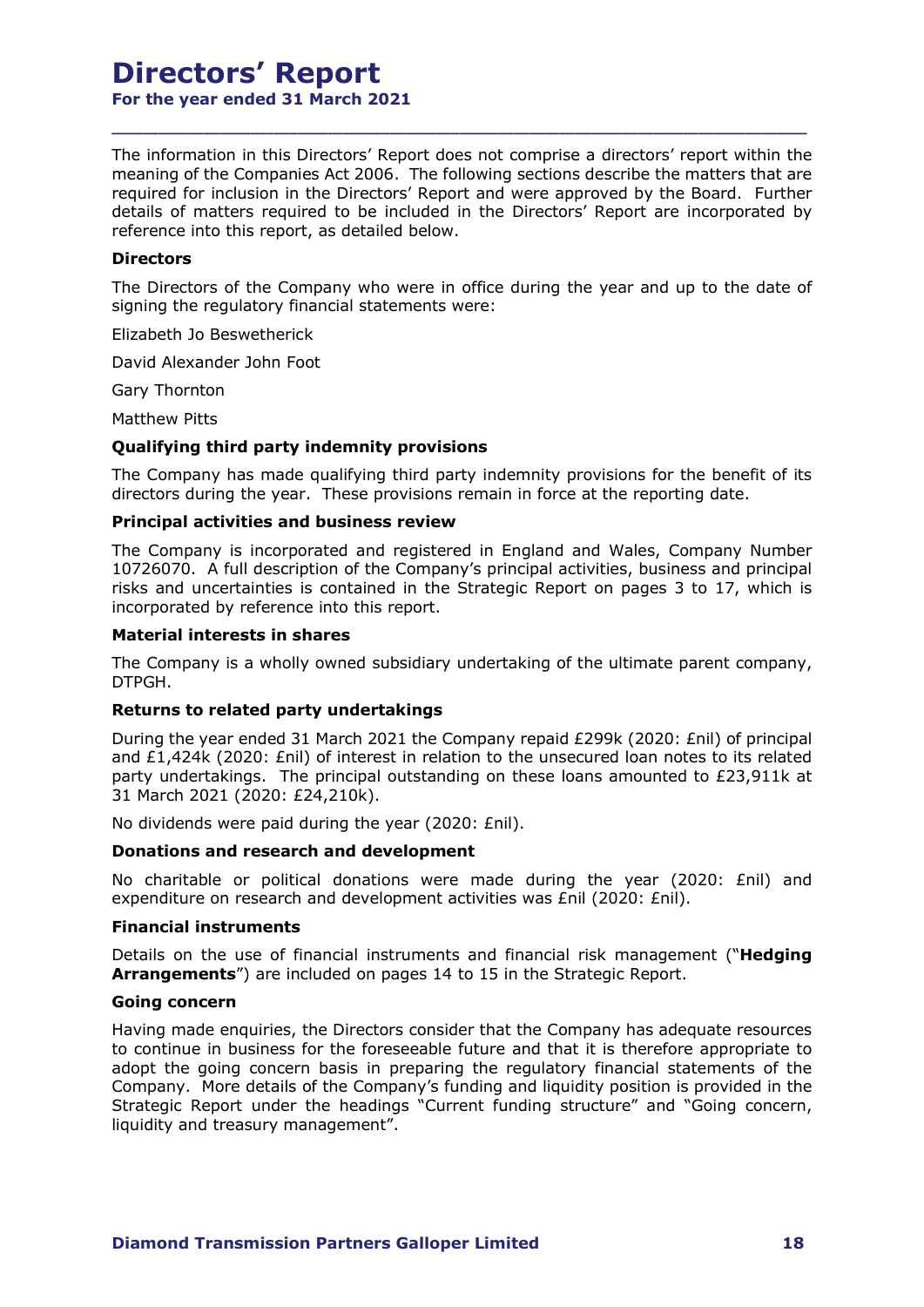For the year ended 31 March 2021

# The Company's strategy, long-term business objectives and operating model

The Company's strategy, long-term business objectives and operating model are set out in the Strategic Report and include an explanation of how the Company will generate value over the longer term. **Directors' Report – continued**<br>For the year ended 31 March 2021<br>The Company's strategy, long-term business objectives and operating model<br>The Company's strategy, long-term business objectives and operating model are set o **Example Synch (Synch) Form business objectives and operating model**<br>
Company's strategy, long-term business objectives and operating model are set out<br>
the Exrategic Report and include an explanation of how the Company wi

\_\_\_\_\_\_\_\_\_\_\_\_\_\_\_\_\_\_\_\_\_\_\_\_\_\_\_\_\_\_\_\_\_\_\_\_\_\_\_\_\_\_\_\_\_\_\_\_\_\_\_\_\_\_\_\_\_\_\_\_\_\_\_\_\_\_\_\_\_\_\_\_\_\_\_\_\_\_\_\_\_\_\_\_\_\_\_\_\_\_

# Future developments

Details of future developments are contained in the Strategic Report.

# Employee involvement and Directors emoluments

The Company does not have any employees and does not expect to engage any Strategic Report on page 4.

The Directors receive no emoluments from the Company, consequently there is no linkage between service standards and Directors' emoluments, fees or benefits.

# Disclosure of information to the auditors

Each of the persons who is a Director at the date of approval of this Directors' Report confirms that:

- 
- **IMPLAT Strategy, long-term business objectives and operating model<br>
Impany's strategy, long-term business objectives and operating model are set out<br>
Intrategic Report and include an explanation of how the Company will ge** Company's strategy, long-term business objectives and operating model are set out<br>expected Report and include an explanation of how the Company will generate value<br>of the longer term.<br> **ure developments**<br>
alls of future de in order to make themself aware of any relevant audit information and to establish e longer term.<br>
of educed poments<br>
of future developments are contained in the Strategic Report.<br>
special information and Directors emoluments<br>
mpany does not have any employees and does not expect to engage any<br>
incluse t Each of the persons who is a Director at the date of approval of if<br>confirms that:<br><br><br><br><br>
o far as the Director is aware, there is no relevant audit inform<br>
company's auditors are unaware; and<br>
- each Director has taken all

# Approved on behalf of the Board

Gary Thornton Director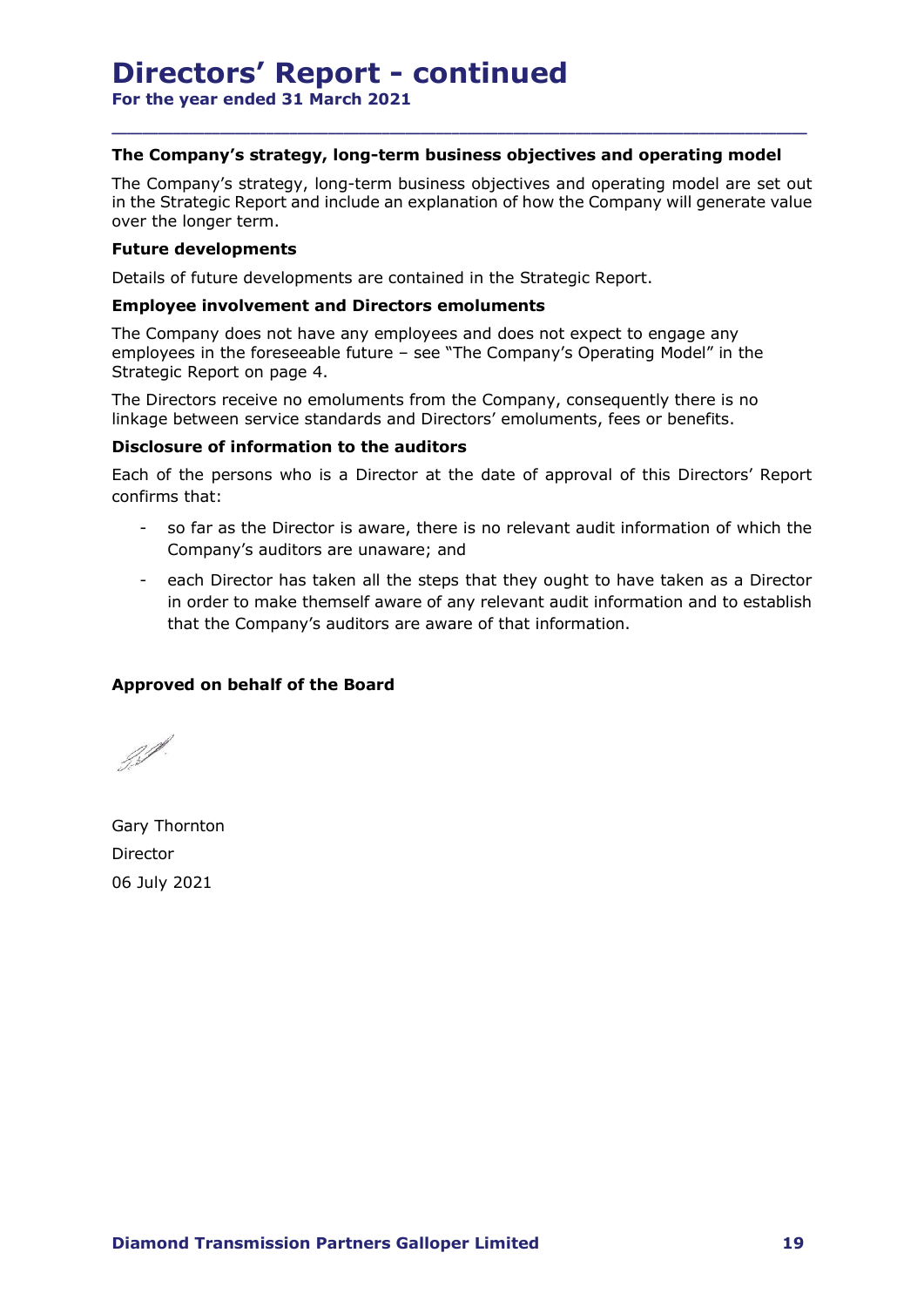# Corporate governance statement

For the year ended 31 March 2021

# **Introduction**

The Company is required to include within its regulatory accounts a corporate governance **Corporate governance statement**<br>For the year ended 31 March 2021<br>Introduction<br>The Company is required to include within its regulatory accounts a corporate governance<br>statement which describes how the principles of good c applied and which has the same content as the statement a quoted company is required to prepare.

\_\_\_\_\_\_\_\_\_\_\_\_\_\_\_\_\_\_\_\_\_\_\_\_\_\_\_\_\_\_\_\_\_\_\_\_\_\_\_\_\_\_\_\_\_\_\_\_\_\_\_\_\_\_\_\_\_\_\_\_\_\_\_\_\_\_\_\_\_\_\_\_\_\_\_\_\_\_\_\_\_\_\_\_\_\_\_\_\_\_

The Company is a wholly owned subsidiary undertaking of DTPGH ("the **Group**"), and consequently operates within the corporate governance framework. An understanding of the governance framework is required to understand the Company's position within that framework.

The Company is a private company limited by shares and is incorporated and registered in England and Wales.

Appointments to the board of directors of the Group are governed by a shareholders' agreement ("the **Agreement**") between the two shareholders of DTPGH, DTUK (a subsidiary of Mitsubishi Corporation ("MC") (DTC up to 09 November 2020) and IIO1L (a subsidiary of IILP) that jointly control that company through a common class of ordinary shares and indirectly DTPG. The Agreement requires that all boards within the Group comprise four directors, with two directors appointed by each shareholder. Consequent upon these arrangements between the shareholders, no Group Company has a nomination committee and the performance of the boards is not evaluated.

The Agreement ensures that all boards within the Group are balanced, with no one shareholder having majority representation. Accordingly, the Directors have the relevant expertise and experience, drawn from their involvement in a wide range of infrastructure companies, to define and to develop the strategy of the Group so as to meet its respective objectives and to generate or preserve value over the longer term. The Directors regularly review the effectiveness of the risk management and internal control framework and are satisfied that they are effective.

None of the Directors has declared a conflict of interest, as would be required by Section 175 of the Companies Act 2006 and the Company's Articles of Association.

Appointments to the board are made in accordance with the shareholders' agreement and do not include a policy on the diversity of board members.

# The Company

# Board and management meetings

The Company is governed by a Board of four Directors, none of whom are independent. The Board does not have a separately appointed chairman. Meetings are chaired by a member of the Board and are convened as required, but usually not less than four times per annum. The Board is accountable to both its own shareholder and the shareholders of the immediate parent company DTPGH for the good conduct of the Group's affairs, including those of the Company.

# Board activity

The Board is responsible for leadership and the setting of objectives and targets to ensure that its business objectives are met and monitors performance against those targets, which it has continued to do so during the year under review. Amongst other matters, the Directors have monitored the operational and financial performance of the Company during Board meetings. In doing so, the Directors have due regard to the objectives of None of the Directors has declared a conflict of interest, as would be required by Section<br>175 of the Companies Act 2006 and the Company's Articles of Association.<br>
Algo in thicklude a policy on the diversity of board memb attended regular operational review meetings during the financial year where the operations and financial performance of the Company have been scrutinised in detail and the performance of third-party suppliers in managing the assets of the Company were assessed accordingly.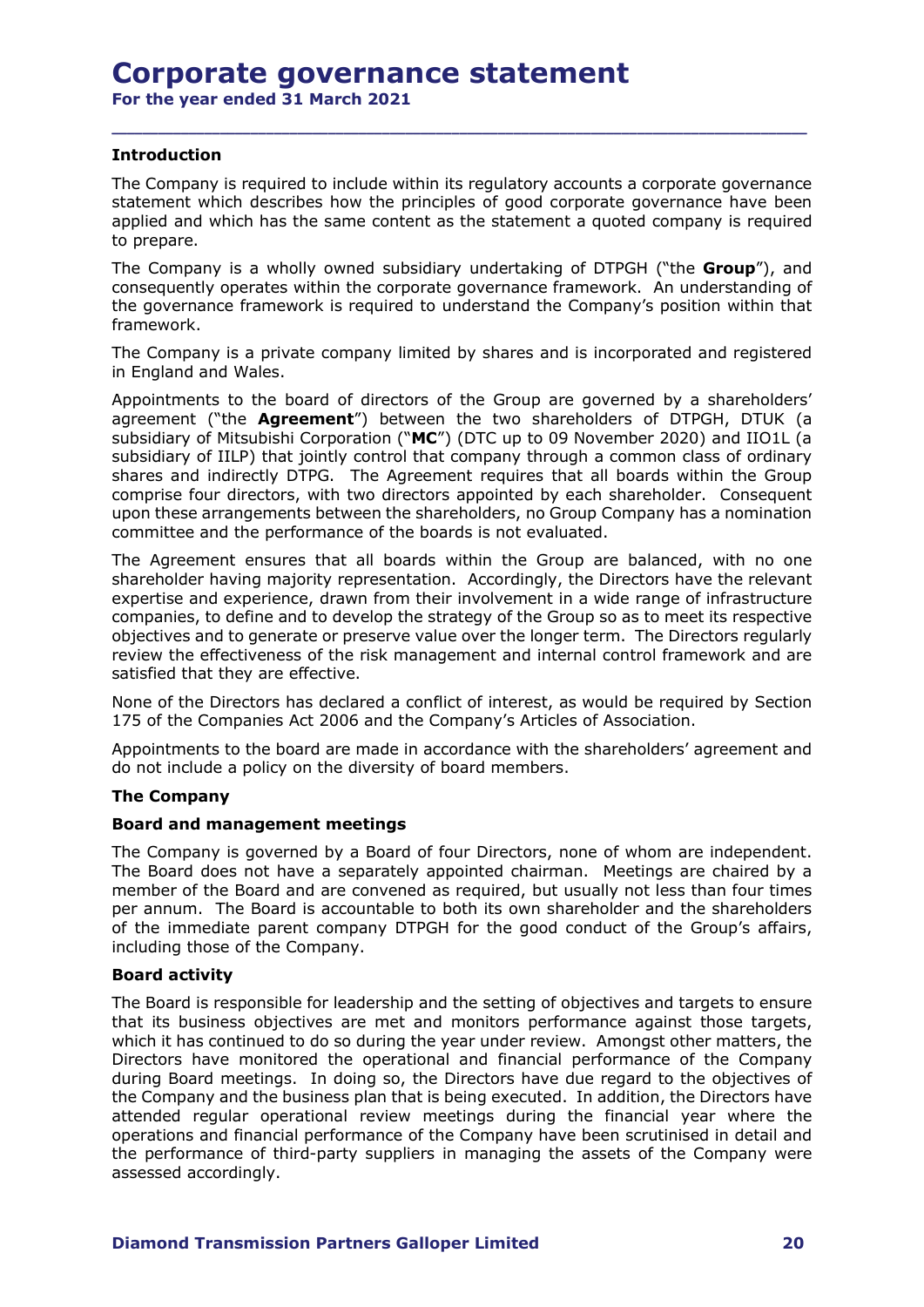# **Corporate governance statement - continued**<br>For the year ended 31 March 2021<br>The Board is satisfied with operational and financial performance of the Company during

For the year ended 31 March 2021

The Board is satisfied with operational and financial performance of the Company during the year ended 31 March 2021 and a discussion of the operational and financial performance of the business is included in the Strategic Report that commences on page 3.

\_\_\_\_\_\_\_\_\_\_\_\_\_\_\_\_\_\_\_\_\_\_\_\_\_\_\_\_\_\_\_\_\_\_\_\_\_\_\_\_\_\_\_\_\_\_\_\_\_\_\_\_\_\_\_\_\_\_\_\_\_\_\_\_\_\_\_\_\_\_\_\_\_\_\_\_\_\_\_\_\_\_\_\_\_\_\_\_\_\_

The Board has satisfied itself that there has been compliance with all of its policies during the year ended 31 March 2021 and a discussion is included in the Strategic Report that commences on page 3.

The Board recognises that the Company, in carrying out its activities, has to do so in the context of an environment that is subject to risk. The Board is responsible for managing those risks and maintains a risk register which is updated regularly and actively monitored. The principal and emergent risks faced by the Company are discussed in the Strategic Report that commences on page 3. For the year ended 31 March 2021<br>
The Board is satisfied with operational and financial performance of the Company during<br>
the year ended 31 March 2021 and a discussion of the operational and financial<br>
3.<br>
3.<br>
The Board h The Board is satisfied with operational and financial performance of the Company during<br>the year ended 31 March 2021 and a discussion of the operational and financial<br>performance of the business is included in the Strategi The Board is satisfied with operational and financial performance of the Company during<br>the year ended 31 March 2021 and a discussion of the operational and financial<br>performance of the business is included in the Strateg The vent entered 31 Matri 2021 and a discussion of the operatomial and unitation<br>performance of the business is included in the Strategic Report that commences on page<br>3.<br>The Board has satisfied itself that there has been

# Directors and their attendance at Company board meetings

Board meetings were held on 5 occasions during the year under review. Attendance by the Directors at Board meetings, expressed as a number of meetings attended out of a number eligible to attend are shown below:

| Elizabeth Jo Beswetherick | $5$ of $5$ |
|---------------------------|------------|
| David Alexander John Foot | $2$ of 5   |
| <b>Gary Thornton</b>      | 5 of 5     |
| <b>Matthew Pitts</b>      | 5 of 5     |

Certain licence related compliance activities are delegated for detailed consideration by the compliance committee set up by the Board. Certain other matters are considered by committees, where it is efficient and effective for certain activities and policies to be considered. Matters discussed at these committee meetings are then considered by the Board on a regular basis and endorsed accordingly. The activities of these committees are discussed below. The principal and emergent risks faced by the Company are discussed in the Strategic<br> **Report that commences on page 3.**<br> **Company board meetings**<br> **Board meetings**<br> **Board meetings** were held on 5 occasions during the yea

# Compliance Committee

internal body having an informative and consultative role, without executive functions, with powers of information, assessment and presentations to the Board. Dr Graeme Hutchinson is the Company's Compliance Officer. Dr Graeme Hutchinson is not engaged in the management nor operation of the Company's licensed transmission business system, nor the activities of any associated business. The Compliance Officer is required to report to the Compliance Committee, Audit Committee and the Board of the Directors at least once annually.

The principal role of the Compliance Officer is to provide relevant advice and information to Directors of the Company, the compliance committee and consultants and other third parties providing services to the Company. The Compliance Officer is required to facilitate compliance with the licence as regards the prohibition of cross subsidies; restriction of activities and financial ring fencing; the conduct of the transmission business and restriction on the use of certain information. In addition, the Compliance Officer is required to monitor the effectiveness of the practices, procedures and systems adopted by the Company in accordance with the compliance statement required by licence condition E12 considered. Matters discussed at these committee meetings are then considered by the Board on a regular basis and endorsed accordingly. The activities of these committees are discussed below.<br> **Compliance Committee**<br>
The C metria booy nawing an initiative and Constative the, which the board. Detective the board. Dr Graeme<br>with powers of information, assessment and presentations to the Board. Dr Graeme<br>Hutchinson is the Company's Compliance O

Members of the Compliance Committee and their attendance, expressed as a number of meetings attended out of a number eligible to attend during the year under review were as follows:

| Elizabeth Jo Beswetherick | 1 of 1 |
|---------------------------|--------|
| David Alexander John Foot | 0 of 1 |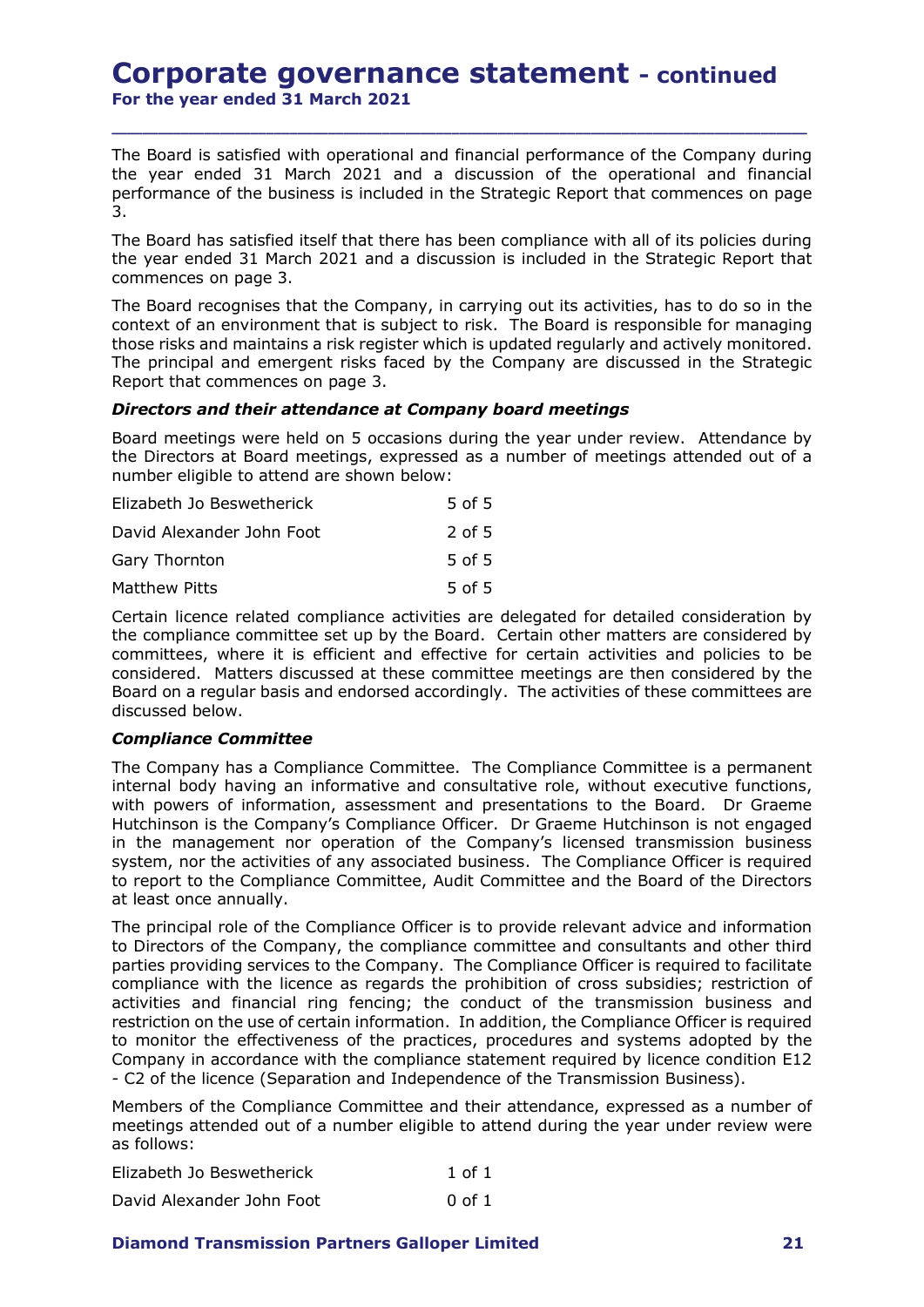# Corporate governance statement - continued<br>For the year ended 31 March 2021<br>Gary Thornton 1 of 1 **Corporate governance statement - continued**<br>
For the year ended 31 March 2021<br>
Gary Thornton 1 of 1<br>
Matthew Pitts 1 of 1<br> **Compliance statement and annual compliance report**<br>
The Company has published a compliance statem

For the year ended 31 March 2021

| Gary Thornton | $1$ of $1$ |
|---------------|------------|
| Matthew Pitts | $1$ of $1$ |

**Corporate governance statement - continued**<br>For the year ended 31 March 2021<br>
The Version of 1<br>
Matthew Pitts 1061<br>
Matthew Pitts 1061<br> **Compliance statement and annual compliance report**<br>
The Company has published a comp **Corporate governance statement - continued**<br>For the year ended 31 March 2021<br>
The Sary Thornton and annual compliance report<br>
The Company has published a compliance statement and code of conduct "Separation and<br>
Independe The Company has published a compliance statement and code of conduct "Separation and Independence of the Transmission Business Compliance Statement" (copy available from www.diamondtransmissionpartners.com) that addresses how the Company has addressed its licence obligations.

\_\_\_\_\_\_\_\_\_\_\_\_\_\_\_\_\_\_\_\_\_\_\_\_\_\_\_\_\_\_\_\_\_\_\_\_\_\_\_\_\_\_\_\_\_\_\_\_\_\_\_\_\_\_\_\_\_\_\_\_\_\_\_\_\_\_\_\_\_\_\_\_\_\_\_\_\_\_\_\_\_\_\_\_\_\_\_\_\_\_

The Company's last annual compliance report dated 05 November 2020 concluded that the Company, as licensee, had been compliance with the relevant duties of the licensee though to 05 November 2020. The committee is not aware of any instance of non-**Corporate governance statement - continued**<br>For the year ended 31 March 2021<br>
Cary Thornton 1001<br>
Matthew Pitts 1001<br>
Matthew Pitts 1001<br>
Compliance statement and annual compliance report<br>
Inferiompary has published a com the date of this report.

# Audit committee

The Company does not have an internal audit function. The Directors have concluded that the cost of such a function would be disproportionate to the benefits. The Company has an Audit Committee. The purpose of the Audit Committee is to assist the board of the Company in the effective discharge of their responsibilities for the consideration of financial and regulatory reporting and for internal control principles in order to ensure high standards of probity and transparency. In so doing, the Audit Committee acts independently of the management of the Company and seeks to safeguard the interests of its shareholders by: **dit committee**<br>Company does not have an internal audit function. The Directors have conclusted of such a function would be disproportionate to the benefits. The Compa<br>Audit Committee. The purpose of the Audit Committee i metericour entercive unstrained or the methom simulation of minimizary and for internal control principles in order to ensure high data's of probity and for internal control principles in order to ensure high appeared<br>enti

- monitoring the integrity of financial and financial regulatory reports issued by the board of Directors on behalf of the Company with the objective of ensuring that these reports present a fair, clear and balanced assessment of the position and prospects of the Company;
- reviewing the economy, efficiency and effectiveness of the Company's operations and internal controls, the reliability and integrity of information and accounting systems and the implementation of established policies and procedures;
- considering any significant issues and the extent to which they have been disclosed in the regulatory financial statements of the Company, including a consideration of the critical accounting policies adopted by the Company (a discussion of which is included
- reviewing and approving the internal control and risk management policies applicable to the Group;
- maintaining an appropriate relationship with the external auditors; and
- the nature and extent of non-audit services; a consideration of the effectiveness of the audit process including a recommendation to the Boards of DTPGH and the Company as to the appointment of the auditors to the Company.

In carrying out the above activities, the audit committee have noted in particular the following:

reports present a fair, clear and balanced assessment of the position and prospects<br>relationships the economy, efficiency and effectiveness of the Company's operations and<br>internal controls, the reliability and integrity o to the implementation of new accounting standards during the year, interpretations and other pronouncements that apply for the first time to these regulatory financial interial of the measurement of the statement of established policies and other considering any significant issues and the extent to which they have been disclosed in and the implementation of established policies and proce related disclosures. The audit committee also notes that the Company continues to apply phase 1 of the International Accounting Standards Board's ("IASB's") Interest Rate Benchmark Reform project - "Interest Rate Benchmark Reform: Amendments to IFRS 9 Financial Instruments and IFRS 7 Financial Instruments Disclosures", and concluded that all of these disclosures are appropriate; and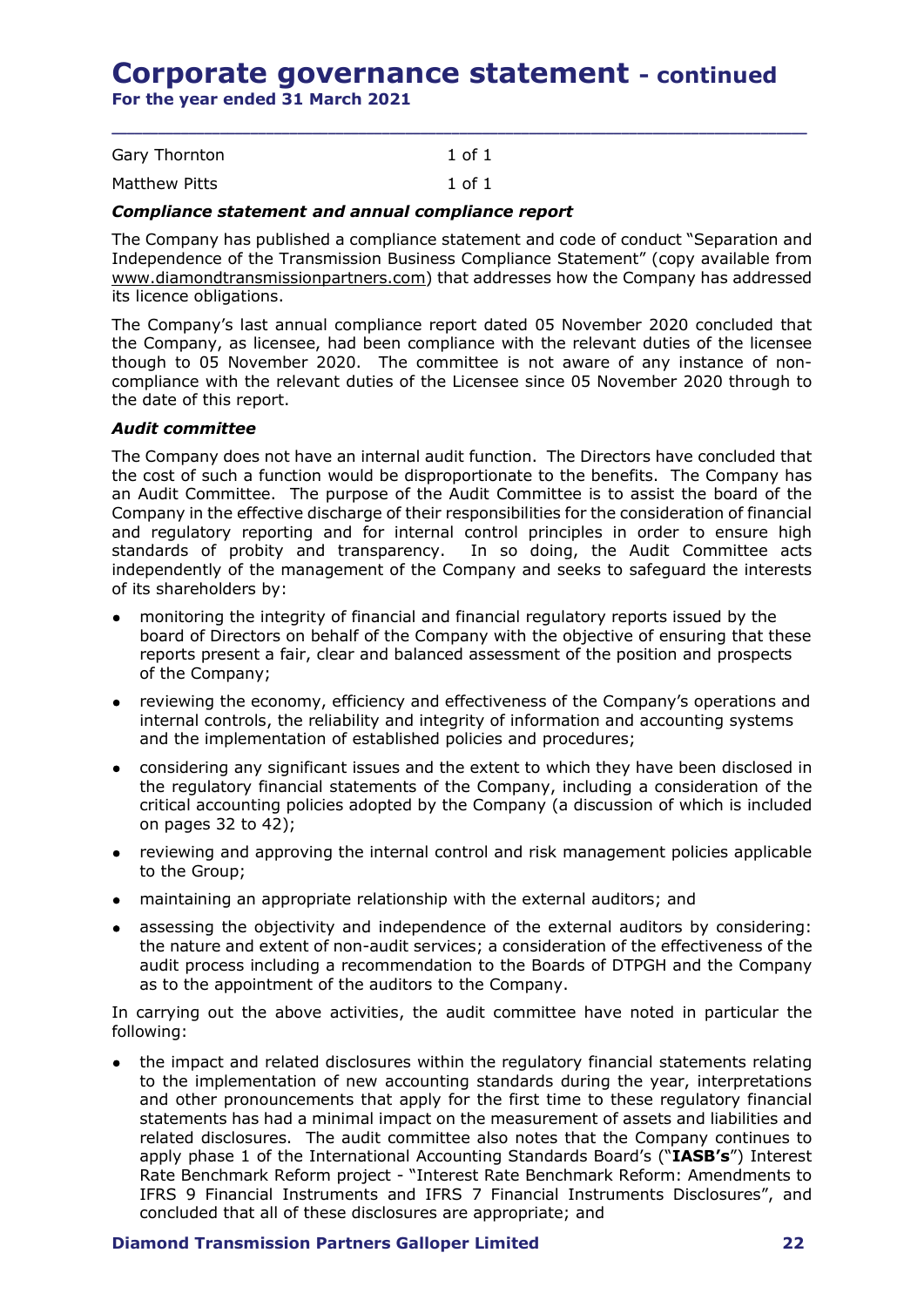# **Corporate governance statement** - continued<br>For the year ended 31 March 2021<br>• the audit committee has considered carefully the disclosures contained within the For the year ended 31 March 2021

the audit committee has considered carefully the disclosures contained within the Company's annual report and regulatory accounts generally and in particular disclosures relating to "going concern", Covid-19 and climate change and have concluded that the information provided is proportionate and appropriate to the activities and experiences of the Company.

\_\_\_\_\_\_\_\_\_\_\_\_\_\_\_\_\_\_\_\_\_\_\_\_\_\_\_\_\_\_\_\_\_\_\_\_\_\_\_\_\_\_\_\_\_\_\_\_\_\_\_\_\_\_\_\_\_\_\_\_\_\_\_\_\_\_\_\_\_\_\_\_\_\_\_\_\_\_\_\_\_\_\_\_\_\_\_\_\_\_

A representative of the auditors is normally invited to attend meetings of the Committee; the auditors also have unrestricted access to the Audit Committee.

The Committee is satisfied as to the auditors' objectivity and independence following enquiry and discussion with the auditors and with management.

# Health, safety and environment advisory committee

The Board of DTPGH and the Company recognises that the nature of the Company's business requires a focus on health, safety and the environment. Accordingly, the Board of Company has set up a Health, Safety and Environmental Advisory Committee, which considers health, safety and environment matters relating to the Company. The committee is responsible for: Ine board or Direct and the Company recognises that the flatter of the Company<br>
and the Company has set up a Health, safety and the environment. Accordingly, the Boar<br>
business requires a focus on health, safety and Enviro

- ensuring that the Company's health and safety policy statement and environmental policy statement, are being adhered to;
- setting of health, safety and environmental targets for the Company;
- setting the health, safety and environmental plan for the year, including the carrying out health and safety audits of O&M providers and monitoring the performance against planned targets;
- encouraging greater awareness throughout the Company of the importance of health, safety and the environment and higher achievement in health, safety and environmental performance; and
- providing a link between the Board, the management services company, DTUK and the Company's O&M providers and all other sub-contractors to the Company that have the day to day responsibility for the management of health, safety and environment.

Members of the Health, Safety and Environment Supervisory Committee and their attendance, expressed as a number of meetings attended out of a number eligible to of Company has set up a Health, Safety and Environmental Advisory Committee, which<br>
or considers health, safety and environment matters relating to the Company. The<br>
committee is responsible for:<br>
• ensuring that the Compa Considers Teadin, Statey and environment matters Ferangy to the Company. The<br>committee is responsible for:<br>• ensuring that the Company's health and safety policy statement and environmental<br>• setting of health, safety and • ensuring that the Company's health and safety policy statement and environmental<br>policy statement, are being adhered to;<br> $\bullet$  setting of health, safety and environmental targets for the Company;<br> $\bullet$  setting the health,

| Elizabeth Jo Beswetherick | 1 of 1 |
|---------------------------|--------|
| Gary Thornton             | 1 of 1 |
| Tawanda Gwatinyanya       | 1 of 1 |

# Climate Change and greenhouse gas emissions

The Board acknowledges that the impact of climate change is apparent, through climate and weather extremes and environmental events that are increasing in frequency and intensity. The Board is proud to be managing a business that is fundamental to the UK's efforts to achieve net zero emissions by 2050 in line with the Paris Agreement and the UK Government's target.

The Company operates facilities that have the potential to emit harmful greenhouse gases. In particular, the Company uses sulphur hexafluoride ( $SF<sub>6</sub>$ ) in the operation of some of the Company's electrical equipment including electrical transformers.  $SF<sub>6</sub>$  is an inorganic, colourless, odourless and non-flammable greenhouse gas and the Company has an active maintenance regime in place to monitor equipment for gas leaks and, where necessary, take appropriate actions to repair equipment to prevent the escape of SF6.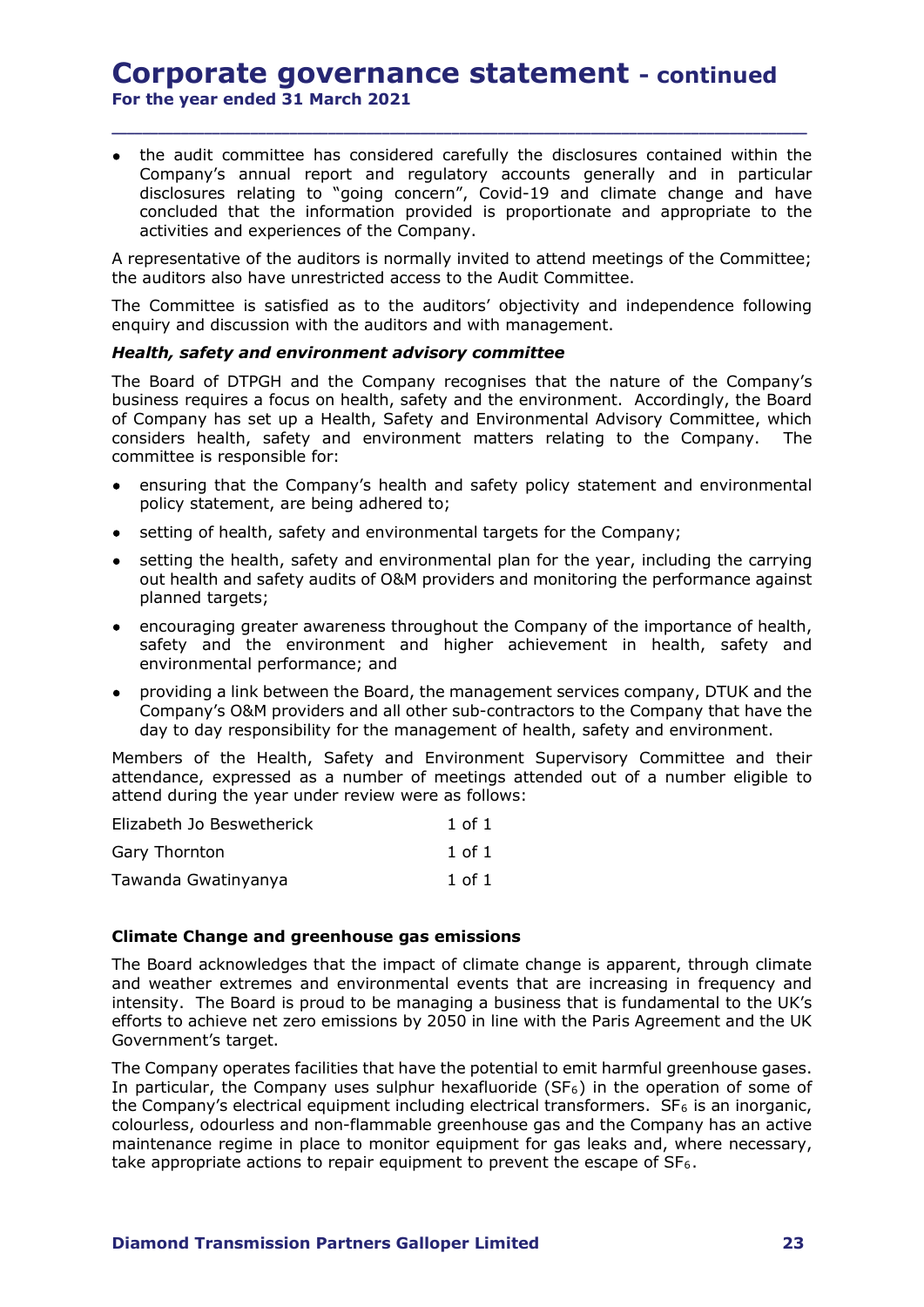# **Corporate governance statement - continued**<br>For the year ended 31 March 2021<br>The operation of the Company's facilities, which are necessary to allow for the transmission For the year ended 31 March 2021

The operation of the Company's facilities, which are necessary to allow for the transmission of clean energy, also requires the consumption of electricity, which maybe a source of greenhouse gas emissions. **Composite governance statement** -<br>For the year ended 31 March 2021<br>The operation of the Company's facilities, which are necessary to allow<br>of clean energy, also requires the consumption of electricity, whic<br>greenhouse gas

\_\_\_\_\_\_\_\_\_\_\_\_\_\_\_\_\_\_\_\_\_\_\_\_\_\_\_\_\_\_\_\_\_\_\_\_\_\_\_\_\_\_\_\_\_\_\_\_\_\_\_\_\_\_\_\_\_\_\_\_\_\_\_\_\_\_\_\_\_\_\_\_\_\_\_\_\_\_\_\_\_\_\_\_\_\_\_\_\_\_

The operation of the Company's facilities requires the consumption of electricity. The Directors have estimated that  $0 \text{ kg of CO}_2$  (equivalent) has been emitted during year ending 31 March 2021 (2020: 0kg).

# Approved on behalf of the Board

Gary Thornton Director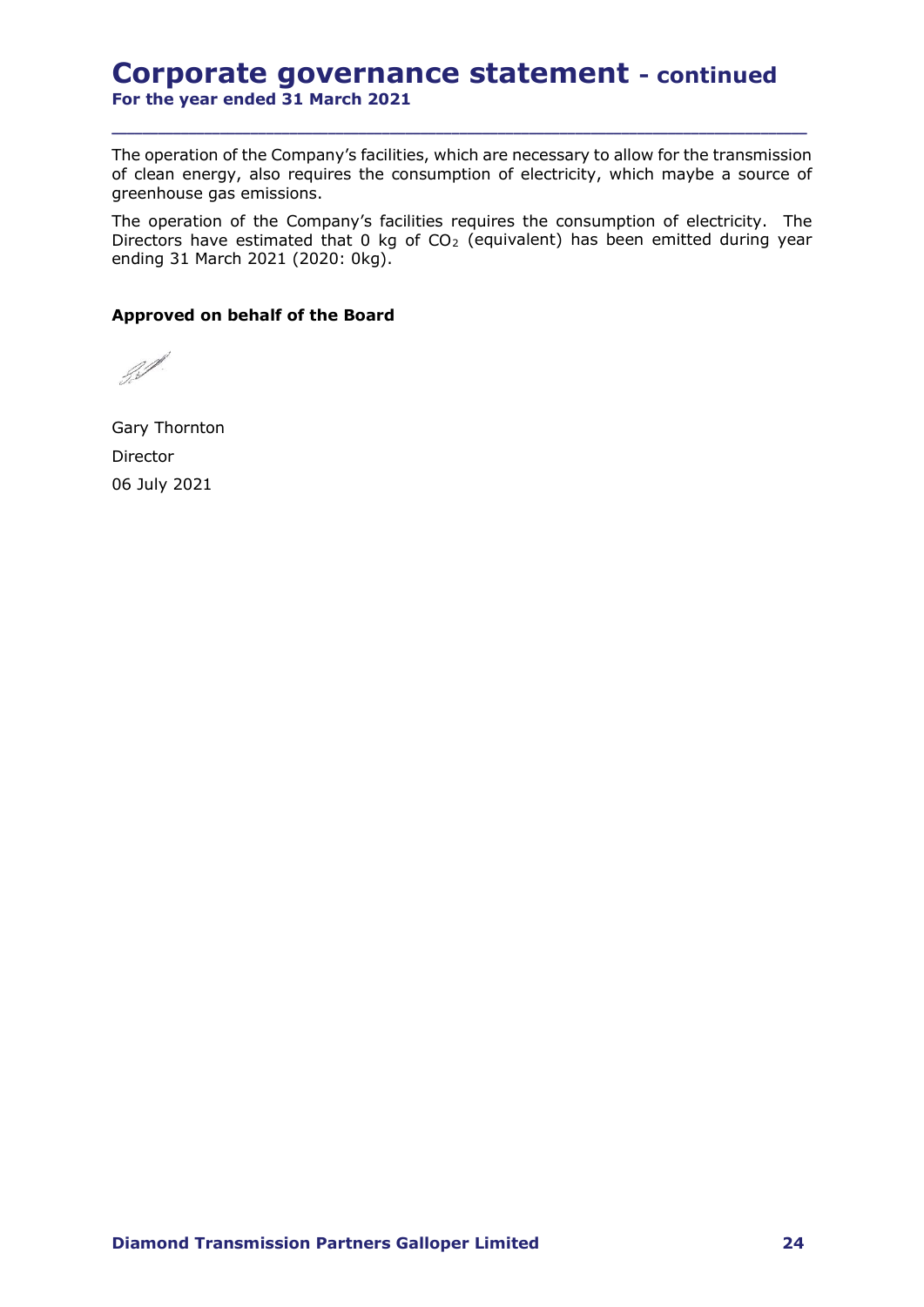# Statement of directors' responsibilities in respect of the financial statements

For the year ended 31 March 2021

The Directors of the Company are required by standard condition E2 of the Licence to prepare regulatory financial statements for each financial year which comply with the requirements set out in that condition. The Directors' believe that, based on enquiry and the information available to them, that they have complied with these requirements. The content of the regulatory financial statements is described under "A description of these regulatory financial statements" on page 2. **Statement of directors' responsibilities in respect of the financial statements**<br>For the year ended 31 March 2021<br>The Directors of the Company are required by standard condition E2 of the Licence to<br>prepare regulatory fin

 $\_$  ,  $\_$  ,  $\_$  ,  $\_$  ,  $\_$  ,  $\_$  ,  $\_$  ,  $\_$  ,  $\_$  ,  $\_$  ,  $\_$  ,  $\_$  ,  $\_$  ,  $\_$  ,  $\_$  ,  $\_$  ,  $\_$  ,  $\_$  ,  $\_$  ,  $\_$  ,  $\_$  ,  $\_$  ,  $\_$  ,  $\_$  ,  $\_$  ,  $\_$  ,  $\_$  ,  $\_$  ,  $\_$  ,  $\_$  ,  $\_$  ,  $\_$  ,  $\_$  ,  $\_$  ,  $\_$  ,  $\_$  ,  $\_$  ,

has used appropriate accounting policies, consistently applied and supported by reasonable and prudent judgements and estimates and all applicable accounting and financial reporting standards have been followed.

The Directors have responsibility for preparing the regulatory financial statements on the going concern basis, unless it is inappropriate to presume that the Company will continue in business. Therefore, these regulatory financial statements have been prepared on the going concern basis.

The Directors have responsibility for ensuring that the Company keep accounting records in such form that revenues, costs, assets, liabilities, reserves and provisions of, or reasonably attributable to, the transmission business of the licensee are distinct from any other activity of the Company.

The Directors have responsibility for ensuring that the regulatory financial statements fairly present the financial position, financial performance and cash flows of, or reasonably attributable to, the transmission business.

The Directors have responsibility to ensure that, so far as reasonably practicable, the regulatory financial statements have the same form and content as the equivalent statutory accounts of the Company and that they comply in all material respects with international accounting standards in conformity with the requirements of the Companies Act 2006, and the applicable legal requirements of the Companies Act 2006, subject to any material departures being disclosed and explained in the regulatory financial statements.

The Directors have responsibility to ensure that the regulatory financial statements include an income statement, a statement of changes in equity and, if appropriate, a statement of comprehensive income, a balance sheet and a cash flow statement, including notes thereto. The Directors also have responsibility to ensure that the regulatory financial statements include a statement of accounting policies adopted, a corporate governance statement, a Directors' Report and a Strategic Report.

The Directors have responsibility to ensure that the regulatory financial statements show separately and in appropriate detail the amounts of any revenues, costs, assets, liabilities, reserves or provisions that have been charged from or to the ultimate controller (or that of its subsidiaries other than the Company) of the Company, or that have been determined by allocation or apportionment to the transmission business or between any other business of the licensee or affiliate or related undertaking together with a description of the basis of apportionment or allocation.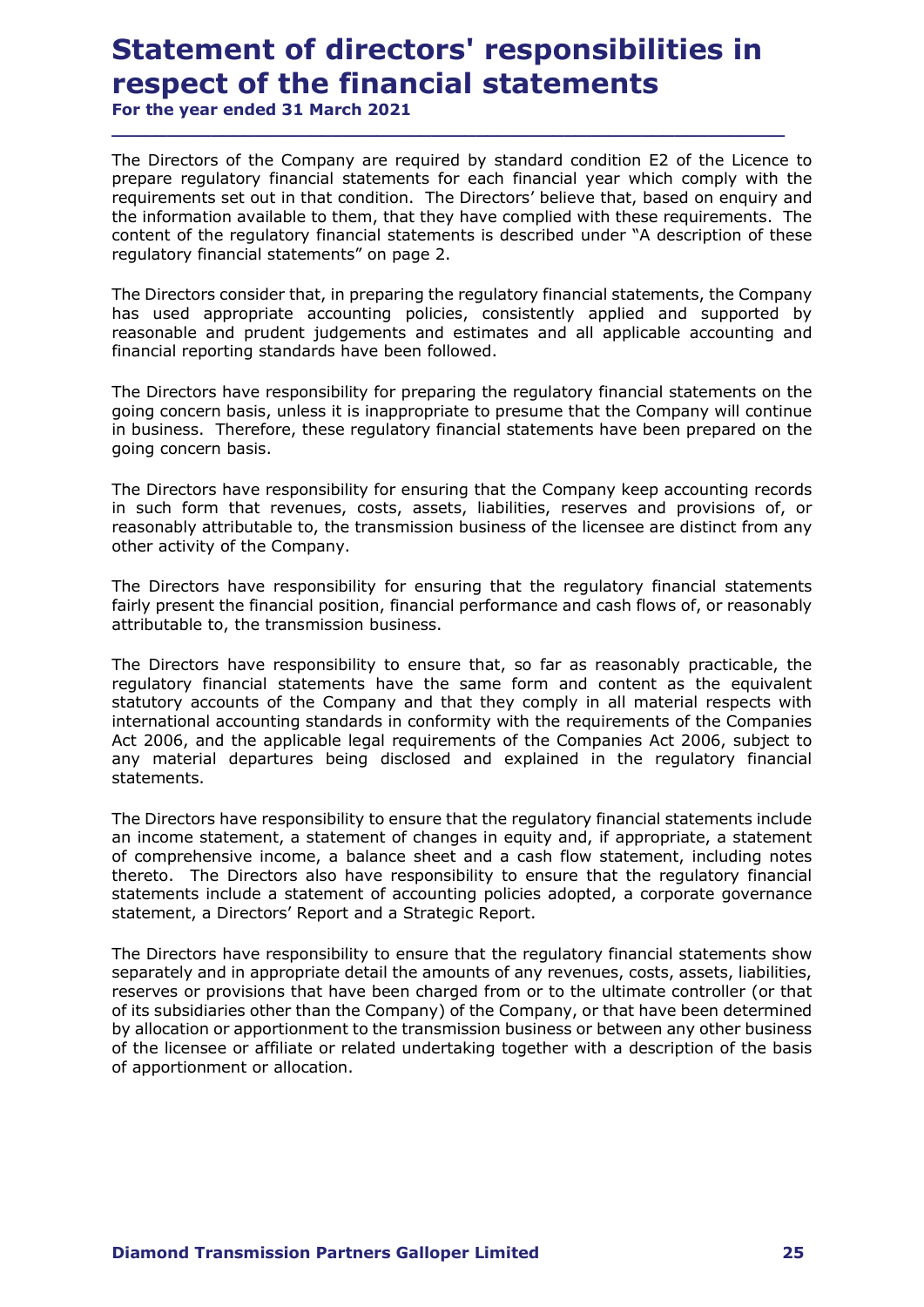# Statement of directors' responsibilities in respect of the financial statements – continued

For the year ended 31 March 2021

The Directors have general responsibility for taking such steps as are reasonably open to them to safeguard the assets of the Company and to prevent and to detect fraud and irregularities.

 $\_$  ,  $\_$  ,  $\_$  ,  $\_$  ,  $\_$  ,  $\_$  ,  $\_$  ,  $\_$  ,  $\_$  ,  $\_$  ,  $\_$  ,  $\_$  ,  $\_$  ,  $\_$  ,  $\_$  ,  $\_$  ,  $\_$  ,  $\_$  ,  $\_$  ,  $\_$  ,  $\_$  ,  $\_$  ,  $\_$  ,  $\_$  ,  $\_$  ,  $\_$  ,  $\_$  ,  $\_$  ,  $\_$  ,  $\_$  ,  $\_$  ,  $\_$  ,  $\_$  ,  $\_$  ,  $\_$  ,  $\_$  ,  $\_$  ,

The Directors, having prepared the regulatory financial statements, have requested the auditors to take whatever steps and to undertake whatever inspections they consider to be appropriate for the purpose of enabling them to give their audit report. **CONTINUE TREAT STATE STATE STATE STATE STATE STATE STATE OF the year ended 31 March 2021**<br>The Directors have general responsibility for taking such steps as an<br>them to safeguard the assets of the Company and to prevent an

# Approved on behalf of the Board

Gary Thornton Director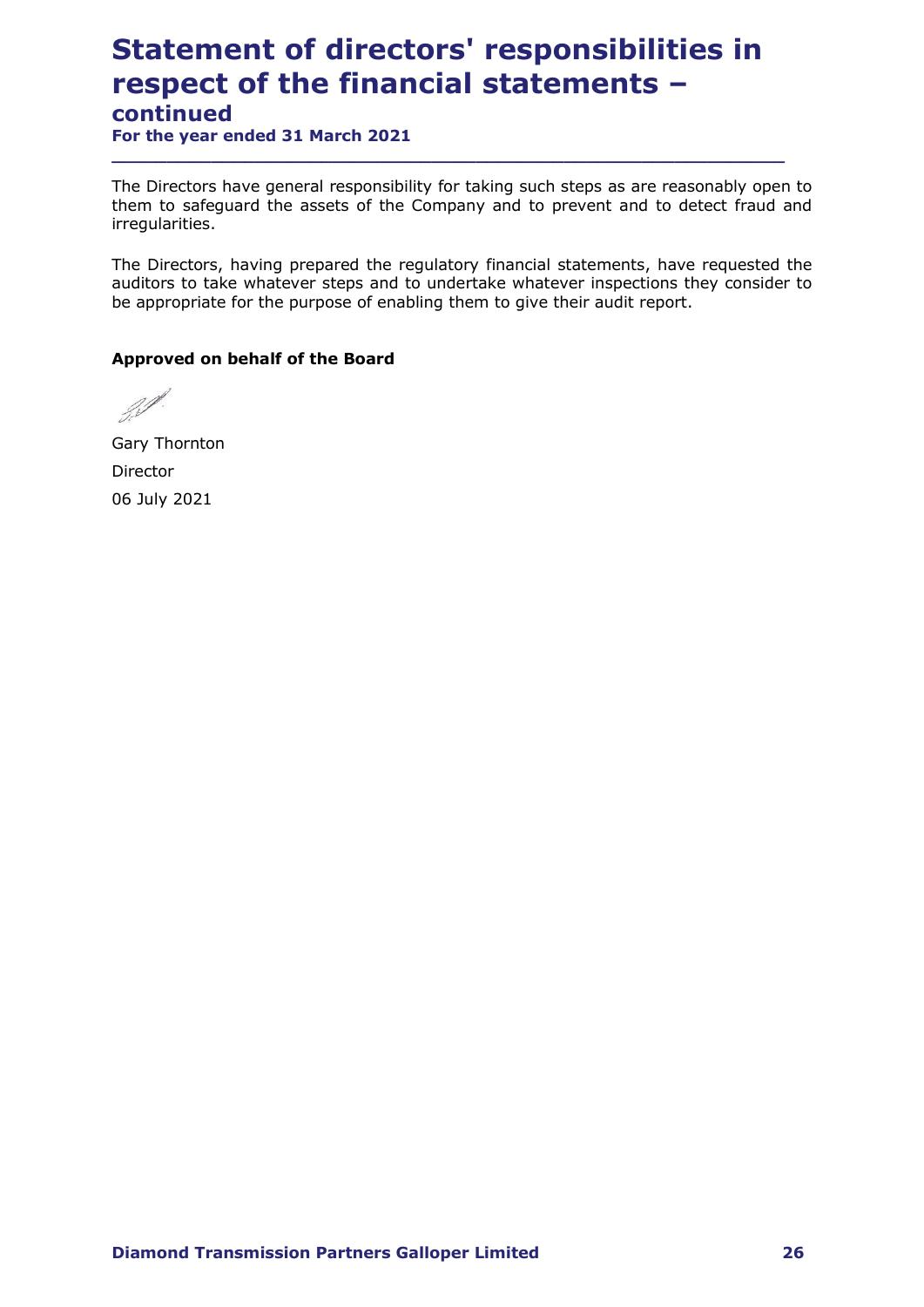# Independent auditors' report to the Gas and Electricity Markets Authority (the "Regulator") and the directors of Diamond Transmission Partners Galloper Limited

For the year ended 31 March 2021

# Report on the audit of the regulatory financial statements

# Opinion

In our opinion, Diamond Transmission Partners Galloper Limited's regulatory financial statements for the year ended 31 March 2021 have been properly prepared, in all material respects, in accordance with standard condition E2 of the company's Regulatory Licence and the Accounting Policies.

\_\_\_\_\_\_\_\_\_\_\_\_\_\_\_\_\_\_\_\_\_\_\_\_\_\_\_\_\_\_\_\_\_\_\_\_\_\_\_\_\_\_\_\_\_\_\_\_\_\_\_\_\_\_\_\_\_\_\_\_\_\_\_\_\_\_\_\_\_\_\_\_\_\_\_\_\_\_\_\_\_\_\_\_\_\_\_\_\_\_

We have audited the regulatory financial statements, included within the regulatory accounts which comprise: the balance sheet as at 31 March 2021; the income statement, the statement of comprehensive income, the statement of cash flows, the statement of changes in equity for the year then ended; the accounting policies; and the notes to the regulatory financial statements.

# Basis for opinion

We conducted our audit in accordance with International Standards on Auditing (UK) ("ISAs (UK)"), including ISA (UK) 800, and applicable law, and having regard to the guidance contained in ICAEW Technical Release Tech 02/16 AAF (Revised) 'Reporting to Regulators on Regulatory Accounts' issued by the Institute of Chartered Accountants in England & Wales. Our responsibilities under ISAs (UK) are further described in the Auditors' responsibilities for the audit of the regulatory financial statements section of our report. We believe that the audit evidence we have obtained is sufficient and appropriate to provide a basis for our opinion.

# **Independence**

We remained independent of the Company in accordance with the ethical requirements that are relevant to our audit of the financial statements in the UK, which includes the FRC's Ethical Standard, and we have fulfilled our other ethical responsibilities in accordance with these requirements.

# Emphasis of matter - Basis of preparation

Without modifying our opinion, we draw attention to the Accounting Policies, which describes the basis of preparation of the regulatory financial statements. The regulatory financial statements are separate from the statutory financial statements of the company and are prepared in accordance with standard condition E2 of the regulatory licence. Where consistent with standard condition E2 of the regulatory licence, the regulatory financial statements have been prepared in accordance with international accounting standards in conformity with the requirements of Companies Act 2006 (International Financial Reporting Standards ("IFRS")) and the applicable legal requirements of the Companies Act 2006. Financial information other than that prepared on the basis of IFRSs does not necessarily represent a true and fair view of the financial performance or financial position of a company. As a result, the regulatory financial statements may not be suitable for another purpose.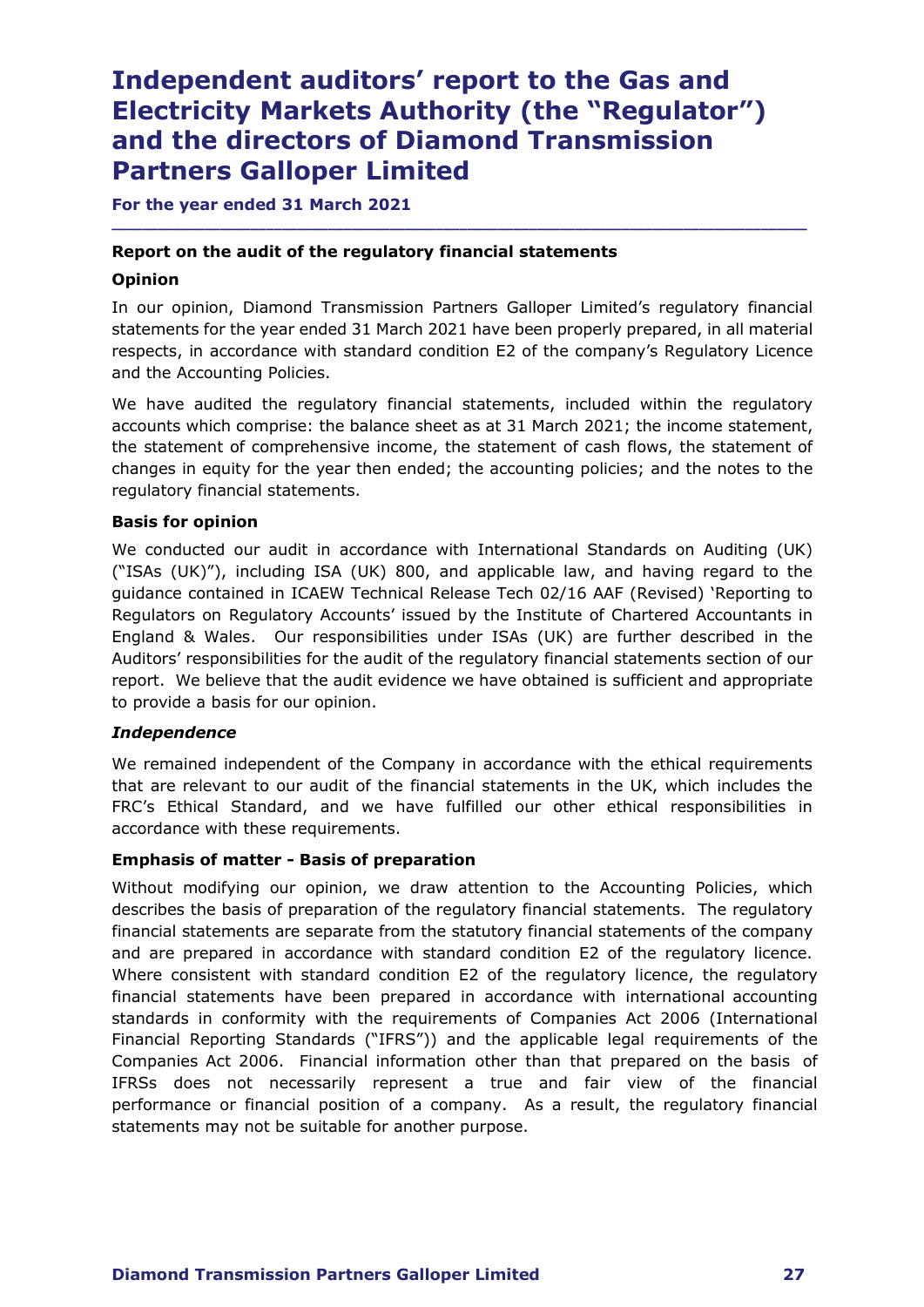# Independent auditors' report to the Gas and Electricity Markets Authority (the "Regulator") and the directors of Diamond Transmission Independent auditors' report to the Gas and<br>Electricity Markets Authority (the "Regulator")<br>and the directors of Diamond Transmission<br>Partners Galloper Limited - continued<br>For the year ended 31 March 2021<br>Emphasis of matte **Independent auditors' report to the Gas and Electricity Markets Authority (the "Regulator")**<br> **and the directors of Diamond Transmission**<br> **Partners Galloper Limited - continued**<br>
For the year ended 31 March 2021<br> **Emphas Independent auditors' report to the Gas and Electricity Markets Authority (the "Regulator")**<br> **and the directors of Diamond Transmission**<br> **Partners Galloper Limited - continued**<br>
For the year ended 31 March 2021<br>
—<br> **Emp**

For the year ended 31 March 2021

The nature, form and content of the regulatory financial statements are determined by the being reported upon is suitable for the Regulator's purposes. Accordingly, we make no such assessment.

\_\_\_\_\_\_\_\_\_\_\_\_\_\_\_\_\_\_\_\_\_\_\_\_\_\_\_\_\_\_\_\_\_\_\_\_\_\_\_\_\_\_\_\_\_\_\_\_\_\_\_\_\_\_\_\_\_\_\_\_\_\_\_\_\_\_\_\_\_\_\_\_\_\_\_\_\_\_\_\_\_\_\_\_\_\_\_\_\_\_

Our opinion on the regulatory financial statements is separate from our opinion on the statutory financial statements of the Company for the year ended 31 March 2021 on which **Independent auditors' report to the Gas and Electricity Markets Authority (the "Regulator")**<br> **and the directors of Diamond Transmission**<br> **Partners Galloper Limited - continued**<br> **From the year ended 31 March 2021**<br> **Em** in relation to the statutory financial statements of the Company (our "Statutory audit") was made solely to the Company's members, as a body, in accordance with Chapter 3 of Part 16 of the Companies Act 2006. Our Statutory audit work was undertaken so that we might state to the Company's members those matters we are required to state to them in a statutory audit report and for no other purpose. In these circumstances, to the fullest extent permitted by law, we do not accept or assume responsibility for any other purpose or to any other person to whom our Statutory audit report is shown or into whose hands it may come, save where terms are expressly agreed in writing. Part 10 of the Company show the other and the predicter of the restriction and the restriction of the company's members those matters we are required to state to them in a statutory audit report and for no other purpose. I

In addition, we draw attention to the fact that these regulatory financial statements have not been prepared under section 394 of the Companies Act 2006 and are not the company's statutory financial statements.

# Conclusions relating to going concern

Based on the work we have performed, we have not identified any material uncertainties relating to events or conditions that, individually or collectively, may cast significant doubt on the Company's ability to continue as a going concern for a period of at least twelve months from when the regulatory financial statements are authorised for issue. or to any other person to whom our Statutory audit report is shown or into whose hands<br>ti may come, save where terms are expressly agreed in writing.<br>In addition, we draw attention to the fact that these regulatory financi

In auditing the regulatory financial statements, we have concluded that the directors' use of the going concern basis of accounting in the preparation of the regulatory financial statements is appropriate.

not a guarantee as to the Company's ability to continue as a going concern.

Our responsibilities and the responsibilities of the directors with respect to going concern

# Reporting on other information

The other information comprises all of the information in the Regulatory Accounts other than the regulatory financial statements and our auditors' report thereon. The directors company's statutory financial statements.<br> **Conclusions relating to going concern**<br>
Based on the work we have performed relating to events or conditions that, individually or collectively, may cast significant doubt<br>
on th statements does not cover the other information and, accordingly, we do not express an audit opinion or any form of assurance thereon. In auditing the regulatory financial statements, we have concluded that the directors' use<br>of the going concern basis of accounting in the preparation of the regulatory financial<br>statements is appropriate.<br>However, because

In connection with our audit of the regulatory financial statements, our responsibility is to read the other information and, in doing so, consider whether the other information is materially inconsistent with the regulatory financial statements or our knowledge obtained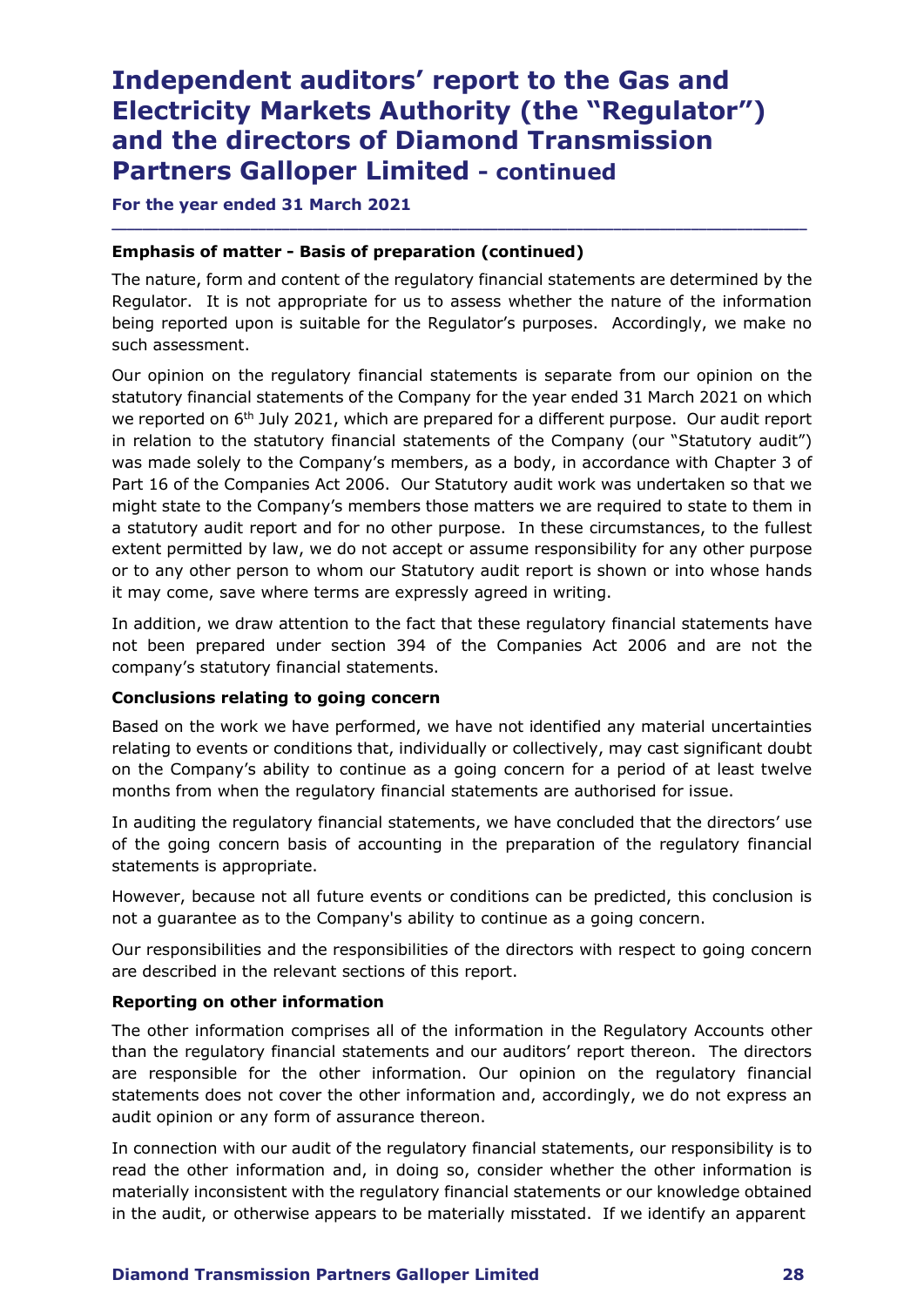# Independent auditors' report to the Gas and Electricity Markets Authority (the "Regulator") and the directors of Diamond Transmission Independent auditors' report to the Gas and<br>Electricity Markets Authority (the "Regulator")<br>and the directors of Diamond Transmission<br>Partners Galloper Limited - continued<br>For the year ended 31 March 2021<br>Reporting on othe **Independent auditors' report to the Gas and<br>
Electricity Markets Authority (the "Regulator")<br>
and the directors of Diamond Transmission<br>
Partners Galloper Limited - continued<br>
For the year ended 31 March 2021<br>
The year en**

For the year ended 31 March 2021

# Reporting on other information (continued)

to conclude whether there is a material misstatement of the regulatory financial **Independent auditors' report to the Gas and Electricity Markets Authority (the "Regulator")**<br> **and the directors of Diamond Transmission**<br> **Partners Galloper Limited - continued**<br>
For the year ended 31 March 2021<br> **Report** have performed, we conclude that there is a material misstatement of this other information, we are required to report that fact. We have nothing to report based on these responsibilities.

\_\_\_\_\_\_\_\_\_\_\_\_\_\_\_\_\_\_\_\_\_\_\_\_\_\_\_\_\_\_\_\_\_\_\_\_\_\_\_\_\_\_\_\_\_\_\_\_\_\_\_\_\_\_\_\_\_\_\_\_\_\_\_\_\_\_\_\_\_\_\_\_\_\_\_\_\_\_\_\_\_\_\_\_\_\_\_\_\_\_

# The directors' report, strategic report and corporate governance statement

The company's Regulatory Licence, standard condition E2, requires the regulatory financial statements and the directors' report, strategic report, and corporate governance statement to be prepared as if the company were a quoted company and as if the regulatory financial statements were the company's statutory financial statements **and the directors of Diamond Transmission**<br> **Partners Galloper Limited - continued**<br>
For the year ended 31 March 2021<br> **Reporting on other information (continued)**<br>
material inconsistency or material misstatement, we are therefore prepared a directors' report, strategic report, and corporate governance **Partners Galloper Limited - continued**<br>For the year ended 31 March 2021<br>Reporting on other information (continued)<br>material inconsistency or material misstatement, we are required to perform procedures<br>to conclude whether contract we have assumed responsibility to provide those opinions that would be provided if this were the statutory annual report of a quoted company, in accordance with the Companies Act 2006.

In our opinion, based on the responsibilities described above and our work undertaken in the course of the audit:

the information given in the directors' report and strategic report for the financial year for which the regulatory accounts are prepared is consistent with the

- regulatory financial statements and has been prepared in accordance with applicable legal requirements;
- in light of the knowledge and understanding of the company and its environment obtained in the course of the audit, we did not identify any material misstatements in the directors' report and strategic report; and
- the information given in the corporate governance statement set out on pages with respect to internal control and risk management systems in relation to financial reporting processes and about share capital structures is consistent with the regulatory financial statements and has been prepared in accordance with applicable legal requirements. if this were the statutory annual report of a quoted company, in accordance with the<br>Companies Act 2006.<br>In our opinion, based on the responsibilities described above and our work undertaken in<br>the course of the audit:<br>the Examplement are traces to the regulatory financial statements in accordance with sated on the regulatory accounts are prepared is consistent with the regulatory financial statements and has been prepared in accordance wit

As explained more fully in the Statement of Directors' Responsibilities set out on page 25 the directors are responsible for the preparation of the regulatory financial statements in accordance with standard condition E2 of the company's Regulatory Licence, and the Accounting Policies and for determining that the basis of preparation and accounting policies are acceptable in the circumstances. The directors are also responsible for such internal control as they determine is necessary to enable the preparation of regulatory financial statements that are free from material misstatement, whether due to fraud or error.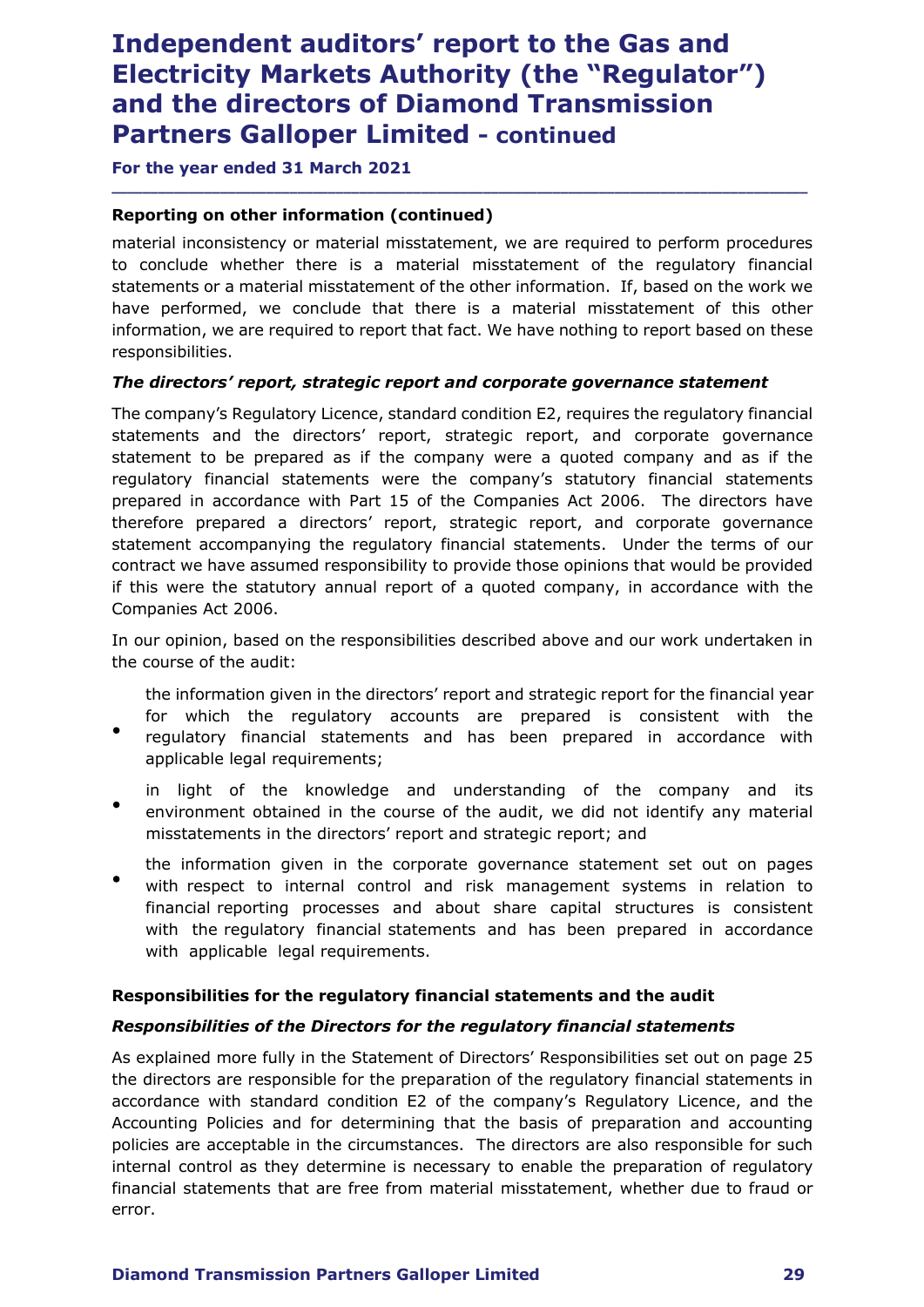# Independent auditors' report to the Gas and Electricity Markets Authority (the "Regulator") and the directors of Diamond Transmission Partners Galloper Limited - continued

For the year ended 31 March 2021

# Responsibilities for the regulatory financial statements and the audit (continued)

\_\_\_\_\_\_\_\_\_\_\_\_\_\_\_\_\_\_\_\_\_\_\_\_\_\_\_\_\_\_\_\_\_\_\_\_\_\_\_\_\_\_\_\_\_\_\_\_\_\_\_\_\_\_\_\_\_\_\_\_\_\_\_\_\_\_\_\_\_\_\_\_\_\_\_\_\_\_\_\_\_\_\_\_\_\_\_\_\_\_

# Auditors' responsibilities for the audit of the regulatory financial statements

Our objectives are to obtain reasonable assurance about whether the Regulatory Financial Statements as a whole are free from material misstatement, whether due to fraud or error, and to issue an auditors' report that includes our opinion. Reasonable assurance is a high level of assurance, but is not a guarantee that an audit conducted in accordance with ISAs (UK) will always detect a material misstatement when it exists. Misstatements can arise from fraud or error and are considered material if, individually or in the aggregate, they could reasonably be expected to influence the economic decisions of users taken on the basis of these Regulatory Financial Statements.

Irregularities, including fraud, are instances of non-compliance with laws and regulations. We design procedures in line with our responsibilities, outlined above, to detect material misstatements in respect of irregularities, including fraud. The extent to which our procedures are capable of detecting irregularities, including fraud, is detailed below.

Based on our understanding of the Company and industry, we identified that the principal risks of non-compliance with laws and regulations related to UK tax legislation, Health and Safety, and a range of industry specific legal requirements pertaining to the Company's licence to operate, including the Electricity Act 1989, and we considered the extent to which noncompliance might have a material effect on the regulatory financial statements. We also considered those laws and regulations that have a direct impact on the regulatory financial statements such as the Companies Act 2006. We evaluated management's incentives and opportunities for fraudulent manipulation of the regulatory financial statements (including the risk of override of controls), and determined that the principal risks were related to posting inappropriate journal entries and the risk of management bias in accounting estimates. Audit procedures performed by the engagement team included:

Enquiries of management around known or suspected instances of non-compliance with laws and regulations, claims and litigation, and instances of fraud;

Understanding of management's controls designed to prevent and deter irregularities;

Challenging management on assumptions and judgements made in their significant accounting estimates, in particular in relation to the fair value of derivative financial instruments;

Identifying and testing journal entries, in particular any unusual account combinations impacting operating income, finance income and distributable reserves.

There are inherent limitations in the audit procedures described above. We are less likely to become aware of instances of non-compliance with laws and regulations that are not closely related to events and transactions reflected in the regulatory financial statements. Also, the risk of not detecting a material misstatement due to fraud is higher than the risk of not detecting one resulting from error, as fraud may involve deliberate concealment by, for example, forgery or intentional misrepresentations, or through collusion.

A further description of our responsibilities for the audit of financial statements is located on the FRC's website at: www.frc.org.uk/auditorsresponsibilities. This description forms part of our auditors' report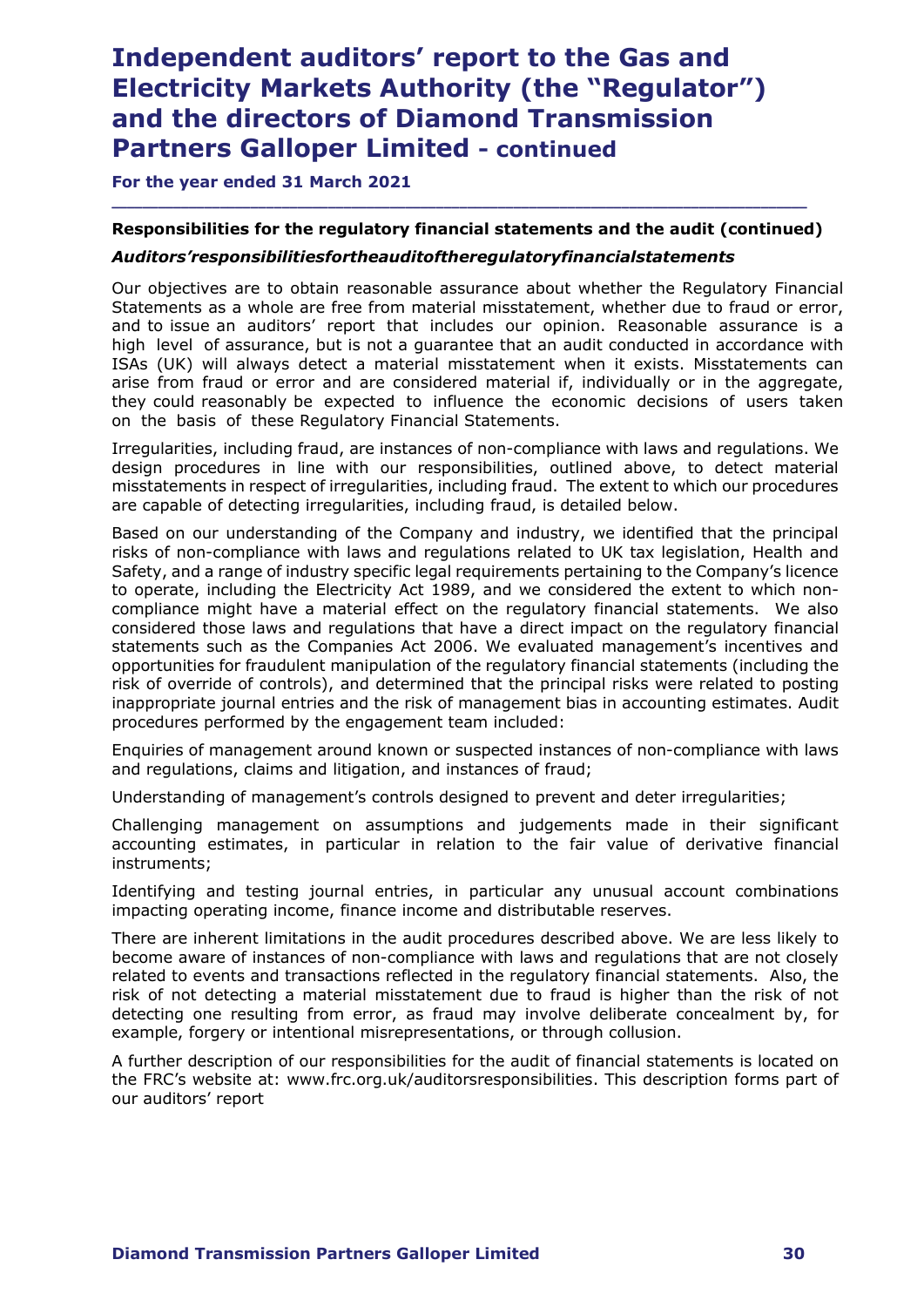# Independent auditors' report to the Gas and Electricity Markets Authority (the "Regulator") and the directors of Diamond Transmission Partners Galloper Limited - continued

For the year ended 31 March 2021

# Responsibilities for the regulatory financial statements and the audit (continued)

\_\_\_\_\_\_\_\_\_\_\_\_\_\_\_\_\_\_\_\_\_\_\_\_\_\_\_\_\_\_\_\_\_\_\_\_\_\_\_\_\_\_\_\_\_\_\_\_\_\_\_\_\_\_\_\_\_\_\_\_\_\_\_\_\_\_\_\_\_\_\_\_\_\_\_\_\_\_\_\_\_\_\_\_\_\_\_\_\_\_

# Use of this report

This report, including the opinion, has been prepared for and only for the company's directors as a body for the company to meet its obligation included in standard condition E2 of the company's Regulatory Licence dated 24 February 2020 and to facilitate the carrying out by the Regulator of its regulatory functions in accordance with our engagement letter dated 15 June 2021. Our audit work has been undertaken so that we might state to the Company and the Regulator those matters that we have agreed to state to them in our report, in order (a) to assist the Company to meet its obligation under the Regulatory Licence to procure such a report and (b) to facilitate the carrying out by the Regulator of its regulatory functions, and for no other purpose. In giving this opinion, we only accept or assume responsibility to the directors of the Company as a body, and not for any other purpose or to any other person to whom this report is shown or into whose hands it may come, including without limitation under any contractual and regulatory obligations of the Company, or for any other purpose, save where expressly agreed by our prior consent in writing.

the weer other there se lookers we

PricewaterhouseCoopers LLP Chartered Accountants Edinburgh 06 July 2021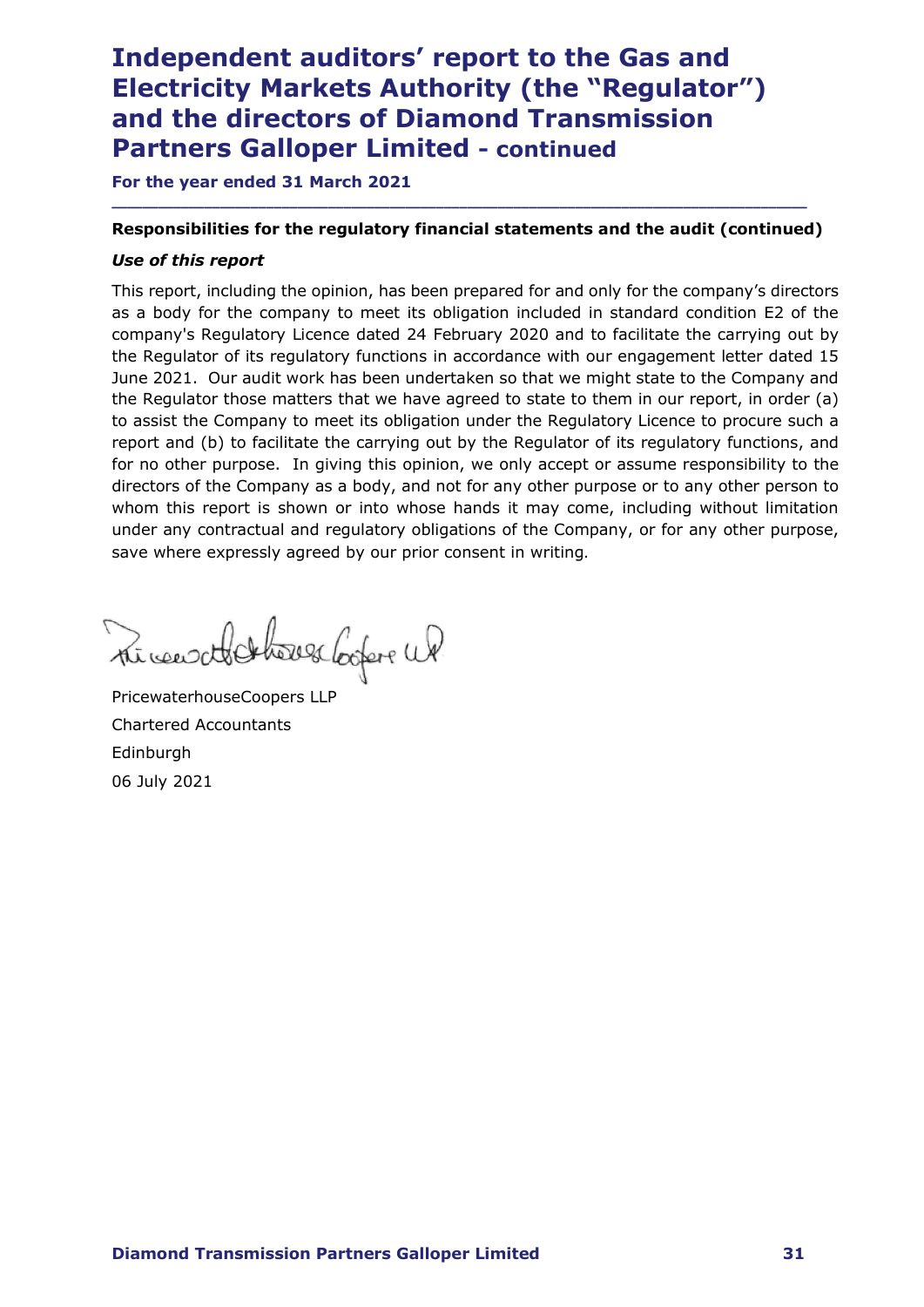# Accounting policies

For the year ended 31 March 2021

**Accounting policies**<br>For the year ended 31 March 2021<br>A. Basis of preparation of regulatory financial statements<br>These regulatory financial statements have been prepared on a going concern basis in<br>accordance with standar These regulatory financial statements have been prepared on a going concern basis in **Accounting policies**<br>For the year ended 31 March 2021<br>**A. Basis of preparation of regulatory financial statements**<br>These regulatory financial statements have been prepared on a going concern basis in<br>accordance with stand financial statements, where consistent with standard condition E2 of the Licence, have **Accounting policies**<br>For the year ended 31 March 2021<br> **A. Basis of preparation of regulatory financial statements**<br>
These regulatory financial statements have been prepared on a going concern basis in<br>
accordance with st the requirements of the Companies Act 2006 (International Financial Reporting Standards ("IFRS")) and the applicable legal requirements of the Companies Act 2006. The regulatory financial statements have been prepared using consistent accounting policies updated, where necessary, to ensure that the accounting policies adopted reflect all IFRS **Accounting policies**<br>For the year ended 31 March 2021<br>A. Basis of preparation of regulatory financial statements<br>These regulatory financial statements have been prepared on a going concern basis in<br>accordance with standar year ended 31 March 2021. The regulatory financial statements have been prepared on an historical cost basis except for the revaluation of derivative financial instruments. The regulatory financial statements are presented in pounds sterling, which is the functional currency of the Company and are rounded to the nearest £1,000. **Accounting policies**<br>For the year ended 31 March 2021<br>**A. Basis of preparation of regulatory financial statements**<br>These regulatory financial statements have been prepared on a going concern basis in<br>accordance with stand **ACCOUNTIMG POLICIES**<br>For the year ended 31 March 2021<br>**A. Basis of preparation of regulatory financial statements**<br>These regulatory financial statements have been prepared on a going concern basis in<br>These regulatory fina For the year ended 31 Marchi 2021<br>
A. Basis of preparation of regulatory financial statements<br>
These regulatory financial statements have been prepared on a goi<br>
accordance with standard condition E2 of the Licence. In add A. **Passis or preparation or regulatory minicial statements** have the prepared on a going concern basis in accordance with standard condition E2 of the Licence. In addition, these regulatory become prepared in accordance w

\_\_\_\_\_\_\_\_\_\_\_\_\_\_\_\_\_\_\_\_\_\_\_\_\_\_\_\_\_\_\_\_\_\_\_\_\_\_\_\_\_\_\_\_\_\_\_\_\_\_\_\_\_\_\_\_\_\_\_\_\_\_\_\_\_\_\_\_\_\_\_\_\_\_\_\_\_\_\_\_\_\_\_\_\_\_\_\_\_\_

estimates and assumptions that affect the reported amounts of assets and liabilities, expenses during the reporting period. Actual results could differ from these estimates.

The Company owns and operates an electricity transmission network which electrically The ownership of this transmission network is subject to regulatory and contractual arrangements that permit it to charge NGESO for making its transmission network available ("transmission availability charges") to the wind farm generator thereby allowing the wind farm generator to transmit its electricity. enceed of Pierici 2021. The regulatory ninarial statements have been prepared on<br>istorical cost basis except for the revaluation of derivative financial instruments. The<br>latory financial statements are presented in pounds

The characteristics of the regulatory, legal and contractual arrangements that give rise to the transmission availability charges are consistent with the principles contained within IFRIC 12 an interpretation issued by the IFRS Interpretations Committee.

The major characteristics that result in the application of IFRIC 12 include the following:

- transmission availability services; and
- the regulator has granted a licence to operate the transmission system which provides the Company with the right to charge for the provision of transmission services for an exclusive period of 20 years and retains the rights to grant a transmission licence to a future operator.

A transmission owner asset has been recognised at cost in accordance with the principles of IFRIC 12 and IFRS 15. The transmission owner asset includes: the cost of acquiring the transmission network asset from the constructor of the network; those costs incurred that are directly attributable to the acquisition of the transmission network; the estimated cost of decommissioning the transmission network at the end of its estimated useful life, and other contract assets which are fundamental to the operation of transmission owner asset. The transmission owner asset has been classified as a contract asset under IFRS 15 and is accounted for as described below – see C – Financial Instruments. The characteristics of the regulatory, legal and contractual arrangements the transmission availability charges are consistent with the principles correlation SERC 12 an interpretation issued by the IFRS Interpretations C IC 12 an interpretation issued by the IPNS interpretations Committee.<br>
Imajor characteristics that result in the application of IFRIC 12 include the<br>
the regulatory arrangements determine the price charged by the Comp<br>
tra Thaylor transcentions tunk results that results that results and results represents the regulatory arrangements determine the price charged by the Company for its transmission availability services; and<br>the regulator has the regulatory arrangements determine the price charged by the Company or rus<br>
transmission availability services; and<br>
the regulator has granted a licence to operate the transmission system which provides<br>
exclusive perio

In accordance with IFRIC 12, transmission availability charges are recognised in the

- as an adjustment to the carrying value of the Transmission owner asset see C -
- 
- 

Transmission availability payments are recognised at the time the transmission service is provided.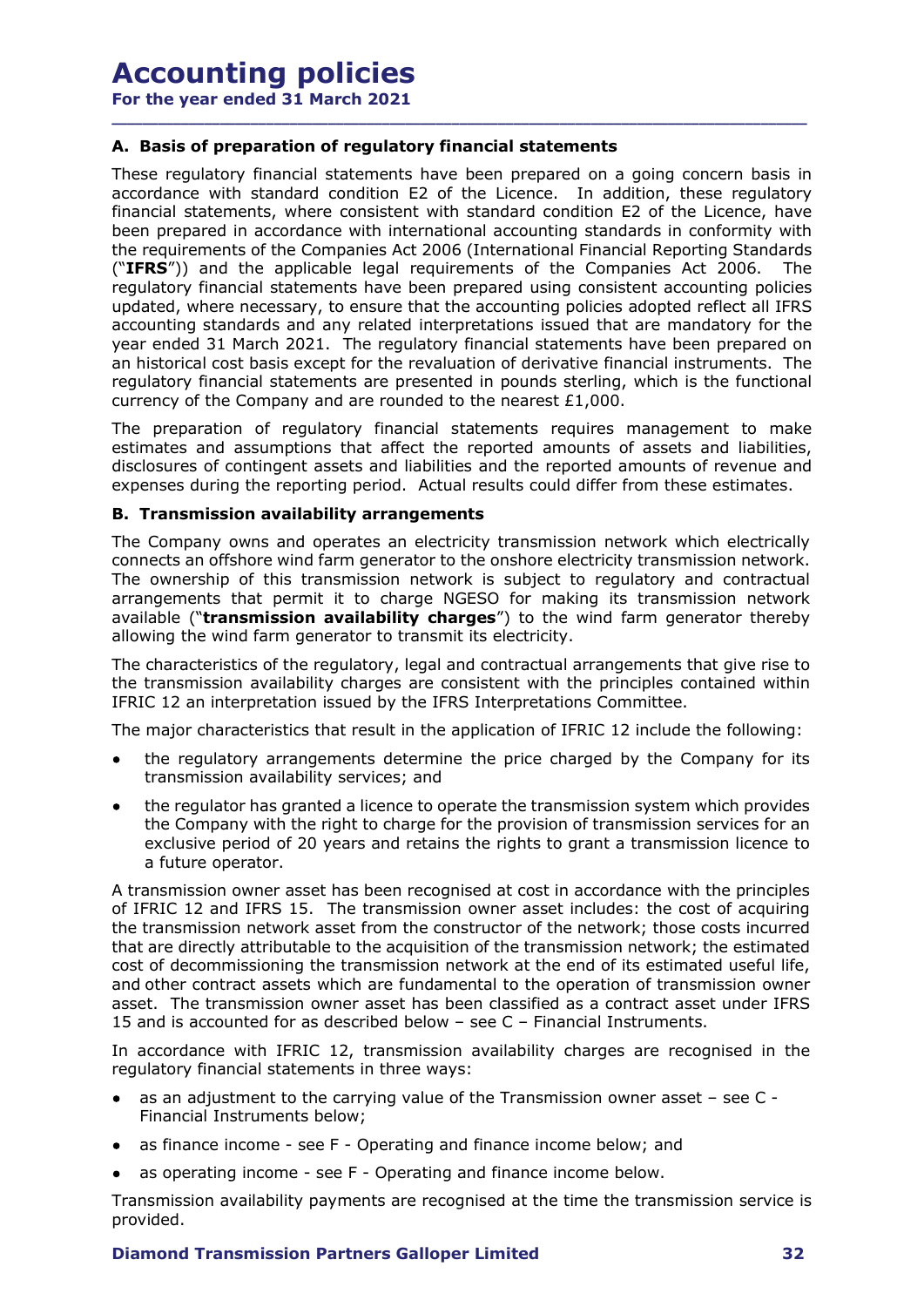For the year ended 31 March 2021

The value of amounts invoiced for transmission availability services in any one year is determined by a regulatory agreement that allows the transmission system operator to invoice an amount relating to the expected availability of the transmission system during that year, together with the recovery of certain costs. Where the level of availability of the transmission system or the costs that are permitted to be recovered is different to that expected this might result in an adjustment to charges in a subsequent accounting period. **Accounting policies – continued**<br>For the year ended 31 March 2021<br>The value of amounts invoiced for transmission availability services in any one year is<br>determined by a regulatory agreement that allows the transmission s statements as assets or liabilities, until such time as the value and basis of the adjustment **Accounting policies** – **continued**<br>For the year ended 31 March 2021<br>The value of amounts invoiced for transmission availability services in any one year is<br>determined by a regulatory agreement that allows the transmission financial statements. **Accounting policies – continued**<br>For the year ended 31 March 2021<br>The value of amounts invoiced for transmission availability service<br>determined by a regulatory agreement that allows the transmission<br>invoice an amount rel

\_\_\_\_\_\_\_\_\_\_\_\_\_\_\_\_\_\_\_\_\_\_\_\_\_\_\_\_\_\_\_\_\_\_\_\_\_\_\_\_\_\_\_\_\_\_\_\_\_\_\_\_\_\_\_\_\_\_\_\_\_\_\_\_\_\_\_\_\_\_\_\_\_\_\_\_\_\_\_\_\_\_\_\_\_\_\_\_\_\_

Financial assets are measured at amortised cost or at fair value through profit and loss.

Trade receivables are classified at amortised cost as they are held within a business model to collect contracted cash flows. Such receivables are initially recognised at their transaction price, being the expected amount of any consideration receivable. Trade receivables continue to be measured at their transaction price less any lifetime expected credit losses, where material, using the simplified approach for determine such losses as permitted by IFRS 9 "Financial Instruments".

Loan receivables, including time deposits and demand deposits, are initially recognised at fair value, which would normally be the transaction price and subsequently measured at amortised cost, less any lifetime expected credit losses, where material.

The transmission owner asset is classified as a contract asset and is carried at amortised cost using the effective interest rate method less any lifetime expected credit losses, where material, and reflecting adjustments to its carrying value as referenced above expected this might result in an adjustment to charges in a subsequent accounting period.<br>Such potential adjustments to future charges are not recognised in the regulatory financial<br>statements as assets or liabilities, unt transmission owner asset is recognised in the income statement as a separate line item – statements as assets or liabilities, until such time as the value and basis of the adjustment<br>statements as assets or liabilities, until such time as the value and basis of the adjustment<br>financial statements.<br>**C. Financ** The transmission owner asset is classified as a contract asset and is carried at amortised<br>cost using the effective interest rate method less any lifetime expected credit losses,<br>where material, and reflecting adjustments

Lifetime expected credit losses are considered at each reporting date. The impairment methodology applied depends on whether there has been a significant increase in credit risk.

Trade payables are initially recognised at fair value and subsequently measured at amortised cost using the effective interest rate method.

Borrowings, which include interest-bearing loans, are recorded at their initial fair value which reflects the proceeds received, net of direct issue costs. Subsequently all borrowings are stated at amortised cost, using the effective interest rate method. Any difference between the proceeds after direct issue costs and the redemption value is recognised over the term of the borrowing in the income statement using the effective interest rate method. tost using the entective interest rate internal instruments. Finance expected between the see B - Transmission owner asset is recognised in the income statement as a separate line item-<br>Transmission owner asset is recognis Trake payables are initially recognised at fair value and subseq<br>Trande payables are initially recognised at fair value and subseq<br>amortised cost using the effective interest rate method.<br>Borrowings, which include interest

Derivative financial instruments are measured at fair value through profit and loss and where the fair value of a derivative is positive, it is carried as a derivative asset and where are included in the income statement in the period they arise unless there is a hedge

No adjustment is made with respect to derivative clauses embedded in financial instruments or other contracts that are closely related to those instruments or contracts.

There are no embedded derivatives in host contracts that are not considered to be closely related; consequently, no embedded derivatives are separately accounted for as derivative financial instruments.

The Company has entered into a number of transactions, which the Company has determined as qualifying for Hedge accounting as permitted by IFRS 9. This position has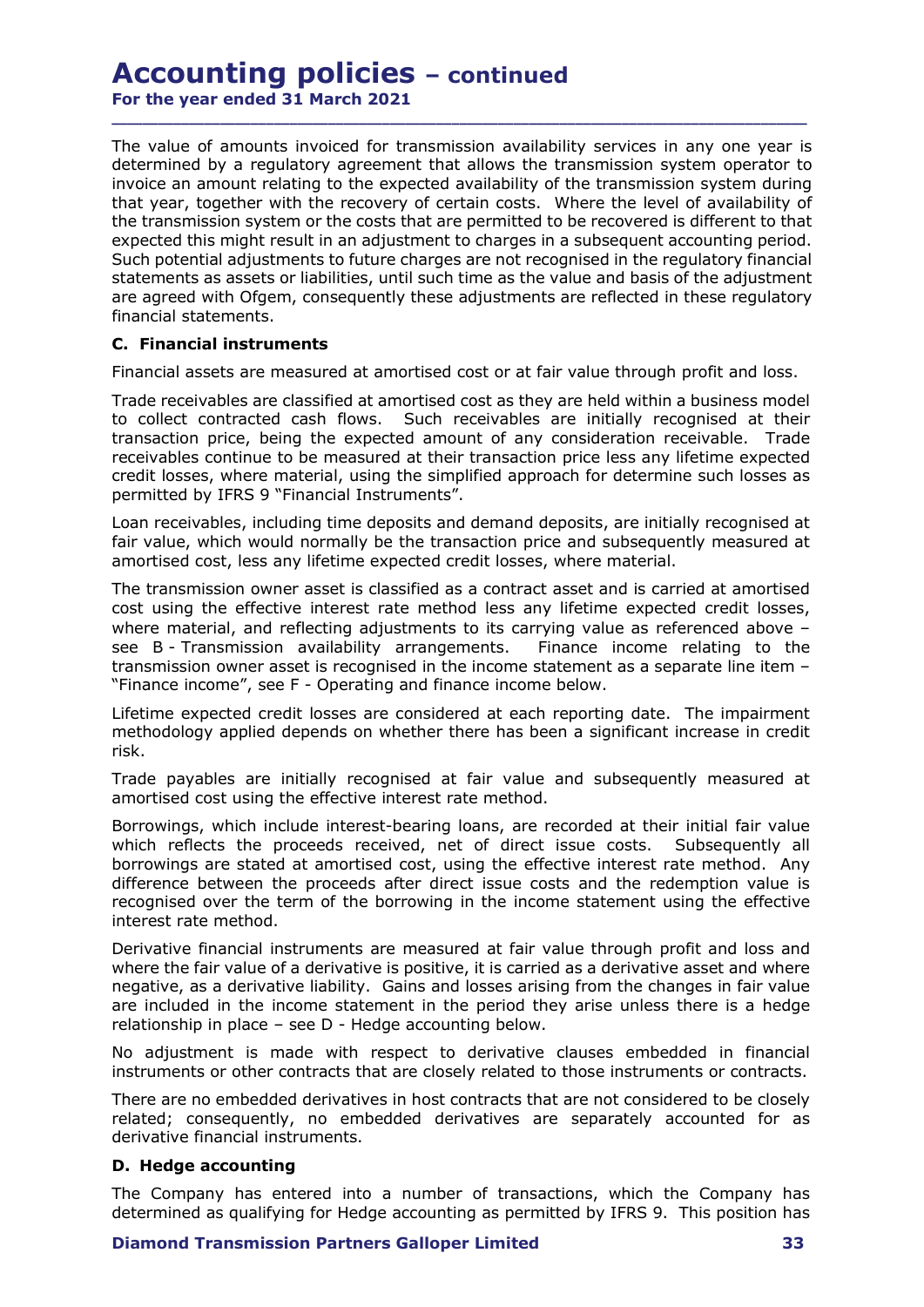For the year ended 31 March 2021 \_\_\_\_\_\_\_\_\_\_\_\_\_\_\_\_\_\_\_\_\_\_\_\_\_\_\_\_\_\_\_\_\_\_\_\_\_\_\_\_\_\_\_\_\_\_\_\_\_\_\_\_\_\_\_\_\_\_\_\_\_\_\_\_\_\_\_\_\_\_\_\_\_\_\_\_\_\_\_\_\_\_\_\_\_\_\_\_\_\_

been accomplished by preparing documentation to specifying the hedging strategy, the component transactions, the methodology used for measuring the effectiveness of the

**Accounting policies – continued**<br>For the year ended 31 March 2021<br>Deen accomplished by preparing documentation to specifying the hedging strategy, the<br>component transactions, the methodology used for measuring the effecti The Company has entered into an arrangement with third parties that is designed to hedge future cash receipts arising from its activities as a provider of transmission availability services (RPI swaps). The Company has designated that this arrangement is a hedge of another (non-derivative) financial instrument, to mitigate the impact of potential volatility on the Company's net cash flows.

The Company has also entered into an arrangement with third parties that is designed to hedge future cash flows arising on variable rate interest loan arrangements, with the net effect of exchanging the cash flows arising under those arrangements for a stream of fixed interest cash flows ("interest rate swaps").

To qualify for hedge accounting, documentation is prepared specifying the hedging strategy, the component transactions and methodology used for effectiveness measurement.

**Accounting policies – continued**<br>For the year ended 31 March 2021<br>Deen accomplished by preparing documentation to specifying the hedging strategy, the<br>component transactions, the methodology used for measuring the effecti Instruments and IFRS 7 Financial Instruments Disclosures, the Company has applied a relief available under those amendments to modify the specific hedge accounting requirements as they apply to the interest rate swaps entered into by the Company. This relief allows the Company to continue to apply hedge accounting based on the assumption been accomplesive of the pering of continentation to spectry are the electiveness of the instrument and the creditworthiness of the parties involved.<br>The Companent transactions, the methodology used for measuring the effec altered as a result of the interest rate benchmark reform. Further details are available Instrumentia and the tractive of the particles of the particle incroating and the particle increasing from its activities as a provider of transmission availability future cash receipts arising from its activities as a pro The Company has entered into an arrangement with this dipartic that is designed to hedge<br>future cash receipts arising from its activities as a provider of transmission availability<br>services (RPI swaps). The Company has des statements" and note 13 to the regulatory financial statements. measurement.<br>As permitted by the 'Interest Rate Benchmark Reform - Amendment<br>Instruments and IFRS 7 Financial Instruments Disclosures, the Contribute Interest and IFRS 7 Financial Instruments to modify the specific<br>require

Changes in the carrying value of financial instruments that are designated and effective as hedges of future cash flows ("cash flow hedges"), including any change in the fair value of those hedges that result from a change in the credit risk of these hedges, are recognised directly in a hedging reserve in equity and the Statement of other comprehensive income. Any ineffective portion is recognised immediately in the income statement. Amounts deferred in equity in respect of cash flow hedges are subsequently recognised in the income statement in the same period in which the hedged item affects net profit or loss or the hedging relationship is terminated, and the underlying position being hedged has been extinguished. Let are as a result of the mere strate betrolliner and a result of the counting standards, counting standards and interpretations as applied to these regitements" and note 13 to the regulatory financial statements. Countin alue of those hedges that result from a change in the credit risk of the Staccogniesed directly in a hedging reserve in equity and the Statement. Amounts deferred in equity in respect of cash flow hedges coogniesed in the

Income taxation comprises current and deferred taxation. Income taxation is recognised where a taxation asset or liability arises that is permitted to be recognised under generally accepted accounting principles. All identifiable taxation assets or liabilities are recognised in the income statement except to the extent that the taxation arising relates to other items recognised directly in equity, in which case such taxation assets or liabilities are recognised in equity. statement. Amionins dererren in regulator, and the corresponding the corresponding the computation percognised in the income statement in the same period in which the hedged item affects net profit or loss or the hedging r

Current taxation assets and liabilities are measured at the amount expected to be recovered from or paid to the taxation authorities. The tax rates and tax laws used to compute the amount of taxation are those that are enacted, or substantively enacted, by the balance sheet date.

Deferred taxation is provided using the balance sheet liability method and is recognised on temporary differences between the carrying amounts of assets and liabilities in the regulatory financial statements and the corresponding tax bases used in the computation of taxable profit.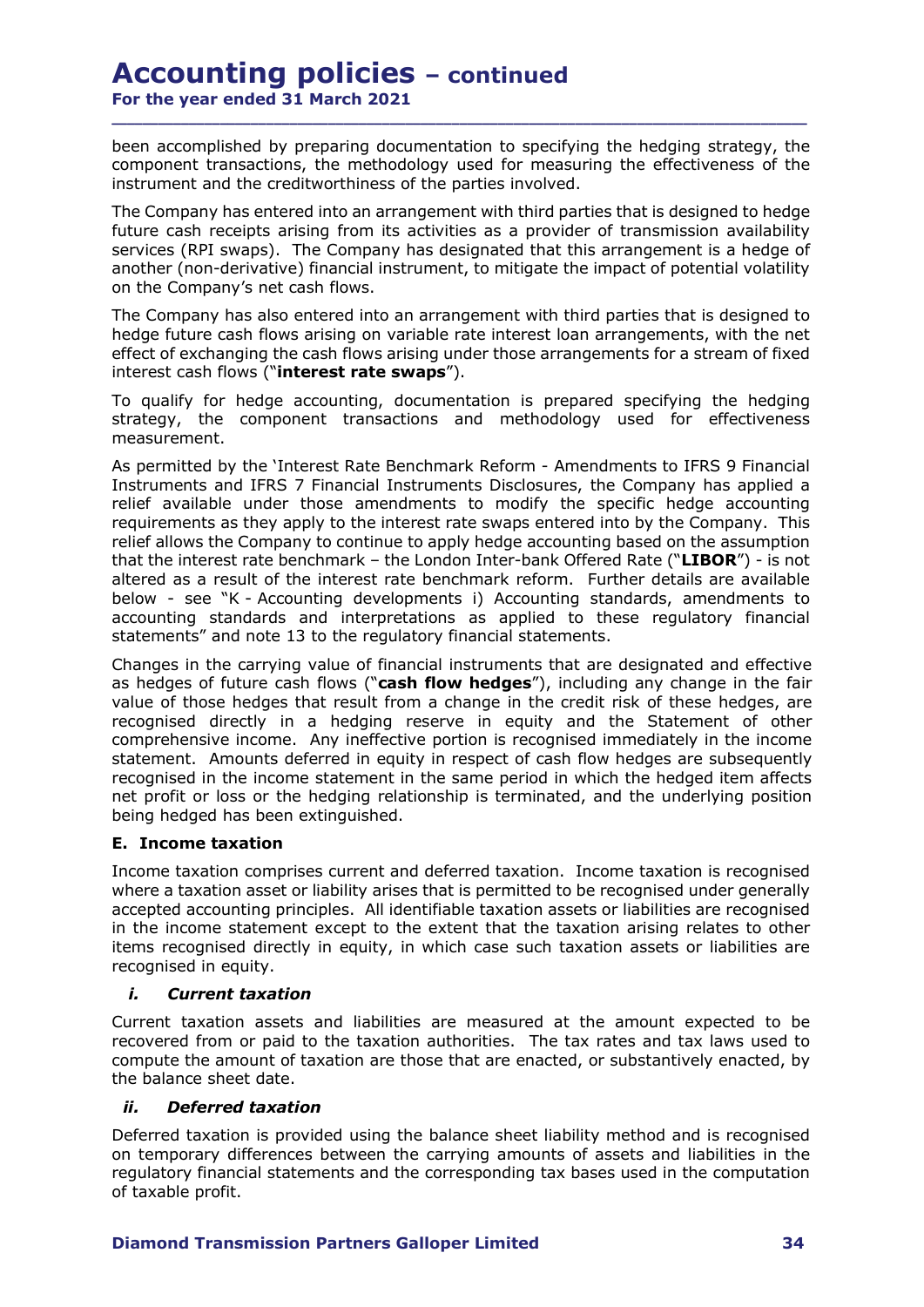Deferred taxation liabilities are generally recognised on all taxable temporary differences and deferred taxation assets are recognised to the extent that is probable that taxable **Accounting policies – continued**<br>
For the year ended 31 March 2021<br>
Deferred taxation liabilities are generally recognised on all taxable temporary differences<br>
and deferred taxation assets are recognised to the extent th **Accounting policies – continued**<br>
The vear ended 31 March 2021<br>
Deferred taxation liabilities are generally recognised on all taxable temporary differences<br>
and deferred taxation assets are recognised to the extent that i **Accounting policies** – **continued**<br>For the year ended 31 March 2021<br>
—<br>Deferred taxation liabilities are generally recognised on all taxable to<br>and deferred taxation assets are recognised to the extent that is p<br>
profits

\_\_\_\_\_\_\_\_\_\_\_\_\_\_\_\_\_\_\_\_\_\_\_\_\_\_\_\_\_\_\_\_\_\_\_\_\_\_\_\_\_\_\_\_\_\_\_\_\_\_\_\_\_\_\_\_\_\_\_\_\_\_\_\_\_\_\_\_\_\_\_\_\_\_\_\_\_\_\_\_\_\_\_\_\_\_\_\_\_\_

Deferred taxation is calculated at the tax rates that are expected to apply in the period when the liability is settled, or the asset is realised, based on the tax rates (and tax laws)

Unrecognised deferred taxation assets are reassessed at each balance sheet date and are recognised to the extent that it has become probable that future taxable profit will allow the deferred taxation asset to be recovered.

**ACCOUNTING POLICIES – continued**<br>
or the year ended 31 March 2021<br>
Ferred taxation liabilities are generally recognised on all taxable temple<br>
of deferred taxation assets are recognised to the extent that is prob<br>
of the **Accounting policies – continued**<br>For the year ended 31 March 2021<br>Deferred taxation liabilities are generally recognised on all taxable temporary differences<br>and deferred taxation assets are recognised to the extent that respect of transmission availability charges, net of value added tax, are attributed to operating income, finance income or as an adjustment to the carrying value of the transmission owner asset in the manner described below. Finance and operating income reflect the principal revenue generating activity of the Company, that being revenue associated with the provision of transmission availability services and consequently, are presented as separate line items within the income statement before other costs and net interest costs. efferent daxation inaunities are generally recognised on the dixation entity of<br>the deferred taxation assets are recognised to the extent that is prob<br>orbits will be available against which deductible temporary differences **Example 2**<br> **Example 3**<br> **Example 3**<br> **Example 3**<br> **Example 2**<br> **Example 3**<br> **Example 3**<br> **Example 2**<br> **Example 2**<br> **Example 2**<br> **Example 2**<br> **Example 2**<br> **Example 2**<br> **Example 2**<br> **Example 2**<br> **Example 3**<br> **Example 2**<br>

An estimate has been made as to the appropriate revenue that should be attributable to a standalone operator with responsibility for operations, maintenance and insurance.

Operating income represents the income derived from the provision of operating services, principally to NGESO. Such services include those activities that result in the efficient and safe operation of the Company's transmission assets and are reflective of the costs incurred in providing those services, including the cost of insuring the transmission assets on behalf of a standalone transmission owner.

Finance income arising from the provision of transmission availability services represents the return that an efficient standalone "transmission owner" would expect to generate from the holding of the transmission owner asset and an estimate has been made as to the appropriate return that such an owner would generate having regard to the risks associated with those arrangements. The return that is generated on this asset is allocated to each period using the effective interest rate method. relect the principal reventive generating activity or the company, the consociated with the provision of transmission availability services and presented as separate line items within the income statement before interest c Are estimate tas been made as to the appropriate revenue that show<br>a standalone operator with responsibility for operations, maintenanc<br>Operating income represents the income derived from the provision of<br>principally to NG

Cash and cash equivalents include cash held at bank and in hand, together with shortterm highly liquid investments with an original maturity of less than three months that are readily convertible to known amounts of cash and subject to an insignificant change in value.

Provision is made for costs expected to be incurred at the end of the useful life of the offshore transmission network associated with the safe decommissioning of that network. Provision for these costs is based on future estimated expenditures, discounted to present values. Changes in the provision arising from revised estimates or discount rates, or changes in the expected timing of expenditures, are recognised in the income statement. The unwinding of the discount and changes arising from revisions to the discount rate are included within the income statement as a component of the net interest charge. Changes in estimates arising from revised cost assessments are included within operating costs.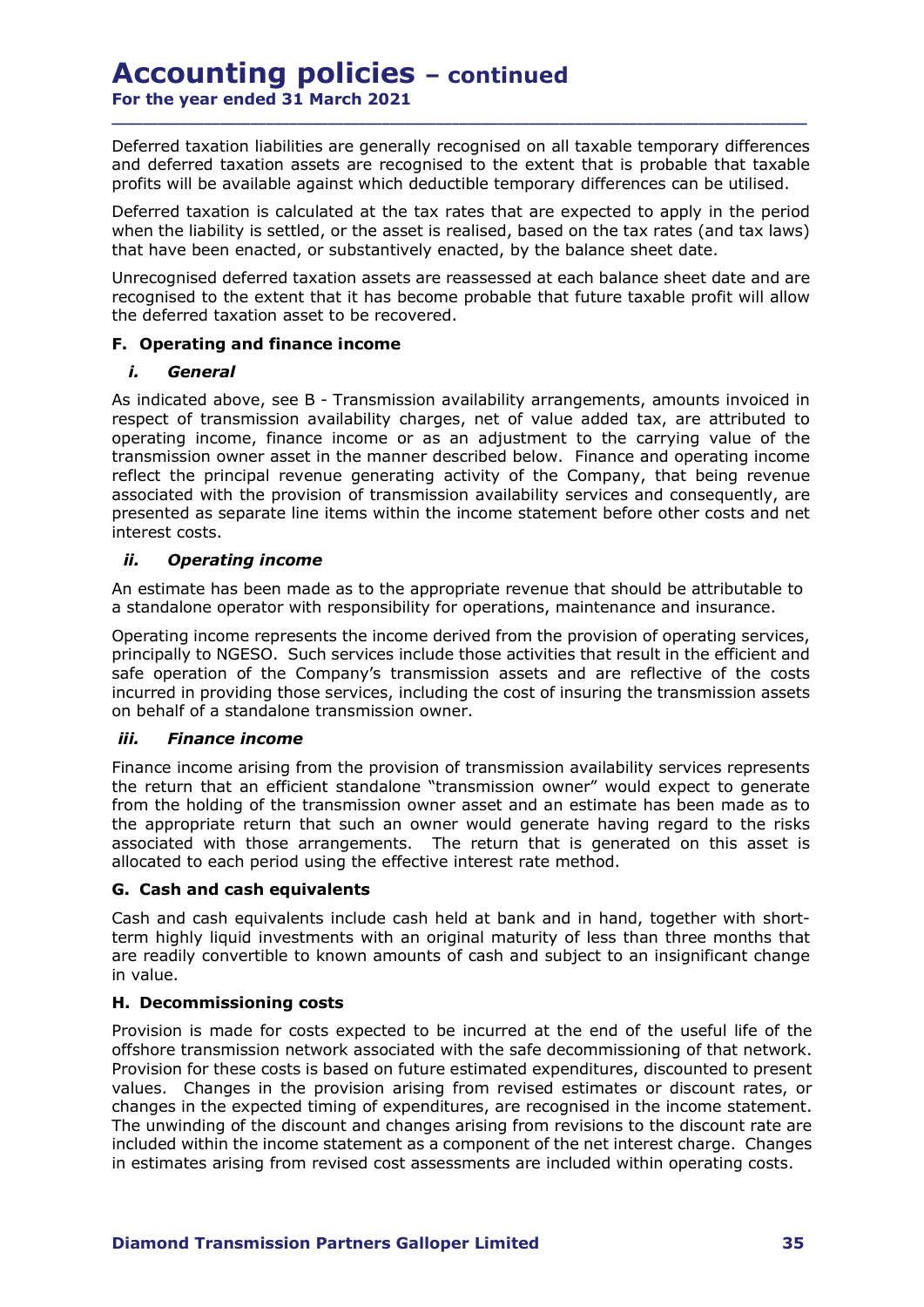For the year ended 31 March 2021

**Accounting policies – continued**<br>
For the year ended 31 March 2021<br>
I. Infrastructure financial liabilities<br>
The Company recognises a financial liability under IFRS 9 for its obligation to p<br>
rentals to the lessor. It is The Company recognises a financial liability under IFRS 9 for its obligation to pay the lease rentals to the lessor. It is initially measured at the present value of the future lease payments, discounted using the interest rate implicit in the lease, if readily determinable. If the implicit interest rate cannot be readily determined, an estimate of the Company's incremental borrowing rate has been used. Thereafter, these liabilities are remeasured at **Accounting policies – continued**<br> **For the year ended 31 March 2021**<br> **T. Infrastructure financial liabilities**<br>
The Company recognises a financial liability under IFRS 9 for its obligation to pay the lease<br>
rentals to th payments made in respect of these liabilities. Finance charges relating to these liabilities are recognised in the income statement over the period of the lease using the effective interest rate method. **Accounting policies – continued**<br>
T. Infrastructure financial liabilities<br>
The Company recognises a financial liability under IFRS 9 for its obligation to pay the lease<br>
rentals to the lessor. It is initially measured at incompany recusting and matical rational results and reading the comparison and the present value of the future lease, if readily determined, discounted using the interest rate implicit interest rate cannot be readily dete

\_\_\_\_\_\_\_\_\_\_\_\_\_\_\_\_\_\_\_\_\_\_\_\_\_\_\_\_\_\_\_\_\_\_\_\_\_\_\_\_\_\_\_\_\_\_\_\_\_\_\_\_\_\_\_\_\_\_\_\_\_\_\_\_\_\_\_\_\_\_\_\_\_\_\_\_\_\_\_\_\_\_\_\_\_\_\_\_\_\_

# uncertainty

The preparation of regulatory financial statements requires management to make accounting judgements, estimates and assumptions that affect the reported amounts of assets and liabilities, disclosures of contingent assets and liabilities and the reported amounts of revenue and expenses during the reporting period. Actual results could differ from these estimates.

Assumptions and estimates are reviewed on an on-going basis and any revisions to them are recognised in the period the revision occurs. The following is a summary of the critical accounting judgements adopted by the Company together with information about the key judgements, estimations and assumptions that have been applied.

# judgements applied to recognise income and a transmission owner asset

The Directors after due enquiry have identified that the regulatory, legal and contractual arrangements that give rise to transmission availability charges are consistent with the principles contained within IFRIC 12 and IFRS 15 where appropriate.

As a consequence of this decision:

- a transmission owner asset has been recognised at cost in accordance with the principles of IFRIC 12 and IFRS 15; and
- in accordance with IFRIC 12, transmission availability charges are recognised in the regulatory financial statements in three ways: as finance income, as operating income and as an adjustment to the carrying value of the transmission owner asset.

An alternative accounting analysis giving rise to an alternative judgement could result in a significantly different accounting outcome which would affect the amounts and classification of asset and liabilities in the balance sheet and alter the income recognition and presentation of amounts included within the income statement.

The Company has also determined that the transmission owner asset is expected to be recovered over a period of 20 years from the date the licence came into force on 25 judgements, estimations and assumptions that have been applied.<br> **Franchission availability arrangements – including a consideration of the** *judgements applied to recognise income and a transmission owner asset***<br>
The Dire** charges for transmission availability and therefore the expected useful life of the **The Direction of any of the effect of determining and a constantion of the principles contained a constanting of the principles contained within IFRIC 12 and IFRS 15 where appropriate.<br>
The Directors after due engainy hav** finance income and carrying value of the transmission owner asset that is recognised in any one year over the life of the project. Transmission and give the to transmission availability charges are comprised and the give the total singlet and IFRS 15 where appropriate.<br>
So a consequence of this decision:<br>
a transmission owner asset has been recognise As a consequence of this decision:<br>
• a transmission owner asset has been recognised at cost in accordance with the principles of FRIC 12 and FRS 15; and<br>
• in accordance with IRRIC 12, transmission availability charges a • in accordance with IFRIC 12, transmission availability charges are recognised in the regulatory financial statements in three ways: as finance income, as operating income and as an adjustment to the carrying value of th

identification of key estimates

Operating income represents the income derived from the provision of operating services, principally to the Great Britain electricity system operator, and following the application of identification of the judgements applied to recognise income and a transmission owner asset."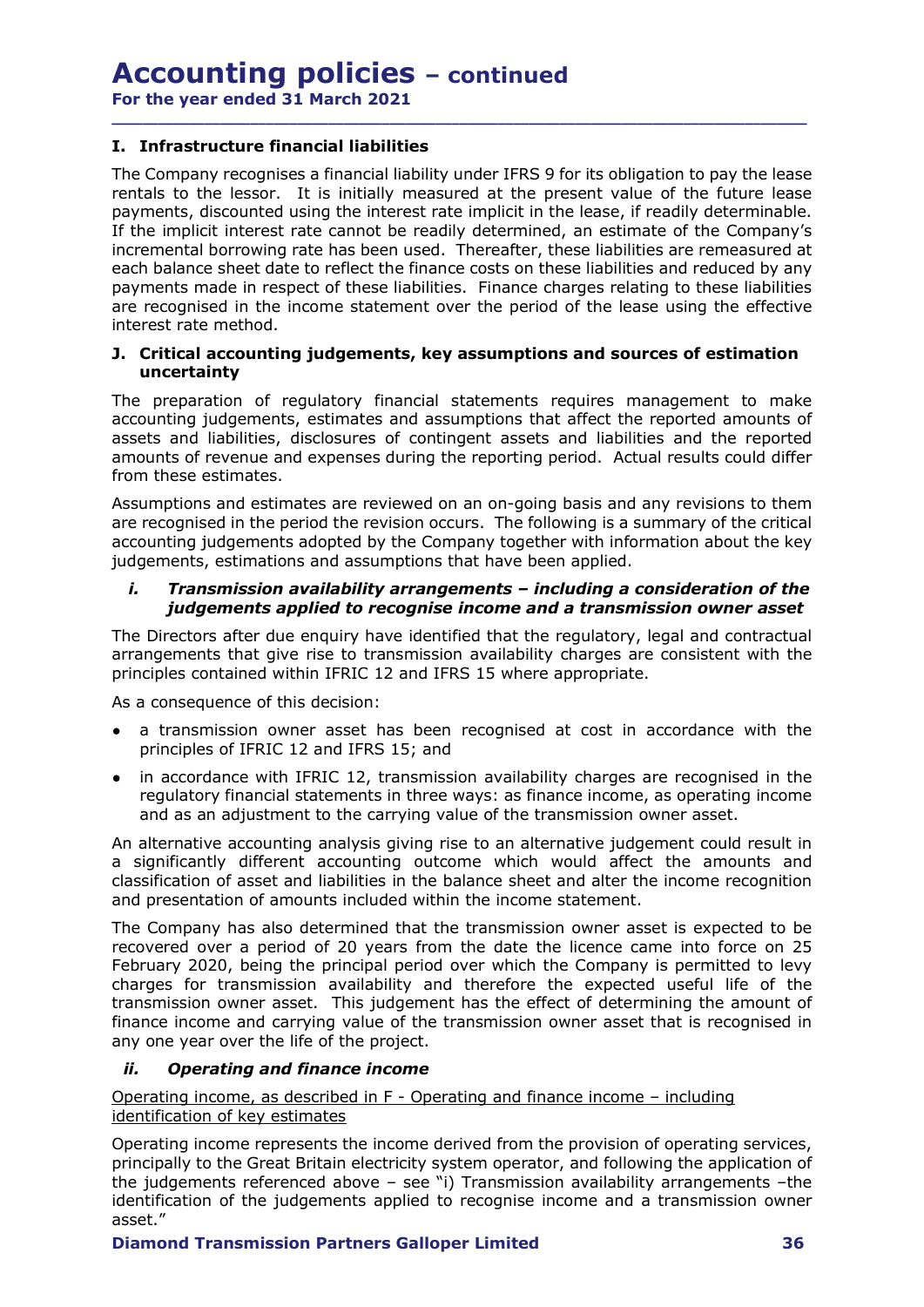For the year ended 31 March 2021

Such operating services include those activities that result in the efficient and safe operation of those assets and the value attributable to these services are reflective of an estimate of costs incurred in providing those services, including the cost of insuring those assets on behalf of a standalone transmission owner.

\_\_\_\_\_\_\_\_\_\_\_\_\_\_\_\_\_\_\_\_\_\_\_\_\_\_\_\_\_\_\_\_\_\_\_\_\_\_\_\_\_\_\_\_\_\_\_\_\_\_\_\_\_\_\_\_\_\_\_\_\_\_\_\_\_\_\_\_\_\_\_\_\_\_\_\_\_\_\_\_\_\_\_\_\_\_\_\_\_\_

Estimates were made by management with effect from the date that the Licence came into force on 25 February 2020, to determine the appropriate amount of revenue that would be attributable to this income classification as if this service were provided by an independent standalone operator with responsibility for operations, maintenance and insurance. The principles attributable to these estimates determined with effect from the date that the Licence came into force continue to apply to the charges made by the Company for transmission network availability in each financial year over the expected useful life of the transmission owner asset. To the extent that an alternative estimate could have been made at the date that the Licence came into force as to a reasonable level of revenue attributable to this income classification then the estimate of income attributable to finance income (see below) may have been amended. **ACCOUNTIME POIICIES – continued**<br>For the year ended 31 March 2021<br>Such operating services include those activities that result in the efficient and safe<br>operation of those assets and the value attributable to these servic Such operating services include those activities that result in the efficient and safe<br>operation of those assets and the value attributable to these services are reflective of an<br>estientale of costs incurred in providing

# identification of key estimates

Following the application of the judgements referenced earlier – see "i) Transmission availability arrangements –the identification of the judgements applied to recognise transmission availability services represents an estimate of the return that an efficient standalone and independent "transmission owner" would expect to generate from the holding of the transmission owner asset. An estimate of an appropriate return to the owner of such an asset having regard to the risks associated with those arrangements was carried out by the Company from the date the Licence came into force 25 February 2020 and applies over the expected useful life of the transmission owner asset accordingly. The mot othe on 23 Fethruary 2020, to determine the appropriate amount of revented the alternation on the education as if this service were provided by an independent standalone operator with responsibility for operations, ma rate method. To the extent that an alternative estimate could have been made as to a reasonable level of return attributable to such a transmission asset owner from the date the Licence came into force, then the estimate of income attributed to operating income (see above) would have been amended accordingly. iseful life of the transmission owner asset. To the extent that an alternative estimate could<br>be an energy to the transmission of the state that and the stimate of income attributable<br>evel of the energy derivative to this Einance income, as described in F - Operating and finance income - including<br>
derivation of key estimates<br>
Following the application of the judgements referenced earlier - see "i) Transmission<br>
availability arrangements -

# financial instruments

# General

in relation to movements in interest rates and movements in RPI as compared with the position that was expected at the date the underlying transaction being hedged was entered into. The Company fair values its derivative financial instruments and records the fair value of those instruments on its balance sheet.

# Application of judgements to hedge accounting

Movements in the fair values of the Company's derivative financial instruments may be accounted for using hedge accounting where the requirements of hedge accounting are met under IFRS including the creation of compliant documentation and meeting the effectiveness testing requirements. In principle, while the application of the requirements of IFRS hedge accounting rules do not require the exercise of judgement – consideration and judgements need to be made from time to time to determine if a hedge continues to meet the criteria for hedge accounting, which may include a consideration of whether there has been a substantial modification to the terms of the hedge, or where there is some degree of ineffectiveness identified in respect of the hedging relationship, then the change in fair value in relation to these items will be recorded in the income statement. If a hedging relationship is judged to be discontinued for hedge accounting, then any amounts previously deferred in other comprehensive income must immediately be recognised in the income statement. Otherwise, in respect of the Company's derivative financial instruments, these changes in fair value are recognised in other comprehensive income.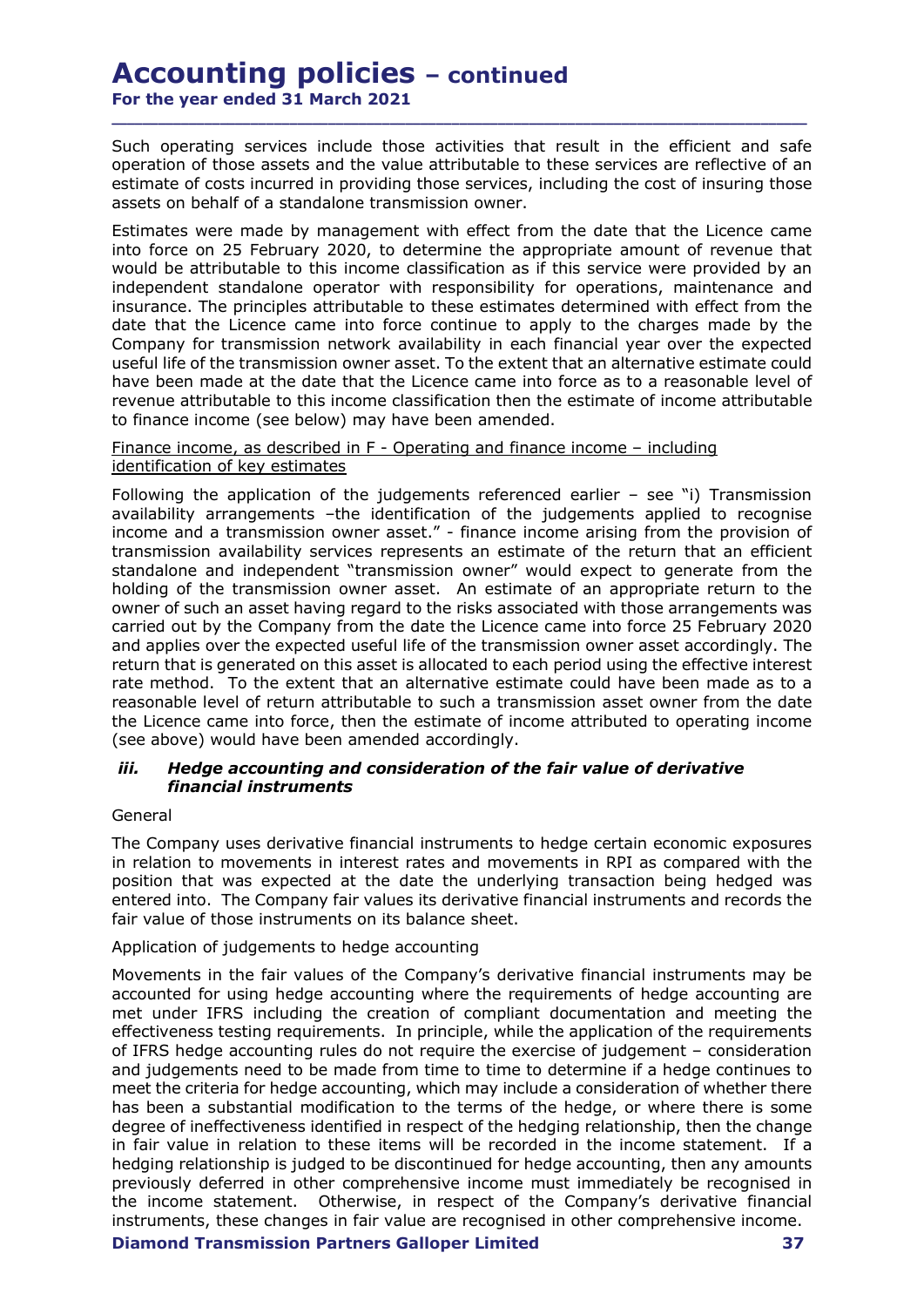For the year ended 31 March 2021

The Company has applied a judgement to take advantage of a relief available under 'Interest Rate Benchmark Reform: Amendments to IAS 39 and IFRS 7 Interest Rate Benchmark Reform' which was applied with effect from 1 April 2020. This allows for temporary relief to be applied by the Company to the effect that the ongoing inter-bank offer rate (IBOR) reforms should not generally cause hedge accounting to terminate, as the Company is allowed to assume that the interest rate benchmark i.e. LIBOR is not altered as a result of the uncertainties of the IBOR reforms when performing hedge **Accounting policies – continued**<br>
The Company has applied a judgement to take advantage of a relief available under<br>
Therest Rate Benchmark Reform: Amendments to IAS 39 and IFRS 7 Interest Rate<br>
Benchmark Reform' which wa to these regulatory financial statements" and additional information is contained within note 13 to the regulatory financial statements. Emporary rener to be applied by the Compary of the compary of the enect that the binder and the perfer rate (IBOR) reforms should not generally cause hedge accounting the Company is allowed to assume that the interest rat

\_\_\_\_\_\_\_\_\_\_\_\_\_\_\_\_\_\_\_\_\_\_\_\_\_\_\_\_\_\_\_\_\_\_\_\_\_\_\_\_\_\_\_\_\_\_\_\_\_\_\_\_\_\_\_\_\_\_\_\_\_\_\_\_\_\_\_\_\_\_\_\_\_\_\_\_\_\_\_\_\_\_\_\_\_\_\_\_\_\_

The Company's derivative financial instruments currently meet the stringent hedge accounting criteria under IFRS and all movements in fair value of these instruments have been recognised in other comprehensive income. If these hedging criteria had not been met these movements would have been recognised in the income statement.

# Application of estimates to hedge accounting

As referred to above, the Company carries its derivative financial instruments in its balance sheet at fair value. IFRS 13 requires a company to account for both counterparty and own credit risk when determining the fair value of derivative instruments. The credit risk is calculated using the simplified calculation method based on market-observable data in respect of RPI and interest rates as an input to valuing those derivative financial instruments. Where counterparty-specific market data is not observable, as in the case of valuing the transmission owner asset, unobservable market data is used. the Company is a lowed to assume that the interest rate benchmark i.e. LIBOR is not the interest rate benchmark i.e. LIBOR is a result of the uncertainties of the IBOR reforms when performing hedge effectiveness testing. F

# determining current taxation liabilities

Current taxation is based on taxable profit for the year. Taxable profit is different from accounting profit due to temporary differences between accounting and tax treatments, and due to items that are never taxable or tax deductible. The Company is required to estimate the current tax liability based on its understanding of taxation law and the anticipated decisions of HM Revenue and Customs. However, actual tax liabilities could differ from any recorded current taxation liability and in such event the Company would be required to make an adjustment in a subsequent period which could have a material impact on the reported profit for subsequent reporting periods. Application of estimates to hedge accounting<br>
Application dote, the Company carries its derivative financial instruments in its balance<br>
As referred to above, the Company to account for both counterparty and own<br>
Screatic calulated using the simplified calculation method based on market-observable data in<br>respect of RPI and interest rates as an input to valuing those derivative financial<br>instruments. Where counterparty-specific market data Coment daxation in intunding a consisted only only in the may determining current taxation in abilities of Compary differences between accounting profit is different and the tries and compary influes to temporary differenc

# determining deferred taxation liabilities and assets

Deferred taxation is provided using the balance sheet liability method and is recognised on temporary differences between the carrying amounts of assets and liabilities in the computation of taxable profit.

The recognition of deferred taxation reflects the expected manner of recovery of deferred taxation assets or the settlement of a deferred taxation liabilities, using the basis of taxation enacted or substantively enacted by the balance sheet date. Deferred taxation assets are not recognised where it is more likely than not that the assets will not be

Judgements are required to be made as to the calculation and identification of temporary differences and in the case of the recognition of deferred taxation assets, the Directors have to form an opinion as to whether it is probable that the deferred taxation asset recognised is recoverable against future taxable profits arising. This exercise of judgement requires the Directors to consider forecast information over a long-time horizon having regard to the risks that the forecasts may not be achieved and then form a reasonable opinion as to the recoverability of the deferred taxation asset.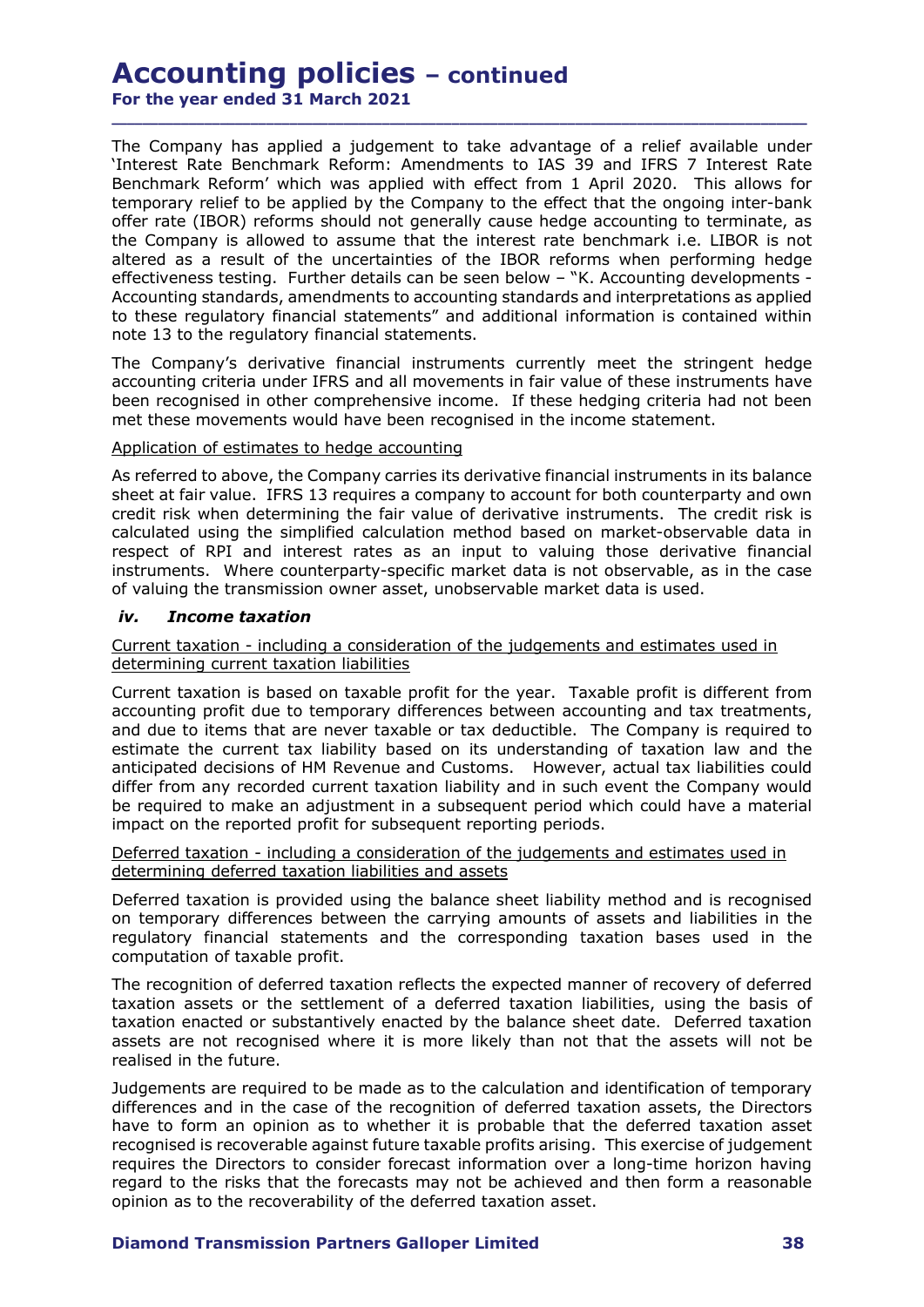For the year ended 31 March 2021 \_\_\_\_\_\_\_\_\_\_\_\_\_\_\_\_\_\_\_\_\_\_\_\_\_\_\_\_\_\_\_\_\_\_\_\_\_\_\_\_\_\_\_\_\_\_\_\_\_\_\_\_\_\_\_\_\_\_\_\_\_\_\_\_\_\_\_\_\_\_\_\_\_\_\_\_\_\_\_\_\_\_\_\_\_\_\_\_\_\_

In addition, due to the extent to which COVID-19 pandemics, Governments across the world including the UK have introduced various stimulus/reliefs for businesses to cope with the impact of the COVID-19 pandemic. The Directors continue to monitor any that may materially impact our future tax charges. The Directors also continue to monitor the developments driven by Brexit. On 11 March 2021, the Finance (No. 2) Bill was published having had its first reading through the House of Commons on 10 March 2021. This Bill proposes to increase the rate of corporation taxation from 19% to 25% with effect from the financial year commencing 1 April 2023. As this Bill was not enacted or substantially enacted at 31 March 2021 – there is no impact on the taxation charge for the year ended 31 March 2021 and there has been no impact on the carrying value of the deferred taxation **Accounting policies** – **continued**<br>For the year ended 31 March 2021<br>In addition, due to the extent to which COVID-19 pandemics, Governments across the<br>world including the UK have introduced various stimulus/reliefs for bu **Accounting policies – continued**<br>
or the year ended 31 March 2021<br>
addition, due to the extent to which COVID-19 pandemics, Governold including the UK have introduced various stimular, Feries for busine<br>
neimpact of the C In addition, due to the extent to which COVID-19 pandemics, Governments across the<br>world including the UK have introduced various stimulus/reliefs for businesses to cope with<br>the impact of the COVID-19 pandemic. The Direct

# **General**

The carrying value of those financial assets recorded in the Company's balance sheet at amortised cost, including the transmission owner asset, could be materially reduced if the value of those financial assets were assessed to have been impaired.

Expected credit losses arise as a result of all possible default events over the expected life of a financial instrument. Allowances for expected credit losses are made based on the and forward-looking data. Such allowances are measured as either 12-months expected credit losses or lifetime expected credit losses depending on changes in the credit quality of the counterparty.

## Application of judgements to the recognition of expected credit losses

At each reporting date, the Company performs an assessment as to whether the credit risk on a financial instrument has increased. Depending upon the outcome of that assessment, which requires the application of judgement, the Company will determine if there is any requirement for any expected credit losses to be applied and that assessment will also determine whether credit losses are determined by reference to a 12-month period or by reference to expected credit losses over the lifetime of the financial instrument. If the Counterparty.<br>
Yie the confinity of the company performs an assessment as to whether the credit<br>
the ach reporting date, the Company performs an assessment as to whether the credit<br>
sisk on a financial instrument ha

# Application of estimates to the recognition of expected credit losses

Having applied judgement as to whether there should be any adjustment to the carrying value of financial assets the Company estimates an appropriate allowance for expected credit losses in accordance with the requirements of IFRS 9, recognising any material allowance for credit losses using the 12-month expected credit losses where there has been no significant change in credit risk or on the basis of lifetime credit losses where there has been a significant change in the credit risk. This assessment involves considering reasonable and supportable information involving the significant use of assumptions.

Any reduction in value arising from such a review would be recorded in the income statement.

## General

These estimated costs have then been discounted at an appropriate rate and the resultant liability reflected in the balance sheet. The carrying amounts of provisions are reviewed at each balance sheet date and adjusted to reflect the current best estimate. The plan for decommissioning these assets was approved by the Department for Business, Energy and<br>Industrial Strategy and published on the Company's web site Industrial Strategy and published on the Company's web site (https://www.diamondtransmissionpartners.com).

Application of judgement to determine the carrying value of the decommissioning provision

Significant judgements used in determining the carrying value of this provision include, but are not limited to, the following: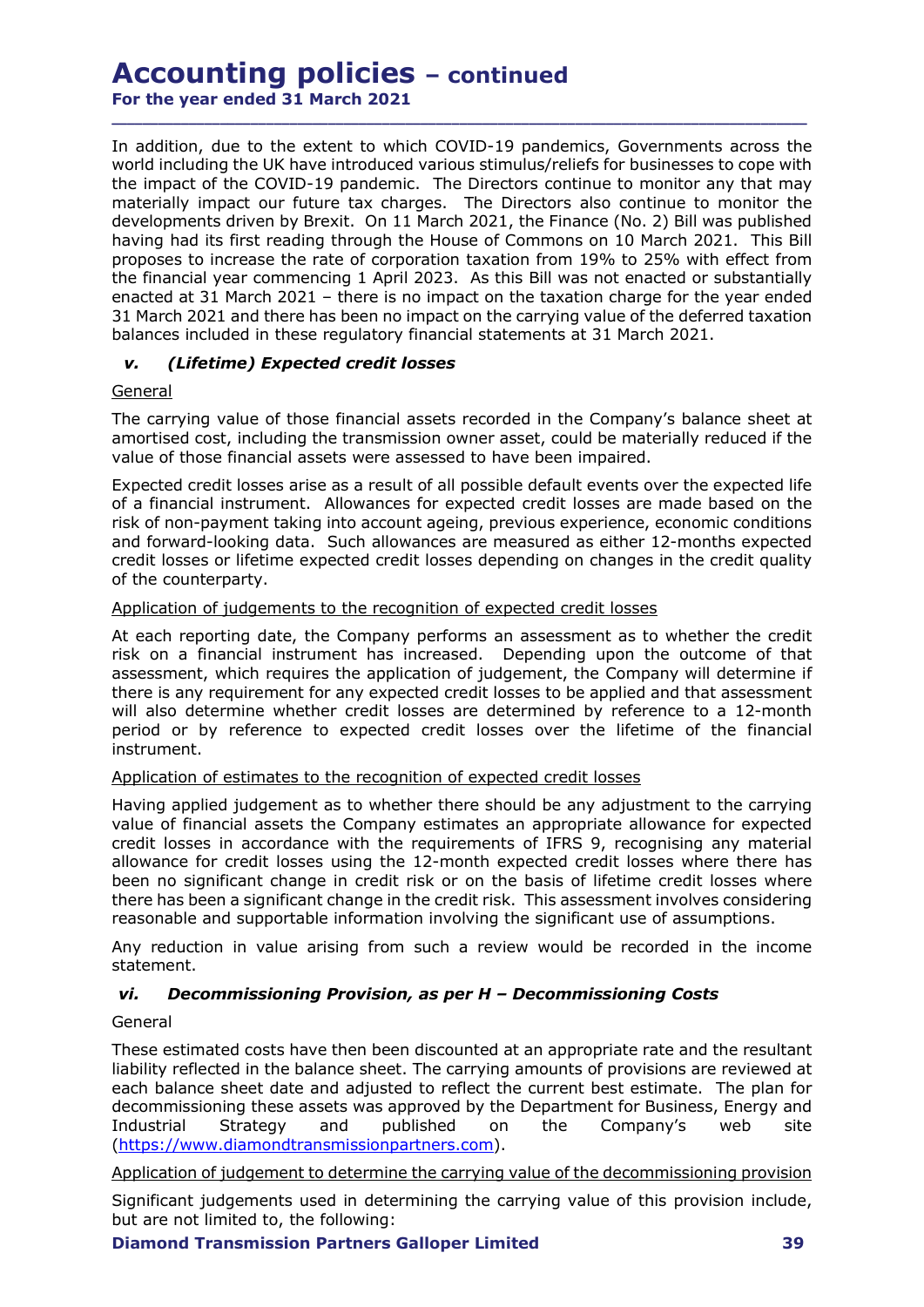For the year ended 31 March 2021

the estimated useful economic life of the transmission system is assumed to be 20 years being the period the Company has exclusive rights to charge for the provision of transmission services under the licence. To the extent that the expected useful life is reduced or increased – this could materially change the carrying value of the decommissioning provision with a corresponding impact on the income statement; and

\_\_\_\_\_\_\_\_\_\_\_\_\_\_\_\_\_\_\_\_\_\_\_\_\_\_\_\_\_\_\_\_\_\_\_\_\_\_\_\_\_\_\_\_\_\_\_\_\_\_\_\_\_\_\_\_\_\_\_\_\_\_\_\_\_\_\_\_\_\_\_\_\_\_\_\_\_\_\_\_\_\_\_\_\_\_\_\_\_\_

the carrying value of the decommissioning reflects the decommissioning assumptions contained in any approved decommissioning plan. These assumptions reflect the application of judgements and if those judgements change over time or the execution of the decommissioning plan in accordance with those judgements is not possible – then this could change the carrying value of the decommissioning provision with a corresponding impact on the income statement.

# Application of estimate to determine the carrying value of the decommissioning provision

The carrying value of the decommissioning provision has required the extensive use of estimates, which include but are not limited to, the following:

- the estimate of costs relating to the appropriate and safe removal, disposal, recycling and making safe of the transmission system having regard to market prices and access to the appropriate level of technology; and
- discount rate appropriate to the 20-year life of the assets being decommissioned. The Company has adopted the practice (absent a significant unforeseen event taking place) of considering the appropriate discount rate to apply to the decommissioning provision every five years, reflective of the long-term nature of this liability, rather than reevaluating the discount rate over a shorter time period.

The estimates are based on management estimates with the use of technical consultants and are subject to periodic revision. The initial estimated discounted cost of decommissioning the offshore transmission system is included within the carrying value of the transmission owner asset. All subsequent changes to estimates in relation to estimated gross cost of decommissioning or the appropriate discount rate are reflected in the income statement. the term units out changing the carrying value of the commissioning provision<br>corresponding impact on the income statement.<br>Application of estimate to determine the carrying value of the decommissioning provision<br>The carry

# General

Infrastructure financial liabilities are initially recognised in the balance sheet at the present value of the future lease payments to which these liabilities relate. A corresponding amount was recognised as an addition to the cost of the transmission owner asset at the date of acquisition.

# Application of estimates to determine infrastructure financial liabilities

Management was required to estimate the incremental borrowing cost to the Company at the date the lease arrangements giving rise to infrastructure financial liabilities were entered into as a proxy for the interest rate implicit in those lease arrangements. This interest rate was then used to discount the expected future cash flows to derive the present value of the future lease payments. Infrastructure financial liabilities are initially recognised in the balance sheet at the present value of the future lease payments to which these liabilities relate. A corresponding amount was recognised as an addition t

# Application of judgements to determine infrastructure financial liabilities

Management applied judgements to both determine the period over which payments would be made that are the subject of discounting to arrive at a present value and also to determine the incremental borrowing cost to apply to the discounting of those cash flows.

Any future change to the period over which payments are expected to be made would result in the remeasurement of the infrastructure financial liabilities with any such remeasurement being reflected in the income statement.

Lease expenses for leases with duration of one year or less and of low-value assets are Low-value assets are determined based on quantitative criteria.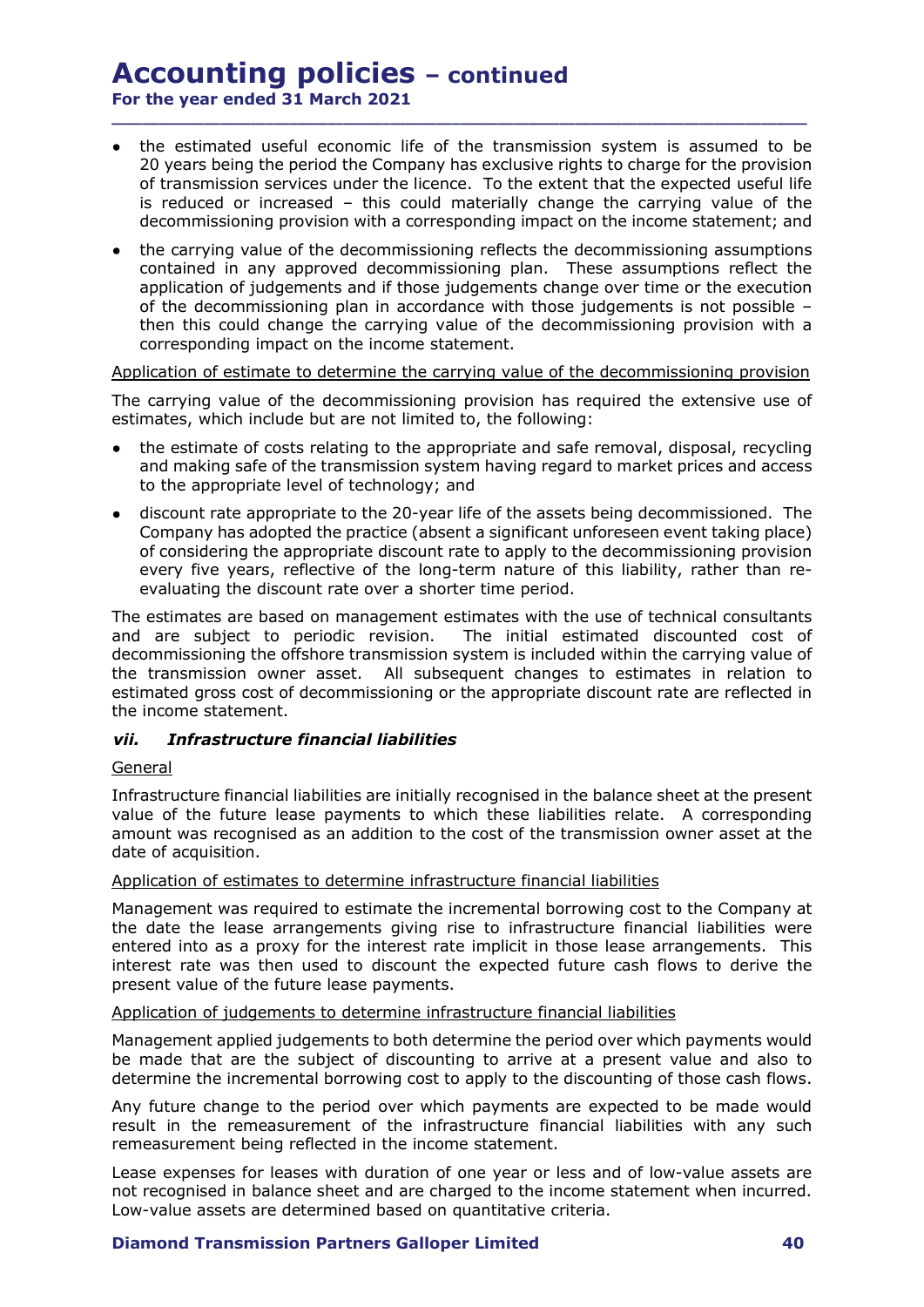# interpretations as applied to these regulatory financial statements

**CCOUNTING POLICIES - continued**<br>
In the year ended 31 March 2021<br>
Accounting developments<br>
i. Accounting standards, amendments to accounting standards and<br>
interpretations as applied to these regulatory financial statemen **Accounting policies** – continued<br>For the year ended 31 March 2021<br> **K.** Accounting developments<br> *i.* Accounting standards, amendments to accounting standards and<br>
interpretations as applied to these regulatory financial relevant IFRS and/or International Accounting Standards ("IAS") and interpretations **Accounting policies** – continued<br>For the year ended 31 March 2021<br>i.<br>**K. Accounting developments**<br>*i.* Accounting standards, amendments to accounting standards and<br>interpretations as applied to these regulatory financial 2021. There are no new accounting standards, amendments to standards, interpretations or other pronouncements that have been issued and are effective in respect of these regulatory financial statements, including "Definition of Material (Amendments to IAS 1 and IAS 8)" and the revised "Conceptual Framework for Financial Reporting" that have had any significant impact on the measurement of assets and/or liabilities or any of the disclosures included herein.

\_\_\_\_\_\_\_\_\_\_\_\_\_\_\_\_\_\_\_\_\_\_\_\_\_\_\_\_\_\_\_\_\_\_\_\_\_\_\_\_\_\_\_\_\_\_\_\_\_\_\_\_\_\_\_\_\_\_\_\_\_\_\_\_\_\_\_\_\_\_\_\_\_\_\_\_\_\_\_\_\_\_\_\_\_\_\_\_\_\_

The Company continues to apply phase 1 of the International Accounting Standards Board's ("IASB's") interest rate benchmark reform project - 'Interest Rate Benchmark Reform: Amendments to IFRS 9 Financial Instruments and IFRS 7 Financial Instruments Disclosures' as described below.

Interest Rate Benchmark Reform: Amendments to IFRS 9 Financial Instruments and IFRS 7 Financial Instruments Disclosures

The Company uses interest rate derivatives to swap the vast majority of its variable interest rate commercial loans to fixed interest rates. The interest rate derivatives are designated as cash flow hedges and the variable interest rate on the commercial loans held by the Company are linked to LIBOR.

LIBOR is expected to be replaced by alternative risk-free rates by the end of 2021 as part of the IBOR) reforms. The Company continues to assess the impact of these changes on its cash flow hedging arrangements. Phase 1 of the interest rate benchmark reform has resulted in amendments to IFRS 7 and IFRS 9 having been issued which modify specific hedge accounting requirements and allow it to be assumed that the interest rate benchmark i.e. LIBOR is not altered as a result of the uncertainties of the IBOR reforms when performing hedge effectiveness testing. These amendments are effective from 1 April 2021 with early adoption allowed. board is (**ASS** 5) millets. Track benchmark retorium project - interest kate benchming the Reform: Amendments to IFRS 9 Financial Instruments and IFRS 7 Financial Instruments Disclosures' as described below.<br>
<u>IFRS 7 Finan</u> neus of the BDON redunded to calonical statements of the mediator of the HBOR is expected to be replaced by alternative risk-free rates by the end of 2021 as part of the IBOR) reforms. The Company continues to assess the i

The Working Group on Sterling Risk-Free Reference Rates ("the Working Group") which was established in 2015 by the Bank of England and the Financial Conduct Authority ("FCA") has developed alternative risk-free rates for use instead of LIBOR-style reference that, in the future, they anticipated that the large majority of sterling markets would be based on overnight SONIA, compounded in arrears, to provide the most robust foundation for the overall market structure.

On 5 March 2021, the FCA announced that LIBOR settings for all sterling-based LIBOR settings would cease to be provided by any administrator immediately after 31 December 2021.

The Company elected to early adopt these amendments with effect from 1 April 2020 and year ended 31 March 2021. There has been no impact on the Company's cash flow hedge accounting as a result of adopting these amendments as the Company has assumed that the LIBOR interest rate on which its hedged debts are based does not change as a result resulted in amendments to IFRS 7 and IFRS 9 having been issued which modify specifical methoms to IFRS 9 having been is the UROR is not altered as a result of the uncertainties of the IBOR reforms when performing hedge eff until the uncertainty arising from the interest rate benchmark reforms with respect to the timing and the amount of the underlying cash flows that the Company is exposed to ends.

See note 13 for more information regarding the use of interest rate swaps.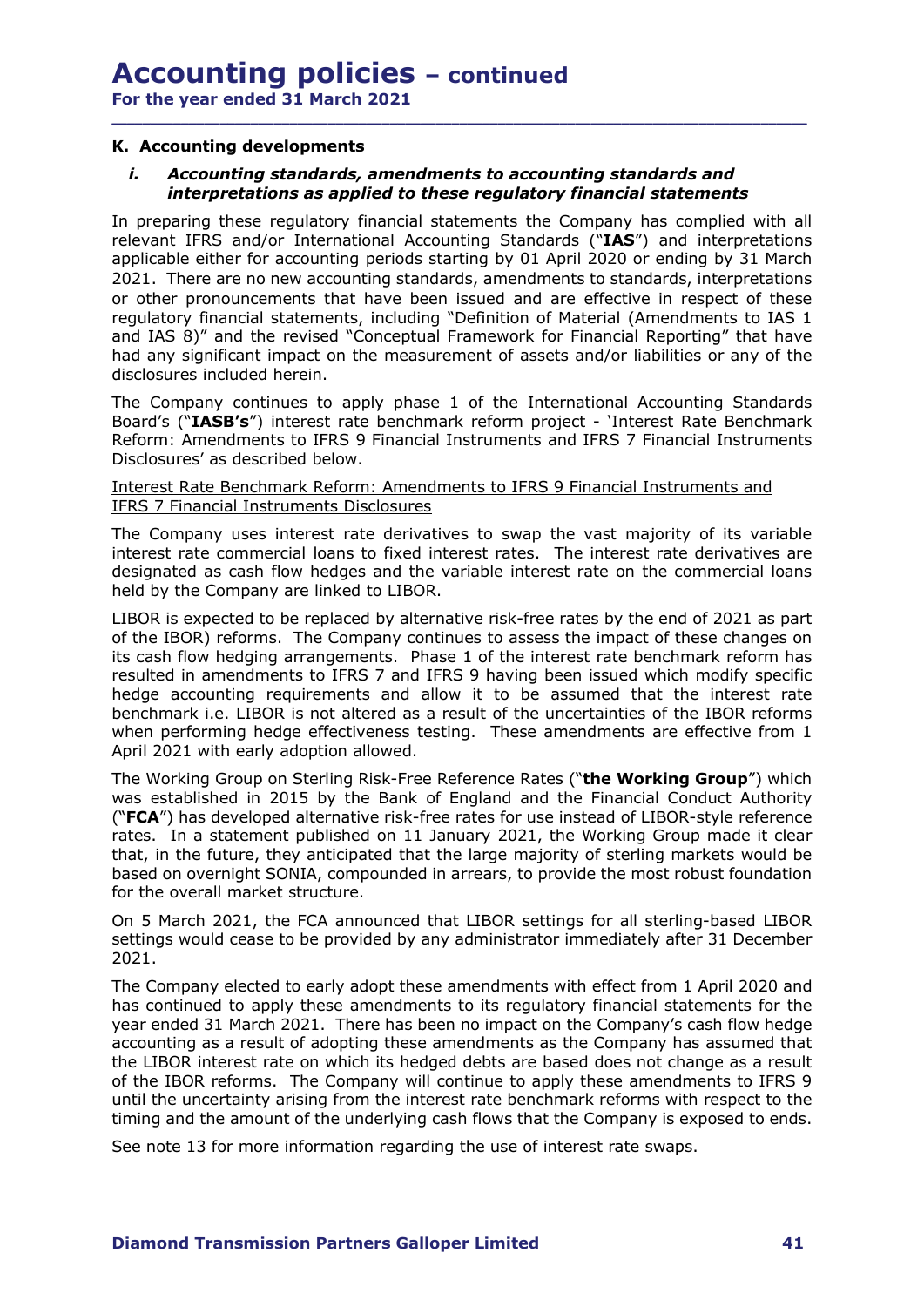# Accounting policies – continued For the year ended 31 March 2021

# **ACCOUNTING POLICIES** – continued<br>or the year ended 31 March 2021<br>ii. Other new accounting standards, amendments to standards and<br>interpretations that may be relevant to the Company's activities but are<br>not effective in th interpretations that may be relevant to the Company's activities but are not effective in these regulatory financial statements

\_\_\_\_\_\_\_\_\_\_\_\_\_\_\_\_\_\_\_\_\_\_\_\_\_\_\_\_\_\_\_\_\_\_\_\_\_\_\_\_\_\_\_\_\_\_\_\_\_\_\_\_\_\_\_\_\_\_\_\_\_\_\_\_\_\_\_\_\_\_\_\_\_\_\_\_\_\_\_\_\_\_\_\_\_\_\_\_\_\_

**Accounting policies** – continued<br>For the year ended 31 March 2021<br>ii. Other new accounting standards, amendments to standards and<br>interpretations that may be relevant to the Company's activities but are<br>not effective in t Amendments to IFRS 9, IAS 39 IFRS 7, IFRS 4 and IFRS 16", representing the finalisation of Phase 2 of the IASB project in accounting for interest rate benchmark reform.

The purpose of these amendments is to enable entities to reflect the effects of transitioning from benchmark interest rates, such as LIBOR, to alternative benchmark interest rates without giving rise to accounting impacts that would not provide useful information to users of regulatory financial statements. These amendments are effective from 1 April 2021 but early adoption is permitted.

In principle, these amendments apply retrospectively and would allow and require the reinstatement of hedge relationships that were discontinued solely due to changes directly required by the interest rate benchmark reforms. The interest rate benchmark reforms as contemplated by these amendments have not yet occurred in so far as it impacts the Company and as a consequence these amendments have not been applied by the For the year ended 31 March 2021<br>
ii. Other new accounting standards, amendments to standards and<br>
interpretations that may be relevant to the Company's activities but are<br>
not effective in these regulatory financial stat March 2021. On 27 August 2020, the IASB published "Interest Rate Benchmark Reform - Phase 2 -<br>Amendments to IFRS 9, JAS 39 IFRS 7, IFRS 4 and IFRS 16", representing the finalisation<br>of Phase 2 of the IASB project in accounting for int

No other new accounting standards, amendments to standards, interpretations or other pronouncements that have been issued, including amendments to IAS 1 "Classification of Liabilities as Current or Non-current" or the "Annual Improvements to IFRSs 2018-2020" significant impact on the measurement of assets and/or liabilities or any of the disclosures included herein.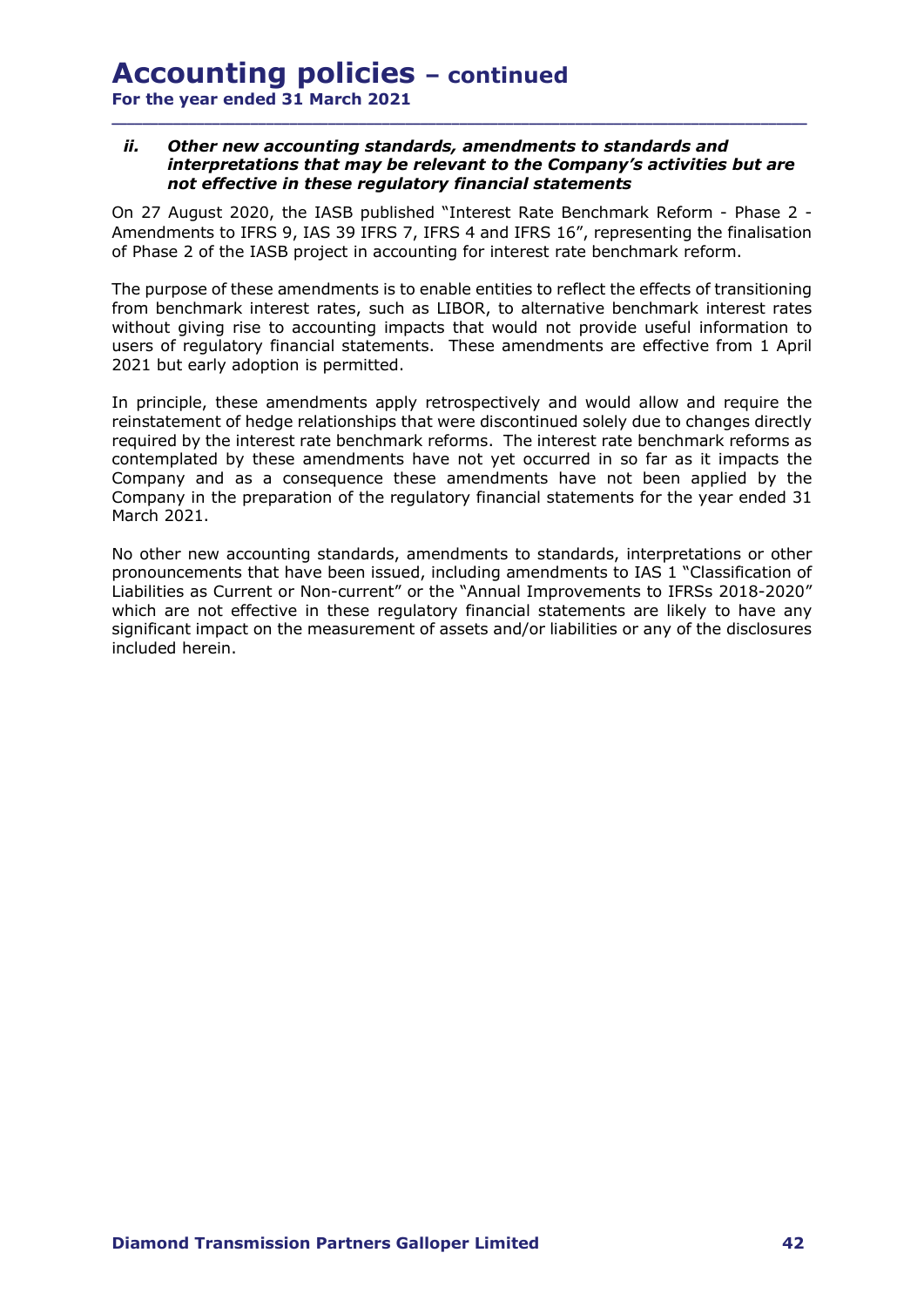# Income Statement

| For the year ended 31 March 2021                             |                     |                                                |                                                               |
|--------------------------------------------------------------|---------------------|------------------------------------------------|---------------------------------------------------------------|
|                                                              |                     |                                                |                                                               |
|                                                              | <b>Note</b>         | (12 month<br>period to)<br>31/03/2021<br>£'000 | <b>Period from</b><br>24/02/2020<br>to<br>31/03/2020<br>£'000 |
| Operating income<br>Finance income                           | $\frac{2}{2}$       | 3,552<br>6,830                                 | 1,674<br>662                                                  |
| <b>Total income</b>                                          |                     | 10,382                                         | 2,336                                                         |
| Operating costs<br><b>Operating Profit</b>                   | 3                   | (2, 572)<br>7,810                              | (1, 727)<br>609                                               |
| Other finance income<br>Finance costs<br>Net Finance expense | 4<br>$\overline{4}$ | 82<br>(7, 293)<br>(7, 211)                     | 2<br>(664)<br>(662)                                           |
| Profit/(Loss) before taxation<br>Income taxation charge      | 5                   | 599<br>(246)                                   | (53)<br>(4)                                                   |
| Profit/(Loss) attributable to equity<br>shareholders         |                     | 353                                            | (57)                                                          |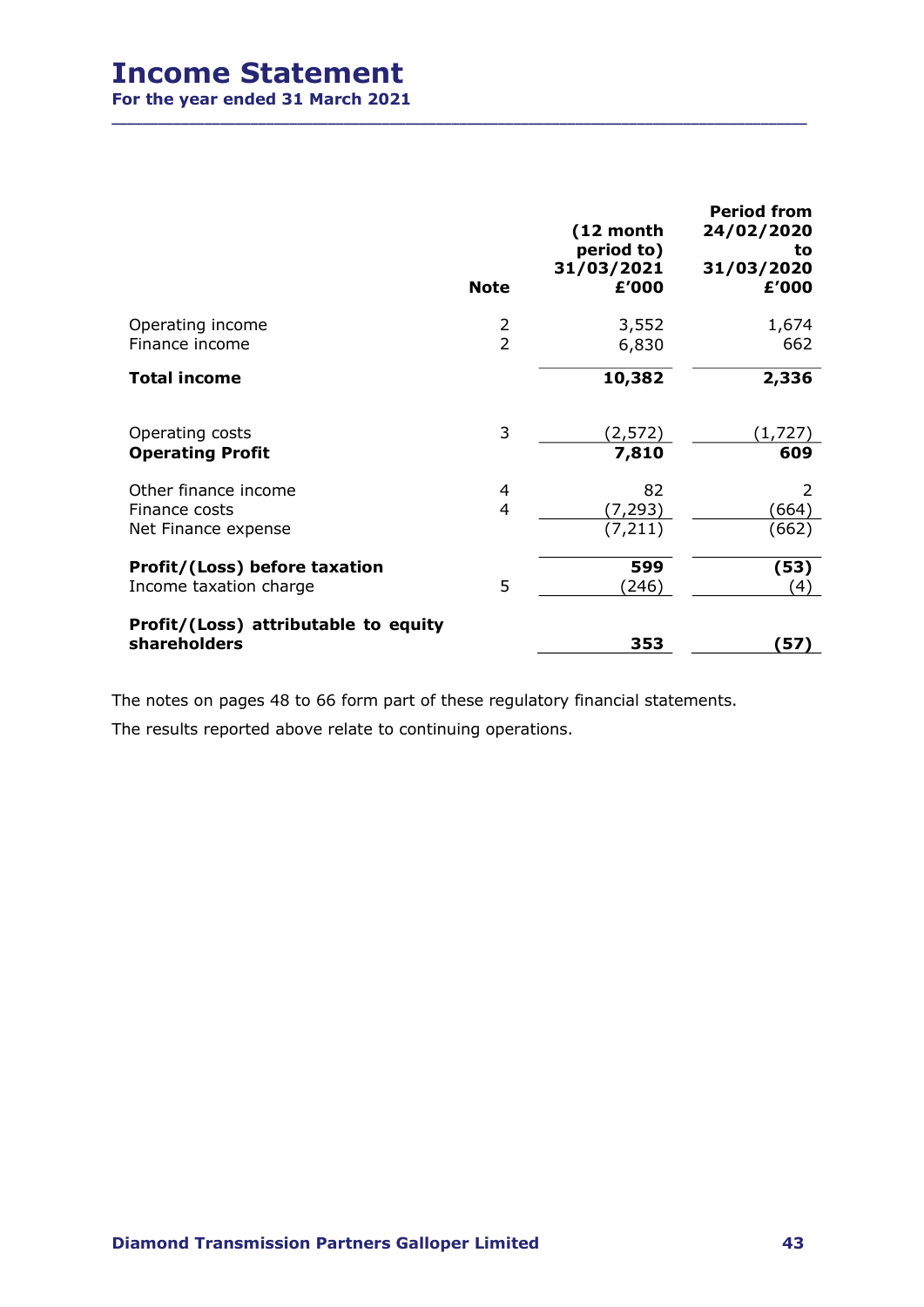# Statement of comprehensive income

For the year ended 31 March 2021 \_\_\_\_\_\_\_\_\_\_\_\_\_\_\_\_\_\_\_\_\_\_\_\_\_\_\_\_\_\_\_\_\_\_\_\_\_\_\_\_\_\_\_\_\_\_\_\_\_\_\_\_\_\_\_\_\_\_\_\_\_\_\_\_\_\_\_\_\_\_\_\_\_\_\_\_\_\_\_\_\_\_\_\_\_\_\_\_\_\_

| 01 the year ended 31 marth 2021 |                                                                              |    |        |                |                                                |                                                               |
|---------------------------------|------------------------------------------------------------------------------|----|--------|----------------|------------------------------------------------|---------------------------------------------------------------|
|                                 |                                                                              |    |        | <b>Notes</b>   | (12 month<br>period to)<br>31/03/2021<br>£'000 | <b>Period from</b><br>24/02/2020<br>to<br>31/03/2020<br>£'000 |
| Profit/(Loss)<br>shareholders   | attributable                                                                 | to | equity |                | 353                                            | (57)                                                          |
| <b>Other comprehensive loss</b> |                                                                              |    |        |                |                                                |                                                               |
| Profit and Loss:                | Items that may be subsequently reclassified to                               |    |        |                |                                                |                                                               |
| hedges                          | Net loss taken to equity in respect of cash flow                             |    |        | 16             | (518)                                          | (6, 314)                                                      |
|                                 | Deferred taxation on cash flow hedges                                        |    |        | $\overline{7}$ | 98                                             | 1,200                                                         |
|                                 | <b>Total other comprehensive loss</b>                                        |    |        |                | (420)                                          | (5, 114)                                                      |
|                                 | Total comprehensive loss for the year<br>attributable to equity shareholders |    |        |                | (67)                                           | (5, 171)                                                      |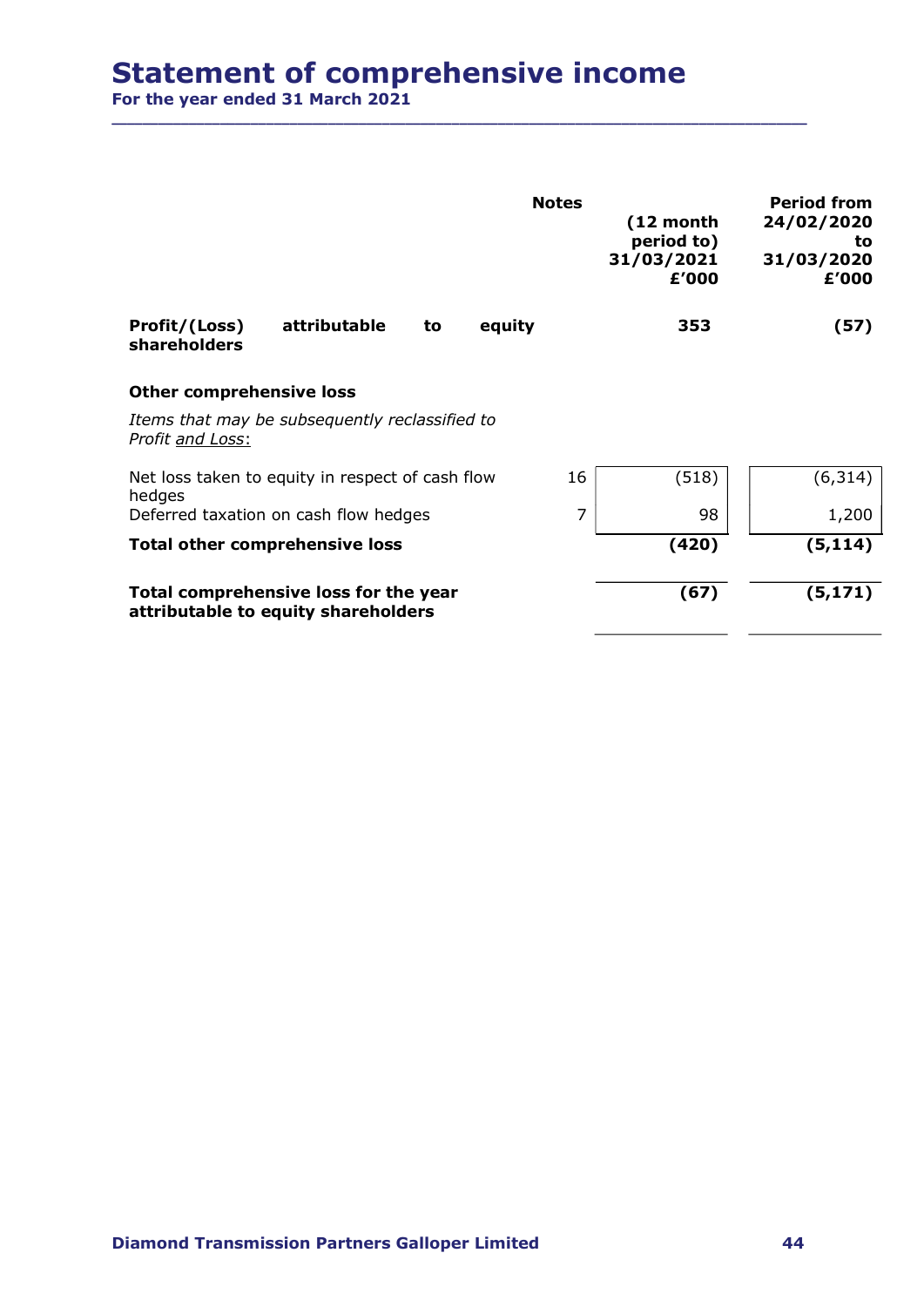# Balance sheet

| <b>Balance sheet</b><br><b>As at 31 March 2021</b>      |              |                 |                      |
|---------------------------------------------------------|--------------|-----------------|----------------------|
|                                                         |              |                 |                      |
|                                                         |              |                 |                      |
|                                                         |              |                 |                      |
|                                                         |              |                 |                      |
|                                                         |              |                 |                      |
|                                                         |              |                 |                      |
|                                                         |              |                 |                      |
|                                                         |              |                 |                      |
|                                                         |              | 2021            | 2020                 |
|                                                         | <b>Notes</b> | £'000           | £'000                |
| <b>Non-current assets</b><br>Transmission owner asset   | 6            | 274,168         | 282,353              |
| Deferred tax assets                                     | 7            | 1,048           | 1,196                |
| Derivative Financial asset                              | 13           | 2,431           |                      |
| Total non-current assets                                |              | 277,647         | 283,549              |
|                                                         |              |                 |                      |
| <b>Current assets</b>                                   |              |                 |                      |
| Transmission owner asset                                | 6            | 7,792           | 6,747                |
| Trades and other receivables                            | 8            | 820             | 13                   |
| Cash and cash equivalents                               | 9            | 2,529           | 2,230                |
| Total current assets                                    |              | 11,141          | 8,990                |
| <b>Total assets</b>                                     |              | 288,788         | 292,539              |
| <b>Current liabilities</b>                              |              |                 |                      |
| <b>Borrowings</b>                                       | 10           | (7, 927)        | (6,988)              |
| Infrastructure financial liabilities                    | 11           | (21)            | (21)                 |
| Trade and other payables                                | 12           | (2,010)         | (1,747)              |
| Total current liabilities                               |              | (9,958)         | (8, 756)             |
| <b>Non-current liabilities</b>                          |              |                 |                      |
| <b>Borrowings</b>                                       | 10           | (270, 452)      | (278, 377)           |
| Infrastructure financial liabilities                    | 11           | (481)           | (520)                |
| Derivative financial liabilities                        | 13           | (9, 263)        | (6, 314)             |
| Decommissioning provision                               | 14           | (3, 871)        | (3, 742)             |
| Total non-current liabilities                           |              | (284, 067)      | (288, 953)           |
| <b>Total liabilities</b>                                |              | (294, 025)      | (297, 709)           |
| <b>Net liabilities</b>                                  |              | (5, 237)        | (5, 170)             |
|                                                         |              |                 |                      |
| <b>Equity</b>                                           |              |                 |                      |
| Called up share capital                                 | 15           | $\mathbf{1}$    | $\mathbf{1}$         |
| Accumulated profits/(losses)<br>Cash flow hedge reserve | 16<br>16     | 296<br>(5, 534) | (57)                 |
| <b>Total shareholders' equity</b>                       |              | (5, 237)        | (5, 114)<br>(5, 170) |
|                                                         |              |                 |                      |

Gary Thornton **Director** 

Company number: 10726070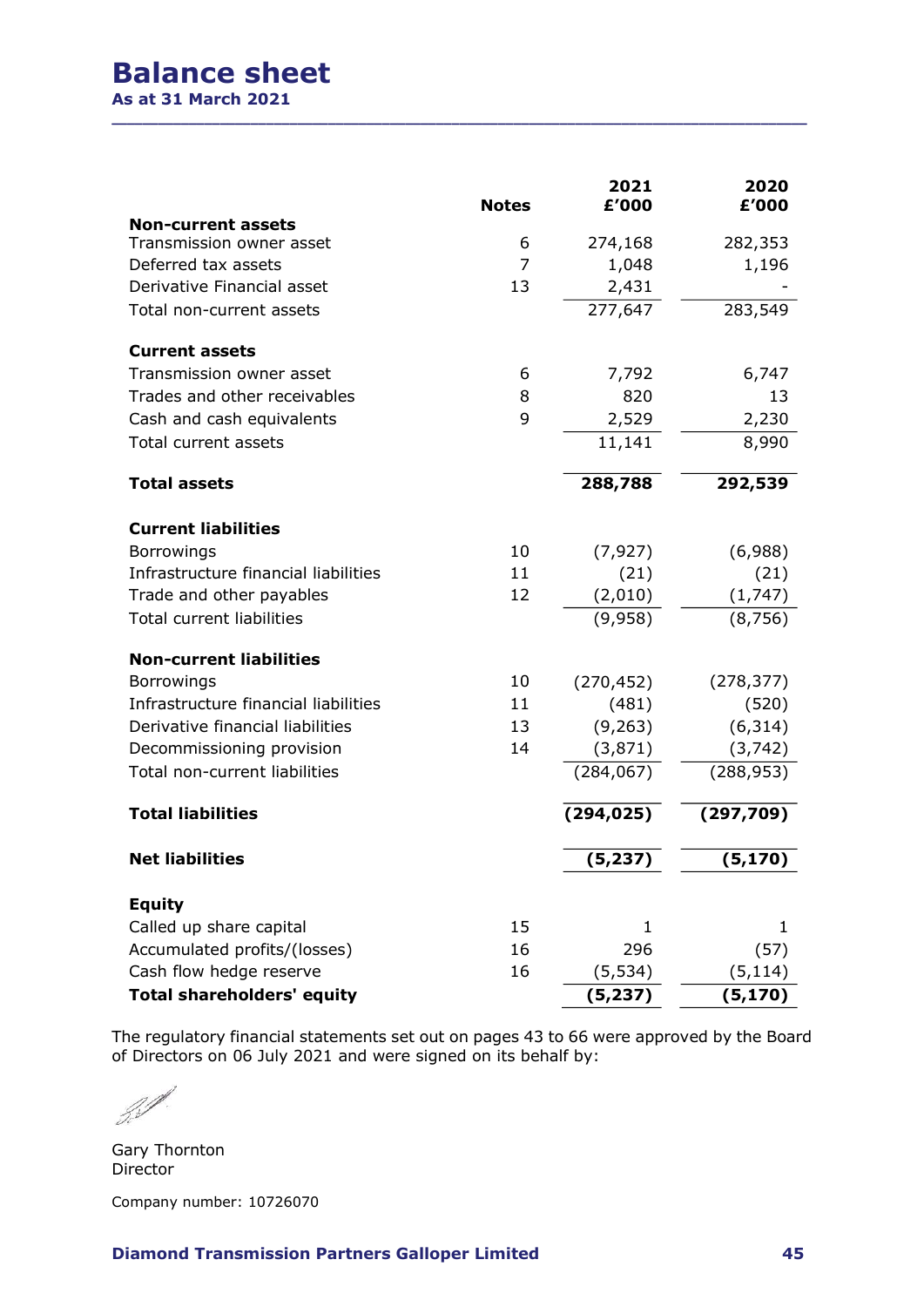# **Statement of changes in equity**<br>For the year ended 31 March 2021

| <b>Statement of changes in equity</b> |                                         |                                  |                                                                |                          |
|---------------------------------------|-----------------------------------------|----------------------------------|----------------------------------------------------------------|--------------------------|
|                                       |                                         |                                  |                                                                |                          |
|                                       |                                         |                                  |                                                                |                          |
|                                       |                                         |                                  |                                                                |                          |
|                                       |                                         |                                  |                                                                |                          |
|                                       |                                         |                                  |                                                                |                          |
|                                       |                                         |                                  |                                                                |                          |
|                                       |                                         |                                  |                                                                |                          |
| For the year ended 31 March 2021      |                                         |                                  |                                                                |                          |
|                                       |                                         |                                  |                                                                |                          |
|                                       | <b>Called</b><br>up<br>share<br>capital | Cash<br>flow<br>hedge<br>reserve | (Accumulated<br>losses)/<br><b>Retained</b><br><b>Earnings</b> | <b>Total</b><br>equity   |
|                                       | £'000                                   | £'000                            | £'000                                                          | £'000                    |
| Balance brought forward 1 April 2019  | $\overline{\phantom{a}}$                | $\overline{\phantom{a}}$         |                                                                | $\overline{\phantom{a}}$ |
|                                       |                                         |                                  |                                                                | $\mathbf{1}$             |
| Issue of shares                       | $\mathbf{1}$                            |                                  |                                                                |                          |
| Total comprehensive loss for the year | $\overline{\phantom{a}}$                | (5, 114)                         |                                                                | $(57)$ $(5,171)$         |
| Balance carried forward 31 March 2020 |                                         | (5, 114)                         | (57)                                                           | (5, 170)                 |
| Total comprehensive loss for the year |                                         | (420)                            | 353                                                            | (67)                     |

The Company is prohibited from declaring a dividend or other distribution unless it has certified that it is in compliance in all material respects with certain regulatory and borrowing obligations, including a requirement to ensure it has sufficient resources and facilities to enable it to carry on its business, plus a requirement to use all reasonable endeavours to maintain alternative credit rating arrangements to which Ofgem has given its consent in writing.

The cash flow hedge reserve recognises the effective portion of cash flow hedges whilst any ineffectiveness is taken to the income statement.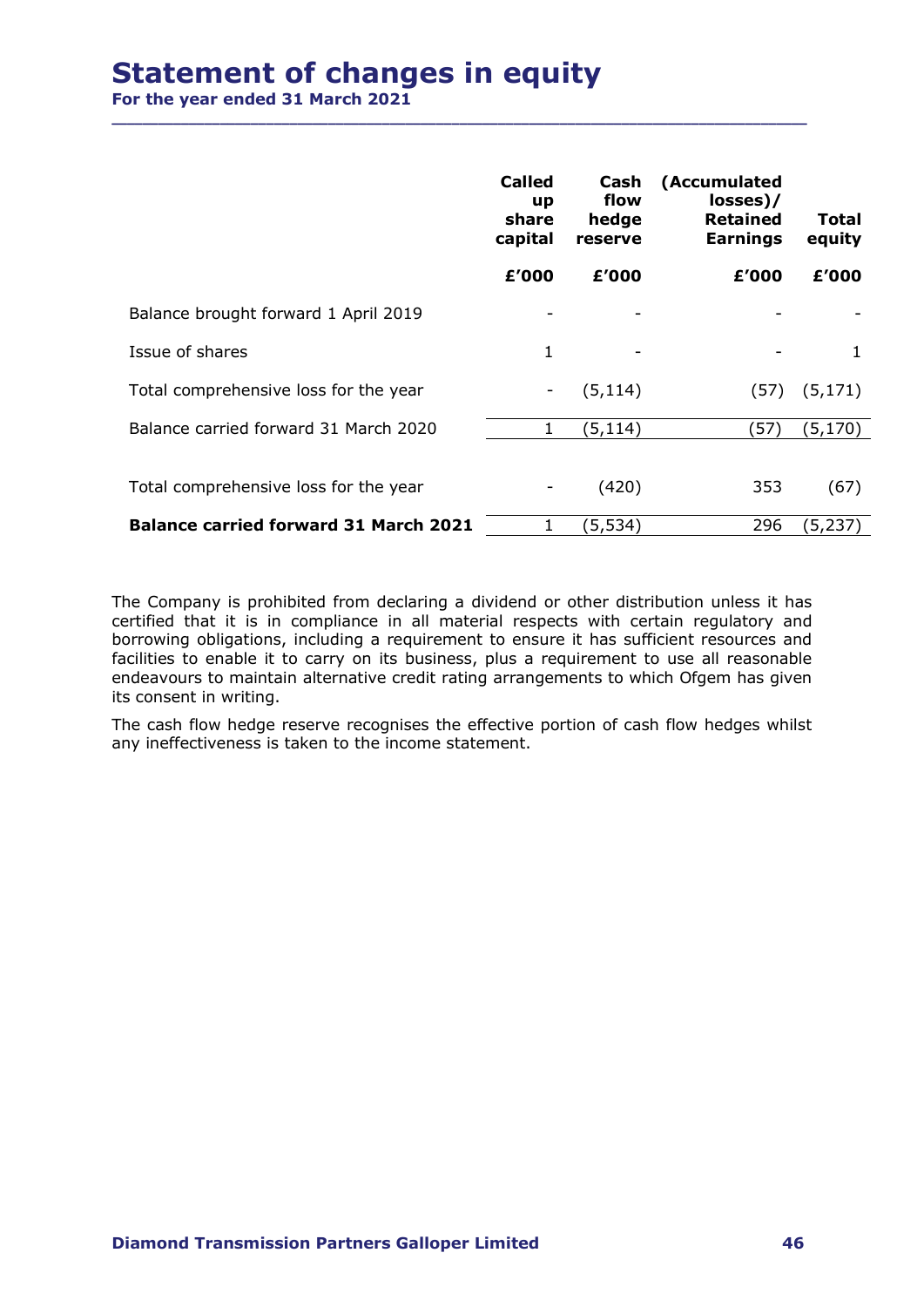# Cash flow statement

|                                                      | <b>Notes</b> | (12 month<br>period to)<br>31/03/2021<br>£'000 | <b>Period from</b><br>24/02/2020<br>to<br>31/03/2020<br>£'000 |
|------------------------------------------------------|--------------|------------------------------------------------|---------------------------------------------------------------|
| Cash flows from operating activities                 |              |                                                |                                                               |
| Profit/(Loss) attributable to equity shareholders    |              | 353                                            | (57)                                                          |
|                                                      |              |                                                |                                                               |
| Adjustments for:                                     |              |                                                |                                                               |
| Net finance expense                                  | 4            | 7,293                                          | 662                                                           |
| Taxation charge                                      | 5            | 246                                            | 4                                                             |
| Amortisation of transmission asset                   | 6            | 6,800                                          | 550                                                           |
| Non-cash movement of provisions                      | 14           | 129                                            | 11                                                            |
| Net changes in working capital                       |              | (547)                                          | 1,569                                                         |
|                                                      |              | 13,921                                         | 2,796                                                         |
| Net cash inflow from operating activities            |              | 14,274                                         | 2,739                                                         |
| Cash flows used in investing activities              |              |                                                |                                                               |
| Acquisition of Transmission Owner Asset and          |              |                                                | (285, 368)                                                    |
| additions                                            |              |                                                |                                                               |
| Interest received                                    | 4            |                                                | $\overline{2}$                                                |
| Cash flow used in investing activities               |              | $\blacksquare$                                 | (285, 366)                                                    |
| Cash flows generated from financing activities       |              |                                                |                                                               |
| Proceeds from senior loans                           | 17           |                                                | 264,856                                                       |
| Proceeds from unsecured loans                        | 17           |                                                | 24,210                                                        |
| Issuance of share capital                            | 15           |                                                | 1                                                             |
| Repayment of infrastructure financial liabilities    | 17           | (35)                                           |                                                               |
| Repayment of senior loans                            | 17           | (6, 825)                                       | (2,045)                                                       |
| Partial repayment of other borrowing                 | 17           | (299)                                          | (1,671)                                                       |
| Interest paid                                        | 17           | (6, 816)                                       | (494)                                                         |
| Net cash flow generated from financing<br>activities |              | (13, 975)                                      | 284,857                                                       |
| Net increase in cash and cash equivalents            |              | 299                                            | 2,230                                                         |
| Cash and cash equivalents at the start of the year   | 9            | 2,230                                          |                                                               |
| Cash and cash equivalents at the end of the<br>year  | 9            | 2,529                                          | 2,230                                                         |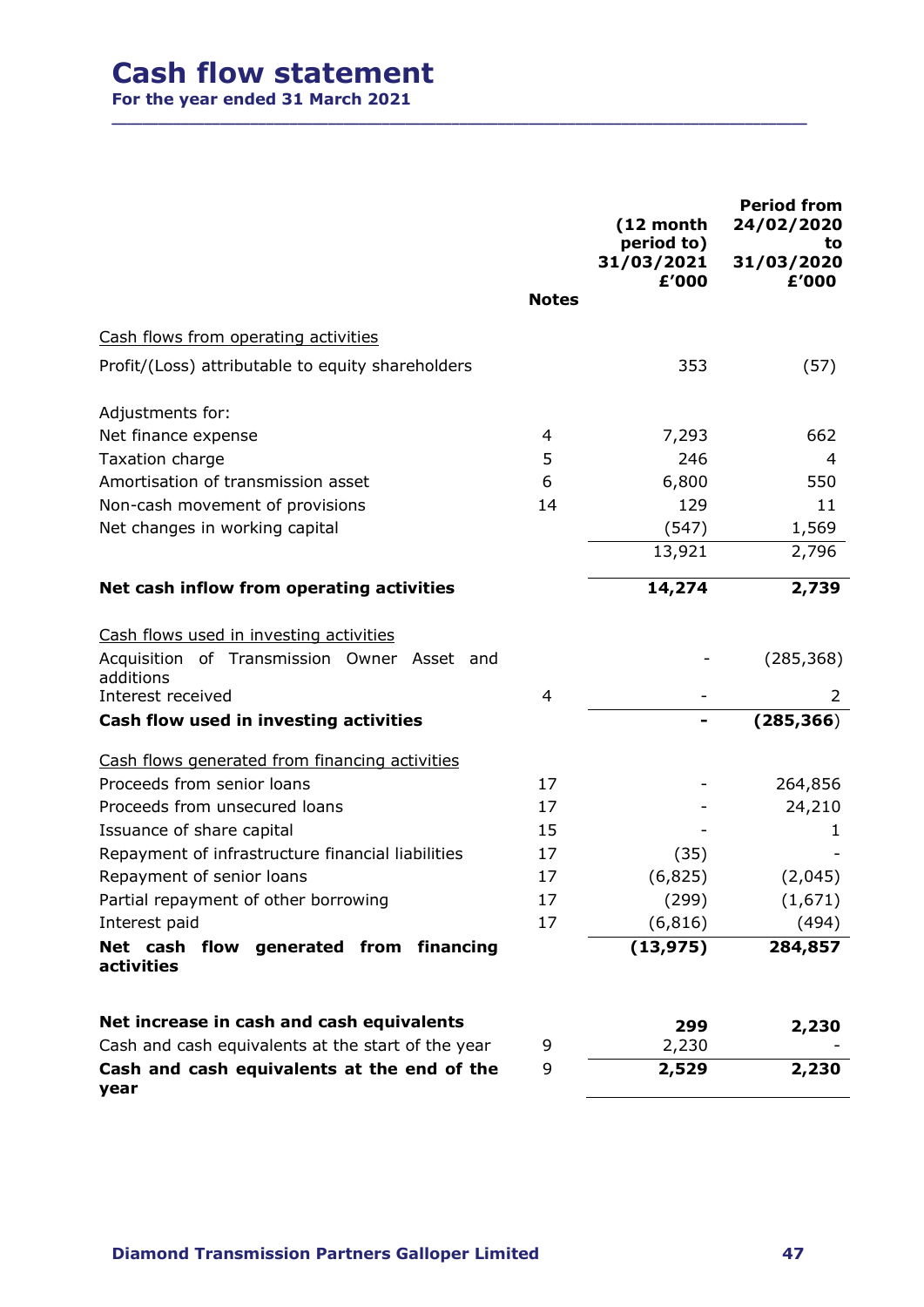\_\_\_\_\_\_\_\_\_\_\_\_\_\_\_\_\_\_\_\_\_\_\_\_\_\_\_\_\_\_\_\_\_\_\_\_\_\_\_\_\_\_\_\_\_\_\_\_\_\_\_\_\_\_\_\_\_\_\_\_\_\_\_\_\_\_\_\_\_\_\_\_\_\_\_\_\_\_\_\_\_\_\_\_\_\_\_\_\_\_

For the year ended 31 March 2021

# 1. Operating segment

The Board of Directors has determined that there is only one operating segment – electricity transmission. The Board of Directors evaluates the performance of this segment on the basis of profit before and after taxation and cash available for debt service (net cash inflows from operating activities less net cash flow used in investing activities). The Company and segmental results, balance sheet and relevant cash flows can be seen in the **Notes to the regulatory financial statements**<br>For the year ended 31 March 2021<br>The Board of Directors has determined that there is only one operating segment electricity transmission. The Board of Directors evaluates the respectively. Additional notes relating to the Company and segment are shown in the **Notes to the regulatory financial statements**<br>For the year ended 31 March 2021<br>1. Operating segment<br>The Board of Directors has determined that there is only one operating segment –<br>electricity transmission. The Board of D **NOTES TO THE FEGUIZIOFY TIMANCIAI STATEMPENTS**<br>For the year ended 31 March 2021<br>1. **Operating segment**<br>The Board of Directors has determined that there is only one operating segment e-<br>electricity transmission. The Board For the year ended 31 March 2021<br>
1. Operating segment<br>
1. Operating segment<br>
The Board of Directors has determined that there is only one operating segme<br>
electricity transmission. The Board of Directors evaluates the per

# 2. Operating and finance income

# 3. Operating costs

## a. Operating costs are analysed below:

| notes to the regulatory financial statements on pages 48 to 66.                                                                                                                                                                                                                                                                                                                                                                                                                                                                                                                                                                                                                                                                                                                                                                                                                                                                                                         |               |               |
|-------------------------------------------------------------------------------------------------------------------------------------------------------------------------------------------------------------------------------------------------------------------------------------------------------------------------------------------------------------------------------------------------------------------------------------------------------------------------------------------------------------------------------------------------------------------------------------------------------------------------------------------------------------------------------------------------------------------------------------------------------------------------------------------------------------------------------------------------------------------------------------------------------------------------------------------------------------------------|---------------|---------------|
| All of the Company's sales and operations take place in the UK.                                                                                                                                                                                                                                                                                                                                                                                                                                                                                                                                                                                                                                                                                                                                                                                                                                                                                                         |               |               |
| All of the assets and liabilities of the Company arise from the activities of the segment.                                                                                                                                                                                                                                                                                                                                                                                                                                                                                                                                                                                                                                                                                                                                                                                                                                                                              |               |               |
| 2. Operating and finance income                                                                                                                                                                                                                                                                                                                                                                                                                                                                                                                                                                                                                                                                                                                                                                                                                                                                                                                                         |               |               |
| Operating income of £3,552k (2020: £1,674k) and finance income of £6,830k (2020:<br>£662k) primarily relates to the Company's activity as a provider of electricity transmission<br>services to the Company's principal customer - NGESO. Finance income is calculated<br>using the effective interest rate method - consistent with the Company's accounting policy<br>- see "Accounting policies - F. Operating and finance income".                                                                                                                                                                                                                                                                                                                                                                                                                                                                                                                                  |               |               |
| 3. Operating costs                                                                                                                                                                                                                                                                                                                                                                                                                                                                                                                                                                                                                                                                                                                                                                                                                                                                                                                                                      |               |               |
| a. Operating costs are analysed below:                                                                                                                                                                                                                                                                                                                                                                                                                                                                                                                                                                                                                                                                                                                                                                                                                                                                                                                                  |               |               |
|                                                                                                                                                                                                                                                                                                                                                                                                                                                                                                                                                                                                                                                                                                                                                                                                                                                                                                                                                                         | 2021<br>£'000 | 2020<br>£'000 |
| Operations, maintenance and management <sup>1</sup>                                                                                                                                                                                                                                                                                                                                                                                                                                                                                                                                                                                                                                                                                                                                                                                                                                                                                                                     | 2,404         | 1,661         |
| Auditors' remuneration                                                                                                                                                                                                                                                                                                                                                                                                                                                                                                                                                                                                                                                                                                                                                                                                                                                                                                                                                  | 39            | 55            |
| Decommissioning - unwind of discount                                                                                                                                                                                                                                                                                                                                                                                                                                                                                                                                                                                                                                                                                                                                                                                                                                                                                                                                    | 129           | 11            |
| <b>Total</b>                                                                                                                                                                                                                                                                                                                                                                                                                                                                                                                                                                                                                                                                                                                                                                                                                                                                                                                                                            | 2,572         | 1,727         |
| Auditors' remuneration comprises:                                                                                                                                                                                                                                                                                                                                                                                                                                                                                                                                                                                                                                                                                                                                                                                                                                                                                                                                       |               |               |
| Audit services <sup>2</sup>                                                                                                                                                                                                                                                                                                                                                                                                                                                                                                                                                                                                                                                                                                                                                                                                                                                                                                                                             | 19            | 27            |
| Tax services                                                                                                                                                                                                                                                                                                                                                                                                                                                                                                                                                                                                                                                                                                                                                                                                                                                                                                                                                            | 8             | 28            |
| Other services supplied pursuant to legislation <sup>3</sup>                                                                                                                                                                                                                                                                                                                                                                                                                                                                                                                                                                                                                                                                                                                                                                                                                                                                                                            | 12            |               |
| <b>Total</b>                                                                                                                                                                                                                                                                                                                                                                                                                                                                                                                                                                                                                                                                                                                                                                                                                                                                                                                                                            | 39            | 55            |
| $1$ This represents costs associated with the provision of operating, maintenance and management to DTPG,<br>which covers operation and maintenance costs, insurance premiums, management service fees and non-<br>domestic rates related to the transmission network.<br>$2$ The Audit services represent the statutory audit of financial statements of the Group for the year ending 31<br>March 2021 with the amount of £14k for DTPG and £4k DTPGH (2020: £20k for DTPG and £7k for DTPGH),<br>plus an additional £1k for the year ending 31 March 2020.<br>$3$ These represent fees payable for services in relation to engagements which are required to be carried out by<br>the auditors. In particular, this includes fees for audit reports on regulatory financial statements.<br><b>b. Directors remuneration</b><br>The Directors receive no emoluments directly from the Company or Group and their<br>remuneration is paid directly by their employers. |               |               |
|                                                                                                                                                                                                                                                                                                                                                                                                                                                                                                                                                                                                                                                                                                                                                                                                                                                                                                                                                                         |               |               |

## b. Directors remuneration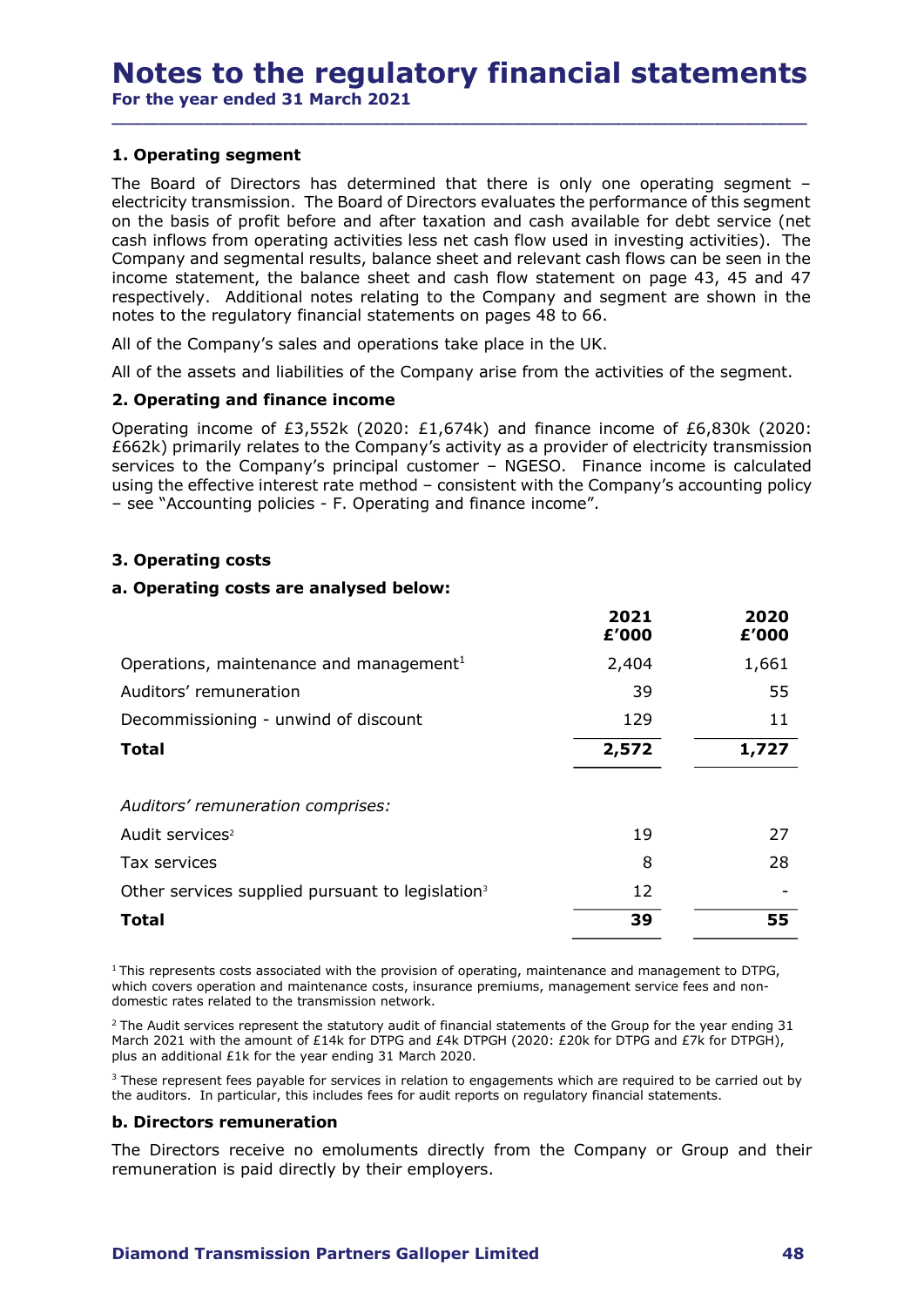# Notes to the regulatory financial statements Notes to the regulatory financial s<br>
- continued<br>
For the year ended 31 March 2021<br>
3. Operating costs – continued

# 3. Operating costs – continued

# 4. Net finance expense

| 3. Operating costs - continued                                                                                                                                                              |               |                |
|---------------------------------------------------------------------------------------------------------------------------------------------------------------------------------------------|---------------|----------------|
| During the year ended 31 March 2021, the Company incurred Directors' fees paid or<br>payable to DTC, DTUK and IILP for services provided to the Company amounting to £103k<br>(2020: £10k). |               |                |
| 4. Net finance expense                                                                                                                                                                      |               |                |
| Net finance expense is as tabulated below:                                                                                                                                                  | 2021<br>£'000 | 2020<br>£'000  |
| Interest income and other financial income                                                                                                                                                  |               |                |
| Interest on bank deposits                                                                                                                                                                   |               | 2              |
| Interest on customer late payment                                                                                                                                                           | 1             |                |
| Other financial income                                                                                                                                                                      | 81            |                |
|                                                                                                                                                                                             | 82            | $\overline{2}$ |
| Interest expense and other financial costs                                                                                                                                                  |               |                |
| Interest on bank loans                                                                                                                                                                      | (5, 392)      | (494)          |
| Interest on other borrowings                                                                                                                                                                | (1,684)       | (154)          |
| Other financial costs                                                                                                                                                                       | (217)         | (16)           |
|                                                                                                                                                                                             | (7, 293)      | (664)          |
|                                                                                                                                                                                             |               |                |

# 5. Income taxation charge

| Other financial costs                                                                                                                                                                                       | (21/)         | (16)                    |
|-------------------------------------------------------------------------------------------------------------------------------------------------------------------------------------------------------------|---------------|-------------------------|
|                                                                                                                                                                                                             | (7, 293)      | (664)                   |
| <b>Net finance expense</b>                                                                                                                                                                                  | (7, 211)      | (662)                   |
| 5. Income taxation charge                                                                                                                                                                                   |               |                         |
| Taxation on items included in the income statement<br>i.                                                                                                                                                    |               |                         |
| The net taxation charge for the year is £246k (2020: £4k) and the composition of that<br>charge is described below.                                                                                         |               |                         |
| The taxation charge on current year profit arising in the year represents deferred taxation<br>and has been computed at 19%. There is no current taxation included in the income<br>statement (2020: £nil). |               |                         |
| The taxation charge for the year differs from the main rate of corporation tax in the UK of<br>19% (2020: 19%) for the reasons outlined below:                                                              |               |                         |
|                                                                                                                                                                                                             | 2021<br>£'000 | 2020<br>£'000           |
| Profit/(Loss) before taxation                                                                                                                                                                               | 599           | (53)                    |
| Taxation at 19% on profit/(loss) before taxation                                                                                                                                                            | 114           | (10)                    |
| Effects of:                                                                                                                                                                                                 |               |                         |
| - expenses not deductible for tax purposes                                                                                                                                                                  | 132           | 14                      |
| <b>Taxation charge for the year</b>                                                                                                                                                                         | 246           | $\overline{\mathbf{4}}$ |
|                                                                                                                                                                                                             |               |                         |
| Diamond Tranemission Dartners Galloner Limited                                                                                                                                                              |               | 40                      |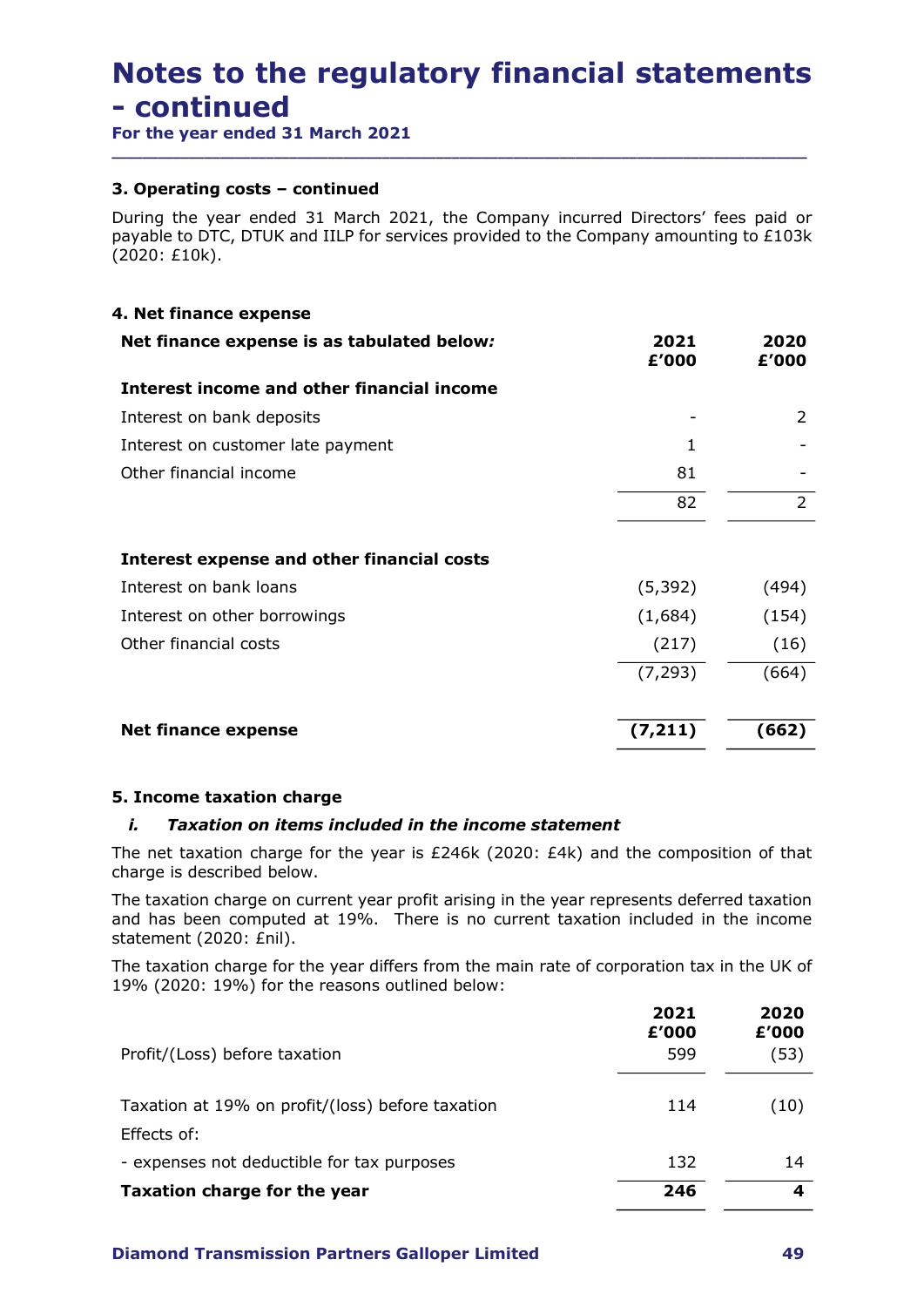# Notes to the regulatory financial statements Notes to the regulatory financial s<br>
- continued<br>
For the year ended 31 March 2021<br>
5. Income taxation charge – continued

\_\_\_\_\_\_\_\_\_\_\_\_\_\_\_\_\_\_\_\_\_\_\_\_\_\_\_\_\_\_\_\_\_\_\_\_\_\_\_\_\_\_\_\_\_\_\_\_\_\_\_\_\_\_\_\_\_\_\_\_\_\_\_\_\_\_\_\_\_\_\_\_\_\_\_\_\_\_\_\_\_\_\_\_\_\_\_\_\_\_

For the year ended 31 March 2021

# 5. Income taxation charge – continued

**Notes to the regulatory financial statements<br>
Continued**<br>
or the year ended 31 March 2021<br> **Income taxation charge – continued**<br>
ii. Taxation on items included in other comprehensive income<br>
the net taxation charge on it The net taxation charge on items included in other comprehensive income for the year is £98k (2020: £1,200k) and comprises a credit on items arising in the current year computed at 19% of £518k (2020: £6,314k) equal to £98k (2020: £1,200k). The net taxation charge £246k (2020: £4k) on items arising in the year represents deferred taxation. There is no current taxation included in other comprehensive income (2020: Nil). **Notes to the regulatory financial standary**<br>
For the year ended 31 March 2021<br> **S. Income taxation charge – continued**<br> **ii.** Taxation on items included in other comprehensive incom-<br>
The net taxation charge on items inc

On 10 March 2021, the first reading of the UK Finance (No.2) Bill was held in the House of Commons and the Bill was published on 11 March 2021. This Bill includes a measure to change the main rate of corporation taxation from 19% to 25% for the financial year commencing 1 April 2023. If such a change in the corporation tax rate is subsequently enacted this change will impact the Company's future taxation charges and future effective tax rate. Other future tax charges, and therefore the Company's future effective tax rate, could also be impacted by changes in legislation or the interpretation of existing legislation by the Company and or the relevant tax authorities. Example the current year<br>
old 201: E1,200k). The net<br>
year represents deferred<br>
year represents deferred<br>
is Bill includes a measure<br>
5% for the financial year<br>
tax rate is subsequently<br>
arges and future effective<br>
is fut

# 6. Transmission owner asset

| Taxation - future years<br>On 10 March 2021, the first reading of the UK Finance (No.2) Bill was held in the House<br>of Commons and the Bill was published on 11 March 2021. This Bill includes a measure<br>to change the main rate of corporation taxation from 19% to 25% for the financial year<br>commencing 1 April 2023. If such a change in the corporation tax rate is subsequently<br>enacted this change will impact the Company's future taxation charges and future effective<br>tax rate. Other future tax charges, and therefore the Company's future effective tax rate,<br>could also be impacted by changes in legislation or the interpretation of existing legislation<br>The movement in the carrying value of the transmission owner asset is shown in the<br>table below:<br>2021<br>2020<br>£'000<br>£'000<br>At 1 April 2020<br>289,100<br>Additions<br>289,650<br>4<br>(550)<br>Adjustment to the carrying value $1$<br>$(7, 144)^{-2}$<br>At 31 March 2021<br>281,960<br>289,100<br>2021<br>2020<br>£'000<br>£'000<br>Comprising:<br>Amounts falling due within one year<br>7,792<br>6,747<br>Amounts falling due after more than one year<br>274,168<br>282,353<br>281,960<br>289,100<br>$^2$ Including £344k release of unused acquisition cost that was capitalised at financial close.<br>The transmission owner asset is carried at amortised cost. The estimated fair value of the<br>transmission owner asset at 31 March 2021 was £287,872k (2020: £297,024k) see note<br>19.i. The basis for establishing the fair value of the transmission owner asset is to estimate<br>the net cash flows arising over the estimated economic life of the project and to discount<br>those expected net cash flows at a discount rate of c. 2.60% (2020: c2.60%) per annum.<br>The Directors have considered expected credit losses in relation to the carrying value of<br>the transmission owner assets and have concluded that these are expected to be<br>immaterial and as a result no provision for expected credit losses has been recognised at | taxation charge LZTON (2020. LTN) on items ansing in the year represents deferred<br>taxation. There is no current taxation included in other comprehensive income (2020:<br>Nil). |  |
|----------------------------------------------------------------------------------------------------------------------------------------------------------------------------------------------------------------------------------------------------------------------------------------------------------------------------------------------------------------------------------------------------------------------------------------------------------------------------------------------------------------------------------------------------------------------------------------------------------------------------------------------------------------------------------------------------------------------------------------------------------------------------------------------------------------------------------------------------------------------------------------------------------------------------------------------------------------------------------------------------------------------------------------------------------------------------------------------------------------------------------------------------------------------------------------------------------------------------------------------------------------------------------------------------------------------------------------------------------------------------------------------------------------------------------------------------------------------------------------------------------------------------------------------------------------------------------------------------------------------------------------------------------------------------------------------------------------------------------------------------------------------------------------------------------------------------------------------------------------------------------------------------------------------------------------------------------------------------------------------------------------------------------------------------------------------------------|------------------------------------------------------------------------------------------------------------------------------------------------------------------------------------|--|
|                                                                                                                                                                                                                                                                                                                                                                                                                                                                                                                                                                                                                                                                                                                                                                                                                                                                                                                                                                                                                                                                                                                                                                                                                                                                                                                                                                                                                                                                                                                                                                                                                                                                                                                                                                                                                                                                                                                                                                                                                                                                                  | iii.                                                                                                                                                                               |  |
|                                                                                                                                                                                                                                                                                                                                                                                                                                                                                                                                                                                                                                                                                                                                                                                                                                                                                                                                                                                                                                                                                                                                                                                                                                                                                                                                                                                                                                                                                                                                                                                                                                                                                                                                                                                                                                                                                                                                                                                                                                                                                  | by the Company and or the relevant tax authorities.                                                                                                                                |  |
|                                                                                                                                                                                                                                                                                                                                                                                                                                                                                                                                                                                                                                                                                                                                                                                                                                                                                                                                                                                                                                                                                                                                                                                                                                                                                                                                                                                                                                                                                                                                                                                                                                                                                                                                                                                                                                                                                                                                                                                                                                                                                  | 6. Transmission owner asset                                                                                                                                                        |  |
|                                                                                                                                                                                                                                                                                                                                                                                                                                                                                                                                                                                                                                                                                                                                                                                                                                                                                                                                                                                                                                                                                                                                                                                                                                                                                                                                                                                                                                                                                                                                                                                                                                                                                                                                                                                                                                                                                                                                                                                                                                                                                  |                                                                                                                                                                                    |  |
|                                                                                                                                                                                                                                                                                                                                                                                                                                                                                                                                                                                                                                                                                                                                                                                                                                                                                                                                                                                                                                                                                                                                                                                                                                                                                                                                                                                                                                                                                                                                                                                                                                                                                                                                                                                                                                                                                                                                                                                                                                                                                  |                                                                                                                                                                                    |  |
|                                                                                                                                                                                                                                                                                                                                                                                                                                                                                                                                                                                                                                                                                                                                                                                                                                                                                                                                                                                                                                                                                                                                                                                                                                                                                                                                                                                                                                                                                                                                                                                                                                                                                                                                                                                                                                                                                                                                                                                                                                                                                  |                                                                                                                                                                                    |  |
|                                                                                                                                                                                                                                                                                                                                                                                                                                                                                                                                                                                                                                                                                                                                                                                                                                                                                                                                                                                                                                                                                                                                                                                                                                                                                                                                                                                                                                                                                                                                                                                                                                                                                                                                                                                                                                                                                                                                                                                                                                                                                  |                                                                                                                                                                                    |  |
|                                                                                                                                                                                                                                                                                                                                                                                                                                                                                                                                                                                                                                                                                                                                                                                                                                                                                                                                                                                                                                                                                                                                                                                                                                                                                                                                                                                                                                                                                                                                                                                                                                                                                                                                                                                                                                                                                                                                                                                                                                                                                  | $1$ Arising from the application of the effective interest rate method.                                                                                                            |  |
|                                                                                                                                                                                                                                                                                                                                                                                                                                                                                                                                                                                                                                                                                                                                                                                                                                                                                                                                                                                                                                                                                                                                                                                                                                                                                                                                                                                                                                                                                                                                                                                                                                                                                                                                                                                                                                                                                                                                                                                                                                                                                  |                                                                                                                                                                                    |  |
|                                                                                                                                                                                                                                                                                                                                                                                                                                                                                                                                                                                                                                                                                                                                                                                                                                                                                                                                                                                                                                                                                                                                                                                                                                                                                                                                                                                                                                                                                                                                                                                                                                                                                                                                                                                                                                                                                                                                                                                                                                                                                  | 31 March 2021 (2020: £nil).                                                                                                                                                        |  |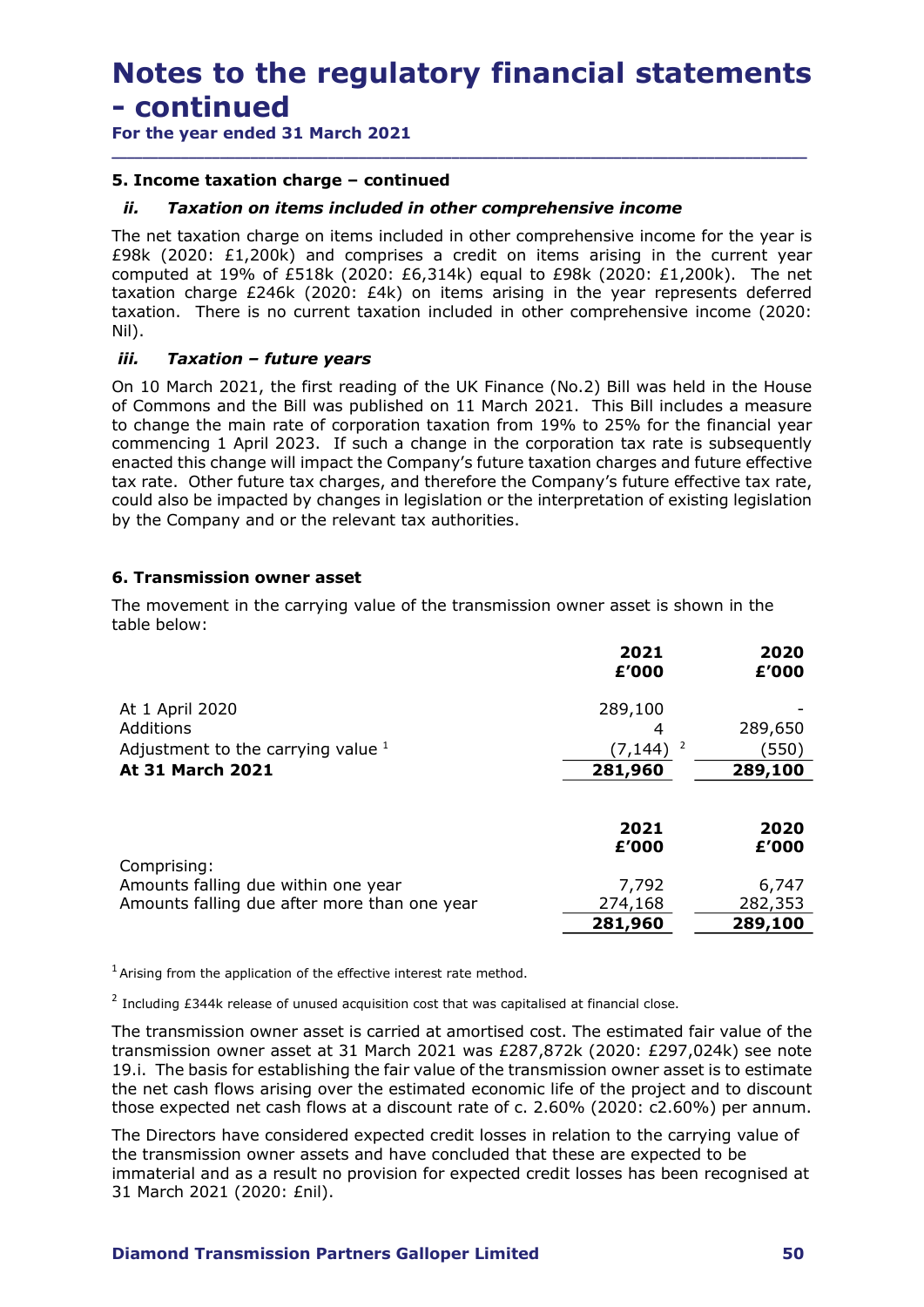# Notes to the regulatory financial statements Notes to the regulatory financial s<br>
- continued<br>
For the year ended 31 March 2021<br>
7. Deferred tax assets

# 7. Deferred tax assets

As referred to in note 5 earlier, the UK Finance (No.2) Bill contains a proposal to increase the main rate of corporation taxation from 19% to 25% for the financial year commencing 1 April 2023. If this proposed change in the future corporation taxation had been for the year ended 31 March 2021 by £331k to £183k and resulted in a corresponding increase in the deferred tax asset by £331k to £1,379k. Io portion of the deferred tax balance is likely to be recovered or settled in the 12 months<br>
blowing the balance sheet date.<br>
the carrying value of all deferred taxation balances have been computed at 19% (2020:<br>
9%) -

# 8. Trade and Other receivables

| The carrying value of all deferred taxation balances have been computed at 19% (2020:<br>19%) - being the rate of corporation tax that is expected to apply when the temporary<br>differences reverse and reflects the latest enacted legislation in force at the balance sheet<br>date.                                                                                                                                                                                                                                      |       |       |  |
|-------------------------------------------------------------------------------------------------------------------------------------------------------------------------------------------------------------------------------------------------------------------------------------------------------------------------------------------------------------------------------------------------------------------------------------------------------------------------------------------------------------------------------|-------|-------|--|
| As referred to in note 5 earlier, the UK Finance (No.2) Bill contains a proposal to increase<br>the main rate of corporation taxation from 19% to 25% for the financial year commencing<br>1 April 2023. If this proposed change in the future corporation taxation had been<br>substantively enacted by the balance sheet date, this would have decreased the tax charge<br>for the year ended 31 March 2021 by $E331k$ to $E183k$ and resulted in a corresponding<br>ncrease in the deferred tax asset by £331k to £1,379k. |       |       |  |
| <b>8. Trade and Other receivables</b>                                                                                                                                                                                                                                                                                                                                                                                                                                                                                         |       |       |  |
| Trade and other receivables are as tabulated below.                                                                                                                                                                                                                                                                                                                                                                                                                                                                           |       |       |  |
| Amounts receivable in less than 1 year                                                                                                                                                                                                                                                                                                                                                                                                                                                                                        | 2021  | 2020  |  |
|                                                                                                                                                                                                                                                                                                                                                                                                                                                                                                                               | £'000 | £'000 |  |
| Accrued income                                                                                                                                                                                                                                                                                                                                                                                                                                                                                                                | 810   |       |  |
| Other prepayments                                                                                                                                                                                                                                                                                                                                                                                                                                                                                                             | 9     | 9     |  |
| Other current assets                                                                                                                                                                                                                                                                                                                                                                                                                                                                                                          |       | 3     |  |
|                                                                                                                                                                                                                                                                                                                                                                                                                                                                                                                               |       | 13    |  |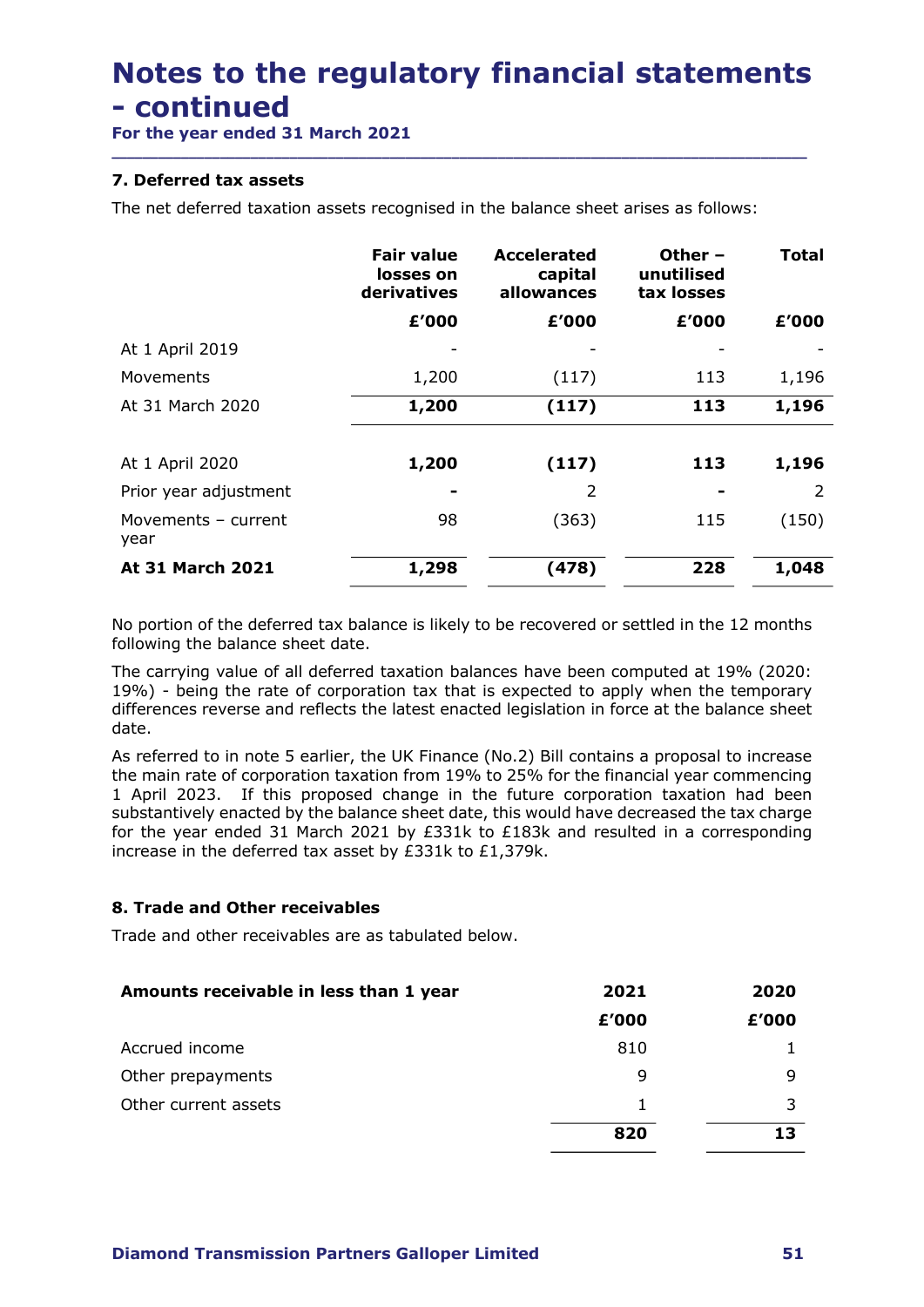# Notes to the regulatory financial statements Notes to the regulatory financial s<br>
- continued<br>
For the year ended 31 March 2021<br>
9. Cash and cash equivalents

\_\_\_\_\_\_\_\_\_\_\_\_\_\_\_\_\_\_\_\_\_\_\_\_\_\_\_\_\_\_\_\_\_\_\_\_\_\_\_\_\_\_\_\_\_\_\_\_\_\_\_\_\_\_\_\_\_\_\_\_\_\_\_\_\_\_\_\_\_\_\_\_\_\_\_\_\_\_\_\_\_\_\_\_\_\_\_\_\_\_

For the year ended 31 March 2021

# 9. Cash and cash equivalents

Cash and cash equivalents include amounts of £nil (2020: £nil) which the Company can only use for specific purposes and with the consent of the Company's lenders. Of the remaining cash and cash equivalents, £2,529k (2020: £2,230k) requires the consent of the Company's lenders prior to use but are held for general corporate purposes and the remaining £nil (2020: £nil) is unencumbered. A description of the restrictions applied to certain deposits and other matters are referred to below under "Lending covenants and other restrictions". **Notes to the regulatory financial s**<br> **- continued**<br> **For the year ended 31 March 2021**<br> **9. Cash and cash equivalents**<br> **2.020:** E2,230k).<br>
Cash and cash equivalents comprise amounts held in bank accounts at<br>
(2020: E2,2

| 9. Cash and cash equivalents                                                                                                                                                                                                                                                                                                                                                                                                                                                                                                                                                          |         |         |
|---------------------------------------------------------------------------------------------------------------------------------------------------------------------------------------------------------------------------------------------------------------------------------------------------------------------------------------------------------------------------------------------------------------------------------------------------------------------------------------------------------------------------------------------------------------------------------------|---------|---------|
| Cash and cash equivalents comprise amounts held in bank accounts amounting to $E2,529k$<br>2020: £2,230k).                                                                                                                                                                                                                                                                                                                                                                                                                                                                            |         |         |
| Cash and cash equivalents include amounts of $Enil$ (2020: $Enil$ ) which the Company can<br>only use for specific purposes and with the consent of the Company's lenders. Of the<br>emaining cash and cash equivalents, $E2,529k$ (2020: $E2,230k$ ) requires the consent of<br>the Company's lenders prior to use but are held for general corporate purposes and the<br>remaining Enil (2020: Enil) is unencumbered. A description of the restrictions applied to<br>certain deposits and other matters are referred to below under "Lending covenants and<br>other restrictions". |         |         |
| The estimated fair value of cash and cash equivalents approximates to their carrying value.                                                                                                                                                                                                                                                                                                                                                                                                                                                                                           |         |         |
| 10. Borrowings                                                                                                                                                                                                                                                                                                                                                                                                                                                                                                                                                                        |         |         |
| The following table analyses borrowings:                                                                                                                                                                                                                                                                                                                                                                                                                                                                                                                                              |         |         |
|                                                                                                                                                                                                                                                                                                                                                                                                                                                                                                                                                                                       | 2021    | 2020    |
|                                                                                                                                                                                                                                                                                                                                                                                                                                                                                                                                                                                       | £'000   | £'000   |
| <b>Current</b>                                                                                                                                                                                                                                                                                                                                                                                                                                                                                                                                                                        |         |         |
| Unsecured loan notes from related parties - fixed rate                                                                                                                                                                                                                                                                                                                                                                                                                                                                                                                                | 425     | 300     |
| Bank loans - variable rate                                                                                                                                                                                                                                                                                                                                                                                                                                                                                                                                                            | 7,502   | 6,688   |
|                                                                                                                                                                                                                                                                                                                                                                                                                                                                                                                                                                                       | 7,927   | 6,988   |
| <b>Non-current</b>                                                                                                                                                                                                                                                                                                                                                                                                                                                                                                                                                                    |         |         |
| Unsecured loan notes from related parties - fixed rate                                                                                                                                                                                                                                                                                                                                                                                                                                                                                                                                | 23,486  | 23,910  |
| Bank loans - variable rate                                                                                                                                                                                                                                                                                                                                                                                                                                                                                                                                                            | 246,966 | 254,467 |
|                                                                                                                                                                                                                                                                                                                                                                                                                                                                                                                                                                                       | 270,452 | 278,377 |
| <b>Total borrowings</b>                                                                                                                                                                                                                                                                                                                                                                                                                                                                                                                                                               | 278,379 | 285,365 |
| Total borrowings are repayable as follows:                                                                                                                                                                                                                                                                                                                                                                                                                                                                                                                                            | 2021    | 2020    |
|                                                                                                                                                                                                                                                                                                                                                                                                                                                                                                                                                                                       | £'000   | £'000   |
| In one year or less                                                                                                                                                                                                                                                                                                                                                                                                                                                                                                                                                                   | 7,927   | 6,988   |
| In more than one year, but not more than two years                                                                                                                                                                                                                                                                                                                                                                                                                                                                                                                                    | 8,280   | 7,927   |
| In more than two years, but not more than three years                                                                                                                                                                                                                                                                                                                                                                                                                                                                                                                                 | 9,195   | 8,280   |
| In more than three years, but not more than four years                                                                                                                                                                                                                                                                                                                                                                                                                                                                                                                                | 9,890   | 9,195   |
| In more than four years, but not more than five years                                                                                                                                                                                                                                                                                                                                                                                                                                                                                                                                 | 10,542  | 9,890   |
|                                                                                                                                                                                                                                                                                                                                                                                                                                                                                                                                                                                       | 232,545 | 243,085 |
| In more than five years                                                                                                                                                                                                                                                                                                                                                                                                                                                                                                                                                               |         |         |

The bank loans under the commercial facility taken together comprise the "senior debt" and are secured, by means of a debenture, over all of the assets of the Company via fixed and floating charges, as required under the terms of a debenture document.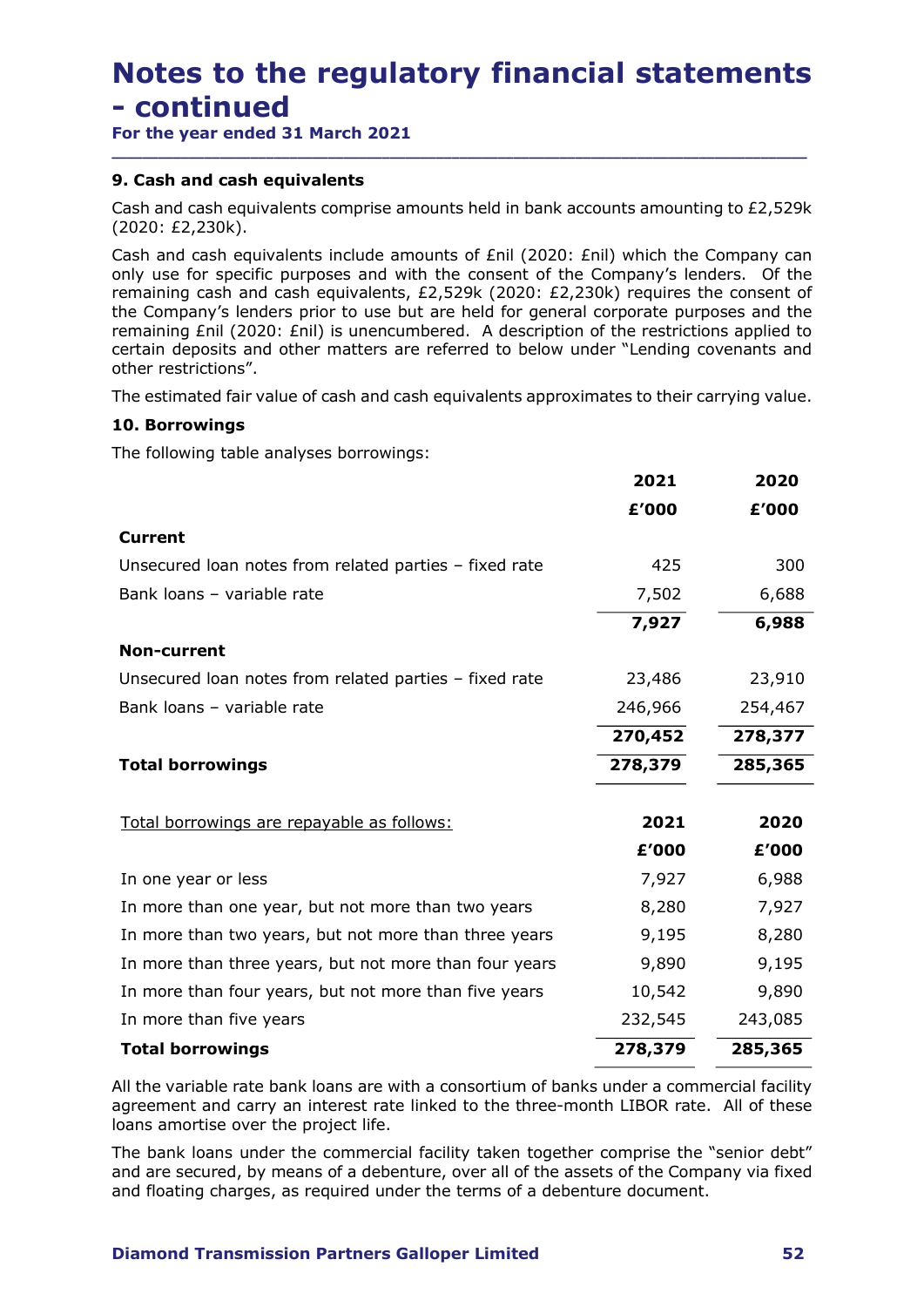# Notes to the regulatory financial statements Notes to the regulatory financial s<br>
- continued<br>
For the year ended 31 March 2021<br>
10. Borrowings - continued **Notes to the regulatory financial statements**<br> **- Continued**<br>
For the year ended 31 March 2021<br> **10. Borrowings – continued**<br>
Further details of the unsecured loan notes from related parties are discussed in note 18.<br>
All

# 10. Borrowings – continued

# 11. Infrastructure financial liabilities

| .0. Borrowings - continued                                                                                                                                                                                                                                              |            |           |
|-------------------------------------------------------------------------------------------------------------------------------------------------------------------------------------------------------------------------------------------------------------------------|------------|-----------|
| urther details of the unsecured loan notes from related parties are discussed in note 18.                                                                                                                                                                               |            |           |
| Il borrowings are carried at amortised cost. Fair value information in relation to<br>orrowings is shown in note 19.                                                                                                                                                    |            |           |
| is at 31 March 2021, the Company had a committed credit facility of $£10,000k$ (2020:<br>10,000k) which was undrawn (2020: undrawn).                                                                                                                                    |            |           |
| here have been no instances of default or other breaches of the terms of the loan<br>greements during the year in respect of all loans outstanding at 31 March 2021 (2020:<br>ione).                                                                                    |            |           |
| 1. Infrastructure financial liabilities                                                                                                                                                                                                                                 |            |           |
|                                                                                                                                                                                                                                                                         | 2021       | 2020      |
|                                                                                                                                                                                                                                                                         | £'000      | £'000     |
| Initial recognition                                                                                                                                                                                                                                                     | 541        | 551       |
| Repayment                                                                                                                                                                                                                                                               | (35)<br>14 | (1)       |
| Unwinding of discount<br>Foreign exchange remeasurement                                                                                                                                                                                                                 | (18)       | 3<br>(12) |
|                                                                                                                                                                                                                                                                         | 502        | 541       |
|                                                                                                                                                                                                                                                                         |            |           |
| Current                                                                                                                                                                                                                                                                 | 21         | 21        |
| Non-current                                                                                                                                                                                                                                                             | 481        | 520       |
|                                                                                                                                                                                                                                                                         | 502        | 541       |
| he total cash outflow for leases in the year amounted is £35k (2020: £Nil).                                                                                                                                                                                             |            |           |
| Inder IFRIC12, infrastructure leases are accounted as a liability under IFRS 9. At the<br>ommencement date of a lease, the lease liability is measure at the present value of the<br>ease payments that are unpaid on that date at a discount rate of c.2.6% per annum. |            |           |
| 2. Trade and other payables                                                                                                                                                                                                                                             |            |           |
| rade and other payables are as tabulated below.                                                                                                                                                                                                                         |            |           |
| Amounts payable in less than 1 year                                                                                                                                                                                                                                     | 2021       | 2020      |
|                                                                                                                                                                                                                                                                         | £'000      | £'000     |
| Trade payables                                                                                                                                                                                                                                                          | 15         | 333       |
| Amounts due to related parties (note 18)                                                                                                                                                                                                                                | 503        | 182       |

# 12. Trade and other payables

| Current                                                                                                                                                                         | 21    | 21    |
|---------------------------------------------------------------------------------------------------------------------------------------------------------------------------------|-------|-------|
| Non-current                                                                                                                                                                     | 481   | 520   |
|                                                                                                                                                                                 | 502   | 541   |
| The total cash outflow for leases in the year amounted is $E35k$ (2020: $ENil$ ).                                                                                               |       |       |
| commencement date of a lease, the lease liability is measure at the present value of the<br>lease payments that are unpaid on that date at a discount rate of c.2.6% per annum. |       |       |
|                                                                                                                                                                                 |       |       |
| 12. Trade and other payables                                                                                                                                                    |       |       |
|                                                                                                                                                                                 |       |       |
| Amounts payable in less than 1 year                                                                                                                                             | 2021  | 2020  |
| Trade and other payables are as tabulated below.                                                                                                                                | £'000 | £'000 |
| Trade payables                                                                                                                                                                  | 15    | 333   |
| Amounts due to related parties (note 18)                                                                                                                                        | 503   | 182   |
| Other taxes                                                                                                                                                                     | 824   | 265   |
| Accrued expenses                                                                                                                                                                | 668   | 967   |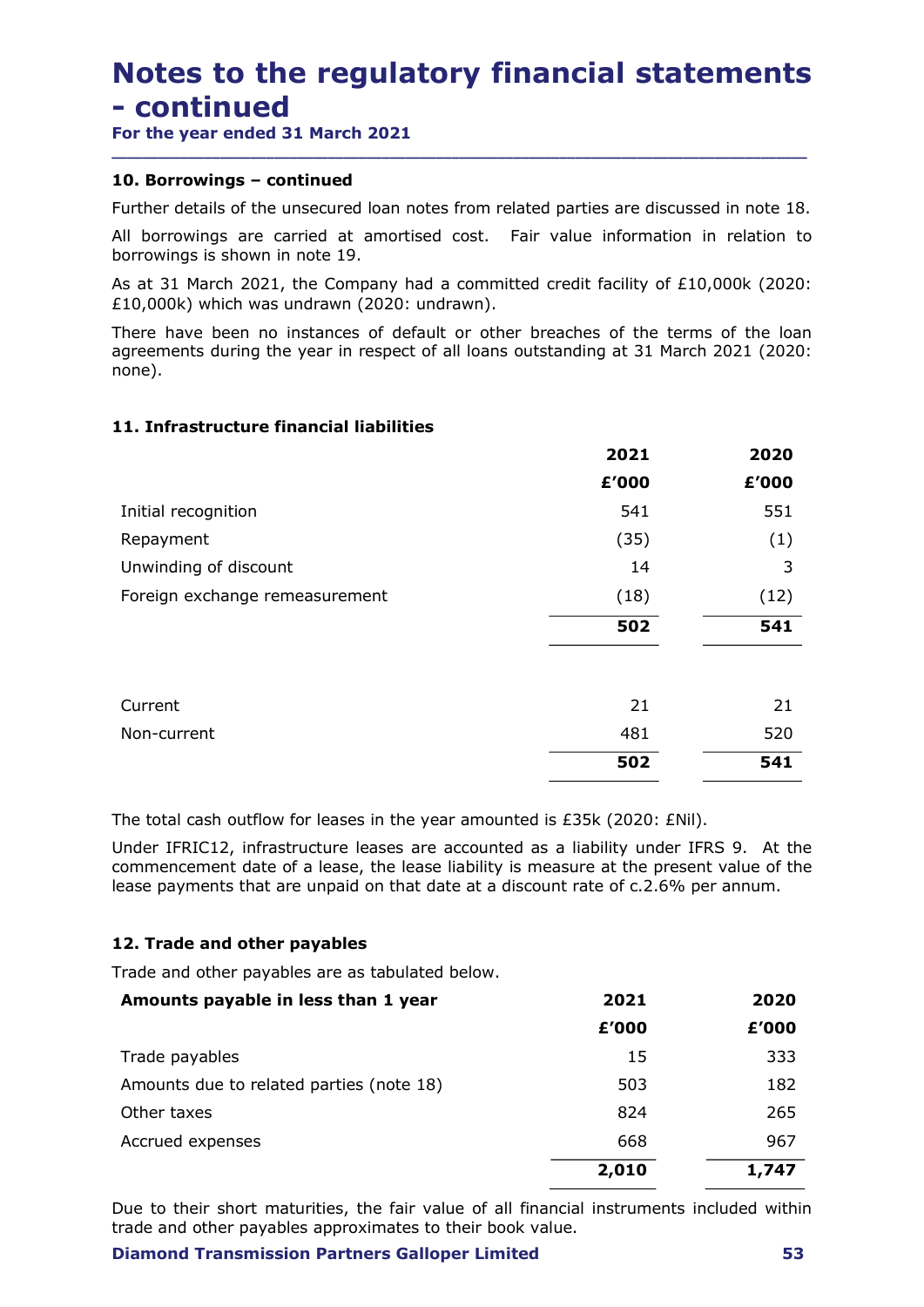# Notes to the regulatory financial statements Notes to the regulatory financial s<br>
- continued<br>
For the year ended 31 March 2021<br>
13. Derivative financial assets / (liabilities)

\_\_\_\_\_\_\_\_\_\_\_\_\_\_\_\_\_\_\_\_\_\_\_\_\_\_\_\_\_\_\_\_\_\_\_\_\_\_\_\_\_\_\_\_\_\_\_\_\_\_\_\_\_\_\_\_\_\_\_\_\_\_\_\_\_\_\_\_\_\_\_\_\_\_\_\_\_\_\_\_\_\_\_\_\_\_\_\_\_\_

For the year ended 31 March 2021

# 13. Derivative financial assets / (liabilities)

Derivative financial instruments are recorded in the balance sheet at market value and the carrying value of these derivative financial instruments may result in assets and/or liabilities being recognised at the balance sheet date. Derivative financial instruments derive their market value from the price of an underlying item, such as interest rates or other indices and have been entered into for the sole purpose of hedging the underlying economic activity of the Company. All such derivative financial instruments are classified under IFRS 9 at fair value through profit and loss. i. RPI swaps

All hedge accounting continues to be carried out in accordance with the hedge accounting requirements permitted by IFRS 9, and as a consequence, that part of the movement in the fair value of derivative financial instruments that is deemed to be hedge effective continues to be reflected though other comprehensive income in the cash flow hedge reserve. II hedge accounting continues to be carried out in accordance with the equirements permitted by IFRS 9, and as a consequence, that part of equivements of derivative financial instruments that is deemed to be reflected thou

The Company's use of derivative financial instruments is described below.

The Company has entered into arrangements with third parties for the purpose of exchanging the vast majority of variable cash inflows arising from the operation of the Company's transmission assets in exchange for a pre-determined stream of cash inflows from these third parties. These arrangements meet the definition to be classified as derivative financial instruments.

The Company's use and strategy relating to RPI swaps is described in more detail in the "Strategic Report - Hedging Arrangements".

The Directors believe that the hedging relationship is highly effective and that the forecast cash inflows are highly probable and as a consequence have concluded that the RPI swap derivatives meet the definition of a cash flow hedge and have formally designated them as such.

The Company has entered into a series of interest rate swaps with third parties which has the commercial effect of swapping the variable rate interest coupon which is linked to continues to be reflected though other comprehensive income in the cash flow hedge<br>
The Company's use of derivative financial instruments is described below.<br> **EXECUT: RPI swaps**<br>
The Company has entered into arrangement fixed rate coupon. The bank loans and related interest rate swaps amortise at the same rate over the life of the loan/swap arrangements. The Company's use and strategy relating to RPI swaps is described in more detail in the Strategic Report - Hedging Arrangements".<br>The Directors believe that the hedging relationship is highly effective and that the forecas

The Company's use and strategy relating to interest rate swaps is described in more detail in the "Strategic Report - Hedging Arrangements".

The Directors believe that the hedging relationship between the interest rate swaps and related variable rate bank loans is highly effective and as a consequence have concluded that these derivatives meet the definition of a cash flow hedge and have formally designated them as such.

The net carrying value of all derivative financial instruments at 31 March 2021 amounted to net liabilities of £6,832k (2020: £6,314k) comprising assets of £2,431k (2020: liabilities of £3,652k) for interest rate swaps and liabilities of £9,263k (2020: £2,662k) for RPI swaps. All of the movements during the year in the fair value of these derivative financial instruments have been recorded in the cash flow hedge reserve amounting to a net charge of £518k (2020: net credit of £6,314k).

Further details regarding derivative financial instruments and their related risks are given in note 19.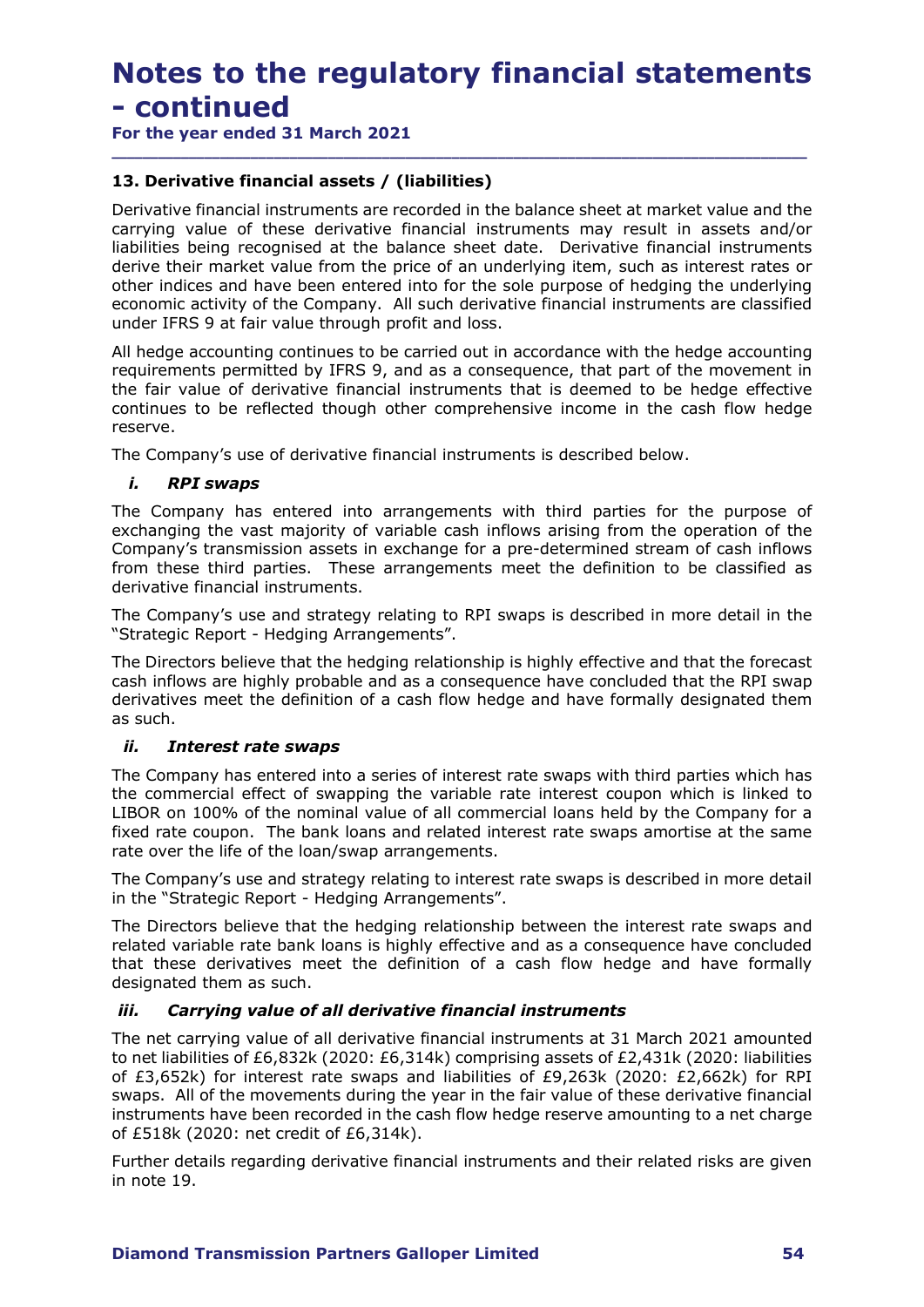# Notes to the regulatory financial statements Notes to the regulatory financial s<br>
- continued<br>
For the year ended 31 March 2021<br>
14. Decommissioning provision

# 14. Decommissioning provision

| 14. Decommissioning provision                                                                                                                                                                                                                                                                                                                                                                                                                                               |               |               |
|-----------------------------------------------------------------------------------------------------------------------------------------------------------------------------------------------------------------------------------------------------------------------------------------------------------------------------------------------------------------------------------------------------------------------------------------------------------------------------|---------------|---------------|
| The movement in the Decommissioning provision is analysed below.                                                                                                                                                                                                                                                                                                                                                                                                            |               |               |
|                                                                                                                                                                                                                                                                                                                                                                                                                                                                             | 2021<br>£'000 | 2020<br>£'000 |
| At 1 April 2020                                                                                                                                                                                                                                                                                                                                                                                                                                                             | 3,742         |               |
| Addition/Re-measurement during the year<br>Unwinding of discount                                                                                                                                                                                                                                                                                                                                                                                                            | 129           | 3,731<br>11   |
| At 31 March 2021                                                                                                                                                                                                                                                                                                                                                                                                                                                            | 3,871         | 3,742         |
| The decommissioning provision is all non-current.                                                                                                                                                                                                                                                                                                                                                                                                                           |               |               |
| The decommissioning provision of £3,871k (2020: £3,742k) at 31 March 2021 represents<br>the net present value of the estimated expenditure expected to be incurred at the end of<br>the economic life of the project to decommission the Galloper offshore transmission assets.<br>The decommissioning expenditure relates to the removal and scrapping of all transmission<br>assets above the level of the seabed and the burial of all cable ends. The gross expenditure |               |               |
| expected to be incurred on decommissioning amounts to £7,220k (2020: £7,422k) and is<br>expected to be incurred in 2040.                                                                                                                                                                                                                                                                                                                                                    |               |               |
| The discount rate used to discount the gross expenditure expected to be incurred on<br>decommissioning is a Weighted Average Cost of Capital rate. This reflects the directors<br>best estimate of the time value of money risks specific to the liability, as the estimated<br>gross decommissioning costs appropriately reflect the risks associated with that liability.                                                                                                 |               |               |
| If the expected nominal cost of decommissioning in 2040 was 10% higher or lower than<br>that reflected in the decommissioning provision at 31 March 2021, this would have the                                                                                                                                                                                                                                                                                               |               |               |

## The decommissioning provision is all non-current.

If the expected nominal cost of decommissioning in 2040 was 10% higher or lower than that reflected in the decommissioning provision at 31 March 2021, this would have the effect of increasing or decreasing the carrying value of the decommissioning provision at 31 March 2021 by £13k (2020: £374k) and (£26k) (2020: £374k) respectively.

The decommissioning provision arises from the Company's obligations under S105 of the Energy Act 2004 and the contractual obligations relating to the lease of the Galloper offshore sea bed granted by the Crown Estate Commissioners and assigned to the Company on 06 September 2019. The decommissioning plan was submitted for approval under S105 of the Energy Act 2004 and was subsequently approved by the Secretary for State for Energy and Climate Change under S106 of the Energy Act 2004 in May 2019.

The decommissioning provision is a financial instrument under IFRS and the fair value of the obligation equates to its carrying value, as the carrying value represents the net present value of the future expenditure expected to be incurred as described above.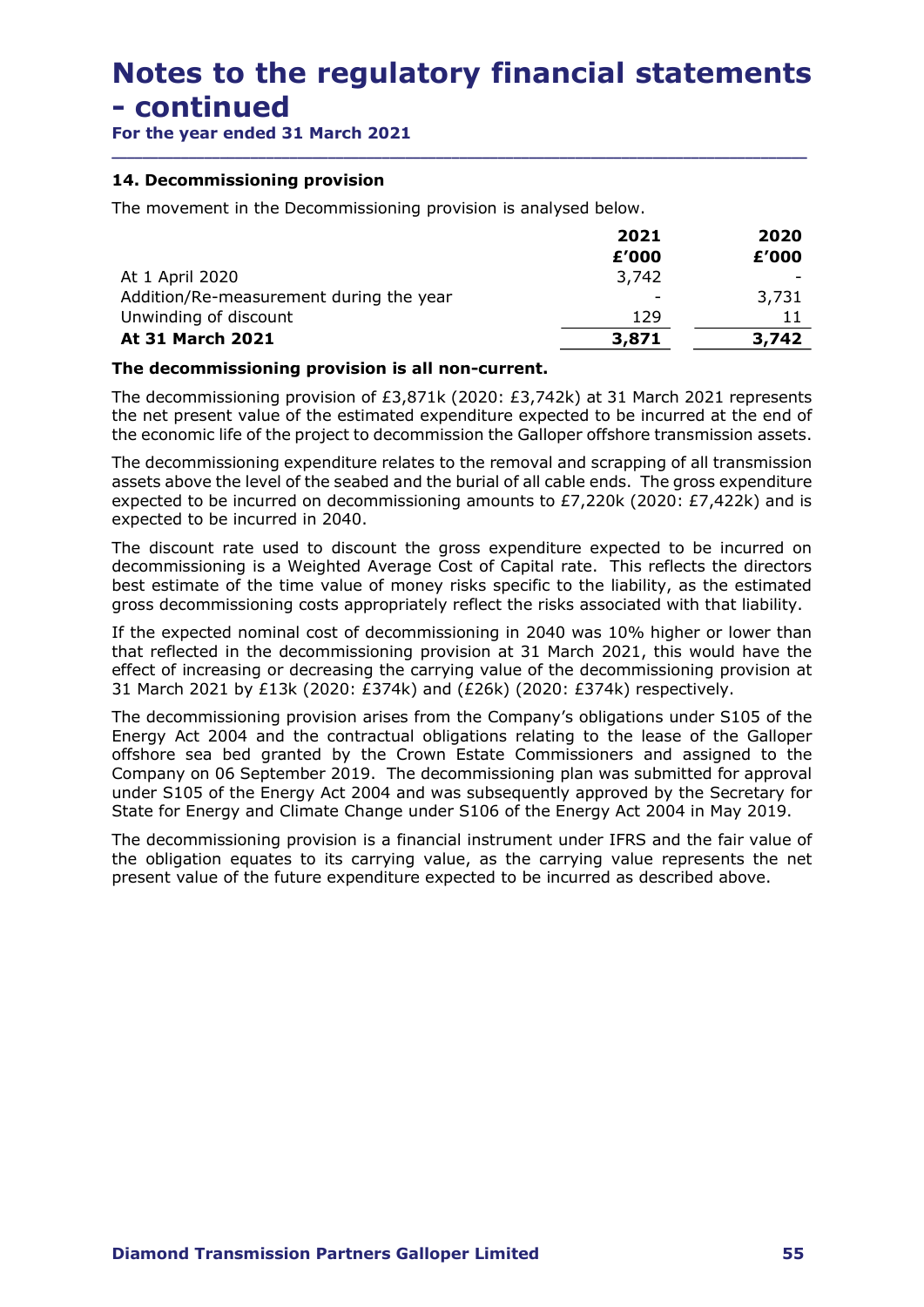# Notes to the regulatory financial statements Notes to the regulatory financial s<br>
- continued<br>
For the year ended 31 March 2021<br>
15. Called up share capital

# 15. Called up share capital

| <b>Notes to the regulatory financial statements</b>                                                                                                |              |              |
|----------------------------------------------------------------------------------------------------------------------------------------------------|--------------|--------------|
|                                                                                                                                                    |              |              |
|                                                                                                                                                    |              |              |
|                                                                                                                                                    |              |              |
|                                                                                                                                                    |              |              |
|                                                                                                                                                    |              |              |
|                                                                                                                                                    |              |              |
| - continued                                                                                                                                        |              |              |
| For the year ended 31 March 2021                                                                                                                   |              |              |
| 15. Called up share capital                                                                                                                        |              |              |
| Share capital is as analysed below.                                                                                                                |              |              |
|                                                                                                                                                    | 2021         | 2020         |
| Allotted, called up and fully paid                                                                                                                 | £'000        | £'000        |
| 1,000 (2020: 1,000) ordinary shares of $£1$ each                                                                                                   | 1            |              |
| At 31 March                                                                                                                                        | $\mathbf{1}$ | $\mathbf{1}$ |
|                                                                                                                                                    |              |              |
| The Company has one class of Ordinary Share with a nominal value of £1 each which<br>carries no right to fixed income.                             |              |              |
| The holders of Ordinary Shares are entitled to receive dividends as declared and are<br>entitled to one vote per share at meetings of the Company. |              |              |
|                                                                                                                                                    |              |              |
| 16. Reserves                                                                                                                                       |              |              |
| The Company's reserves are analysed below.                                                                                                         |              |              |

# 16. Reserves

| Allotted, called up and fully paid<br>£'000<br>£'000<br>1,000 (2020: 1,000) ordinary shares of £1 each<br>1<br>At 31 March<br>1                    |
|----------------------------------------------------------------------------------------------------------------------------------------------------|
|                                                                                                                                                    |
|                                                                                                                                                    |
|                                                                                                                                                    |
| The Company has one class of Ordinary Share with a nominal value of $E1$ each which<br>carries no right to fixed income.                           |
| The holders of Ordinary Shares are entitled to receive dividends as declared and are<br>entitled to one vote per share at meetings of the Company. |
| 16. Reserves                                                                                                                                       |
| The Company's reserves are analysed below.                                                                                                         |
| <b>Cash flow</b><br>(Accumulated<br><b>Total</b><br>$losses$ )/<br><b>Hedge</b><br><b>Retained</b><br><b>Earnings</b>                              |
| £'000<br>£'000<br>£'000                                                                                                                            |
| At 1 April 2019                                                                                                                                    |
| (57)<br>(5, 171)<br>(5, 114)<br>At 31 March 2020                                                                                                   |
| Profit attributable to equity shareholders<br>353<br>353<br>Loss on cash flow hedges taken to equity<br>(518)<br>(518)                             |
| Deferred taxation on cash flow hedges<br>98<br>98                                                                                                  |
| At 31 March 2021<br>296<br>(5, 534)<br>(5, 238)                                                                                                    |
| All reserves with the exception of the cash flow hedge reserve are distributable.                                                                  |
|                                                                                                                                                    |
| 17. Cash flow statement                                                                                                                            |
| Reconciliation of net cash flow to movement in net debt<br>i.                                                                                      |
| The reconciliation of net cash flow to movement in net debt is as analysed below:                                                                  |
| 2021<br>2020<br>£'000<br>£'000                                                                                                                     |
| 299<br>2,230<br>Movement in cash and cash equivalents                                                                                              |
|                                                                                                                                                    |
| Net increase/(decrease) in borrowings<br>13,940<br>(284, 856)                                                                                      |
| 14,239<br>(282, 626)<br>Change in net debt resulting from cash flows                                                                               |
| Non-cash finance costs included in net debt<br>(7, 213)<br>(663)                                                                                   |

# 17. Cash flow statement

| oss on cash flow hedges taken to equity<br>(518)<br>eferred taxation on cash flow hedges<br>98<br>296<br>(5, 534)<br>t 31 March 2021.<br>Il reserves with the exception of the cash flow hedge reserve are distributable.<br>7. Cash flow statement<br>Reconciliation of net cash flow to movement in net debt<br>i.<br>he reconciliation of net cash flow to movement in net debt is as analysed below:<br>2021<br>£'000<br>Movement in cash and cash equivalents<br>299 | (518)<br>98<br>(5, 238)<br>2020<br>£'000 |
|---------------------------------------------------------------------------------------------------------------------------------------------------------------------------------------------------------------------------------------------------------------------------------------------------------------------------------------------------------------------------------------------------------------------------------------------------------------------------|------------------------------------------|
|                                                                                                                                                                                                                                                                                                                                                                                                                                                                           |                                          |
|                                                                                                                                                                                                                                                                                                                                                                                                                                                                           |                                          |
|                                                                                                                                                                                                                                                                                                                                                                                                                                                                           |                                          |
|                                                                                                                                                                                                                                                                                                                                                                                                                                                                           |                                          |
|                                                                                                                                                                                                                                                                                                                                                                                                                                                                           |                                          |
|                                                                                                                                                                                                                                                                                                                                                                                                                                                                           |                                          |
|                                                                                                                                                                                                                                                                                                                                                                                                                                                                           |                                          |
|                                                                                                                                                                                                                                                                                                                                                                                                                                                                           |                                          |
|                                                                                                                                                                                                                                                                                                                                                                                                                                                                           | 2,230                                    |
| Net increase/(decrease) in borrowings<br>13,940                                                                                                                                                                                                                                                                                                                                                                                                                           | (284, 856)                               |
| 14,239<br>Change in net debt resulting from cash flows                                                                                                                                                                                                                                                                                                                                                                                                                    | (282, 626)                               |
| Non-cash finance costs included in net debt<br>(7, 213)                                                                                                                                                                                                                                                                                                                                                                                                                   | (663)                                    |
| Infrastructure financial liabilities<br>39                                                                                                                                                                                                                                                                                                                                                                                                                                | (541)                                    |
| (518)<br>Change in fair values of derivatives                                                                                                                                                                                                                                                                                                                                                                                                                             | (6, 314)                                 |
| Movement in net debt in the year<br>6,547<br>(290, 144)                                                                                                                                                                                                                                                                                                                                                                                                                   |                                          |
| Net debt at start of year<br>(290, 144)                                                                                                                                                                                                                                                                                                                                                                                                                                   |                                          |
| (290, 144)<br>Net debt at end of year<br>(283, 597)                                                                                                                                                                                                                                                                                                                                                                                                                       |                                          |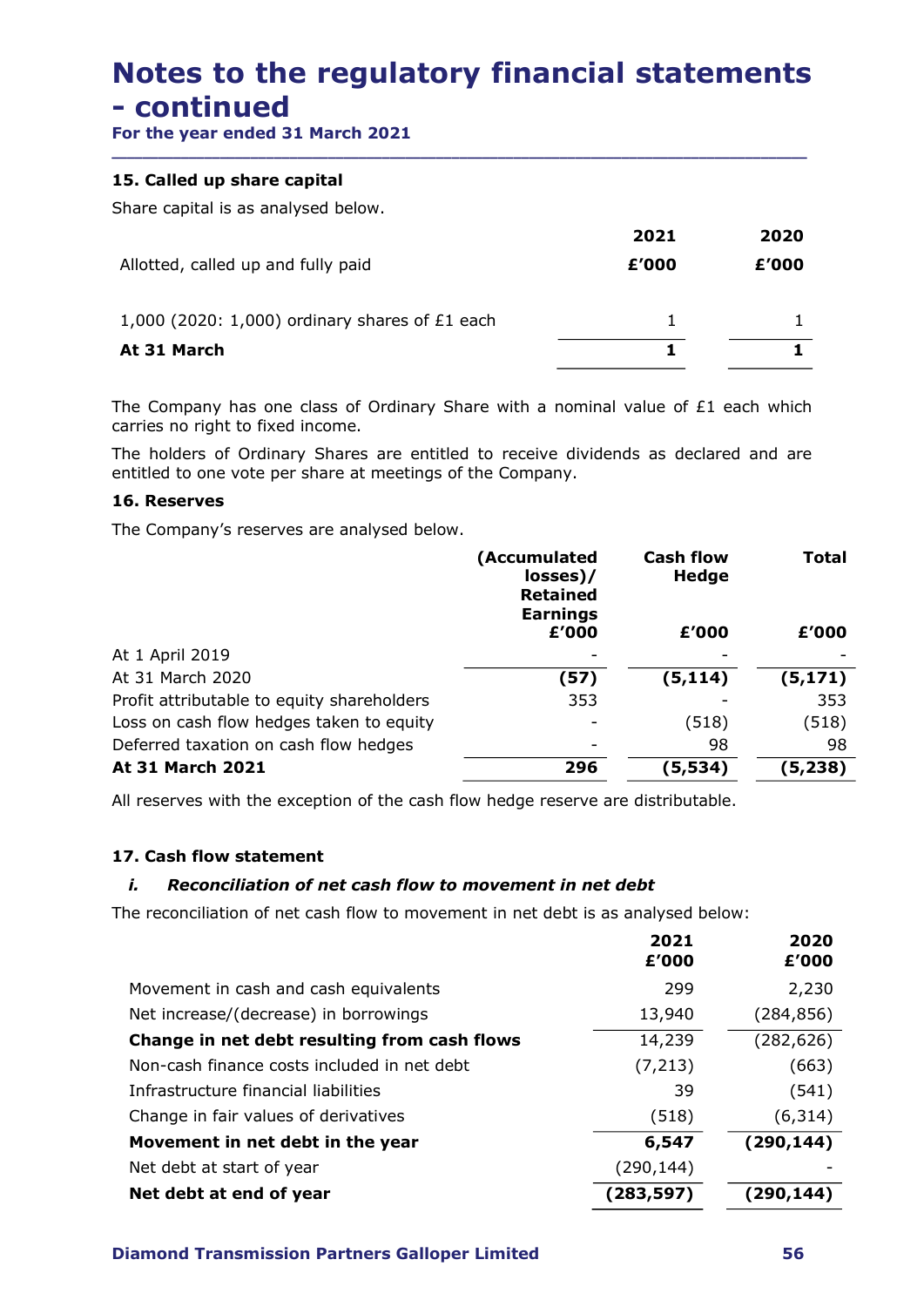# Notes to the regulatory financial statements Notes to the regulatory financial s<br>
- continued<br>
For the year ended 31 March 2021<br>
17. Cash flow statement - continued

# 17. Cash flow statement – continued

| 17. Cash flow statement - continued     |                                               |                                         |                          |                              |                                   |              |
|-----------------------------------------|-----------------------------------------------|-----------------------------------------|--------------------------|------------------------------|-----------------------------------|--------------|
| ii.                                     |                                               | Analysis of changes in net debt         |                          |                              |                                   |              |
|                                         | <b>Cash and</b><br>Cash<br><b>Equivalents</b> | Infra-<br>structure<br><b>Financial</b> | <b>Borrowing</b>         | <b>Derivatives</b>           | <b>Interest</b><br><b>Accrual</b> | <b>Total</b> |
|                                         | £'000                                         | <b>Liabilities</b><br>£'000             | £'000                    | £'000                        | £'000                             | £'000        |
| At 31 March 2019                        |                                               | $\overline{\phantom{a}}$                | $\overline{\phantom{a}}$ | $\overline{\phantom{a}}$     | $\overline{\phantom{a}}$          |              |
| Infrastructure Financial<br>liabilities | $\overline{\phantom{a}}$                      | (551)                                   |                          | $\overline{\phantom{a}}$     | $\overline{\phantom{a}}$          | (551)        |
| Net cash flow                           | 2,230                                         |                                         |                          |                              | $\overline{\phantom{a}}$          | 2,230        |
| Advanced Senior debt                    | $\overline{\phantom{a}}$                      | $-$                                     | (264, 856)               | $\overline{\phantom{a}}$     | $\sim$                            | (264, 856)   |
| Advanced Unsecured<br>loans             |                                               |                                         | (24, 210)                |                              |                                   | (24, 210)    |
| Liquidity facility<br>repayment         |                                               |                                         | 1,865                    |                              |                                   | 1,865        |
| Repayment                               |                                               | $\overline{\phantom{a}}$                | 180                      |                              | $\overline{\phantom{a}}$          | 180          |
| Senior debt<br>arrangement fees         |                                               |                                         | 1,668                    |                              |                                   | 1,668        |
| Liquidity facility<br>interest paid     |                                               |                                         | 3                        |                              |                                   | 3            |
| Interest paid                           |                                               | $\overline{\phantom{a}}$                | 494                      |                              | $\overline{\phantom{0}}$          | 494          |
| Change in fair values                   |                                               |                                         | $\overline{\phantom{a}}$ | (6, 314)                     |                                   | (6, 314)     |
| Non-cash finance costs                  | $\overline{a}$                                | 10                                      | (509)                    | $\qquad \qquad \blacksquare$ | (154)                             | (653)        |
| At 31 March 2020                        | 2,230                                         | (541)                                   | (285, 365)               | (6, 314)                     | (154)                             | (290, 144)   |
| Net cash flow                           | 299                                           |                                         |                          |                              |                                   | 299          |
| Lease Repayment                         |                                               | 35                                      |                          |                              |                                   | 35           |
| Repayment Senior<br>debt                |                                               |                                         | 6,825                    |                              |                                   | 6,825        |
| Repaid Unsecured<br>Loans               |                                               |                                         | 299                      |                              |                                   | 299          |
| Interest paid                           |                                               | $\overline{\phantom{a}}$                | 6,816                    |                              | $\overline{\phantom{a}}$          | 6,816        |
| Change in fair values                   |                                               | $\overline{\phantom{a}}$                | $\overline{\phantom{a}}$ | (518)                        | ٠                                 | (518)        |
| Non-cash finance costs                  |                                               | $\overline{4}$                          | (6, 954)                 | $\overline{\phantom{a}}$     | (259)                             | (7, 209)     |
| At 31 March 2021                        | 2,529                                         | (502)                                   | (278, 379)               | (6, 832)                     | (413)                             | (283, 597)   |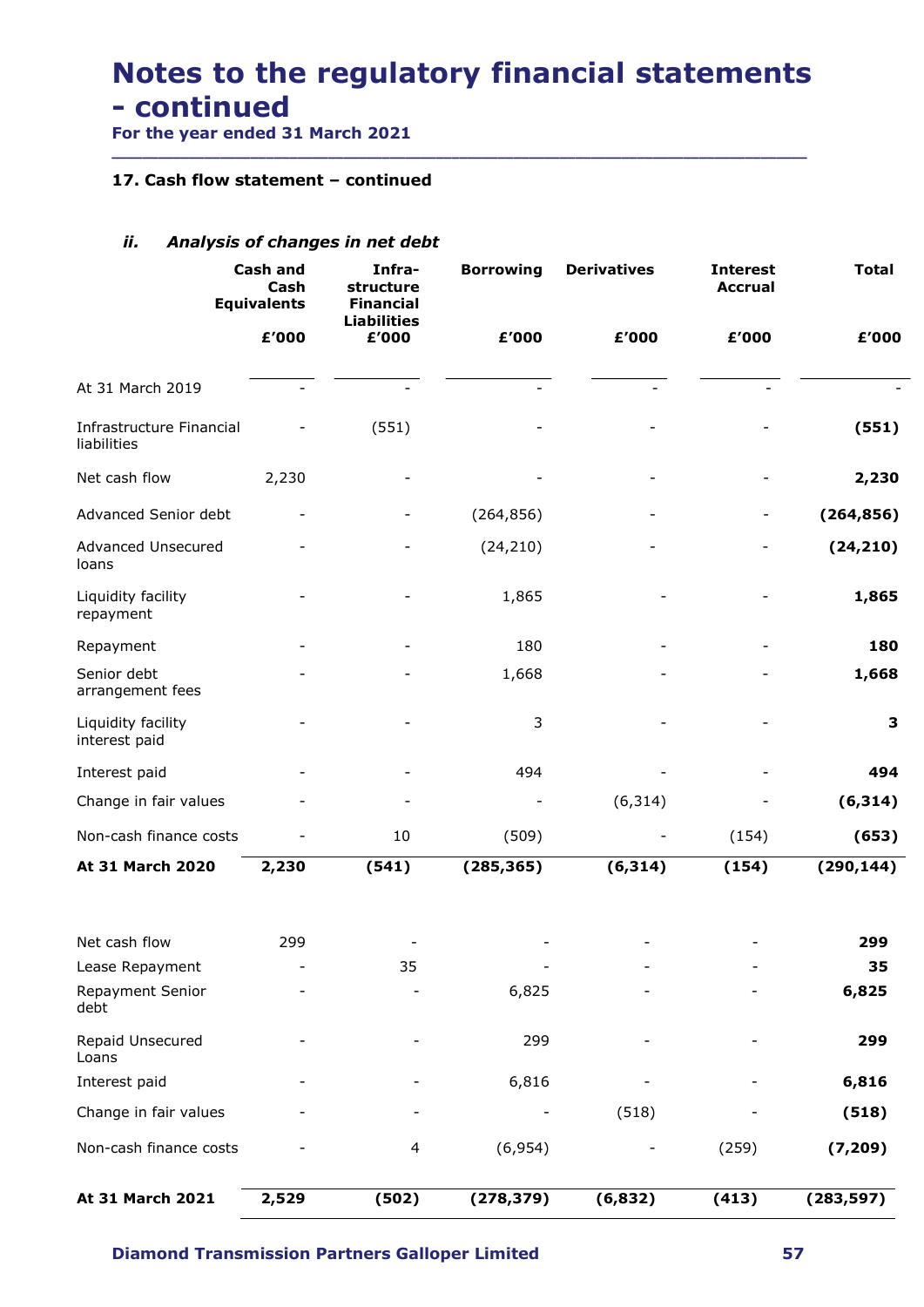# Notes to the regulatory financial statements Notes to the regulatory financial s<br>
- continued<br>
For the year ended 31 March 2021<br>
18. Related party transactions

# 18. Related party transactions

The following information relates to material transactions with related parties during the **Notes to the regulatory financial statements**<br> **- Continued**<br>
For the year ended 31 March 2021<br> **18. Related party transactions**<br>
The following information relates to material transactions with related parties during the<br> were carried out in the normal course of business and at terms equivalent to those that prevail in arm's length transactions.

| 18. Related party transactions                                                                                                                                                                                                                                                                                           |                                      |           |  |
|--------------------------------------------------------------------------------------------------------------------------------------------------------------------------------------------------------------------------------------------------------------------------------------------------------------------------|--------------------------------------|-----------|--|
| The following information relates to material transactions with related parties during the<br>year to 31 March 2021 and outstanding balances as at 31 March 2021. These transactions<br>were carried out in the normal course of business and at terms equivalent to those that<br>prevail in arm's length transactions. |                                      |           |  |
|                                                                                                                                                                                                                                                                                                                          | <b>Related party</b><br>undertakings |           |  |
|                                                                                                                                                                                                                                                                                                                          | 2021                                 | 2020      |  |
|                                                                                                                                                                                                                                                                                                                          | £'000                                | £'000     |  |
| Interest expense <sup>1</sup>                                                                                                                                                                                                                                                                                            | 1,684                                | 154       |  |
| Services received <sup>2</sup>                                                                                                                                                                                                                                                                                           | 310                                  | 25        |  |
|                                                                                                                                                                                                                                                                                                                          | 1,994                                | 179       |  |
| <b>Liabilities:</b>                                                                                                                                                                                                                                                                                                      |                                      |           |  |
| Borrowings payable <sup>1</sup> (principal)                                                                                                                                                                                                                                                                              | (23, 911)                            | (24, 210) |  |
| Interest accrual <sup>1</sup>                                                                                                                                                                                                                                                                                            | (413)                                | (154)     |  |
| Accounts payable & accruals <sup>3</sup>                                                                                                                                                                                                                                                                                 | (90)                                 | (28)      |  |
|                                                                                                                                                                                                                                                                                                                          | (24, 414)                            | (24, 392) |  |
| <sup>1</sup> Relates to funding-related transactions and balances with related parties DTC & IILP; all interest has been<br>directly attributed to the Company.                                                                                                                                                          |                                      |           |  |
| <sup>2</sup> Services received from related parties DTC, DTUK & IILP are for administrative, company secretarial and other<br>such services which are provided on an arm's length basis. All costs are directly attributable to the Company<br>and charged as such.                                                      |                                      |           |  |
| <sup>3</sup> Accounts payables & accruals include £54k due to DTUK (2020: £nil), DTC £10k (2020: £22k) and £26k (2020:<br>£6k) to IILP.                                                                                                                                                                                  |                                      |           |  |
|                                                                                                                                                                                                                                                                                                                          |                                      |           |  |

| Borrowings payable <sup>1</sup> (principal)                                                                                                                                                                                                                                                                                                                                                                                       | (23, 911)     | (24, 210)     |
|-----------------------------------------------------------------------------------------------------------------------------------------------------------------------------------------------------------------------------------------------------------------------------------------------------------------------------------------------------------------------------------------------------------------------------------|---------------|---------------|
| Interest accrual <sup>1</sup>                                                                                                                                                                                                                                                                                                                                                                                                     | (413)         | (154)         |
| Accounts payable $\&$ accruals <sup>3</sup>                                                                                                                                                                                                                                                                                                                                                                                       | (90)          | (28)          |
|                                                                                                                                                                                                                                                                                                                                                                                                                                   | (24, 414)     | (24, 392)     |
| <sup>1</sup> Relates to funding-related transactions and balances with related parties DTC & IILP; all interest has been<br>directly attributed to the Company.                                                                                                                                                                                                                                                                   |               |               |
| <sup>2</sup> Services received from related parties DTC, DTUK & IILP are for administrative, company secretarial and other<br>such services which are provided on an arm's length basis. All costs are directly attributable to the Company<br>and charged as such.                                                                                                                                                               |               |               |
| <sup>3</sup> Accounts payables & accruals include £54k due to DTUK (2020: £nil), DTC £10k (2020: £22k) and £26k (2020:<br>£6k) to IILP.                                                                                                                                                                                                                                                                                           |               |               |
| A summary of funding transactions with the related party undertakings is shown below:                                                                                                                                                                                                                                                                                                                                             |               |               |
|                                                                                                                                                                                                                                                                                                                                                                                                                                   | 2021<br>£'000 | 2020<br>£'000 |
| Borrowings from related undertaking (principal)                                                                                                                                                                                                                                                                                                                                                                                   |               |               |
| At 1 April                                                                                                                                                                                                                                                                                                                                                                                                                        | (24, 210)     |               |
| Issue of unsecure loan notes                                                                                                                                                                                                                                                                                                                                                                                                      |               | (24, 210)     |
| Repayments                                                                                                                                                                                                                                                                                                                                                                                                                        | 299           |               |
| At 31 March                                                                                                                                                                                                                                                                                                                                                                                                                       | (23, 911)     | (24, 210)     |
| Borrowings from related parties DTC & IILP were negotiated on normal commercial terms<br>and are repayable in accordance with the terms of the Unsecured Loan Notes. Repayments<br>of principal of £299k (2020: £nil) were made during the year. Interest payments made<br>during the year were $£1,424k$ (2020: £nil). Absent any non-compulsory repayment of the<br>loans, the loans are contractually matured on 30 June 2040. |               |               |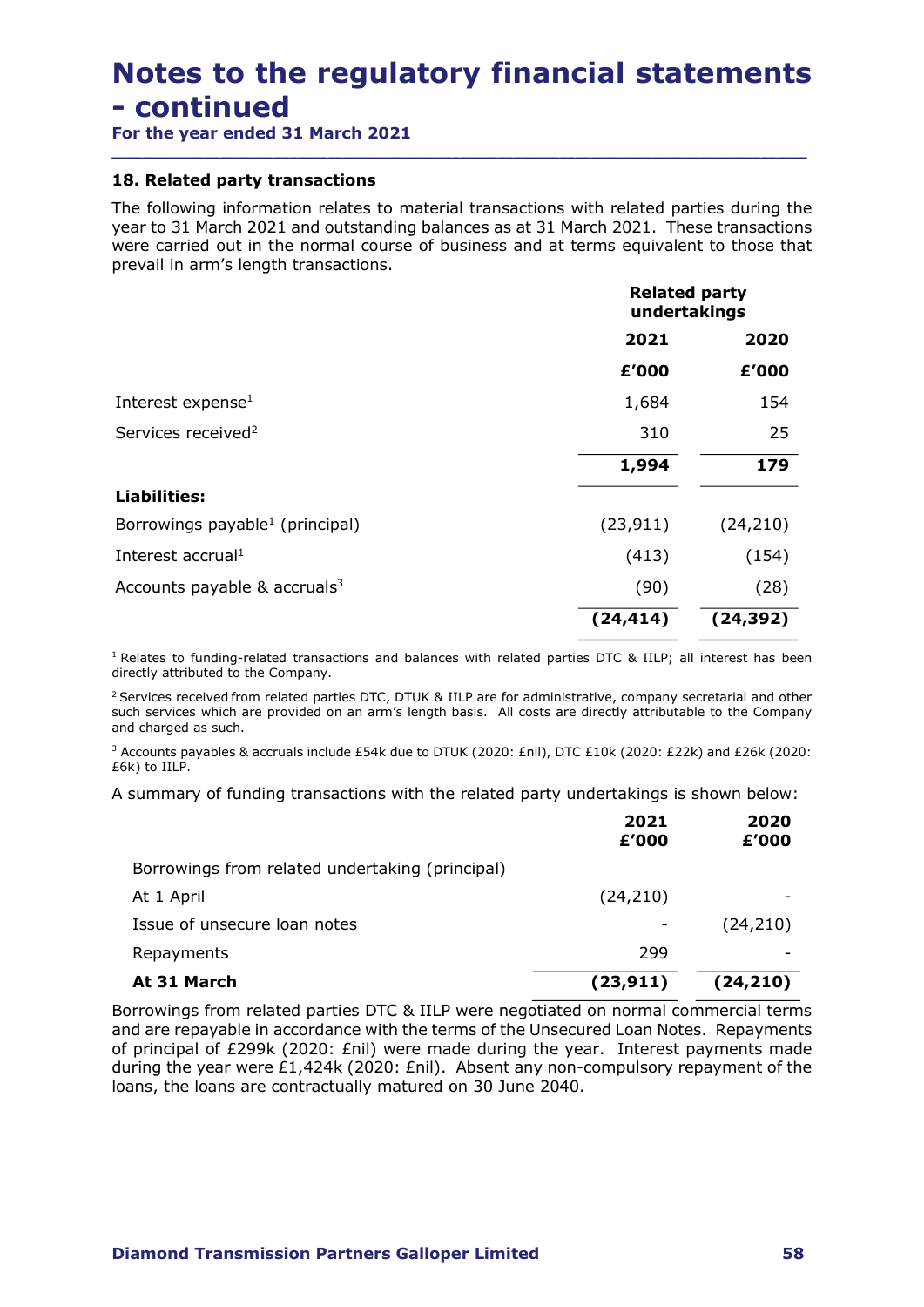\_\_\_\_\_\_\_\_\_\_\_\_\_\_\_\_\_\_\_\_\_\_\_\_\_\_\_\_\_\_\_\_\_\_\_\_\_\_\_\_\_\_\_\_\_\_\_\_\_\_\_\_\_\_\_\_\_\_\_\_\_\_\_\_\_\_\_\_\_\_\_\_\_\_\_\_\_\_\_\_\_\_\_\_\_\_\_\_\_\_

For the year ended 31 March 2021

# 19. Information relating to financial instruments and the management of risk

**lotes to the regulatory financial stand Continued**<br>
or the year ended 31 March 2021<br> **D.** Information relating to financial instruments and the manage<br>
i. Fair value disclosures<br>
i. Fair value disclosures<br>
the comparing t The following is an analysis of the Company's financial instruments at the balance sheet date comparing the carrying value included in the balance sheet with the fair value of those instruments at that date. None of the Company's financial instruments have quoted prices. Consequently, the following techniques have been used to determine fair values as follows: **otes to the regulatory financial statements**<br> **Continued**<br> **The year ended 31 March 2021**<br> **Information relating to financial instruments and the management of risk**<br> **I.** Fair value disclosures<br>
E following is an analysi **Example 1. From the manulation From the manulation From The Company's financial instruments at the balance sheet** e following is an analysis of the Company's financial instruments at the balance sheet e company is

- cash and cash equivalents approximates to the carrying value because of the short maturity of these instruments;
- transmission owner asset based on the net present value of discounted cash flows;
- current borrowings approximates to the carrying value because of the short maturity of these instruments;
- and unsecured loans are based on the net present value of discounted cash flows;
- derivative financial instruments based on the net present value of discounted cash flows;
- because of the short maturity of these instruments; and
- decommissioning provision approximates to carrying value.

| non-current borrowings - based on the carrying amount in respect of variable rate loans<br>and unsecured loans are based on the net present value of discounted cash flows;                                                                                                                                                                                                                                                                                                                      |          |         |                     |
|--------------------------------------------------------------------------------------------------------------------------------------------------------------------------------------------------------------------------------------------------------------------------------------------------------------------------------------------------------------------------------------------------------------------------------------------------------------------------------------------------|----------|---------|---------------------|
| derivative financial instruments - based on the net present value of discounted cash<br>flows;                                                                                                                                                                                                                                                                                                                                                                                                   |          |         |                     |
| financial instrument receivables and payables - approximates to the carrying value<br>because of the short maturity of these instruments; and                                                                                                                                                                                                                                                                                                                                                    |          |         |                     |
| decommissioning provision – approximates to carrying value.                                                                                                                                                                                                                                                                                                                                                                                                                                      |          |         |                     |
| The table below compares the carrying value of the Company's financial instruments with<br>he fair value of those instruments at 31 March 2021, using the techniques described<br>above. The table excludes those instruments where the carrying value of the financial<br>nstrument approximates to its fair value as a result of the short maturity of those<br>nstruments. Consequently, no financial instruments which fall due within the next twelve<br>months are included in this table. |          | 2021    |                     |
|                                                                                                                                                                                                                                                                                                                                                                                                                                                                                                  | Carrying | Fair    | <b>Valuation</b>    |
|                                                                                                                                                                                                                                                                                                                                                                                                                                                                                                  | value    | value   | method              |
|                                                                                                                                                                                                                                                                                                                                                                                                                                                                                                  | £'000    | £'000   | (see as<br>follows) |
| <b>Assets</b>                                                                                                                                                                                                                                                                                                                                                                                                                                                                                    |          |         |                     |
| Transmission owner asset                                                                                                                                                                                                                                                                                                                                                                                                                                                                         | 281,960  | 287,872 | Level 3             |
| Derivative financial assets                                                                                                                                                                                                                                                                                                                                                                                                                                                                      | 2,431    | 2,431   | Level 2             |
|                                                                                                                                                                                                                                                                                                                                                                                                                                                                                                  | 284,391  | 290,303 |                     |
| <b>Liabilities</b>                                                                                                                                                                                                                                                                                                                                                                                                                                                                               |          |         |                     |
| Current / Non-current                                                                                                                                                                                                                                                                                                                                                                                                                                                                            |          |         |                     |
| Floating rate bank loans                                                                                                                                                                                                                                                                                                                                                                                                                                                                         | 254,468  | 254,468 | Level 2             |
| <b>Unsecured Loans</b>                                                                                                                                                                                                                                                                                                                                                                                                                                                                           | 23,911   | 25,154  | Level 2             |
| Derivative financial liabilities                                                                                                                                                                                                                                                                                                                                                                                                                                                                 | 9,263    | 9,263   | Level 2             |
| Infrastructure Financial Liabilities                                                                                                                                                                                                                                                                                                                                                                                                                                                             | 502      | 508     | Level 2             |
| Provision                                                                                                                                                                                                                                                                                                                                                                                                                                                                                        | 3,871    | 3,871   | Level 3             |
|                                                                                                                                                                                                                                                                                                                                                                                                                                                                                                  |          |         |                     |
|                                                                                                                                                                                                                                                                                                                                                                                                                                                                                                  | 292,015  | 293,264 |                     |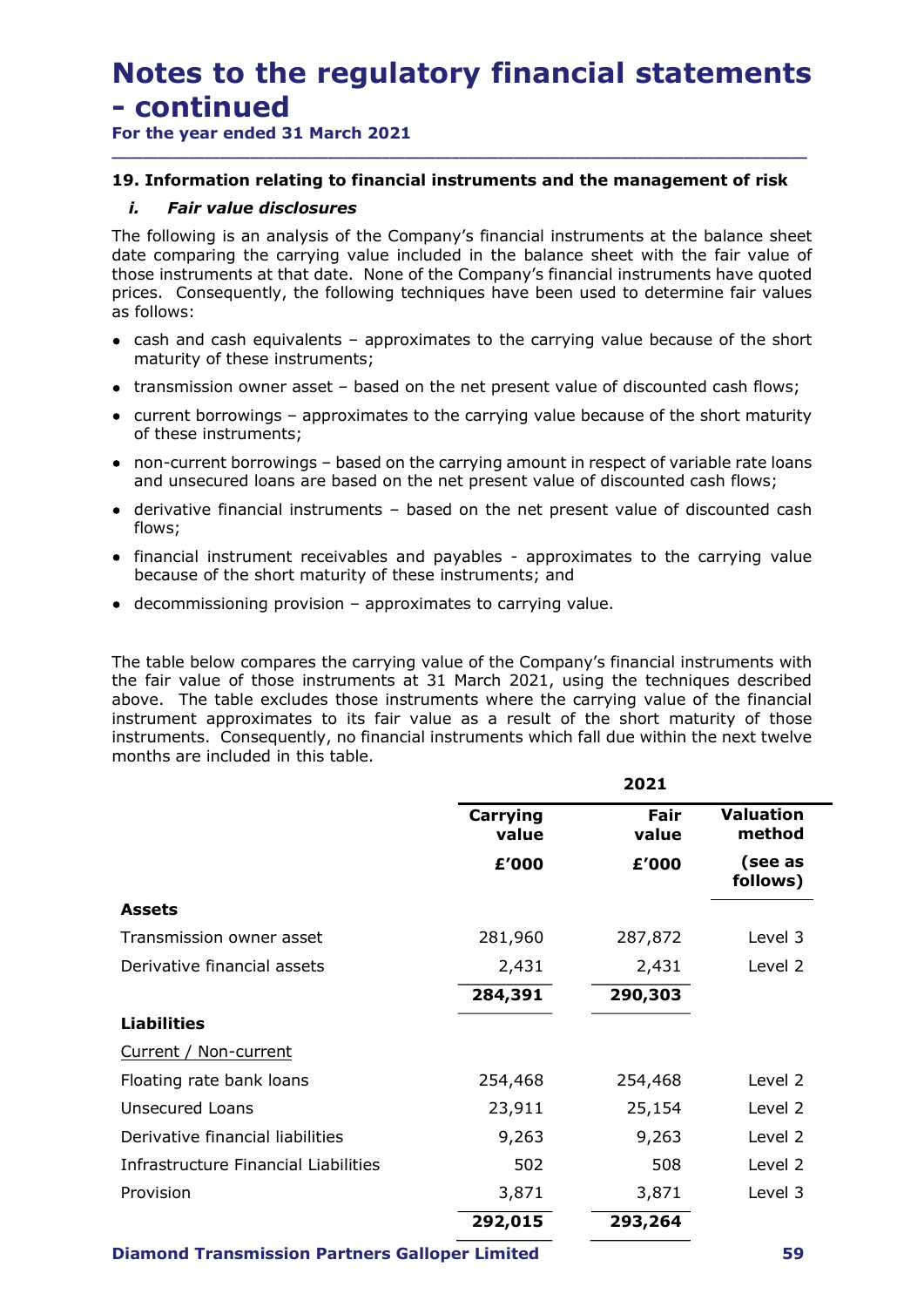# Notes to the regulatory financial statements Notes to the regulatory financial s<br>
- continued<br>
For the year ended 31 March 2021<br>
20

| <b>Valuation</b><br>Carrying<br>Fair<br>method<br>value<br>value |
|------------------------------------------------------------------|
|                                                                  |
| (see as<br>£'000<br>£'000<br>follows)                            |
| <b>Assets</b>                                                    |
| 289,100<br>297,024<br>Transmission owner asset<br>Level 3        |
| 297,024<br>289,100                                               |
| <b>Liabilities</b>                                               |
| Current / Non-current                                            |
| Floating rate bank loans<br>261,155<br>261,155<br>Level 2        |
| <b>Unsecured Loans</b><br>24,210<br>25,937<br>Level 2            |
| Derivative financial liabilities<br>6,314<br>6,314<br>Level 2    |
| Infrastructure Financial Liabilities<br>541<br>546<br>Level 2    |
| 3,742<br>3,742<br>Level 3<br>Provision                           |
| 295,962<br>297,694                                               |

The Company's activities expose it to a variety of financial risks, which arise in the normal course of business: market risk, credit risk and liquidity risk. The overall risk management programme seeks to minimise the net impact of these risks on the operations of the Company by using financial instruments, including the use of derivative financial instruments – being the RPI swaps and interest rate swaps described in note 13 that are appropriate to the circumstances and economic environment within which the Company operates. The objectives and policies for holding, or issuing, financial instruments and similar contracts and the strategies for achieving those objectives that have been followed during the year are explained below.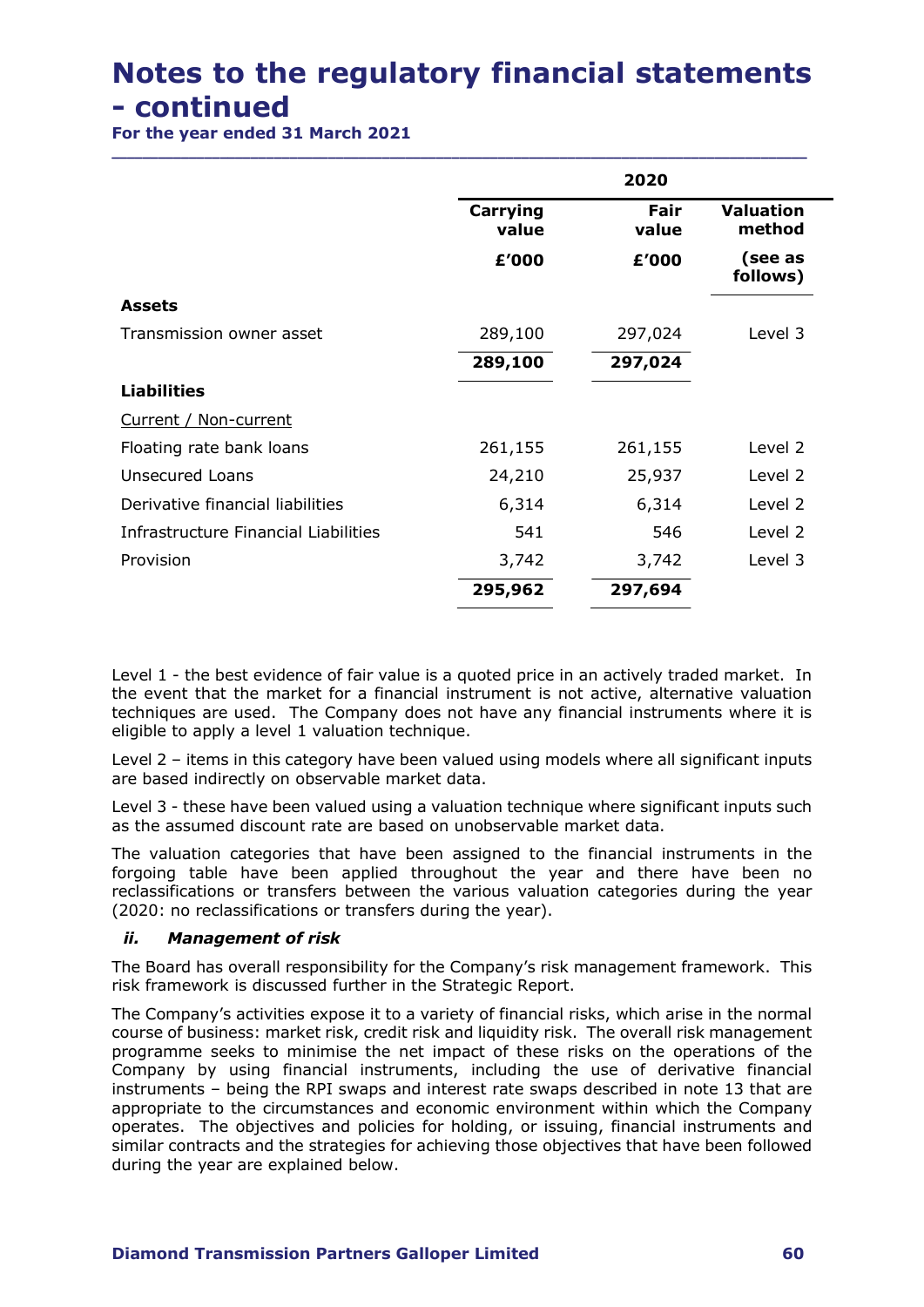\_\_\_\_\_\_\_\_\_\_\_\_\_\_\_\_\_\_\_\_\_\_\_\_\_\_\_\_\_\_\_\_\_\_\_\_\_\_\_\_\_\_\_\_\_\_\_\_\_\_\_\_\_\_\_\_\_\_\_\_\_\_\_\_\_\_\_\_\_\_\_\_\_\_\_\_\_\_\_\_\_\_\_\_\_\_\_\_\_\_

For the year ended 31 March 2021

# 19. Information relating to financial instruments and the management of riskcontinued

# Market risk

Market risk is the risk that the fair value or future cash flows of a financial instrument will fluctuate because of changes in market prices. Changes in market price are derived from: currency movements; interest rate changes; and changes in prices caused by factors other than those derived from currency or interest rate changes.

The Company operates in the UK and has no significant foreign currency exposure and therefore this has an immaterial impact on market risk. Short-term financial assets and **Notes to the regulatory financial statements**<br>
For the year ended 31 March 2021<br>
19. Information relating to financial instruments and the management of risk-<br>
continued<br>
Market risk is the risk that the fair value or fut rate risk arises from the use of following financial instruments: transmission owner asset; borrowings; and cash/cash equivalents.

The transmission owner asset is carried at amortised cost and the carrying value is affected by the rate of interest implicit within the calculation of finance income that has a consequential effect on the carrying value of the transmission owner asset.

The fair value of the transmission owner asset is subject to price risk caused by changes in RPI and/or changes in interest rates.

All of the Company's borrowings, net of the impact of the Company's interest rate swap arrangements (see note 13), have been issued at fixed rates which exposes the Company to fair value interest rate risk and as a result, the fair value of borrowings (net of the interest rate swap arrangements) fluctuate with changes in interest rates. All borrowings are carried at amortised cost and therefore changes in interest rates, in respect of those borrowings, do not impact the income statement or balance sheet.

The interest rate swaps used to hedge the Company's variable rate borrowings (see note 13) are considered highly effective hedges of those borrowings and are carried at fair value in the balance sheet. For the reasons outlined above, the Company is exposed to fair value interest rate risk in respect of the net fixed interest hedged position that has been achieved by the use of these derivatives. In the opinion of the Directors, these arrangements have reduced cash flow interest rate risk and further details of these arrangements are outlined in note 13 and in the "Strategic Report – Hedging Arrangements". Arif of the Company solution, and the migreat of the companination and an arrangements (see note 13), have been issued at fixed rates which to fair value interest rate swap arrangements (see note 13), have been issued at f The interest rate swaps used to hedge the Company's variable rate borrowings (see note<br>The interest rate in the balance sheet. For the reasons outlined above, the Company is exposed to fair<br>in the balance sheet. For the re

Cash and cash equivalents all attract interest at variable rates and therefore are subject to cash flow interest rate risk as cash flows arising from these sources will fluctuate with changes in interest rates. However, the interest cash flows arising from these sources are insignificant to the Company's activities. The cash flows arising from the transmission owner asset fluctuate with positive changes in RPI. The Company has entered into a series of RPI swaps to significantly reduce this cash flow risk. Further details and an explanation of the rationale for entering into these arrangements are explained in the "Strategic Report in the balance sheet. For the reassons outlined above, the Company is exposed to fair-<br>value interest rate risk in respect of the net fixed interest hedged position that has been<br>achieved by the use of these derivatives. I value interest rate is x in respect to the net interel interelative and further detailed prostom interelated by the use of these derivatives. In the opinion of the Directors, these arrangements have reduced cash flow inter

For the reasons outlined in note 13, the Directors have designated the RPI swaps as cash flow hedging derivatives and these are carried at fair value in the balance sheet. The RPI swaps are considered to be effective cash flow hedges.

The group is exposed to potential future increases in variable lease payments based on an adjustments to lease payments based on an index or rate take effect, the lease liability is

charged to profit or loss over the lease period so as to produce a constant periodic rate of interest on the remaining balance of the liability for each period.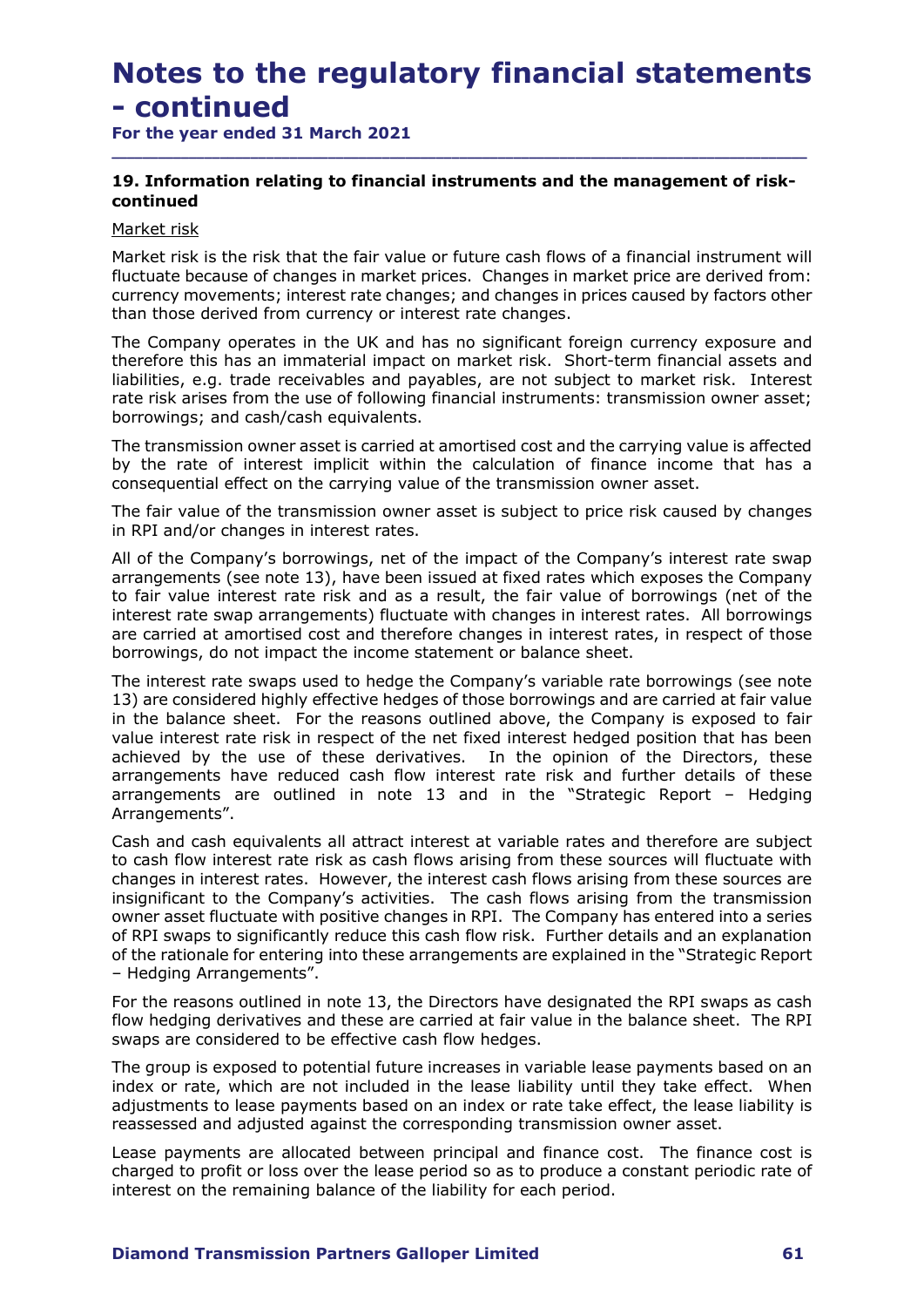\_\_\_\_\_\_\_\_\_\_\_\_\_\_\_\_\_\_\_\_\_\_\_\_\_\_\_\_\_\_\_\_\_\_\_\_\_\_\_\_\_\_\_\_\_\_\_\_\_\_\_\_\_\_\_\_\_\_\_\_\_\_\_\_\_\_\_\_\_\_\_\_\_\_\_\_\_\_\_\_\_\_\_\_\_\_\_\_\_\_

For the year ended 31 March 2021

# 19. Information relating to financial instruments and the management of riskcontinued

## Credit risk

Credit risk is the risk of financial loss to the Company if a customer or counterparty fails to meet its contractual obligations.

Credit risk primarily arises from the Company's normal commercial operations that actually, or potentially, arises from the Company's exposure to: a) NGESO in respect of invoices submitted by the Company for transmission services; b) the counterparties to the RPI swaps described in note 13; c) the counterparties to the interest rate swaps described **Notes to the regulatory financial statements**<br>
For the year ended 31 March 2021<br>
ID. Information relating to financial instruments and the management of risk-<br>
credit risk<br>
Credit risk<br>
Credit risk<br>
Credit risk is the ris no other significant credit exposures to which the Company is exposed. The maximum exposure to credit risk at 31 March 2021 is the fair value of all financial assets held by the Company. Information relating to the fair value of all financial assets is given above – note 19.i. None of the Company's financial assets are past due or impaired.

NGESO within the National Grid group of companies is responsible for settling the Company's transmission services invoices. NGESO operates a low risk monopoly business within the UK and the regulatory regime under which they operate results in a highly predictable and stable, revenue stream. The regulatory regime is managed by Ofgem and is considered by the Directors to have a well-defined regulatory framework which is classified as a predictable and a supportive regime by the major rating agencies. NGESO is subject to a regulatory financial 'ring fence' that restricts its ability to undertake transactions with other National Grid subsidiaries, which includes the paying of dividends, lending or the levying of charges. actually, or potentially, aniss nothi the Company Septestics of the conterparties to the involces submitted by the Company for transmission services; b) the counterpraties to the involces submitted by the Company for trans exposure to Ceut it is a counter of the counter of the counter of the counter of the company. Information extents are part the company's financial assets are past due or impaired.<br>NGESO within the National Grid group of co

Even in the very unlikely circumstance of NGESO's insolvency, it is probable that any amounts outstanding would still be recovered. This arises because NGESO is also a 'protected energy Company' under the terms of the Energy Act 2004, which allows the Secretary of State to apply for an energy administration order which would give priority

Having considered the credit risks arising in respect of the exposures to NGESO, the Directors consider that those risks are extremely low, given the evidence available to them.

swaps) these arrangements have been entered into with subsidiaries of the banks that have provided all of the variable rate borrowings to the Company. At 31 March 2021, the fair values attributable to these positions were liabilities amounting to £6,832k (2020:  $£6,314k$ ). The derivative asset positions are with counterparties of good standing, the counterparties are subsidiaries of commercial banks that have provided the commercial senior debt and consequently the risk of default is considered to be very low.

Cash and cash equivalents comprise cash in hand and deposits which are readily convertible to cash. It is the Company's policy and a requirement under the Company's lending agreements, that such investments can only be placed with banks and other financial institutions with a short-term senior debt rating of at least A-1 or better issued by Standard & Poor's, or P-1 or better issued by Moody's. All of these deposits are subject to insignificant risk of change in value or credit risk.

## Liquidity risk and Going Concern

Liquidity risk is the risk that the Company will have insufficient funds to meet its liabilities.

As a result of the regulatory environment under which the Company operates; the credit worthiness of the Company's principal customer (NGESO); and the RPI swaps that have been put in place, the cash inflows generated by the Company are highly predictable and stable.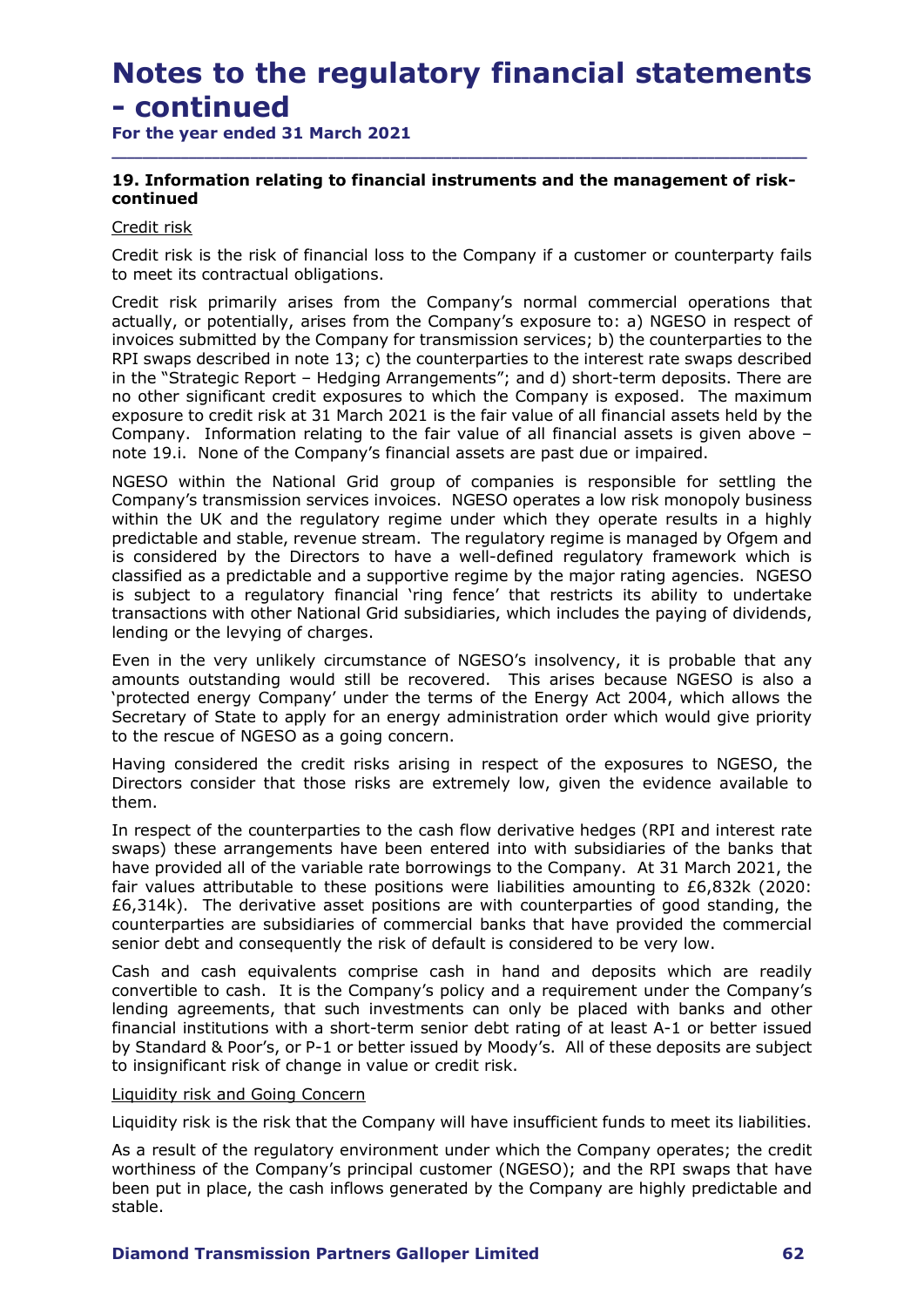\_\_\_\_\_\_\_\_\_\_\_\_\_\_\_\_\_\_\_\_\_\_\_\_\_\_\_\_\_\_\_\_\_\_\_\_\_\_\_\_\_\_\_\_\_\_\_\_\_\_\_\_\_\_\_\_\_\_\_\_\_\_\_\_\_\_\_\_\_\_\_\_\_\_\_\_\_\_\_\_\_\_\_\_\_\_\_\_\_\_

For the year ended 31 March 2021

# 19. Information relating to financial instruments and the management of riskcontinued

In addition, net of the impact of the interest swap arrangements, substantially all of the Company's senior debt carries a fixed coupon and in the opinion of the Directors, based on the forecasts prepared by the Company, all of these debt service costs are expected to be met from the cash inflows the Company is expected to generate over the whole remaining period of the project. During the year ended 31 March 2021, senior debt-service costs amounted to £5,392k (2020:  $E$ 494k). There is no contractual obligation on the Company to service the other borrowing until 30 June 2040 when it is committed to repay the entire balance. It is however the Company's intention to service this borrowing when cash flows are sufficient and it is prudent to do so. Cash outflows in respect of the other borrowing amounted to £299k (2020: £nil).

In accordance with the conditions of the various lending agreements, the Company is required to meet the restrictive conditions. Further details are outlined in the Strategic Report under the headings "Lending covenants and other restrictions".

The Company prepares both short-term and long-term cash flow forecasts on a regular basis to assess the liquidity requirements of the Company. These forecasts also include a consideration of the lending requirements including the need to transfer funds to certain bank accounts that are restricted as to their use. It is the Company's policy to ensure, as far as possible, that it will have sufficient liquidity to meet its liabilities when they fall due.

In addition to the existing borrowings of the Company, the Company has committed secured credit facility with a consortium of banks amounting to £10,000k at 31 March 2021 (2020: £10,000k) that expires in 2040. This facility was undrawn at 31 March 2021 (2020: undrawn) and is available to the Company under certain conditions laid down within the Company's lending agreements.

During the year, the Company has continued to meet all of its contractual obligations as they have fallen due and based on the forecasts prepared the Directors expect that the Company will continue to do so for the foreseeable future. The Company has met or exceeded its targets in relation to the obligations and lending covenants which it has to senior debt holders and the forecasts continue to support the reasonable view that these will continue to be exceeded. In addition, further liquidity is also available in the form of a committed facility, as referenced above. All of these factors have allowed the Directors to conclude that the Company has sufficient headroom to continue as a going concern. In accordance with the conditions of the various lending agreements, the Company is<br>Tequired to meet the restrictive conditions. Further details are outlined in the Strategic<br>Report under the headings "Lending overnants an The statement of going concern is included in the Strategic Report.

The contractual cash flows shown in the table on the following page are the contractual undiscounted cash flows relating to the relevant financial instruments. Where the contractual cash flows are variable based on a price or index in the future, the contractual cash flows in the table have been determined with reference to the relevant price, interest rate or index as at the balance sheet date.

In determining the interest element of contractual cash flows in cases where the Company has a choice as to the length of interest calculation periods and the interest rate that applies varies with the period selected, the contractual cash flows have been calculated assuming the Company selects the shortest available interest calculation periods.

Where the holder of an instrument has a choice of when to redeem the following tables are prepared on the assumption the holder redeems at the earliest opportunity.

The numbers in the tables below have been included in the Company's cash flow forecasts for the purposes of considering Liquidity Risk as described above. The tables below show the undiscounted contractual maturities of financial assets and financial liabilities, including interest.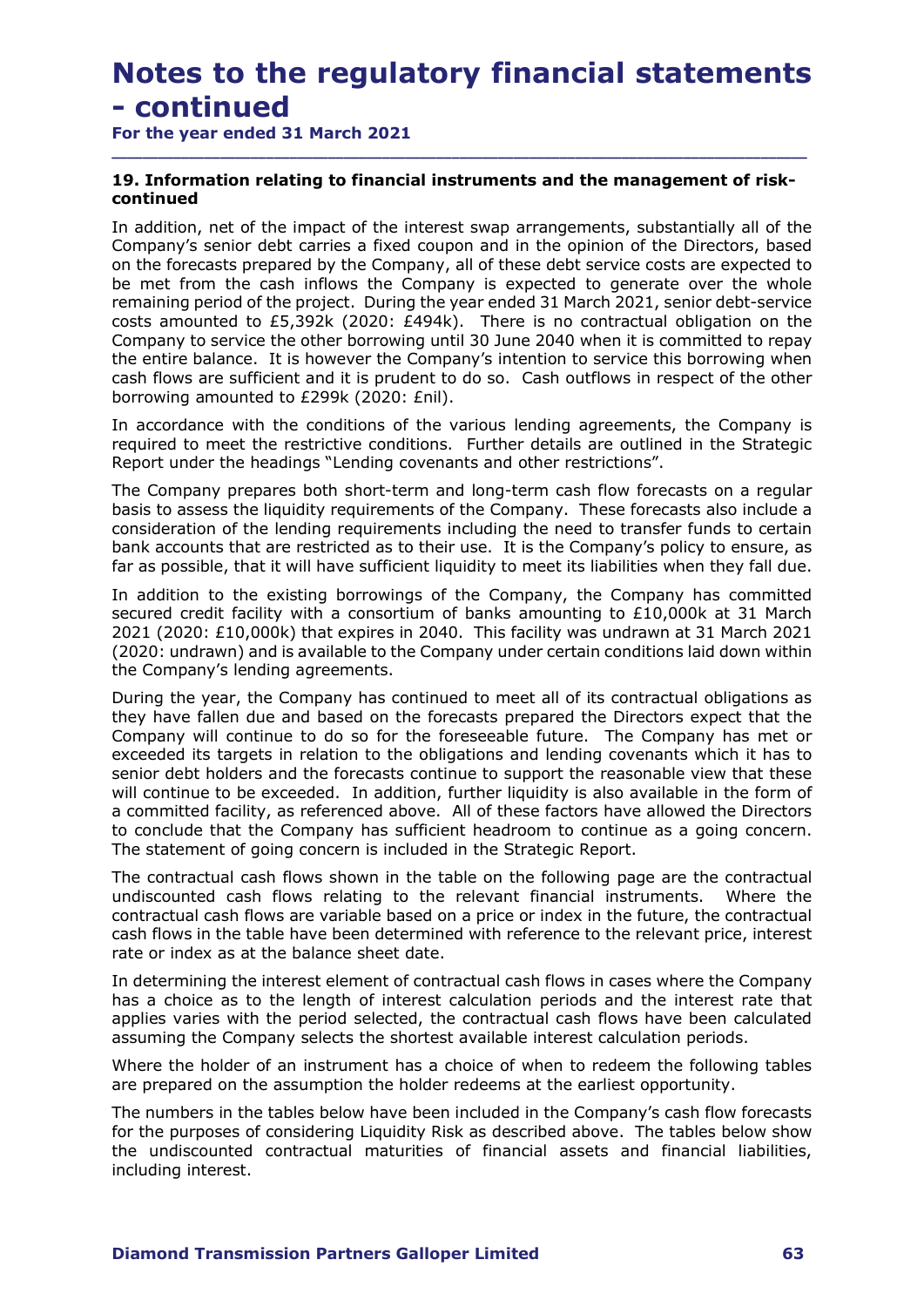# 19. Information relating to financial instruments and the management of riskcontinued

| For the year ended 31 March 2021                                                           |                                                   |                                   |                                   |                                   |                              |
|--------------------------------------------------------------------------------------------|---------------------------------------------------|-----------------------------------|-----------------------------------|-----------------------------------|------------------------------|
| 19. Information relating to financial instruments and the management of risk-<br>ontinued: |                                                   |                                   |                                   |                                   |                              |
| <b>Liquidity risk</b>                                                                      | 2021<br><b>Contractual</b><br>cash flows<br>£'000 | 2021<br>$0 - 1$<br>years<br>£'000 | 2021<br>$1 - 2$<br>years<br>£'000 | 2021<br>$2 - 5$<br>years<br>£'000 | 2021<br>> 5 years<br>£'000   |
| Non-derivative financial assets                                                            |                                                   |                                   |                                   |                                   |                              |
| Transmission owner asset                                                                   | 402,225                                           | 15,825                            | 16,330                            | 52,184                            | 317,886                      |
| Cash and cash equivalents                                                                  | 2,529                                             | 2,529                             |                                   |                                   |                              |
|                                                                                            | 404,754                                           | 18,354                            | 16,330                            | 52,184                            | 317,886                      |
| <b>Non-derivative financial liabilities</b>                                                |                                                   |                                   |                                   |                                   |                              |
| Borrowings +                                                                               | (316, 953)                                        | (12, 918)                         | (13,046)                          | (42, 151)                         | (248, 838)                   |
| Trade and other non-<br>interest bearing liabilities                                       | (2,010)                                           | (2,010)                           |                                   |                                   |                              |
| Decommissioning Provision                                                                  | (7, 220)                                          |                                   |                                   |                                   | (7, 220)                     |
| Infrastructure<br>Financial<br>Liability                                                   | (634)                                             | (33)                              | (33)                              | (100)                             | (468)                        |
|                                                                                            | (326, 817)                                        | (14, 961)                         | (13,079)                          | (42, 251)                         | (256, 426)                   |
| <b>Derivative financial instruments</b>                                                    |                                                   |                                   |                                   |                                   |                              |
| RPI and interest rate swaps                                                                | (14, 496)                                         | (376)                             | (403)                             | (1, 396)                          | (12, 321)                    |
| <b>Net total</b>                                                                           | 63,441                                            | 3,017                             | 2,848                             | 8,537                             | 49,040                       |
| <b>Liquidity risk</b>                                                                      | 2020<br><b>Contractual</b><br>cash flows<br>£'000 | 2020<br>$0 - 1$<br>years<br>£'000 | 2020<br>$1 - 2$<br>years<br>£'000 | 2020<br>$2 - 5$<br>years<br>£'000 | 2020<br>$> 5$ years<br>£'000 |
| <b>Non-derivative financial assets</b>                                                     |                                                   |                                   |                                   |                                   |                              |
| Transmission owner asset                                                                   | 429,357                                           | 15,769                            | 16,273                            | 51,999                            | 345,316                      |
| Cash and cash equivalents                                                                  | 2,230                                             | 2,230                             |                                   |                                   |                              |
|                                                                                            | 431,587                                           | 17,999                            | 16,273                            | 51,999                            | 345,316                      |
| Non-derivative financial liabilities                                                       |                                                   |                                   |                                   |                                   |                              |
| Borrowings +                                                                               | (329, 207)                                        | (12, 253)                         | (12, 918)                         | (40, 783)                         | (263, 253)                   |
| Trade and other non-interest<br>bearing liabilities                                        | (1,747)                                           | (1,747)                           |                                   |                                   |                              |
| Decommissioning Provision                                                                  | (7, 422)                                          |                                   |                                   |                                   | (7, 422)                     |
| Infrastructure<br>Financial<br>Liability                                                   | (689)                                             | (35)                              | (35)                              | (104)                             | (516)                        |
|                                                                                            | (339,065)                                         | (14, 035)                         | (12, 953)                         | (40, 887)                         | (271, 191)                   |
| <b>Derivative financial instruments</b>                                                    |                                                   |                                   |                                   |                                   |                              |
| RPI and interest rate swaps                                                                | (14,001)                                          | (330)                             | (354)                             | (1,226)                           | (12,091)                     |
| <b>Net total</b>                                                                           | 78,521                                            | 3,634                             | 2,966                             | 9,886                             | 62,034                       |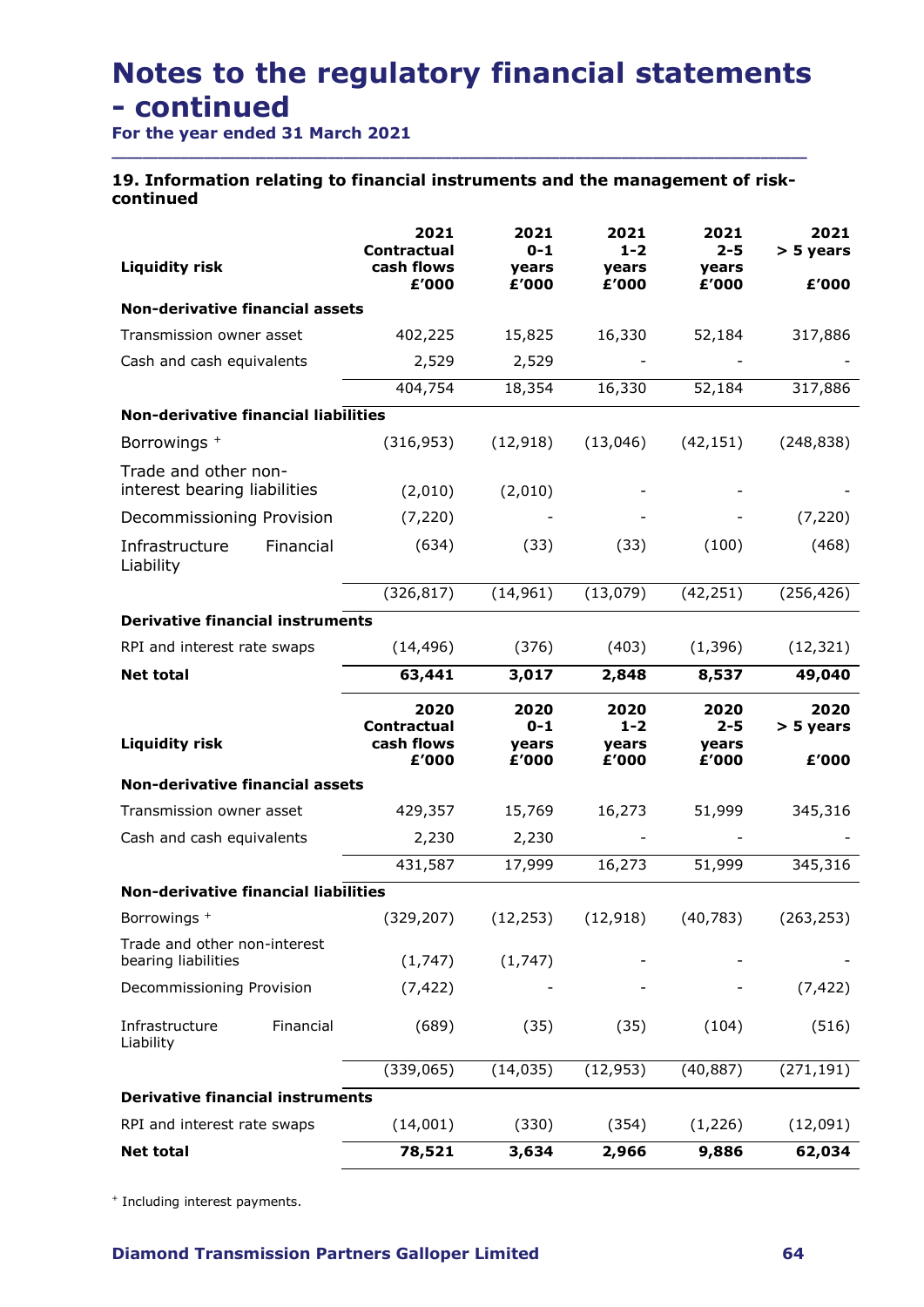\_\_\_\_\_\_\_\_\_\_\_\_\_\_\_\_\_\_\_\_\_\_\_\_\_\_\_\_\_\_\_\_\_\_\_\_\_\_\_\_\_\_\_\_\_\_\_\_\_\_\_\_\_\_\_\_\_\_\_\_\_\_\_\_\_\_\_\_\_\_\_\_\_\_\_\_\_\_\_\_\_\_\_\_\_\_\_\_\_\_

For the year ended 31 March 2021

# 19. Information relating to financial instruments and the management of riskcontinued

# **Sensitivities**

Changes in interest rates and/or RPI affect the carrying value of those financial instruments that are recorded in the balance sheet at fair value. The only financial instruments that are carried in the balance sheet at fair value are the standalone derivative **Notes to the regulatory financial statements**<br> **- continued**<br> **For the year ended 31 March 2021**<br> **19. Information relating to financial instruments and the management of risk-**<br> **contages** in interest rates and/or RPI af explained in note 13, the Directors believe that these derivative financial instruments have a highly effective hedging relationship with the underlying cash flow positions they are hedging, and they expect this relationship to continue into the foreseeable future. The vast majority of any movement in the fair value of these derivatives would be expected to be recorded in the cash flow hedge reserve and would not affect the income statement. Changes in the fair value of interest rate and RPI swaps are expected to be substantially matched by changes in the fair values of the positions they are hedging, due to the highly **Notes to the regulatory financial statements**<br> **For the year ended 31 March 2021**<br> **19. Information relating to financial instruments and the management of risk-**<br> **continued**<br> **Sensitivities**<br> **Sensitivities**<br> **Sensitivi** case of RPI swaps a substantial proportion of the cash flows emanating from the transmission owner asset and in the case of the interest rate swaps all senior debt variable **F CONTITIUEG1**<br>**For the year ended 31 March 2021**<br>**19. Information relating to financial instruments and the management of risk-<br>continued Sensitivities<br>Changes in interest rates and/or RPI affect the carrying value of t** value of the underlying hedged positions would not be recorded in the regulatory financial statements. The Directors are of the opinion that the net impact of potential changes in the fair value of the derivative financial instruments held by the Company have no substantive economic impact on the Company because of the corresponding economic impact on the underlying cash flows they are hedging. entertive heavying retationsings. Thowever, the uniterlying positions being the cash flows emanating from the<br>case of RPI swaps a substantial proportion of the cash flows emanating from the<br>transmission owere asset and in

Any changes in future cash flows in relation to the derivative financial instruments held by the Company, arising from future changes in RPI and/or interest rates, are expected to be matched by substantially equal and opposite changes in cash flows arising from or relating to the underlying position being hedged.

# Capital management

The Company is funded by a combination of senior debt, other borrowing and equity in accordance with the Directors' objectives of establishing an appropriately funded business consistent with that of a prudent offshore electricity transmission operator and the terms of all legal and regulatory obligations including those of the licence and the Utilities Act 2000.

Senior debt comprises a syndicate of commercial lenders which carries a coupon linked to Company has entered into interest rate swap agreements which has the net commercial effect of swapping the variable rate interest coupon on 100% of the nominal value of these loans for a fixed rate coupon. All of the senior debt and related interest rate derivatives are serviced on a quarterly basis and are expected to amortise over the remaining life of the project. At 31 March 2021, the total principal carrying value of senior debt net of unamortised issue costs excluding any accrued interest amounted to £254,468k (2020: £261,155k).

The company has unsecured loan notes from related parties that carry a fixed rate coupon (see note 18). At 31 March 2021, the total value of the other borrowing principal outstanding, excluding accrued interest, amounted to £23,911k (2020: £24,210k).

Ordinary equity share capital at 31 March 2021 amounted to £1k (2020: £1k).

The Directors consider that the capital structure of the Company meets the Company's objectives and is sufficient to allow the Company to continue its operations for the foreseeable future based on current projections and consequently has no current requirement for additional funding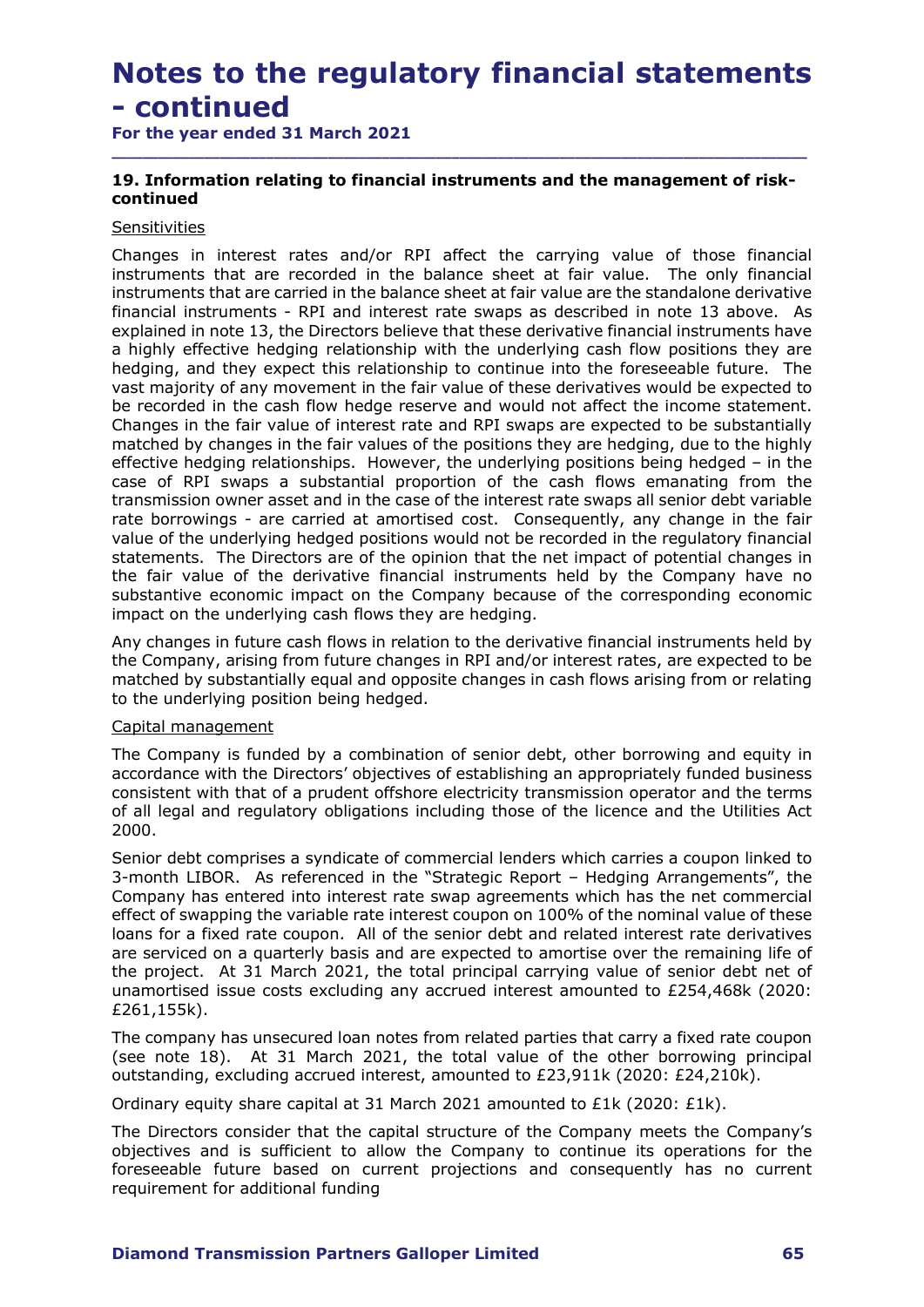# Notes to the regulatory financial statements Notes to the regulatory financial s<br>
- continued<br>
For the year ended 31 March 2021<br>
20. Parent companies

\_\_\_\_\_\_\_\_\_\_\_\_\_\_\_\_\_\_\_\_\_\_\_\_\_\_\_\_\_\_\_\_\_\_\_\_\_\_\_\_\_\_\_\_\_\_\_\_\_\_\_\_\_\_\_\_\_\_\_\_\_\_\_\_\_\_\_\_\_\_\_\_\_\_\_\_\_\_\_\_\_\_\_\_\_\_\_\_\_\_

For the year ended 31 March 2021

# 20. Parent companies

The Company is wholly owned by DTPGH, a company incorporated in the United Kingdom. The Group Financial Statements are available from DTPGH, Mid City Place, 71 High Holborn, London, WC1V 6BA.

DTPGH is owned 51% by DTUK and 49% by IIO1L under a joint control arrangement since 09 November 2020.

DTUK is a wholly owned subsidiary undertaking of DTC. The ultimate controlling party of DTC is MC which is incorporated in Japan. The group financial statements of MC are available from Mitsubishi Corporation, 3-1 Marunouchi 2-Chome, Chiyoda-Ku, Tokyo 100- 8086, Japan.

IIO1L is a wholly owned subsidiary of Infrastructure Investments Trafalgar Limited **Notes to the regulatory financial statements**<br> **For the year ended 31 March 2021**<br> **20. Parent companies**<br> **The Company is wholly owned by DTPGH, a company incorporated in the United Kingdom.**<br> **The Group Financial Statem Notes to the regulatory financial statements**<br> **For the year ended 31 March 2021**<br> **The Company in wholly owned by DTFGH, a company incorporated in the United Kingdom.**<br>
The Group Financial Statements are available from D **Notes to the regulatory financial statements**<br> **For the year ended 31 March 2021**<br> **Por the year ended 31 March 2021**<br> **20. Parent companies**<br> **The Gompy Financial Statements** are available from DTPGH, Mid City Place, 71 **NOTES TO THE FEGUIATOFY TINANCIAI STATEME**<br> **For the year ended 31 March 2021**<br> **20. Parent companies**<br> **The Company is wholly owned by DTPGH, a company incorporated in the United Kir<br>
The Group Financial Statements are a** 

# 21. Capital commitments

The company has no capital Commitments at the year-end (2020: £nil).

# 22. Contingent assets & liabilities

The company has no outstanding lawsuits at the end of the financial year.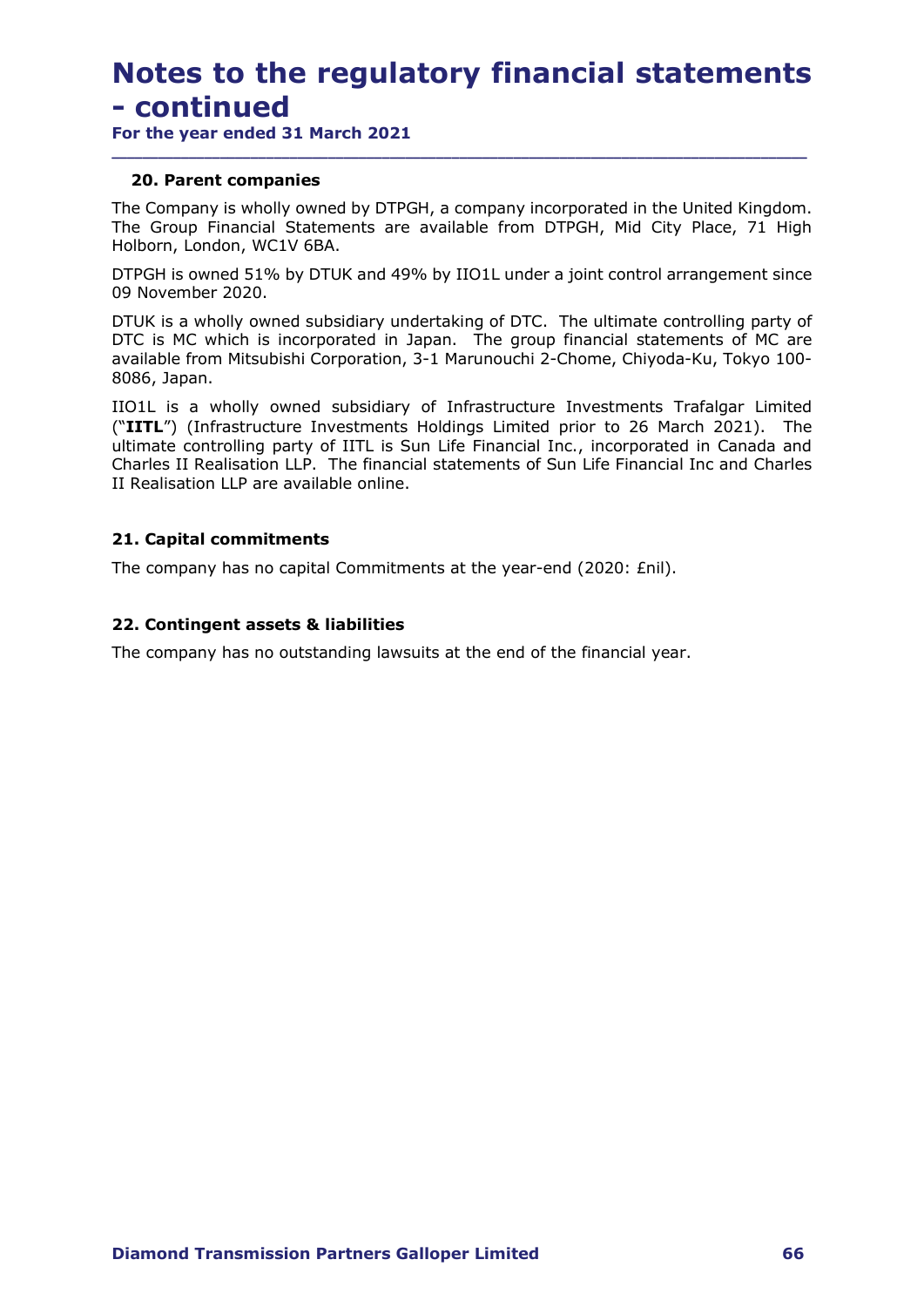The Agreement The Shareholders Agreement

# $\mathbf B$  by the set of  $\mathbf P$

Base Revenue

Representing that revenue, in any one charging year, which reflects the licence target availability of 98%.

# Board

The Board of Directors of the Company DTPGH

Diamond Transmission Partners Galloper (Holdings) Limited

# <u>DTPG</u> DTC

Diamond Transmission Partners Galloper Limited

# $\mathbf C$

called up share capital

Shares (ordinary) that have been issued and have been fully paid for.

# carrying value

The amount at which an asset or liability is recorded in the balance sheet. DTPG

# charging year

The period of time in between 1 April in one calendar year and 31 March, in the  $\overline{E}$ following calendar year.

# Cash Flow Hedges  $EU$

a hedge of the exposure to variability in cash flows that (i) is attributable to a particular risk associated with a recognised asset or liability such as all or some future interest payments on variable rate debt) or a highly probable forecast transaction and (ii) could affect profit or loss.

the Company, Diamond Transmission Partners Galloper Limited, DTPG, we, our, or us

The terms 'the Company', 'Diamond Transmission Partners Galloper Limited', DTPG, 'we', 'our', or 'us' are used to refer to Diamond Transmission Partners Galloper Limited, depending on context contingent liabilities

Possible obligations or potential liabilities arising from past events, for which no **H** provision has been recorded, but for which disclosure in the financial statements is made.

## A D<sub>2</sub> and the contract of the contract of the contract of the contract of the contract of the contract of the contract of the contract of the contract of the contract of the contract of the contract of the contract of the c

# deferred tax

For most assets and liabilities, deferred tax is the amount of tax that will be payable or received in respect of that asset or liability in future tax returns as a result of a difference between the carrying value for accounting purposes in the balance sheet and the value for tax purposes of the same asset or liability. **D**<br> **D**<br> **Cologity** the amount of tax that will be<br>
payable or received in respect of that<br>
asset or liability in future tax returns as a<br>
result of a difference between the<br>
carrying value for accounting purposes in<br>
the

# derivative

A financial instrument or other contract where the value is linked to an underlying index, such as exchange rates, interest <u>DTC</u> and the second second second second second second second second second second second second second second second second second second second second second second second second second second second second second secon

Transmission Corporation Limited (wholly owned subsidiary of Mitsubishi Corporation)

# <u>DTUK</u> and the state of the state of the state of the state of the state of the state of the state of the state o

Diamond Transmission UK Limited (wholly owned subsidiary of DTC)

DTPGH

Diamond Transmission Partners Galloper (Holdings) Limited

## <u>DTPG</u> and the state of the state of the state of the state of the state of the state of the state of the state of the state of the state of the state of the state of the state of the state of the state of the state of the

Diamond Transmission Partners Galloper Limited

# Experimental contracts and contracts of the second contracts

<u>FU</u> and the set of the set of the set of the set of the set of the set of the set of the set of the set of the set of the set of the set of the set of the set of the set of the set of the set of the set of the set of the The European Union, consisting of 28 member European national states.

# **F** and the second contract of the second contract of the second contract of the second contract of the second contract of the second contract of the second contract of the second contract of the second contract of the sec

# financial year

For Diamond Transmission Partners Galloper Limited this is the accounting year ending on 31 March.

# G<sub>a</sub> and the contract of the contract of the contract of the contract of the contract of the contract of the contract of the contract of the contract of the contract of the contract of the contract of the contract of the c

# Great Britain

The island of Great Britain comprised of its constituent parts, namely: Wales, England and Scotland.

# the Group

Diamond Transmission Partners Galloper (Holdings) Limited the Company

## $H$  and the contract of the contract of the contract of the contract of the contract of the contract of the contract of the contract of the contract of the contract of the contract of the contract of the contract of the c HS&E

Health, Safety and the Environment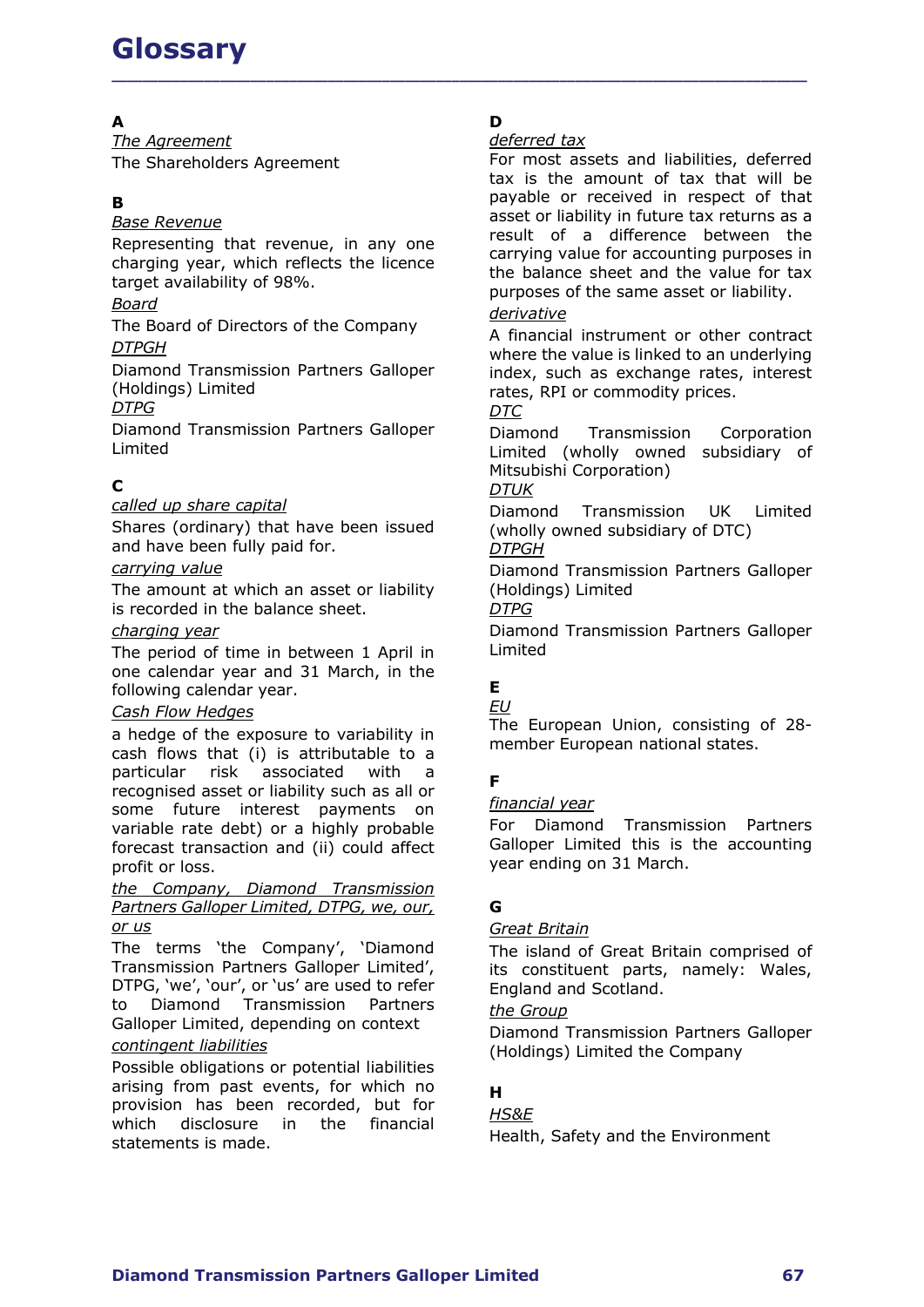# $\mathbf{I}$  and  $\mathbf{I}$  and  $\mathbf{I}$  and  $\mathbf{I}$  and  $\mathbf{I}$

IIHL

Infrastructure Investments Holdings Limited, the parent company of II01Limited until 26 March 2021

IITL

Infrastructure Investment Trafalgar Limited, which wholly owns IIO1L since 26 March 2021

# IILP

IILP Infrastructure Company Limited, the parent Company of IITL from 26 March 2021

# $IIO1l$

Infrastructure Investment OFTO 1 Limited (a wholly owned subsidiary of  $\overline{MC}$ IITL from 26 March 2021)

# IAS

**An International Accounting Standard, as** MMO issued by the International Accounting Mari<br>Standards Board MW Standards Board.

# IFRS

An Accounting Standard or Standards issued by the IFRS Interpretations Committee and as endorsed by the EU.

# IFRIC 12

IFRIC 12 Service Concession Arrangements

# Interest Rate Swaps

A derivative financial instrument that is a binding agreement between National Grid Electricity Transmission plc parent Company of IITL from 26 March<br>
20211<br>
20211<br>
20211<br>
20211<br>
20211<br>
20211<br>
2021 Infrastructure Investment OFTO 1<br>
2021<br>
2021 Infrastructure Investment OFTO 1<br>
2021<br>
2021 MIC United (a whole) owned subsidiary of<br>
2021 2021<br>
2021<br>
2021<br>
1011<br>
1011<br>
1011 The Investment OFTO 1<br>
1011 The Investment OFTO 1<br>
11 IT from 26 March 2021)<br>
11 IT from 26 March 2021<br>
2021<br>
11 IT from 26 March 2021<br>
2021<br>
11 ISS<br>
11 ISS<br>
11 ISS<br>
11 ISS<br>
11 ISS<br>
11 I **ITO11**<br>
Infrastructure Investment OFTO 1<br>
Infrastructure Investment OFTO 1<br>
ILIT from 26 March 2021)<br>
IMENTIFIE from 26 March 2021)<br>
Ans International Accounting Standard, as<br>
March Company March Among Standard and Accou fixed interest amounts in exchange for **National Grid** receipt of variable interest amounts linked to LIBOR.

# K

KPIs

Key performance indicators

kV

Kilovolt – an amount of electrical force equal to 1,000 volts

# Letter and the state of the state of the state of the state of the state of the state of the state of the state

<u>LIBOR</u> and the contract of the contract of the contract of the contract of the contract of the contract of the contract of the contract of the contract of the contract of the contract of the contract of the contract of th

London Interbank Offered Rate.

# the Licence

The Offshore Electricity Licence held by Diamond Transmission Partners Galloper Limited

# LTIs

Lost time injury – an incident arising out Diamond Transmission Partners Galloper Limited's operations which leads to an injury where the employee or contract normally has time off the following day, or shift following, the incident. It relates to one specific (acute) identifiable incident which arises as a result of Diamond Transmission Partners Galloper Limited's premise, plant, or activities, which was reported to the supervisor at the time and was subject to appropriate investigation.

# M<sub>a</sub> and the contract of the contract of the contract of the contract of the contract of the contract of the contract of the contract of the contract of the contract of the contract of the contract of the contract of the c

MC and the state of the state of the state of the state of the state of the state of the state of the state of the state of the state of the state of the state of the state of the state of the state of the state of the sta

Mitsubishi Corporation

<u>MMO</u> and the state of the state of the state of the state of the state of the state of the state of the state of the state of the state of the state of the state of the state of the state of the state of the state of the

Marine Management Organisation

MW

Megawatts – an amount of power equal to one million watts

MWhrs

Megawatt hours – an amount of energy equivalent to delivering one million watts of power over a period of one hour

# N<sub>N</sub>

**NGET** 

NGESO

National Grid Electricity System Operator Limited M<br>
<u>MC</u><br>
Mitsubishi Corporation<br>
MMO<br>
Marine Management Organisation<br>
MW<br>
Megawatts – an amount of power equal<br>
to one million watts<br>
MWhrs<br>
Megawatt hours – an amount of energy<br>
Megawatt hours – an amount of energy<br>
equiv National Grid plc

# O<sub>ccurrent</sub> of the contract of the contract of the contract of the contract of the contract of the contract of the contract of the contract of the contract of the contract of the contract of the contract of the contract of

**Ofgem** and the contract of the contract of the contract of the contract of the contract of the contract of the contract of the contract of the contract of the contract of the contract of the contract of the contract of th

The UK Office of Gas and Electricity Markets, part of the UK Gas and Electricity Markets Authority (GEMA), which regulates the energy markets in the UK

# OFTO(s)

Offshore Transmission Owner(s) OTSDUW Completion Report

A report detailing the agreement between the Company and NGESO.

# Other borrowing

Amounts borrowed by the Company from immediate parent undertaking DTPGH.